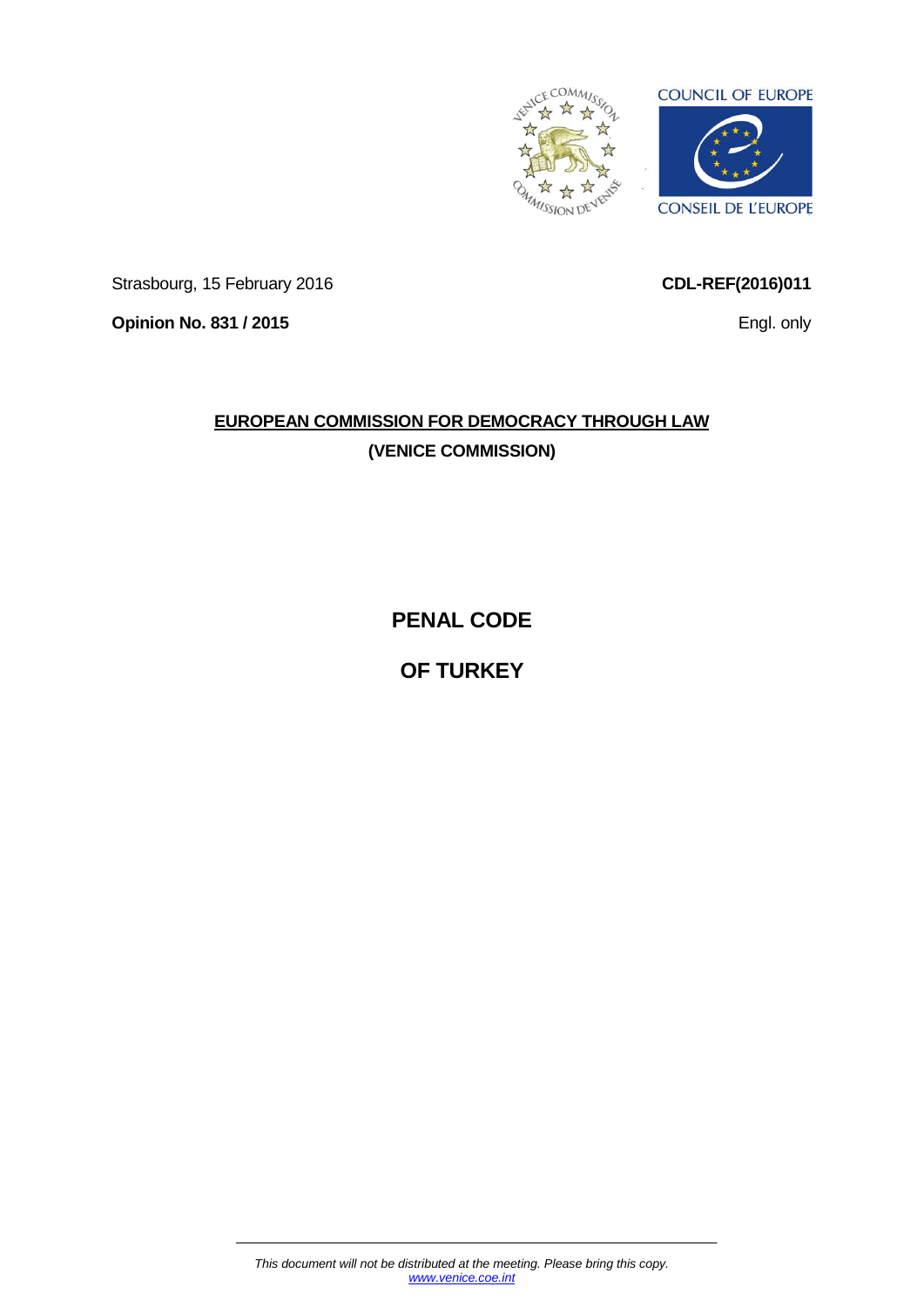### **VOLUME I**

#### **GENERAL PROVISIONS**

#### **CHAPTER I Basic Principles, Definitions and Jurisdiction**

#### **Part 1**

### **Basic Principle and Definitions**

#### **The Objective of the Criminal Code**

### **Article 1**

(1) The objective of the Criminal Code is to protect individual rights and freedoms, public order and security, the rule of law, peace in the community, public health and the environment and to prevent the commission of offences. In order to achieve this objective criminal responsibility, specific criminal offences, penalties and security measures are regulated under this statute.

#### **The Principle of No Punishment without Law**

#### **Article 2**

- (1) Nobody shall be subject to penalty or security measure for an act which is not clearly prescribed by law as a criminal offence. A penalty or security measure shall not be imposed unless it is prescribed by law.
- (2) No criminal offence or penalty shall be created by any Regulatory Provisions adopted by the Administration.
- (3) When applying the law which governs criminal offences and penalties the use of analogy shall not be permitted. Provisions relating to criminal offences and penalties shall not be interpreted widely so as to lead to the use of analogy.

### **The Principle of Equal Treatment before the Law**

#### **Article 3**

- (1) Any penalty and security measure imposed upon an offender should be proportionate to the gravity of the crime.
- (2) In the implementation of the Criminal Code no one shall receive any privilege and there shall be no discrimination against any individual on the basis of their race, language, religion, sect, nationality, colour, gender, political (or other) ideas and thought, philosophical beliefs, ethnic and social background, birth, economic and other social positions.

### **Binding Nature of the Law**

#### **Article 4**

- (1) Ignorance of the criminal law shall not amount to a defence
- (2) (Abolished on 29 June 2005 By Article 1 of the Law no. 5377)

### **Relationship with Specialised Statutes**

### **Article 5**

(1) The general provisions of this Statute shall apply both to special criminal statutes and other statutes which include criminal penalties.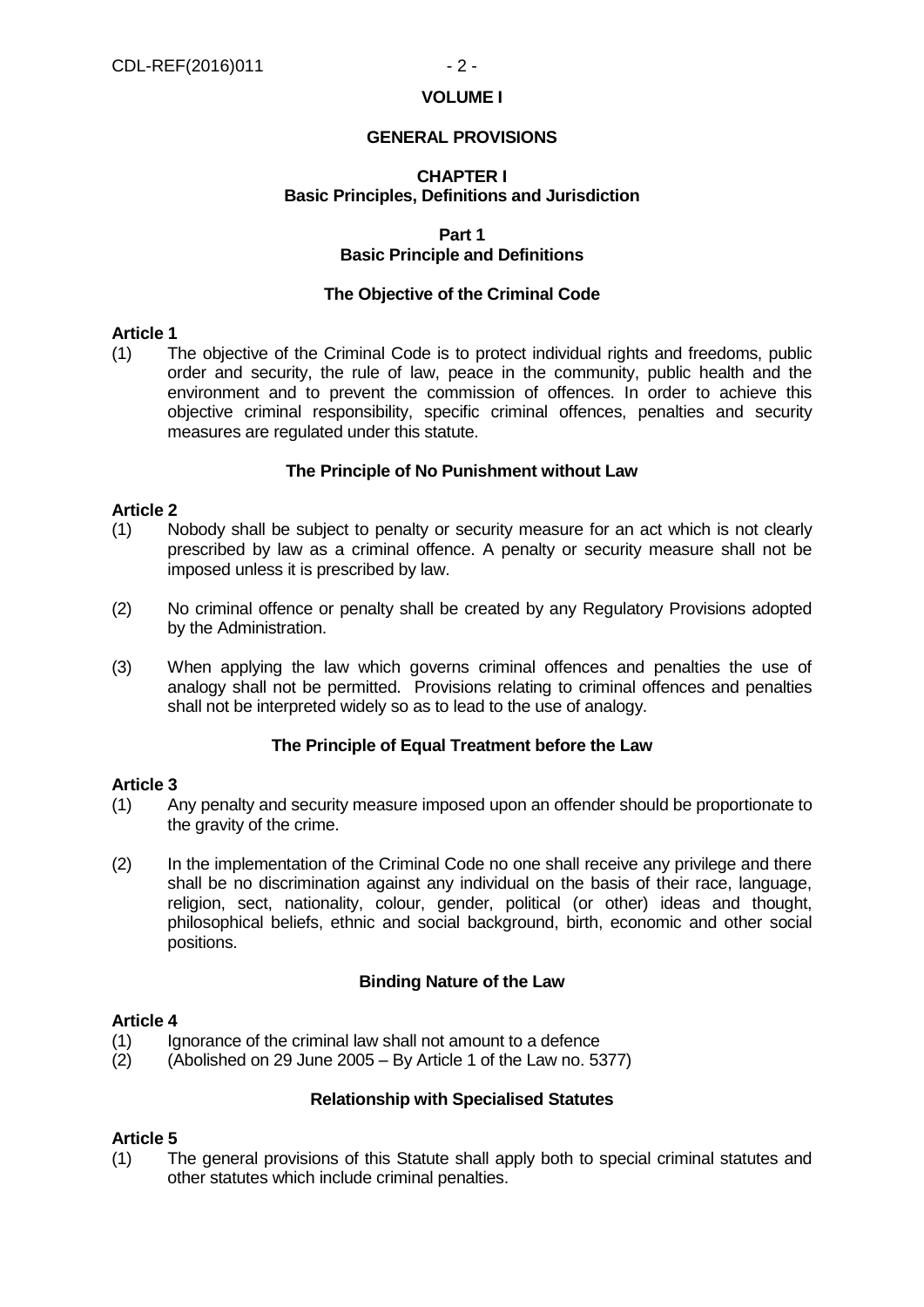### **Definitions**

## **Article 6**

(1) In the implementation of the criminal law the terms used herein shall have the following meaning:

Citizen: any person who is a Turkish citizen at the time an offence is committed.

- a) Minor: any person who has not reached the age of 18.
- b) Public Officer: any person who is elected, appointed or chosen in any other way to carry out a public duty for a temporary, permanent or specifically defined time period.
- c) Jurists: Public Prosecutors and Judges of the Supreme Courts, Judicial, Administrative and Military Courts and Practising Lawyers.
- d) At Night: the period starting one hour after sunset and ending one hour before the subsequent sunrise.
- e) Weapon:
	- i) A firearm;
	- ii) An explosive;
	- iii) All instruments produced for the purpose of defence or attack which are capable of cutting, piercing or injuring;
	- iv) Any instrument, not having been specifically manufactured for the purpose of attack or defence, which may be used for such purpose;
	- v) A nuclear, radioactive, chemical or biological substance which has burning, corrosive, harmful, suffocating or toxic properties or is capable of causing permanent illness.
- f) Through the Press or Broadcasting: any public dissemination of information through written, visual, audio or electronic means.
- g) Habitual Offender: any person who, within a one year period, at more than two different times, commits the same basic, aggravated or lesser version of the crime with intention.
- h) Career Offender: any person who habitually earns a partial or complete living from the commission of crime.
- i) Member of a Criminal Organisation: any person who establishes, controls or joins a criminal organisation; or any person who commits an offence in the name of a criminal organisation, either by himself or with other persons.

#### **Part 2 Jurisdiction**

### **Time**

- (1) No person shall be subject to a penalty or security measure for any act which did not constitute a criminal offence under the law in force at the time it was committed. No one shall be subject to a penalty or security measure for an act which does not constitute an offence according to the law which came into force after the commission of the offence. Where such a penalty or security measure has been imposed its enforcement and the legal consequences of such shall be automatically set aside.
- (2) If there is a difference between the law in force at the time a criminal offence was committed and a provision subsequently brought into force, then the law which is more favourable to the offender is applied and enforced.
- (3) (Amended on 29 June 2005 By Article 2 of the Law no. 5377) The Enforcement Code provisions shall be applied immediately, except insofar as those provisions relate to suspended prison sentences, conditional release, and repeat offending.
- (4) Temporary and Provisional laws are to continue to apply to criminal offences which were committed during the period those laws were in force.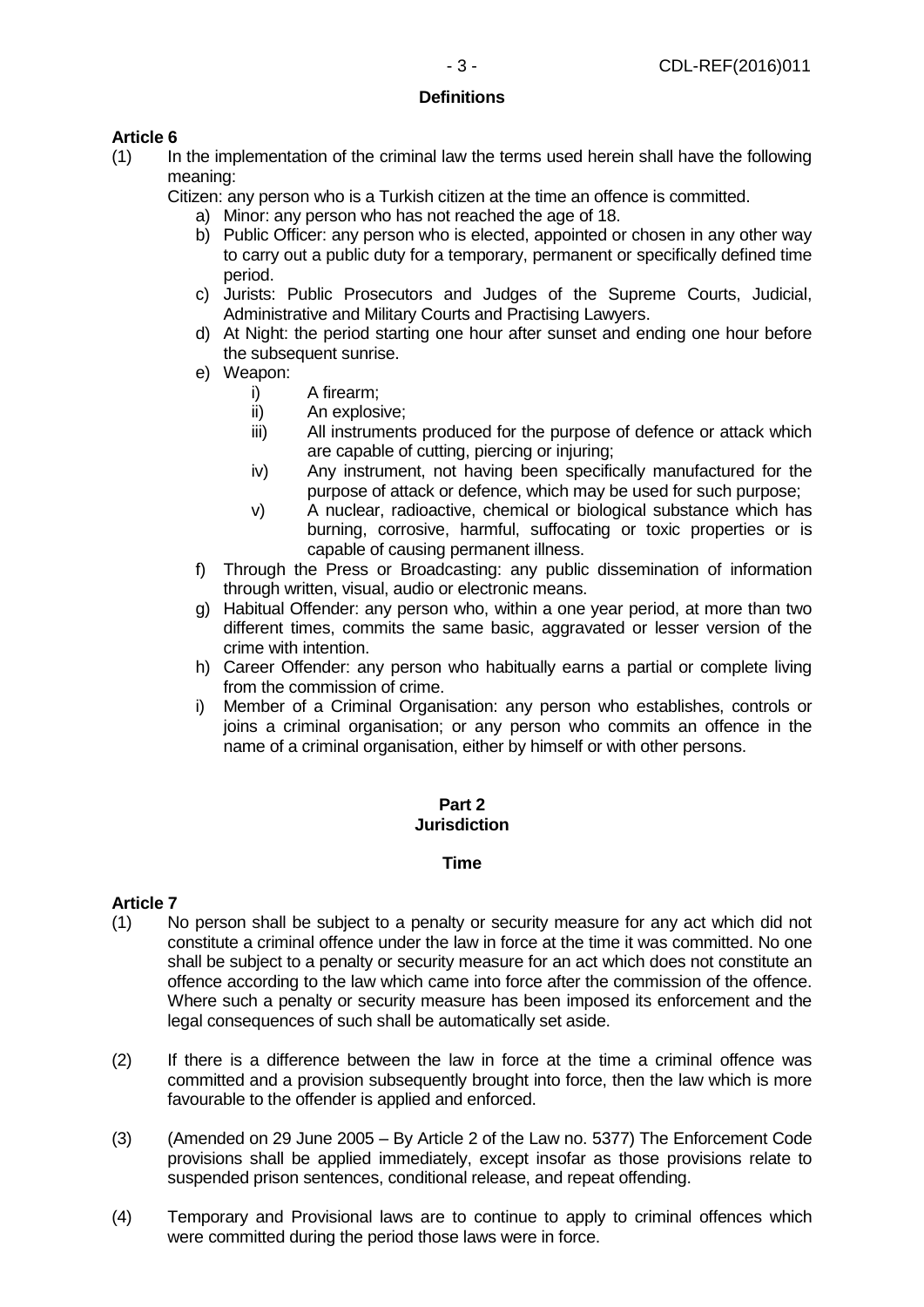## **Territorial Jurisdiction**

## **Article 8**

- (1) Turkish law shall apply to all criminal offences committed in Turkey. Where a criminal act is partially, or fully, committed in Turkey, or the result of a criminal act occurs in Turkey the offence shall be presumed to have been committed in Turkey.
- (2) If the criminal offence is committed:
	- a) within Turkish territory, airspace or in Turkish territorial waters;
	- b) on the open sea or in the space extending directly above these waters and in, or by using, Turkish sea and air vessels;
	- c) in, or by using, Turkish military sea or air vehicles;
	- d) on or against a fixed platforms erected on the continental shelf or in the economic zone of Turkey

then this offence is presumed to have been committed in Turkey.

## **Conviction in a Foreign Country**

## **Article 9**

(1) Any person who is convicted in a foreign country for an offence committed in Turkey shall be subject to retrial in Turkey.

## **Offences Committed During the Performance of a Duty**

### **Article 10**

(1) Any person who is employed as a public officer or is charged with a particular duty by the Turkish State and who, in the course of that employment or duty, commits a criminal offence shall be tried in Turkey, despite having been convicted in a foreign country in respect of his acts.

### **Offences Committed by Citizens**

### **Article 11**

- (1) If a Turkish citizen commits an offence in a foreign country that would amount to an offence under Turkish law and that offence is subject to a penalty of imprisonment where the minimum limit is greater than one year, and he is present in Turkey, and upon satisfying the conditions that he has not been convicted for the same offence in a foreign country and a prosecution is possible in Turkey, he shall be subject to a penalty under Turkish law, except in regard as to the offences defined in Article 13.
- (2) Where the aforementioned offence is subject to a penalty of imprisonment, the minimum limit of which is less than one year, then criminal proceedings shall only be initiated upon the making of a complaint by a victim or a foreign government. In such a case the complaint must be made within six months of the date the citizen entered Turkey.

### **Offences Committed by Non-Citizens**

### **Article 12**

(1) Where a non-citizen commits an offence (other than one defined in Article 13), to the detriment of Turkey, in a foreign country, that would amount to an offence under Turkish law and that offence is subject to a penalty of imprisonment where the minimum limit is greater than 1 year, and he is present in Turkey, he shall be subject to penalty under Turkish law. Criminal proceedings shall only be brought upon request by the Minister of Justice.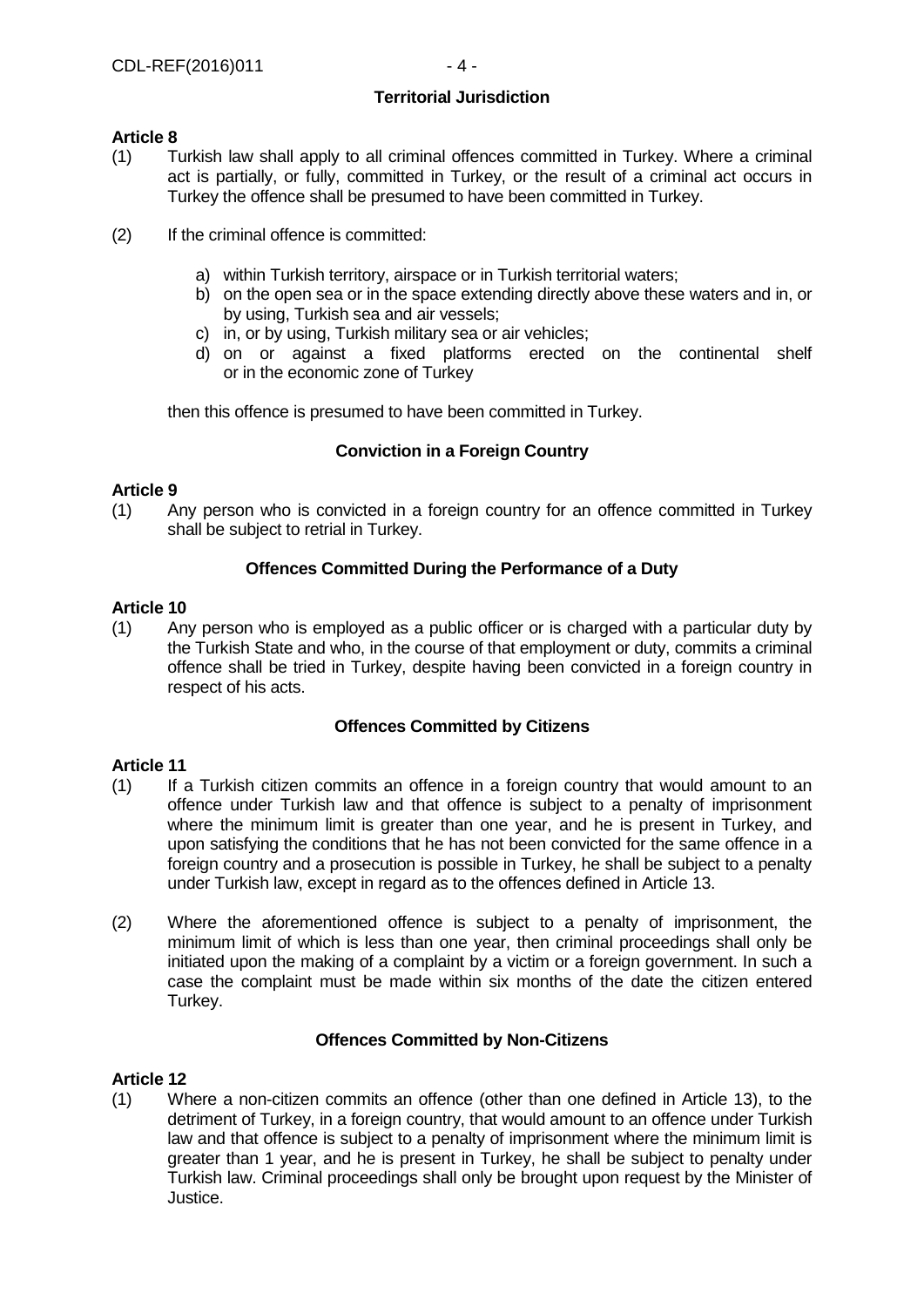- (2) Where the aforementioned offence is committed to the detriment of a Turkish citizen or to the detriment of a legal personality established under Turkish civil law and the offender is present in Turkey and there has been no conviction in a foreign country for the same offence then, upon the making of a complaint by the victim, he shall be subject to penalty under Turkish law.
- (3) If the victim is a non-citizen the offender shall be subject to criminal proceedings, upon the request of the Minister of Justice, provided the following conditions are fulfilled:
	- a) the offence is subject to a penalty of imprisonment under Turkish law where the minimum limit of imprisonment is not less than 3 years; and
	- b) there is no extradition agreement; or the government of the country in which the crime has been committed, or the State of which the offender is a national, has refused to grant extradition.
- (4) In relation to offences to which paragraph one is applicable, if a non-citizen is convicted or acquitted in a foreign Court or has any criminal proceedings or penalty against him stayed or set aside respectively by such Court or the offence becomes one which cannot be the subject of a prosecution in a foreign Court then, upon the request of the Minister of Justice, criminal proceedings shall be brought in Turkey.
- (5) (Added on 18 June 2014 By Article 56 of the Law no. 6545). Under the conditions in the scope of the first provision, criminal proceedings for bribery and trading in influence are not bound to the request of the Ministry of Justice.

### **Miscellaneous Offences**

#### **Article 13**

-

- (1) Turkish law shall apply to the following offences committed in a foreign country whether or not committed by a citizen or non-citizen of Turkey:
	- a) Offences defined in Chapter I, Volume II;
	- b) Offences defined in Parts 3-8, Chapter IV, Volume II;
	- Torture (Articles 94-95);
	- c) Intentional Pollution of the Environment (Article 181);
	- d) Production and Trade of Narcotics or Psychotropic Substances (Article 188); Facilitating the use of Narcotics or Psychotropic Substances (Article 190);
	- e) Counterfeiting Money (Article 197), Manufacturing and Trading of Instruments used in the Production of Money and valuable Seals (Article 200); Counterfeiting a Seal (Article 202);
	- f) Prostitution (Article 227);
	- g) (Abolished on 26 June 2009 By Article 1 of the Law no. 5918)
	- h) Seizing control or hijacking of air, sea or rail transport vehicles (Article 223, paragraphs 2 and 3) and offences relating to the damaging of such vehicles (Article 152).
- (2) (Paragraph 2 Added on 29 June 2005 By Article 2 of the Law no. 5377). Except for offences defined in parts 3, 5, 6 and 7 of Chapter IV, Volume II, conducting criminal proceedings in Turkey for crimes within the scope of paragraph one shall be subject to a request of the Ministry of Justice.
- (3) Even where a conviction or acquittal pursuant to the offences listed in paragraph one subparagraphs (a) and (b) have occurred in a foreign country, criminal proceedings in Turkey shall be conducted upon the request of the Ministry of Justice.<sup>1</sup>

<sup>1</sup> The number of this paragraph was previously (2). By Article 3 of the Law no. 5377 dated 29 June 2005 paragraph 2 was added after the paragraph 1. Thus, this paragraph is now numbered as (3).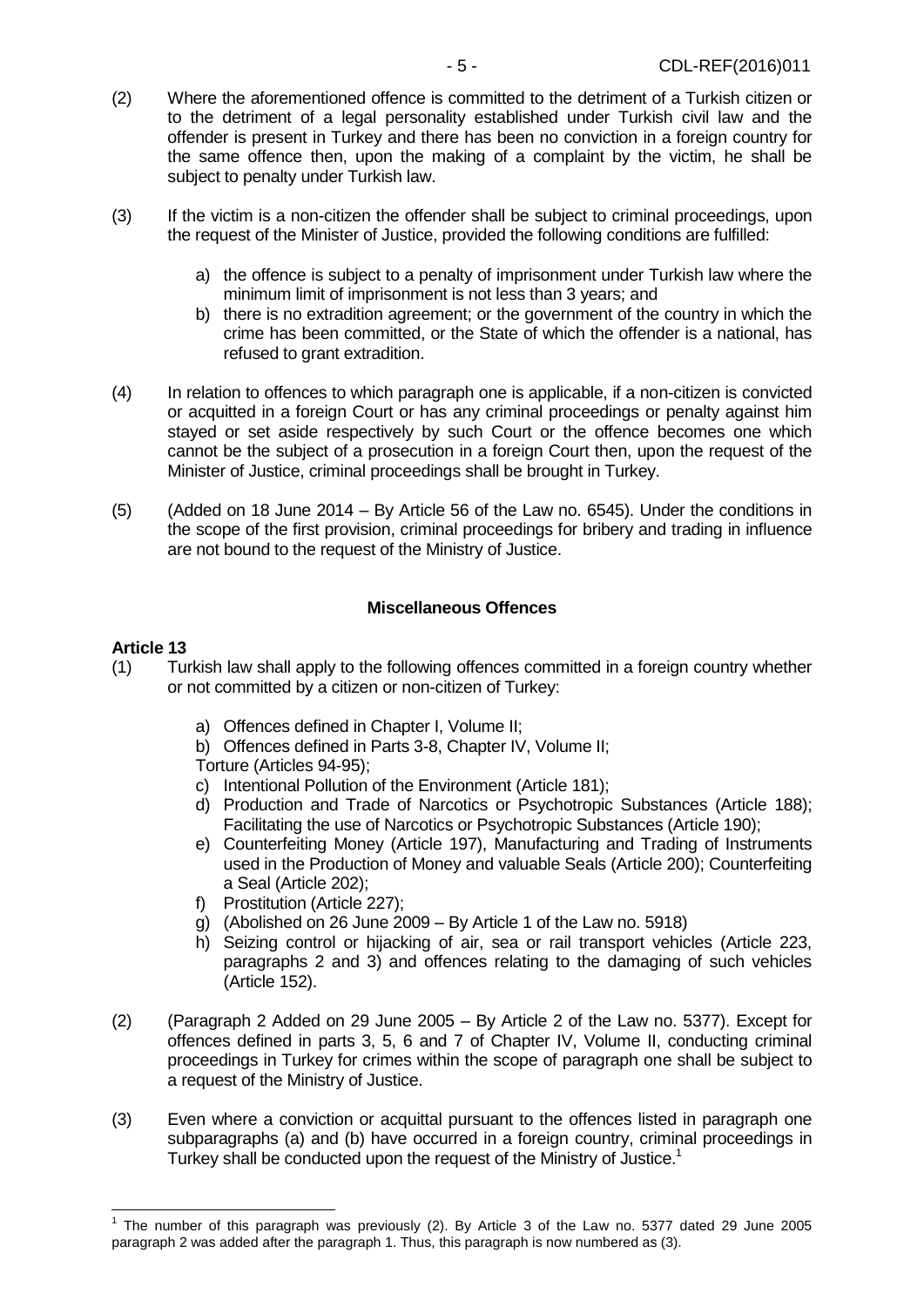### **Criminal Investigation: Alternative Penalty**

### **Article 14**

(1) Where regulated under Articles 11 and 12, criminal proceedings shall not be conducted if the statutory provision defining a criminal offence provides for an alternative penalty of imprisonment or a judicial fine.

## **Calculation of Penalty in Cases Where this is a Condition of Investigation**

### **Article 15**

(1) Where the commencement of an investigation is conditional upon the severity of the penalty, the penalty shall be calculated by taking into account the minimum limit of the aggravated version of the offence and the maximum limit of the lesser version of the offence which arises during the investigation stage.

## **Deduction from the Penalty**

## **Article 16**

(1) Any time spent in custody, detention, under arrest or serving a prison sentence in a foreign country in respect of an offence, irrespective of where the offence was committed, shall be deducted from the penalty to be given for the same criminal offence in Turkey.

## **Deprivation of Rights**

## **Article 17**

(1) Where, in cases defined in the preceding articles, a judgement (that is not contrary to the Turkish Legal System) is given by a foreign Court, which requires the deprivation of a right in Turkish law the Court shall, upon the request of the public prosecutor, require the enforcement of the consequences under Turkish law.

### **Extradition<sup>2</sup>**

- (1) A non-citizen, against whom a criminal investigation or prosecution has been initiated or against whom there is conviction because of a crime committed, or alleged to have been committed in a foreign country, may be extradited, upon request, for the purpose of an investigation or prosecution or enforcement of a penalty. However, the extradition request shall not be accepted, if the act for which extradition is requested:
	- a) does not constitute a criminal offence in Turkish Law;
	- b) is a criminal offence of a political or military nature, or is a crime of thought;
	- c) is an offence against the security of the Turkish state or causes damage to the Turkish state, a Turkish citizen or legal entity established under Turkish law,
	- d) is a criminal offence which falls under the jurisdiction of Turkey,
	- e) has benefited from an amnesty or statute of limitation.
- (2) Citizens shall not be extradited in respect of an offence he has committed, save in regard to the obligations arising from being a party to the International Criminal Court.
- (3) The extradition request shall not be accepted if there are strong suspicious reasons that – upon extradition - the person will be subjected to investigation or prosecution or punishment on account of his race, religion, nationality, membership of a particular social group or political opinion or be exposed to torture or ill-treatment.

 2 By Article 57 of the Law no. 6545 dated 18 June 2014, in the first paragraph of this article the expression of "investigation or" after the expression of "criminal"; the expression of "investigation or" after the expression of "upon request"; in the third paragraph the expression of "investigation or" after the expression of "subjected to" were added, and the expression of "Criminal Procedures Code" (former) was amended as "Code of Criminal Procedure"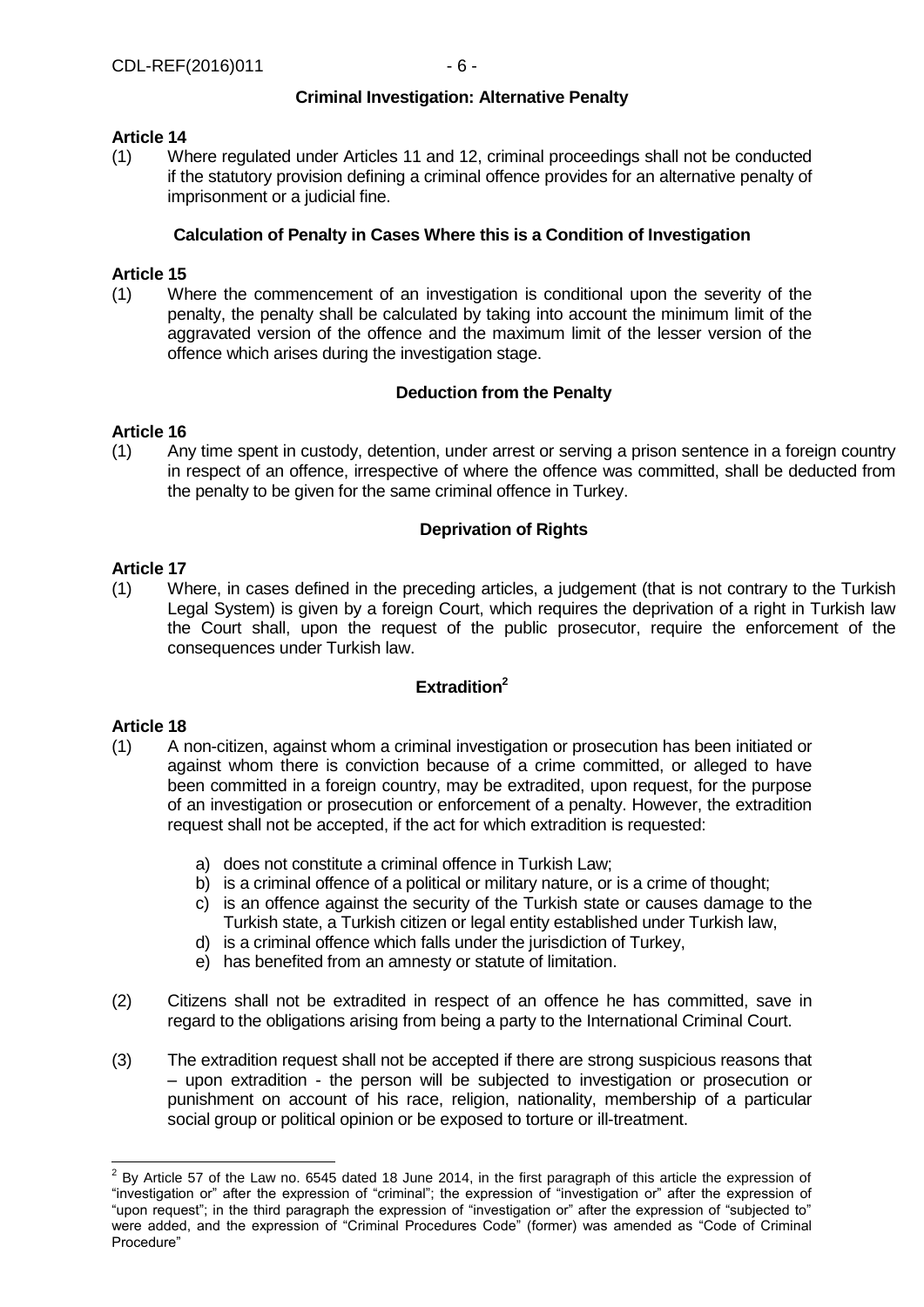- (4) The Serious Criminal Court responsible for the region of the concerned person shall decide on the extradition request on the basis of this article as well as the provisions of the related international conventions that Turkey is a party to. This decision may be appealed.
- (5) If the extradition request is deemed to be acceptable by the Court, then the execution of such decision shall be at the discretion of the Council of Ministers.
- (6) Security measures may be applied in respect of an individual who is requested for extradition in accordance with the provisions of international conventions which Turkey is a party to.
- (7) If the extradition request is deemed to be acceptable, an arrest warrant may be issued according to the provisions of the Code of Criminal Procedure or other security measure may be applied.
- (8) In the event of extradition, the person is only to be prosecuted for the particular offence for which extradition has taken place and no penalty other than that related to such offence may be enforced.

#### **Consideration of Foreign Law**

- (1) During criminal proceedings in Turkey, the penalty given under Turkish law to a person who is convicted of an offence committed outside the sovereign territory of Turkey, may not be more than the maximum limit of the penalty stipulated in the laws of the country where the offence was committed.
- (2) However, the provisions in the aforementioned paragraph shall not be applied if the offence is committed;
	- a) against the security of, or is damaging to, Turkey;
	- b) against a Turkish citizen, or damaging to a private legal entity established under Turkish law.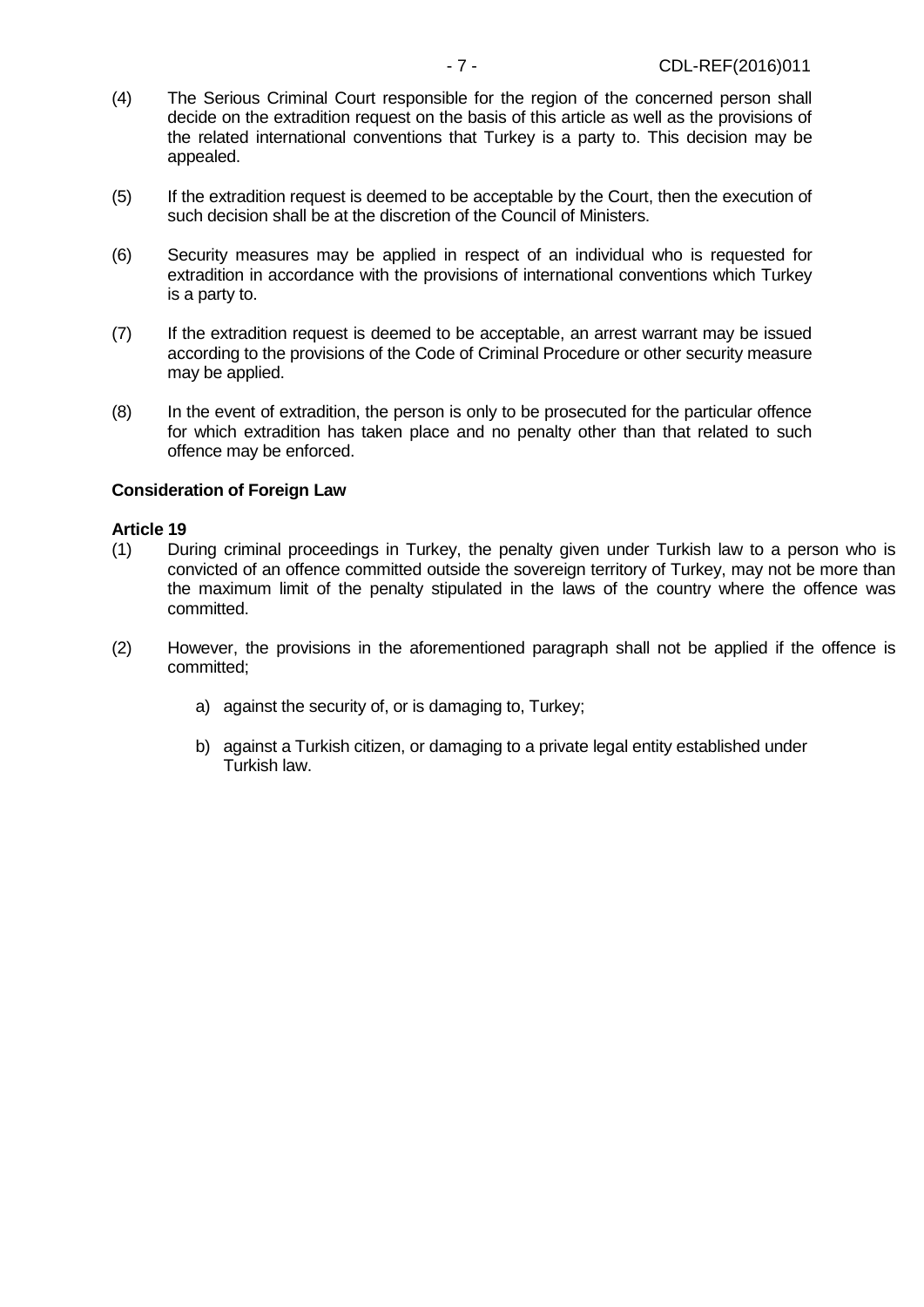## **CHAPTER II**

## **Principles of Criminal Responsibility**

### **Part 1**

### **Individuality of Criminal Responsibility, Intent and Recklessness**

### **Individuality of Criminal Responsibility**

### **Article 20**

- (1) Criminal responsibility is personal. No one shall be deemed culpable for the conduct of another.
- (2) Penalties shall not be imposed on legal entities. However, security measures prescribed by law to be applied to such in respect of a criminal offence shall be reserved.

#### **Intent**

## **Article 21**

- (1) The existence of a criminal offence depends upon the presence of intent. Intent is defined as knowingly and willingly conducting the elements in the legal definition of an offence.
- (2) There is probable intent when the individual conducts an act while foreseeing that the elements in the legal definition of an offence may occur. Accordingly, for offences that require a penalty of aggravated life imprisonment, life imprisonment shall be imposed; for those offences that require a penalty of life imprisonment, a term of twenty to twentyfive years of imprisonment shall be imposed; otherwise the penalty shall be reduced by one-third to one-half.

### **Recklessness**

- (1) Acts conducted with recklessness shall be subject to a penalty only where explicitly prescribed by law.
- (2) Unconscious recklessness is defined as conducting an act without foreseeing the results as stated in the legal definition of the offence, due to a failure to discharge a duty of care and attention.
- (3) An act is conducted with conscious recklessness when the result is foreseen but is not desired; in this case the penalty for the reckless offence shall be increased by one-third to one-half.
- (4) The penalty to be imposed for an offence committed with recklessness shall be determined according to the offender's fault.
- (5) In offences committed with recklessness, if there is more than one offender, each individual shall be culpable for his own fault. The penalty for each of the offenders shall be determined separately, according to their own fault.
- (6) A penalty shall not be imposed if, as the result of a reckless act, the offender becomes a victim to such a degree (by reference to his personal and family circumstances only) that imposing a penalty becomes unnecessary. Where the offence is committed with conscious recklessness then penalty to be imposed may be reduced by one-sixth to one-half.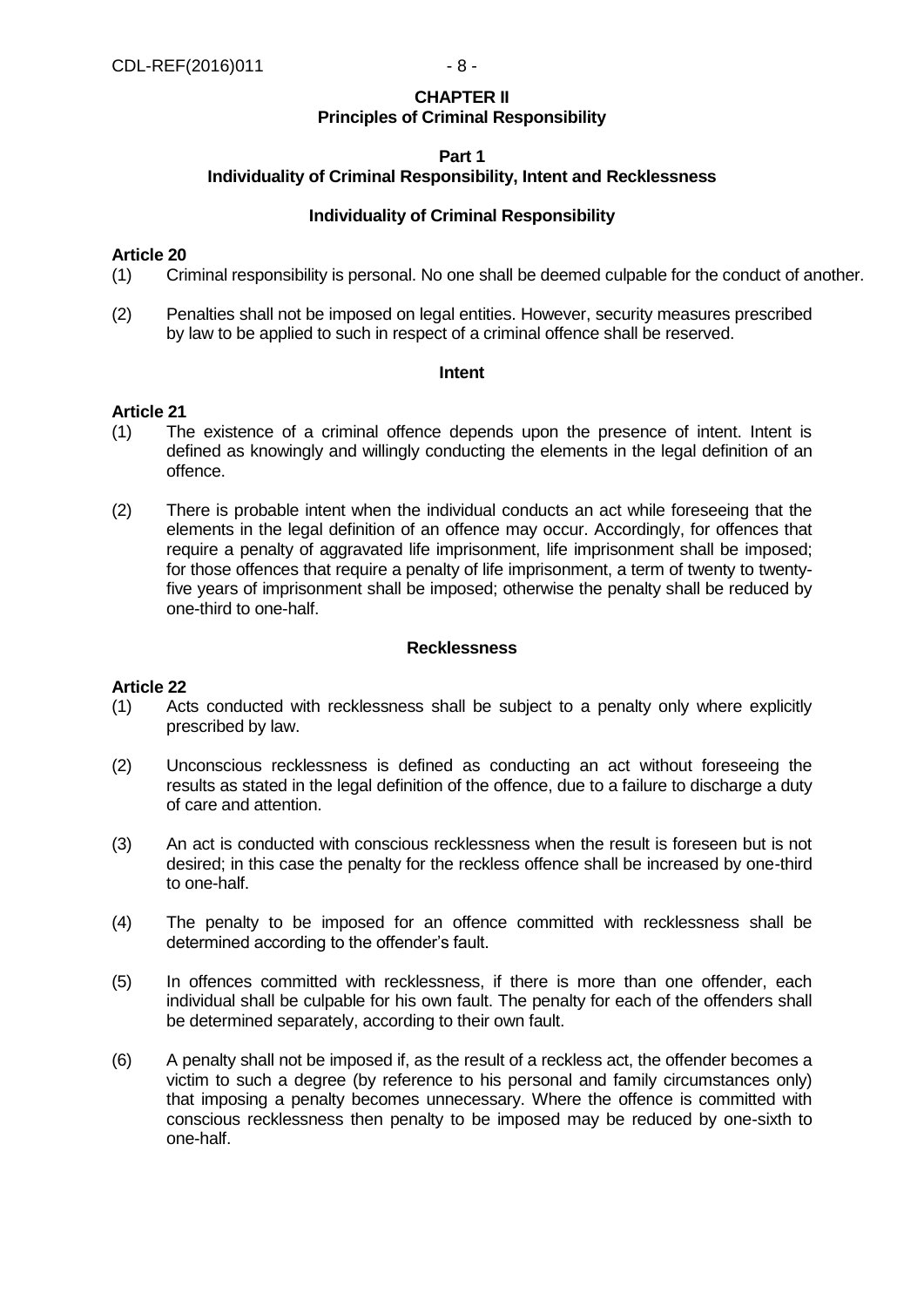#### **The Aggravation of an Offence Due to its Consequences**

### **Article 23**

(1) Where an act causes a more serious result, or result other than intended, a person will not be culpable unless he has acted, at least, with recklessness in regard to such act.

#### **Part 2 Reasons for Setting Aside or Reducing Criminal Liability**

### **Provisions of a Statute and Orders from a Superior**

#### **Article 24**

- (1) A person who carries out the provisions of a statute shall not be subject to a penalty.
- (2) A person who carries out an order given by an authorized body as part of his duty, and the execution of this duty is compulsory he shall not be held culpable for such act.
- (3) An order constituting an offence should never be executed in any circumstances. Otherwise, the person who carried out the order and the person who gave the order shall be culpable.
- (4) Where the examination of the lawfulness of the order is prohibited by law, the person giving the order shall be culpable for its execution.

#### **Legitimate Defence and Necessity**

#### **Article 25**

- (1) No penalty shall be imposed upon an offender in respect of acts which were necessary to repel an unjust assault which is directed, carried out, certain to be carried out or to be repeated against a right to which he, or another, was entitled, provided such acts were proportionate to the assault, taking into account the situation and circumstances prevailing at the time.
- (2) No penalty shall be imposed upon an offender in respect of acts which were committed out of necessity, in order to protect against a serious and certain danger (which he has not knowingly caused) which was directed at a right to which he, or another, was entitled and where there was no other means of protection, provided that the means used were proportionate to the gravity and subject of the danger.

### **Use of a Right and Consent**

### **Article 26**

- (1) A person who exercises his right shall not be subject to a penalty.
- (2) No penalty shall be imposed in respect of any act committed as a result of the declared consent of another person and provided that such person has the full authority to give consent.

### **Exceeding of Limits**

- (1) Where the limits of criminal culpability are unintentionally exceeded and the act was committed by recklessness and is subject to a penalty, the penalty imposed, in respect of offences of recklessness, shall be reduced by one-sixth to one-third.
- (2) If the limits were exceeded in the course of legitimate defence as a result of excitement, fear or agitation and can be regarded as excusable, the offender shall not be subject to a penalty.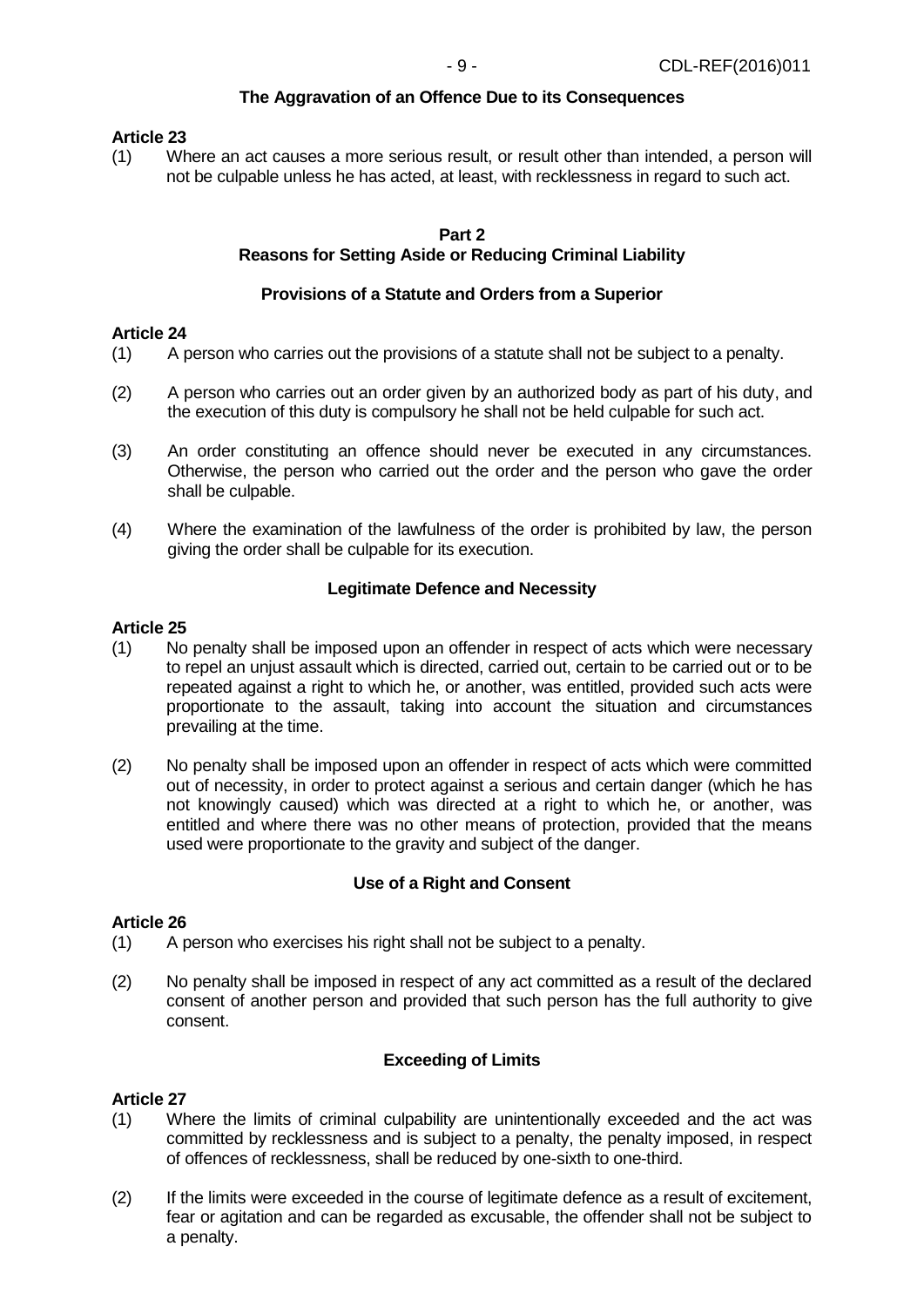#### **Force and Violence, Menace and Threat**

#### **Article 28**

(1) No penalty shall be imposed upon a person who commits a criminal offence as a result of intolerable or inevitable violence, or serious menace or gross threat. In such cases, the person involved in the use of force, violence, menace or threat shall be deemed to be the offender.

#### **Unjust provocation**

#### **Article 29**

(1) Any person who commits an offence in a state of anger or severe distress caused by an unjust act shall be sentenced to a penalty of imprisonment for a term of eighteen to twenty four years where the offence committed requires a penalty of aggravated life imprisonment and to a penalty of imprisonment for a term of twelve to eighteen years where the offence committed requires a penalty of life imprisonment. Otherwise the penalty to be imposed shall be reduced by one-quarter to three- quarters.

#### **Mistake**

#### **Article 30**

- (1) Any person who, while conducting an act, is unaware of matters which constitute the actus reus of an offence, is not considered to have acted intentionally. Culpability with respect to recklessness shall be preserved in relation to such mistake.
- (2) Any person who is mistaken about matters which constitute an element of a qualified version of an offence, which requires an aggravated or mitigated sentence, shall benefit from such mistake.
- (3) Any person who is inevitably mistaken about the conditions which, when satisfied, reduce or negate culpability shall benefit from such mistake.
- (4) (Paragraph Added on 29 June 2005 By Article 4 of the Law no. 5377). Any person who makes an inevitable mistake about whether his act was unjust or not shall not be subject to penalty.

#### **Minors**

- (1) Minors under the age of twelve are exempt from criminal liability. While such minors cannot be prosecuted, security measures in respect of minors may be imposed.
- (2) (Amended on 29 June 2005 By Article 5 of the Law no. 5377). Where a minor is older than twelve, but younger than fifteen, at the time of an offence, and he is either incapable of appreciating the legal meaning and consequences of his act or his capability to control his behavior is underdeveloped then he is shall be exempt from criminal liability. However, such minors may be subject to security measures specific to children. Where the minor has the capability to comprehend the legal meaning and result of the act and to control his behaviors in respective of his act, for offences requiring a penalty of aggravated life imprisonment, a term of twelve to fifteen years of imprisonment shall be imposed and for offences that require a penalty of life imprisonment, a term of nine to eleven years imprisonment shall be imposed. Otherwise the penalty to be imposed shall be reduced by half, save for the fact that for each act such penalty shall not exceed seven years.
- (3) (Amended on 29 June 2005 By Article 5 of the Law no. 5377). Where a minor is older than fifteen but younger than eighteen years at the time of the offence then for crimes that require a penalty of aggravated life imprisonment a term of eighteen to twenty four years of imprisonment shall be imposed and for offences that require a penalty of life imprisonment twelve to fifteen years of imprisonment shall be imposed. Otherwise the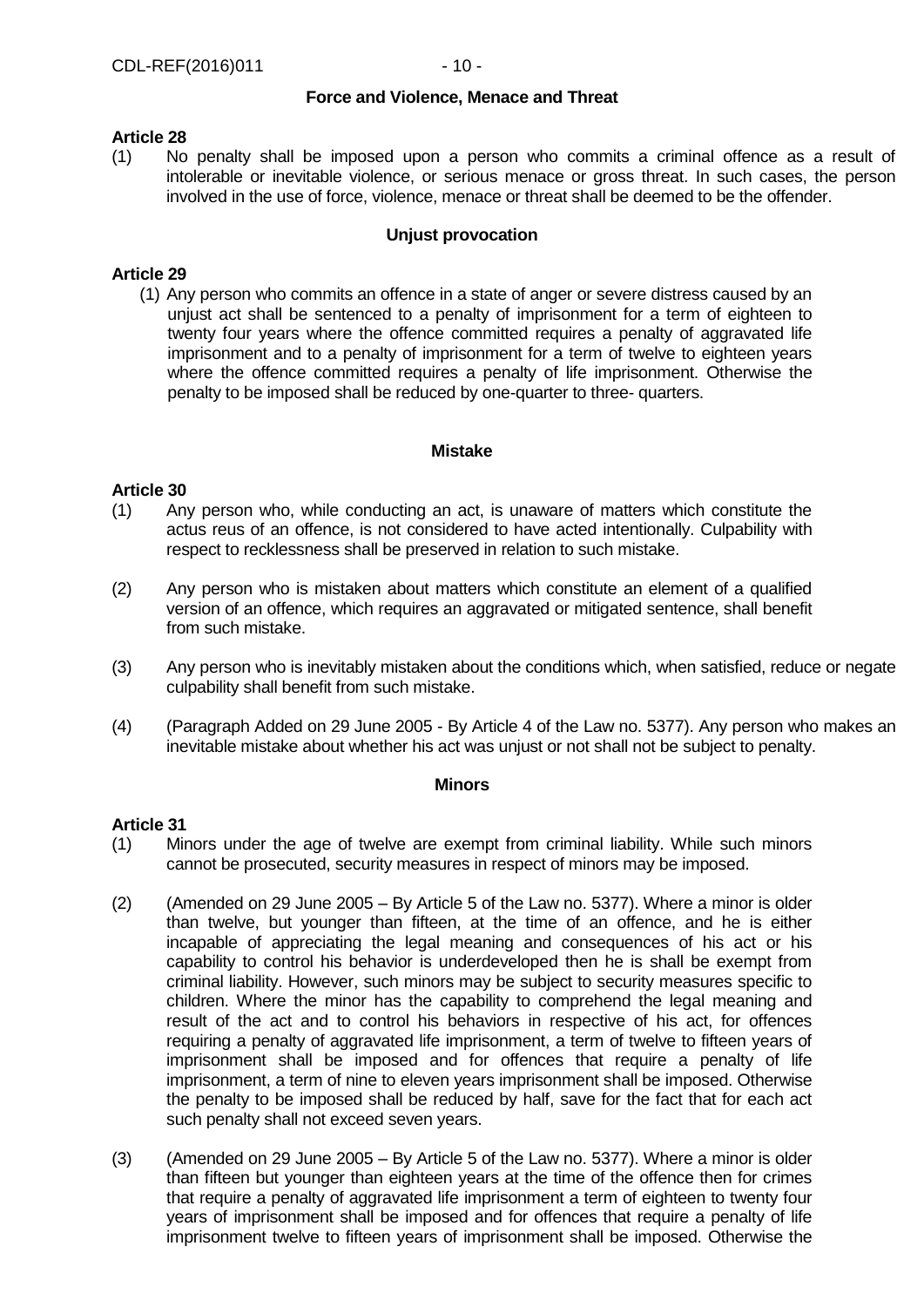penalty to be imposed shall be reduced by one-third, save for the fact that the penalty for each act shall not exceed twelve years.

### **Mental Disorder**

### **Article 32**

- (1) A penalty shall not be imposed on a person who, due to mental disorder, cannot comprehend the legal meaning and consequences of the act he has committed, or if, in respect of such act, his ability to control his own behaviour was significantly diminished. However, security measures shall be imposed for such persons.
- (2) Notwithstanding that it does not reach the extent defined in paragraph one, where a person's ability to control his behaviour in respect of an act he has committed is diminished then a term of imprisonment for a term of twenty-five years where the offence committed requires a penalty of aggravated life imprisonment shall be imposed. Otherwise the penalty to be imposed may be reduced by no more than one-sixth. The penalty to be imposed may be enforced partially or completely as a security measure specific to mentally disordered persons, provided the length of the penalty remains the same.

#### **Deafness and Muteness**

## **Article 33**

(1) The provisions of this law which relate to minors under twelve years of age at the date of the offence shall also be applicable to deaf and mute persons under the age of fifteen. The provisions of this law which relate to minors who are over twelve years of age but under fifteen shall also be applicable to deaf and mute persons who are over fifteen years of age but under eighteen years of age. The provisions of this law which relate to minors over fifteen years of age but under eighteen of age shall be applied to deaf and mute persons who are over eighteen years of age but under twenty years of age.

### **Transitory Reasons and Being under Influence of Alcohol or Drugs**

#### **Article 34**

- (1) Any person who is, because of a transitory reason or the effect of alcohol or drugs taken involuntarily, unable to comprehend the legal meaning and consequences of an act he has committed, or whose ability to control his behaviour regarding such act was significantly diminished, shall not be subject to a penalty.
- (2) The provisions of the paragraph one shall not apply to a person who commits an offence under the effects of alcohol or drugs which have been taken voluntarily.

#### **Part 3 Criminal Attempt**

- (1) Any person who begins to directly act, with the appropriate means and with the intention of committing an offence, but has been unable to complete such offence due to circumstances beyond his control, shall be culpable for the attempt.
- (2) In a case of criminal attempt, depending upon the seriousness of the damage and danger that accrued, an offender shall be sentenced to a penalty of imprisonment for a term of thirteen to twenty years where the offence committed requires a penalty of aggravated life imprisonment, or to a penalty of imprisonment for a term of nine years to fifteen years where the offence committed requires a penalty of life imprisonment. Otherwise the penalty shall be reduced by one-quarter to three- quarters.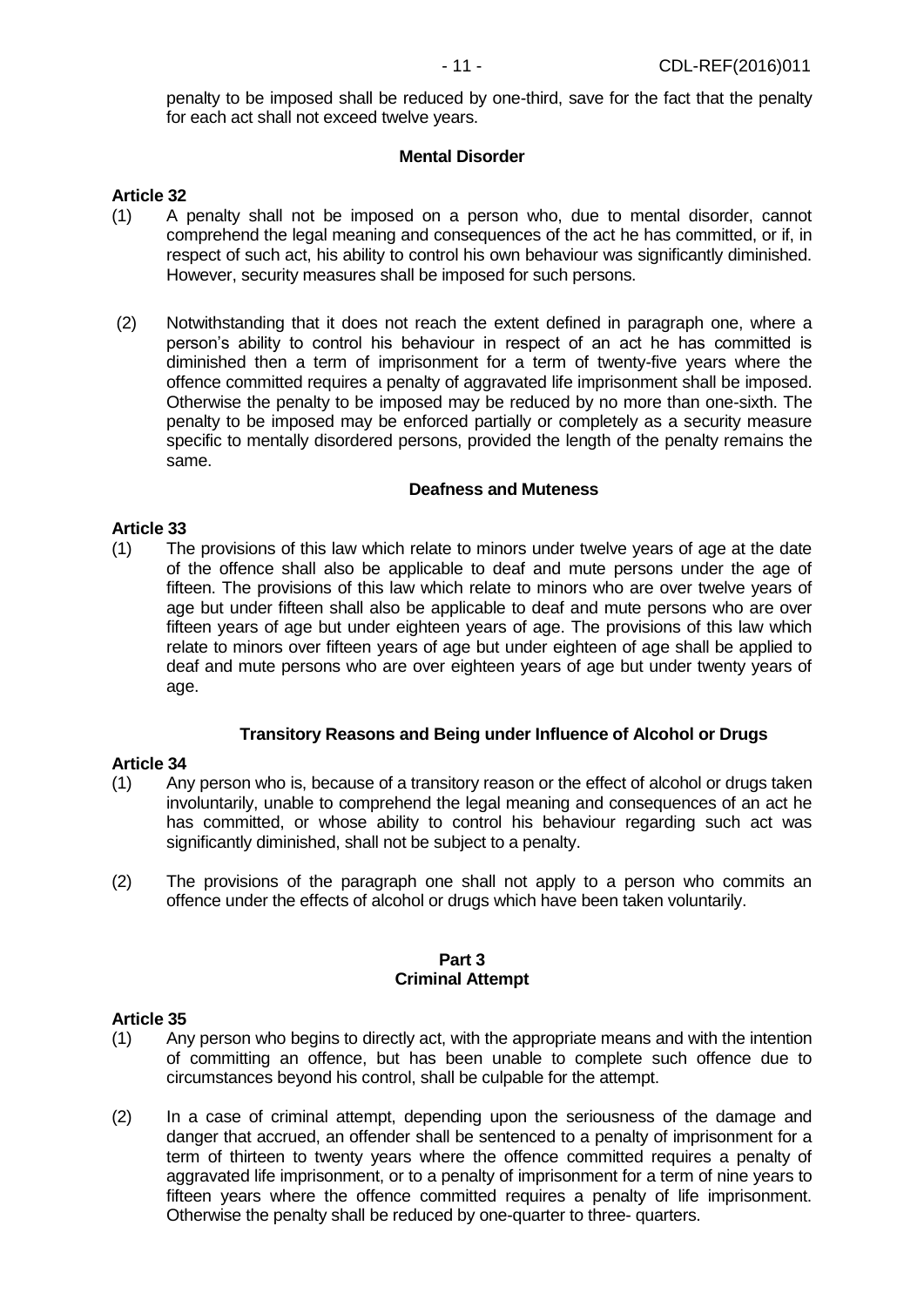#### **Voluntary Abandonment**

### **Article 36**

(1) An offender who voluntarily abandons the performance of the acts of committing an offence, or who prevents the completion of an offence or its consequence, shall not be subject to a penalty for the criminal attempt. However, where the completed part of an action constitutes an offence, he shall be subject to a penalty for the completed part of the act.

### **Part 4 Jointly Committed Offences**

### **Principal Involvement**

### **Article 37**

- (1) Any person who jointly performs an act prescribed by law as an offence shall be culpable as the offender of that act.
- (2) Any person who uses another as an instrument for the commission of an offence shall remain culpable as an offender. The penalty of a person who uses another as an instrument who lacks the capacity of acting with fault shall be increased by one-third to one-half.

#### **Incitement**

### **Article 38**

- (1) A person who incites another to commit an offence shall be subject to the penalty appropriate to the offence that is committed.
- (2) Where there is incitement to offend by using influence arising from a direct-descendent or direct-antecedent relationship, the penalty of the instigator shall be increased by onethird to one half. Where there is incitement of a minor, a direct-descendant or directantecedent relationship is not necessary for the application of this paragraph.
- (3) Where the identity of the instigator is not known and if the offender plays a role in the identification of the instigator, or other accomplice, he shall be sentenced to a penalty of imprisonment for a term of twenty to twenty-five years if the offence committed requires aggravated life imprisonment and to a term of imprisonment of fifteen years to twenty years if the offence committed requires life imprisonment. Otherwise the penalty to be imposed may be reduced of one-third.

#### **Assistance**

- (1) A person who assists another with the commission of an offence shall be sentenced to a penalty of imprisonment for a term of fifteen years to twenty years if the offence committed requires aggravated life imprisonment, and to a term of ten to fifteen years imprisonment if the offence committed requires life imprisonment. Otherwise the penalty to be imposed shall be reduced by one-half. However, in this case, the penalty to be imposed shall not exceed eight years.
- (2) A person remains culpable as an assistant if he:
	- a) encourages the commission of an offence, or reinforces the decision to commit an offence, or promises that he will assist after the commission of an act.
	- b) provides counsel as to how an offence is to be committed, or provides the means used for the commission of the offence.
	- c) facilitate the execution of an offence by providing assistance before or after the commission of the offence.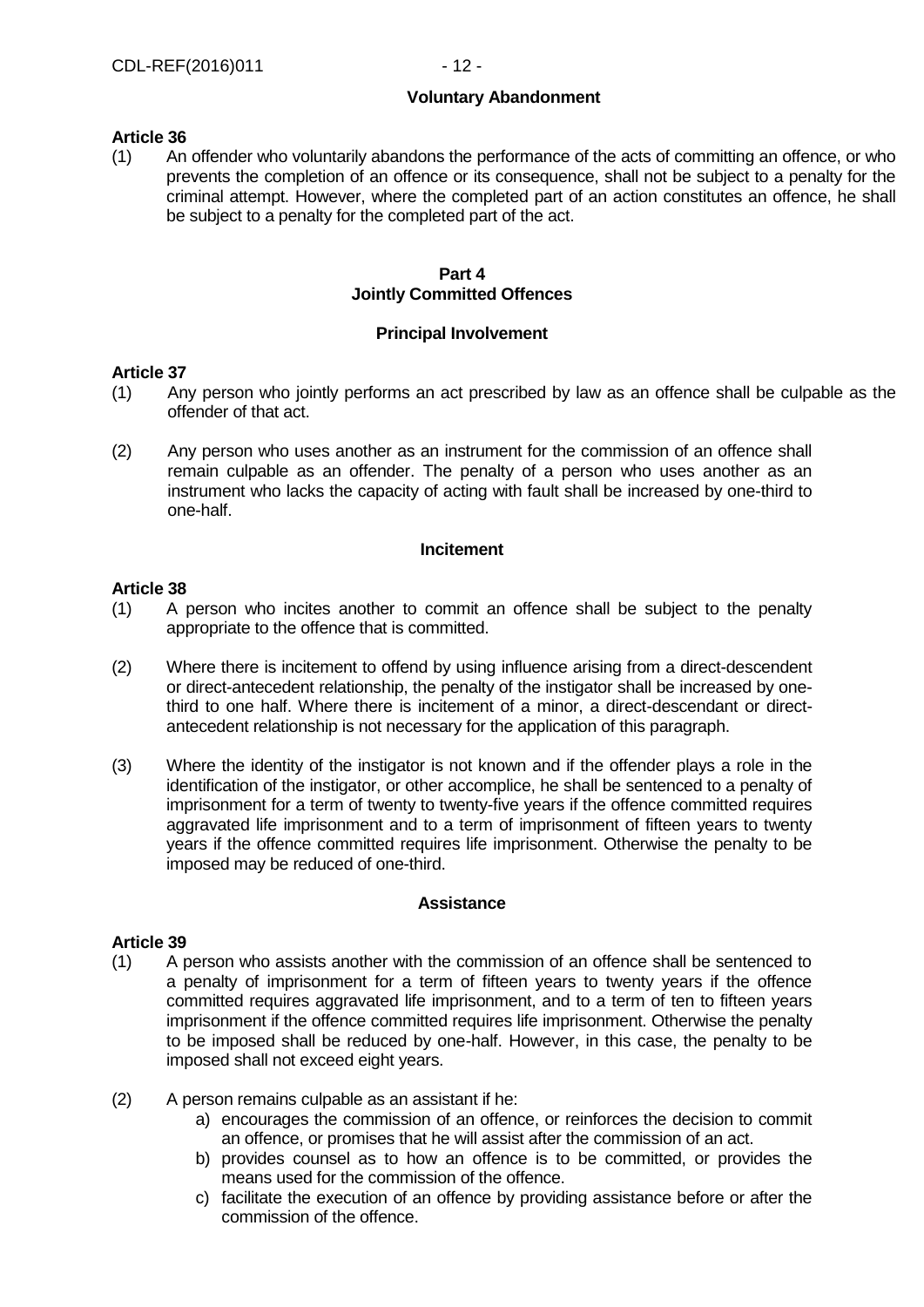## **The Dependency Rule**

### **Article 40**

- (1) In order to constitute a jointly committed offence it is sufficient that the act is unlawful and committed intentionally. Each person participating in the commission of an offence shall be sentenced according to his unlawful act, irrespective of the individual circumstances of another which may prevent the imposition of a penalty.
- (2) For specific offences, only the person possessing the proscribed qualifications required for such offence may be defined as the offender. Other persons who are involved in the commission of these offences shall remain culpable for incitement or assistance.
- (3) In order to be culpable for a jointly committed offence, there must have been, at least, an attempt to commit the offence.

### **Voluntary Abandonment in Jointly Committed Offences**

#### **Article 41**

- (1) In jointly-committed offences, only the person who voluntarily abandons the attempt to commit an offence may benefit from the voluntary abandonment provisions.
- (2) The voluntary abandonment provisions shall apply if:
	- a) the offence was not committed because of the efforts of the person voluntarily abandoning the commission of the offence, and not for any other reason;
	- b) the offence was committed and the person who voluntarily abandoned the commission of the offence employed his best efforts to prevent the commission of such offence.

### **Part 5 Aggregation of Offences**

### **Compound Offence**

### **Article 42**

(1) A compound offence is defined as an offence which is deemed to be a single act because either one act constitutes an element of another act or one act constitutes an aggravation of another act. The aggregation provisions shall not apply to offences of this category.

### **Successive Offences**

- (1) Where a person commits the same act, more than once, against a person, at different times in the course of carrying out a decision to commit an offence, a single penalty shall be given. However, the penalty to be imposed in respect of that offence shall be increased by one quarter to three quarters. The basic version and qualified versions, which require higher or lesser penalties, of an offence shall be deemed to be one offence. (Sentence Added on 29 June 2005 – By Article 6 of the Law no. 5377) The provisions of this paragraph shall also apply to offences where the victim is not a specifically identifiable person.
- (2) The provisions of the paragraph one shall apply where an offence has been committed against more than one person through a single act.
- (3) The provisions of this article shall not apply to intentional homicide, intentional wounding, torture and robbery.<sup>3</sup>

 $\frac{1}{3}$ By Article 6 of the Law no. 5377 dated 29 June 2005, the expression of "sexual assault, sexual abuse of children" was removed from this paragraph.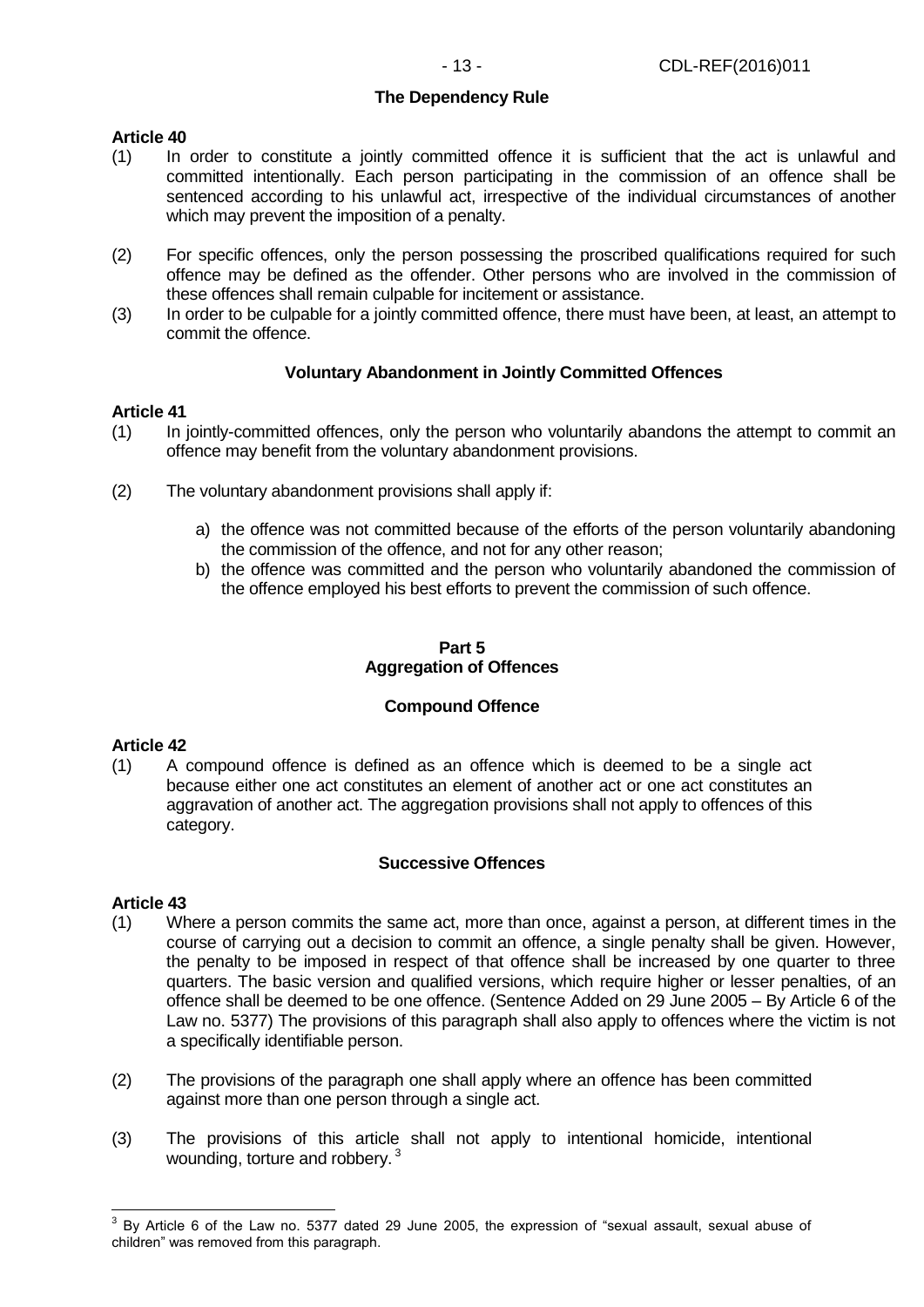## **Conceptual Aggregation**

### **Article 44**

(1) A person who commits more than one offence through a single act shall only be sentenced for the offence with the heaviest penalty.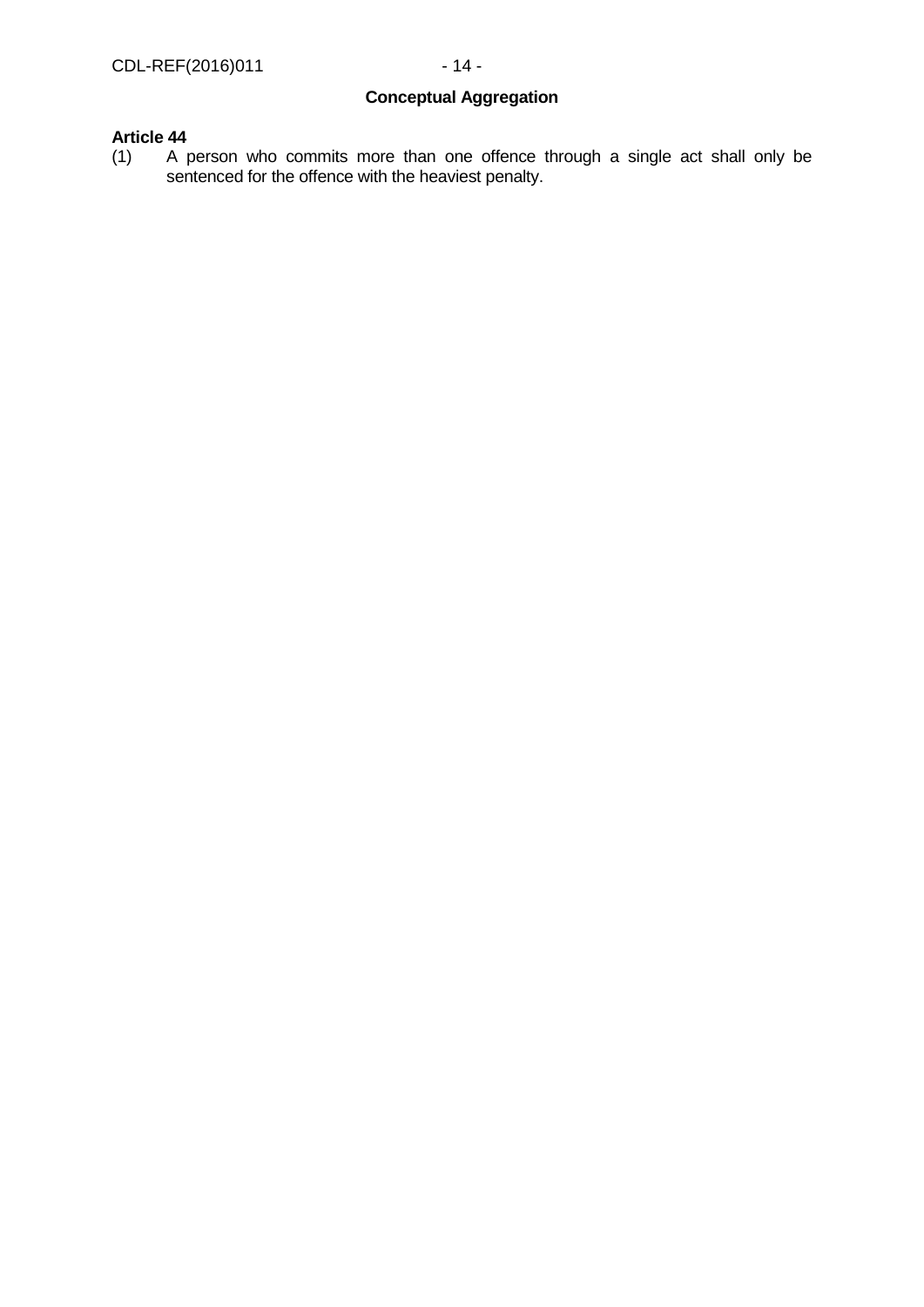#### **CHAPTER III Sanctions**

## **Part 1 Penalties**

## **Article 45**

(1) The penalties to be imposed for criminal offences are imprisonment and judicial fines.

### **Imprisonment**

#### **Article 46**

- (1) The types of imprisonment are as follows:
	- a) Aggravated life imprisonment:
	- b) Life imprisonment;
	- c) A specific term of imprisonment.

### **Aggravated Life Imprisonment**

#### **Article 47**

(1) Aggravated life imprisonment lasts until the death of the convict and is enforced under the strict security regime measures as defined in law and legislation.

#### **Life Imprisonment**

#### **Article 48**

(1) Life imprisonment lasts until the death of the convict.

### **A Specific Term of Imprisonment**

#### **Article 49**

- (1) A specific term of imprisonment shall not be less than one month or more than twenty years unless otherwise prescribed by law.
- (2) A term of imprisonment of one year or less shall be defined as a short-term penalty of imprisonment.

#### **Alternative Sanctions for Short-Term Imprisonment**

- (1) The Court, after taking into account the characteristics of the offence and personality, social and economic situation of the offender and any remorse he expresses during the trial process, may substitute a short-term imprisonment for the following:
	- a) A judicial fine;
	- b) Compensation to the victim or public which returns or restores matters to their previous condition or which indemnifies such in respect of all damage caused;
	- c) Admittance to an educational institution, which provides accommodation when necessary, for at least two years in order to acquire a profession or trade,
	- d) Restriction on freedom of movement in respect of certain places and restrictions in conducting certain activities for a period of between one-half and twice the term of imprisonment.
	- e) Confiscation of a driving licence or any other certificate granting permission to perform specific acts; deprivation of the right to carry out a profession or to operate in a certain area of activity for a minimum term of between one-half and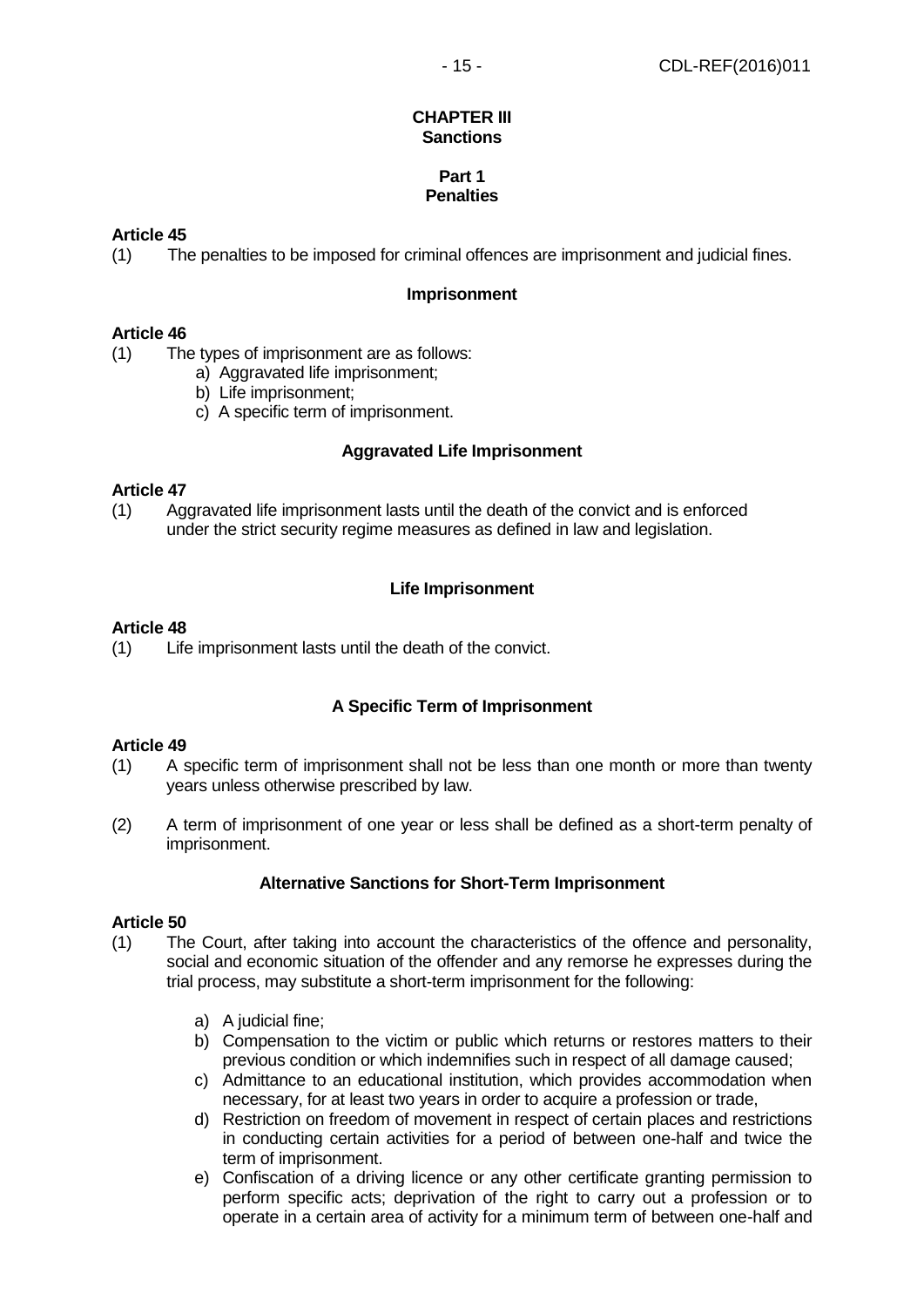twice the term of imprisonment, where an offence has been committed failing to discharge a duty of care and attention or by abusing authority or a right.

- f) Publicly beneficial work for a minimum term of between half and two times the term of imprisonment, though only with the consent of the offender.
- (2) Whenever a term of imprisonment and a judicial fine are prescribed in law as alternative penalties for a particular offence, once it has been determined that the penalty is to be imprisonment, this shall not be converted into a judicial fine.
- (3) Where any offender has not previously received a penalty of imprisonment and the penalty of imprisonment imposed is thirty days or less; or where an offender was under eighteen or over sixty five years of age at the time of the offence and the term of imprisonment imposed is one year or less, such term of imprisonment shall be substituted by one of the alternative sentences described in the paragraph one.
- (4) Even if a sentence of imprisonment for a reckless offence is long-term, this penalty may be transformed into a judicial fine, subject to the fulfillment of other conditions, in accordance with paragraph one subparagraph (a). However, this provision shall not be applied in case of conscious recklessness.
- (5) In practice, the sentence therefore becomes the judicial fine or measures substituted in according with provisions of this article.
- (6) After a judgment becomes final, if any requirements imposed by the alternative measures have not been commenced, or continued with, within thirty days of the notification conveyed by the Public Prosecutor's Office, the Court which imposed the sentence shall decide whether to enforce the sentence of short-term imprisonment in full, or in part, and, if so, this sentence shall be enforced immediately. In this case, paragraph five shall not apply.<sup>4</sup>
- (7) When the alternative measure has not been complied with due to reasons beyond the offender's control, the court which imposed the measure shall amend the alternative measure.

### **Suspending Sentences of Imprisonment**

### **Article 51**

-

- (1) A sentence of imprisonment for a term of two years or less may be suspended. The upper limit of this term is three years for those under eighteen of age or above sixty five years old at the time of the commission of the offence. However, in order to decide to suspend the sentence,
	- a) the person should not have been sentenced to a penalty for a term of more than three-month imprisonment for an intentional offence,
	- b) the Court should be convinced, as a result of hearing the remorse he expressed during trial, that the offender will not commit further offences in the future.
- (2) The suspension of the penalty may depend upon the condition that compensation is provided to the victim or public, which returns or restores matters to their previous condition or which indemnifies such in respect of all damage caused. In such case, the enforcement of the penalty shall continue at the institution of enforcement until this condition is met. Once the condition is met, the offender shall be released immediately, upon a decision of a judge.

<sup>4</sup> By Article 4 of the Law no. 5739 dated 26 February 2008, the expression of "sanction" was amended as "measure" in this paragraph.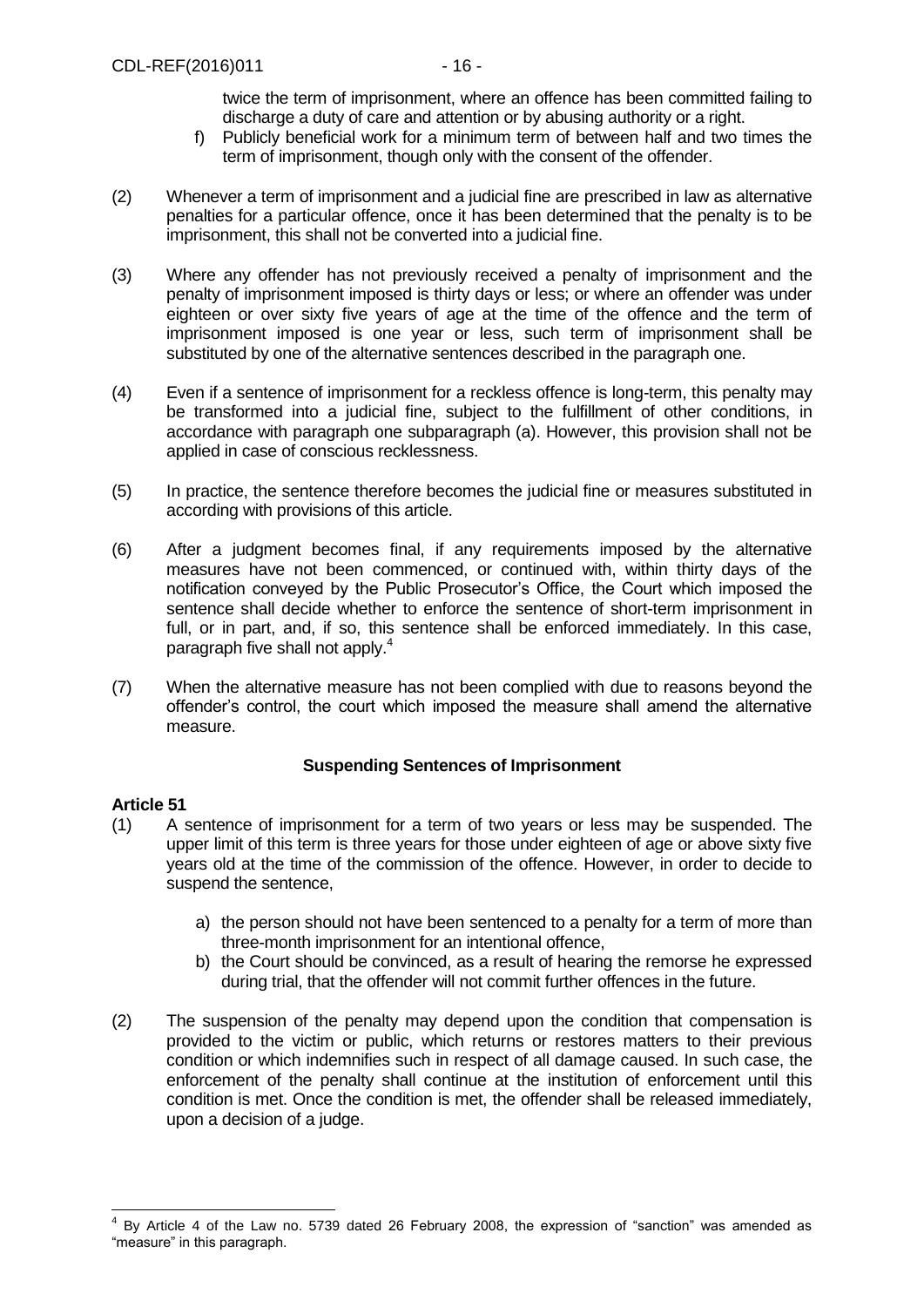- (3) A probation period which is not less then one year and not more then three years shall be imposed for an offender whose sentence has been suspended. The lower limit of this period shall not be less than the term of sentence.
- (4) Within the probation period, the court may decide that:
	- a) an offender, who does not have a profession or trade, shall attend an educational program for educational purposes,
	- b) an offender, who possesses a profession or trade, shall work in a public or private institution under the supervision of another person who has the same profession or trade in return for remuneration,
	- c) an offender, who is under the age of eighteen years of age, shall attend an educational institution, which provides accommodation when necessary, in order to acquire a profession or trade.
- (5) The court may assign an expert to counsel the offender within the probation period. This expert shall: give guidance to the offender designed to aid the person to act responsibly and refrain from negative behaviour; meet and discuss with the authorities of the educational institution or work place of the offender; prepare a report, every three months, on the development, behaviour, social adaptation and sense of responsibility of the offender and convey these reports to the judge.
- (6) The court, by considering the personality and social status of the offender, may decide not to impose any obligation or authorize an expert for the probation period.
- (7) If the convict commits an intentional offence or does not follow his obligations within the probation period, despite the warning of the judge, the Court shall decide to fully or partly enforce the suspended sentence in an enforcement institution.
- (8) If a period of probation has been spent in compliance with the requirements and in a good manner, the sentence shall be regarded as served.

#### **Judicial Fine**

- (1) A Judicial fine is an amount payable to the State Treasury by the offender, which is calculated, unless otherwise stated in the law, by multiplying the identified number of days, which shall be more than five but not more then seven hundred and thirty, with a daily amount.
- (2) The daily amount of the judicial fine shall be, at least, twenty Turkish lira or, at most, one hundred Turkish Lira and shall be determined having regard to the personal and economic conditions of the person.
- (3) The number of full days and the daily amount shall be stated separately in the judgment.
- (4) By taking into account the personal and economic conditions of the person, the judge may decide that a judicial fine can be paid by installments or may grant a respite period, not exceeding one year as of the finalization date of judgment, for payment of the judicial fine. However, the installment period may not exceed two years and the number of installments shall not be less then four. The decision should also contain a statement that, if any installment has not been paid on time, the remaining portion of the judicial fine will be due and any unpaid judicial fine will be converted into a term of imprisonment.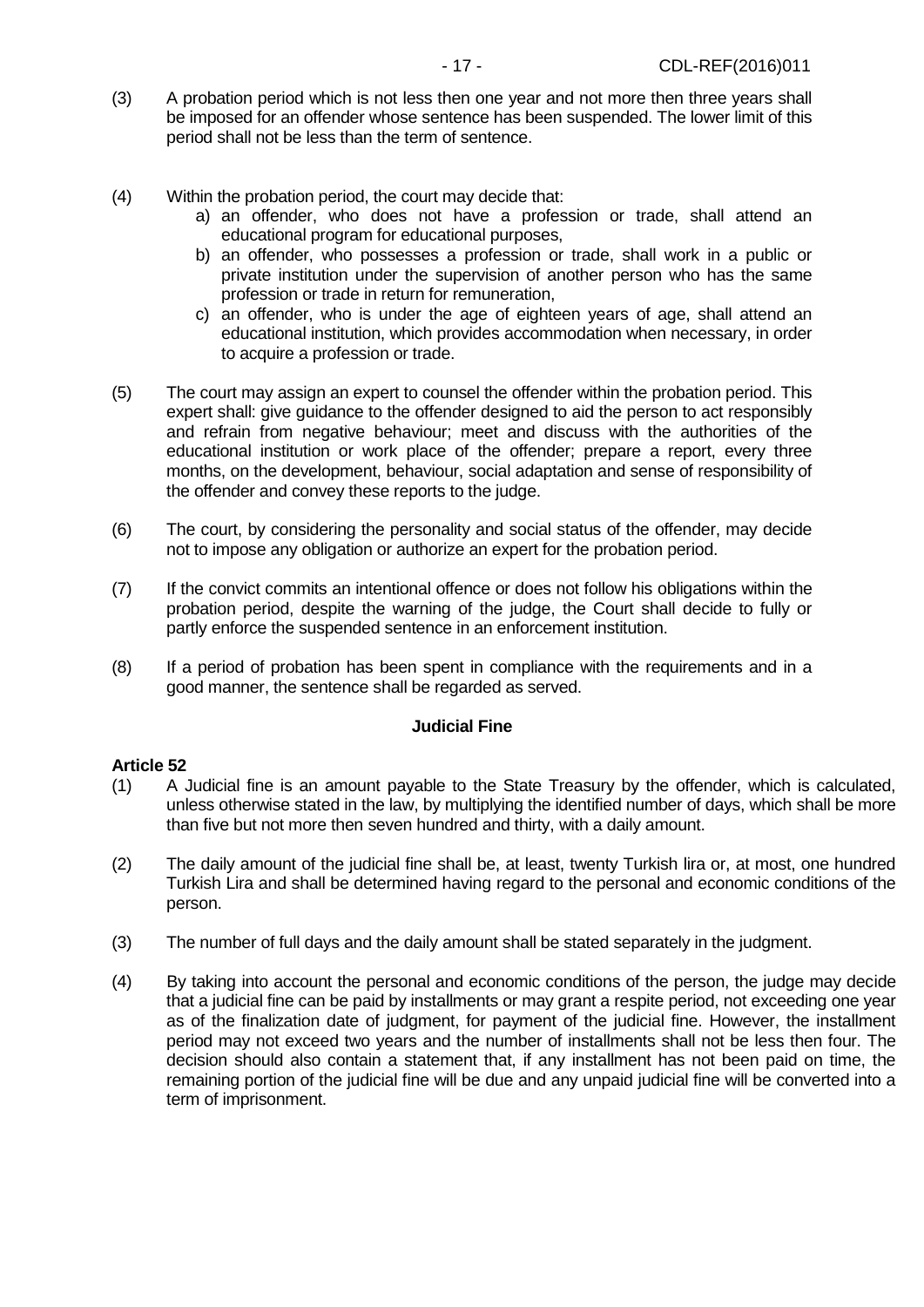### **Part 2**

#### **Security Measures**

### **Depriving of exercising certain rights**

- (1) Where a person is sentenced to a penalty of imprisonment for an intentional offence the legal consequence of such shall be his prohibition from:
	- a) becoming a member of the Turkish Grand National Assembly or undertaking employment as, or in the service of, an appointed or elected public officer permanently, temporarily or for a fixed period of time within the administration of the state, a province, municipality or village, or institution or entity under their control or supervision;
	- b) voting or being elected and exercising other political rights;
	- c) acting as a guardian or being appointed in the role of guardianship and trustee;
	- d) being the administrator or inspector of a legal entity namely, foundation, association, labor union, company, cooperative or political party;
	- e) conducting any profession or trade, which is subject to the permission of a professional organization (which is in the nature of a public institution or organization), under his own responsibility as a professional or a tradesman.
- (2) A person shall not exercise these rights until the completion of the term of his penalty of imprisonment.
- (3) The provisions in the above paragraph shall not be applicable to an offender whose sentence of imprisonment has been suspended, or who has been conditionally released, in respect of acting as a guardian or being appointed in the role of guardianship and trustee. Where an offender has been subject to a suspended prison sentence the prohibition defined in paragraph 1(e) may not apply.
- (4) The provision of paragraph one shall not be applicable to persons whose short term sentence of imprisonment have been suspended or to persons who were under eighteen years old at the time when they committed the offence.
- (5) Where a sentence of imprisonment has been imposed for an offence related to the of abuse one of the rights or authority defined in paragraph one, the offender shall be prohibited from exercising such right for a period of one half to two times the length of imprisonment imposed, such to come into effect after the prison term is served. Where only a judicial fine has been imposed for an offence related to the abuse of one of these rights or authority the exercise of this right shall be prohibited for a period of one half to double the number of days stated in the judgment. The relevant time relating to the start of the prohibition (once the judgment is finalised) is that when the judicial fine has been completely executed.
- (6) Where an offender is convicted of a reckless offence on the grounds of failing to discharge a duty of care and attention while performing a certain profession or trade, or while observing the necessities of traffic safety, it may be determined that the offender shall be prohibited from performing such profession, or trade, or that his driver's license be suspended for a period of not less than three months and not more three years. The prohibition or the suspension shall be enforced once the judgment is finalized and such period starts once any sentence is completely served.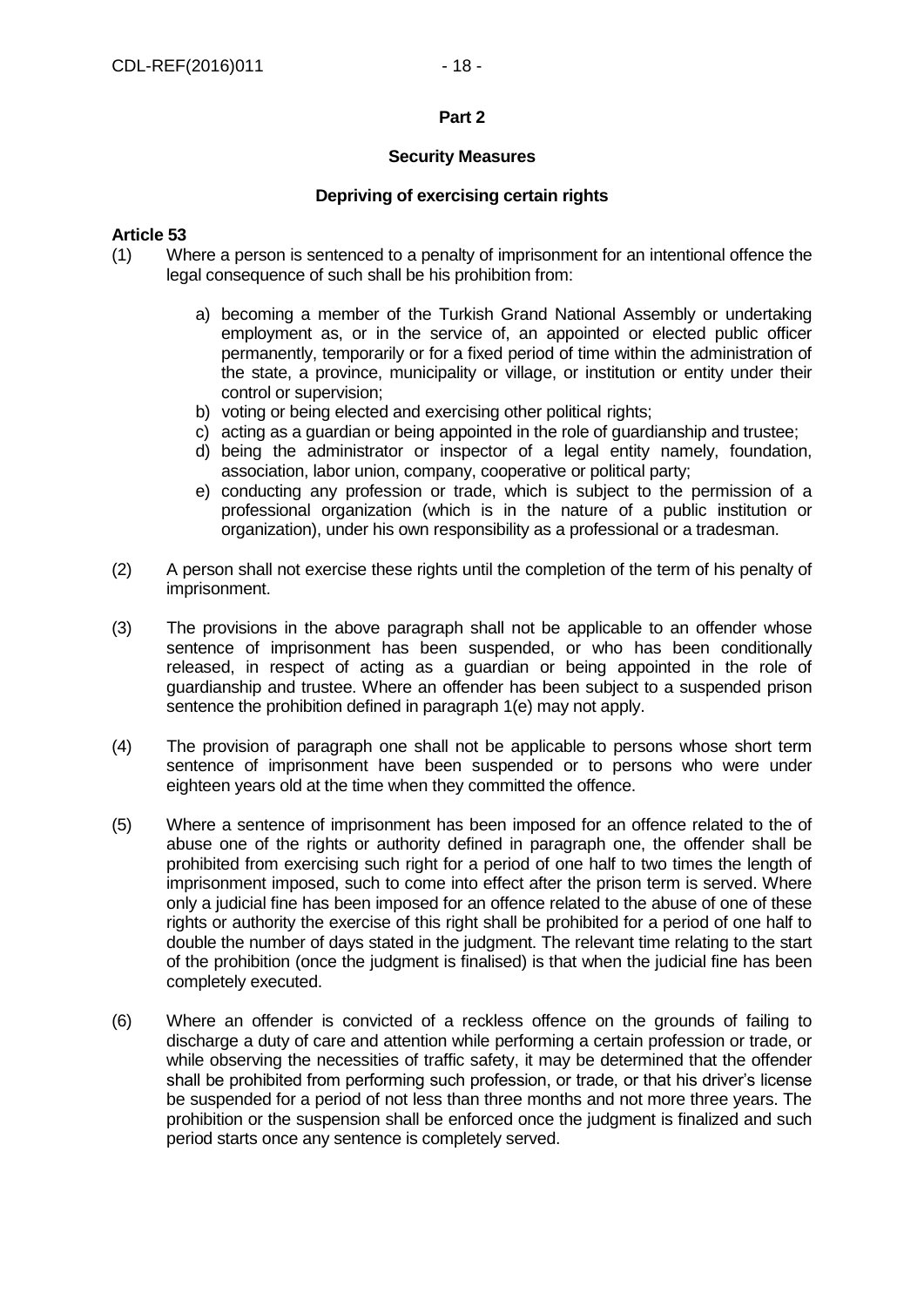### **Confiscation of Property**

### **Article 54**

- (1) On the condition that the property does not belong to any third party acting in good faith, property that is used for committing an intentional offence or is allocated for the purpose of committing an offence, or property that has emerged as a result of an offence shall be confiscated. Property that is prepared for the purpose of committing a crime shall be confiscated, if it presents a danger to public security, public health or public morality.
- (2) Where the property defined in paragraph one cannot be confiscated because it has been destroyed, given to another, consumed, or, for any other reason, an amount of money equal to the value of this particular property shall be confiscated.
- (3) Where the confiscation of property used in an offence would lead to more serious consequences than the offence itself, and would be unfair, confiscation may not be ordered.
- (4) Any property where, the production, possession, usage, transportation, buying and selling of which has constituted an offence, shall be confiscated.
- (5) When only a certain part of a property needs to be confiscated, then only that part shall be confiscated, if it is possible to do so without harming the whole, or if it is possible to separate that part of it.
- (6) Where property is shared by more than one person, only the share of the person who has taken part in the crime, shall be confiscated.

### **Confiscation of Gains**

### **Article 55**

- (1) Material gain obtained through the commission of an offence, or forming the subject of an offence or obtained for the commission of an offence and the economic earnings obtained as a result of its investment or conversion, shall be confiscated. Confiscation under this paragraph should only be ordered where it is impossible to return the material gain to the victim of the offence.
- (2) Where property and material gain which is subject to confiscation cannot be seized or provided to the authorities then value corresponding to such property and gains shall be confiscated.
- (3) (Paragraph Added on 26 June 2009 By Article 2 of the Law no. 5918) For the property within the scope of the article to be confiscated, the person who has subsequently obtained it must not benefit from the provisions concerning the protection of the goodwill of the Turkish Civil Code no. 4721 dated 22 November 2001.

### **Security Measures Specific to Minors**

### **Article 56**

(1) The types of security measures, and their enforcement procedures, particular to minors are defined in the relevant statute.

### **Article 57**

### **Security Measures Specific to the Mentally Disordered**

(1) In respect of a person who was suffering from a mental disorder at the time of the offence, a security measure for the purposes of protection and treatment shall be imposed. A mentally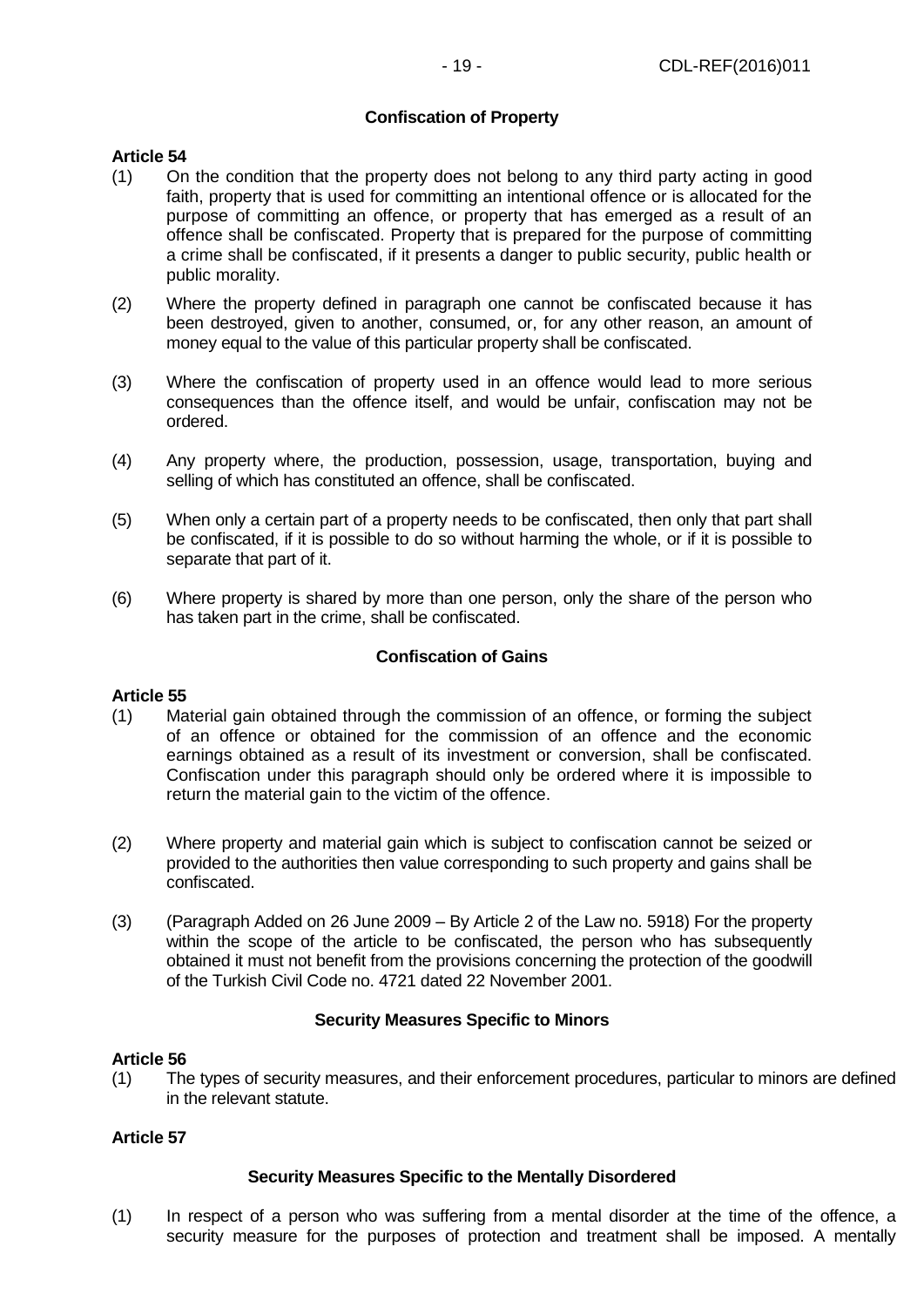disordered person subject to security measures shall be accommodated and treated in a high security health institution.

- (2) A mentally disordered person subject to security measures may be released, by a judge or a court decision, provided that a report prepared by the health commission of the institution in which he is accommodated, states that the danger to society no longer exists or is considerably diminished.
- (3) In the report of the health commission, information shall be provided on the nature of the mental disorder and the act committed and whether it is necessary, for the purposes of security, that the person be kept under medical control and supervision, and, if so, what the duration should be and at what intervals he should be assessed.
- (4) Medical control and supervision shall be provided for a period, and at the intervals, indicated in the report, which is to be effected by the Public Prosecutor's Office by transferring such people to the health institutions equipped with the necessary technical instruments and which have authorized specialists.
- (5) Where a risk created by the mentally disordered person is found to have increased during the medical control and supervision process, the imposition of security measures for protection and treatment made on the basis of the report shall be re-assessed. In such a case, the procedures identified in paragraph one and the following paragraphs are repeated.
- (6) On the basis of a commission report, issued by a high security health institution where the mentally disordered person is accommodated pursuant to the provisions of paragraphs one and two, which states that in relation to the act he committed his ability to control his behaviour was diminished, the penalty of imprisonment may be applied, partially or entirely, as a security measures specific to persons suffering from a mental disorder, subject to a decision of the Court and that the duration of the measure remains the same.
- (7) In relation to an offender who is addicted to alcohol, narcotics or psychotropic substances it shall be determined whether he requires treatment at a health institution which has expertise on alcohol, narcotic and psychotropic substance addicts. The treatment shall continue until such persons are cured from using alcohol, narcotics or psychotropic substance. They may be released from the health institution by a decision of a court or a judge on the basis of a report to be prepared by the commission of the health institution in which the person was placed.

### **Repeat Offending and Especially Dangerous Offenders**

- (1) The repeat offending provisions shall be applied where there has been a commission of an offence subsequent to a previous finalised conviction. For this provision to apply it is not necessary that any penalty has been enforced.
- (2) The repeat offending provisions shall not apply to offences committed:
	- a) five years after the completion date of the sentence for the previous conviction, where such a sentence was for a period greater that five years,
	- b) three years after the completion date of the sentence for the previous conviction, where such sentence was for a period of imprisonment of 5 years or less or was a judicial fine
- (3) In cases of repeat offending, if a penalty of imprisonment or a judicial fine is prescribed as alternatives in the law in respect of the most recent offence committed, a penalty of imprisonment shall be given.
- (4) The repeat offending provisions shall not be applied where an offence of recklessness follows an offence of intent or vice versa and where a strict military offence follows any other offence or vice versa. The judgments of foreign courts shall be not be subject to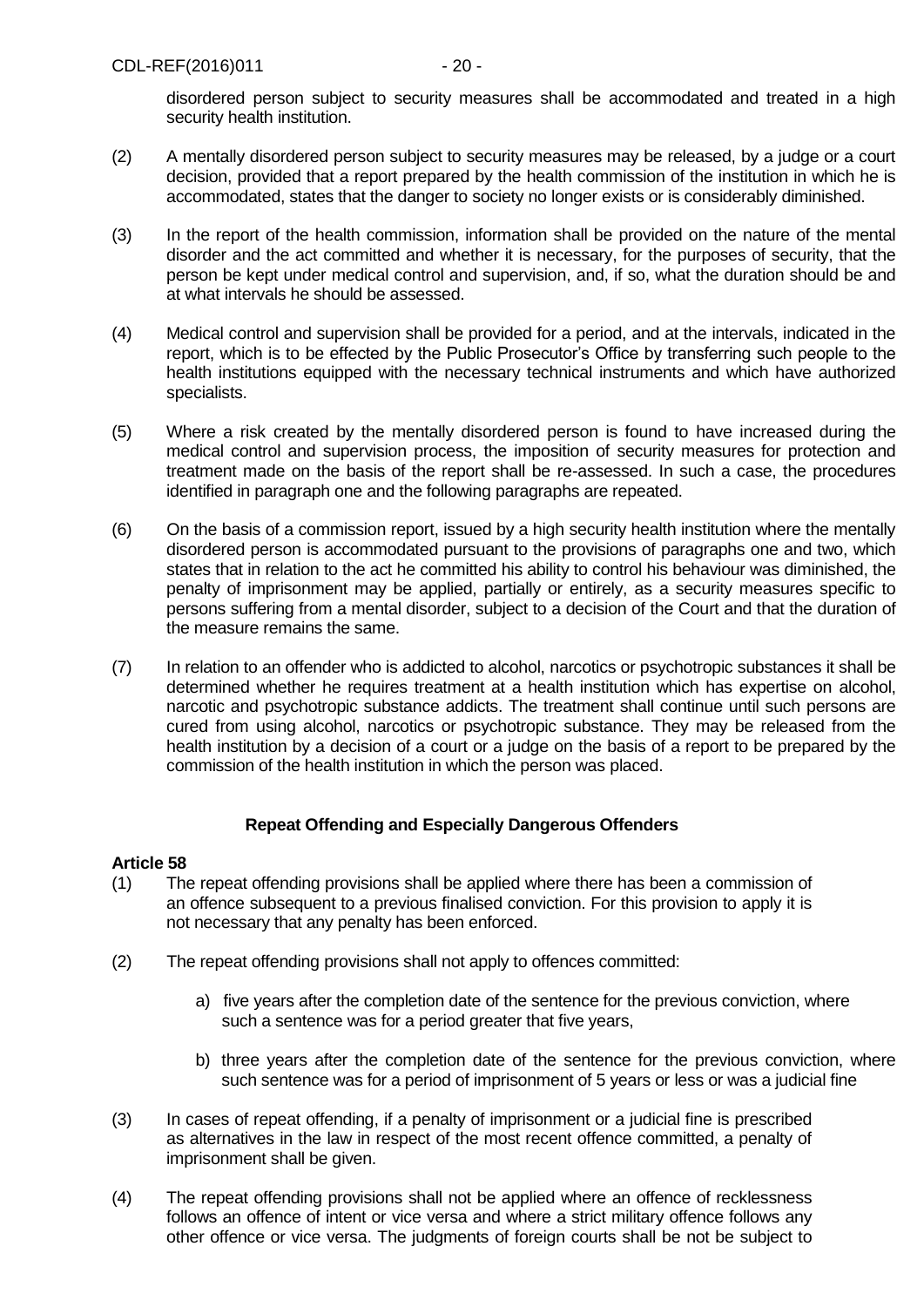recidivism, excluding the offences of Intentional Killing, Intentional Injury, Robbery, Deception, Production and Trade of Narcotics or Psychotropic Substances, Counterfeiting Money or Valuable Stamps.

- (5) The repeat offending provisions shall not be applicable to offences committed by any person who was under eighteen years old at the time of the commission of the act.
- (6) The sentence, in cases of repeat offending, shall be enforced in accordance with The Enforcement Code. Further, for the repeat offender a probationary measure shall be applied following the completion of the term of imprisonment.
- (7) The judgment of the Court should clearly state what the applicable enforcement regime for repeat offenders is and should state that the repeat offender probationary measure is applicable following the completion of the term of imprisonment.
- (8) The Enforcement Code pertaining to repeat offenders and the application of the probationary measure shall be imposed pursuant to the law.
- (9) The Enforcement Code pertaining to repeat offenders and the probationary measure following the completion of the sentence of imprisonment shall also apply to: an habitual offender, a career offender or a member of a criminal organization.

#### **Deportation**

#### **Article 59 – (Amended on 31 March 2005 – By Article 1 of the Law no. 5328)**

(1) The circumstances of a non-citizen who has been sentenced to a period of imprisonment, after benefiting from conditional release and, in any event, after completing his sentence, must be immediately communicated to the Ministry of Interior so the circumstances can be evaluated with respect to possible deportation.

### **Security Measures Specific to Legal Entities**

- (1) Where there has been a conviction in relation to an intentional offence committed for the benefit of a legal entity, which is subject to civil law and operating under the license granted by a public institution, by misusing the permission conferred by such license and through the participation of the organs or representatives of the legal entity it shall cancel this license.
- (2) The provisions relating to confiscation shall also be applicable to civil legal entities in relation to offences committed for the benefit of such entities.
- (3) Where the application of the provisions in the above paragraphs would lead to more serious consequences than the offence itself, the judge may not impose of such measures.
- (4) The provisions of this article shall only apply where specifically stated in the law.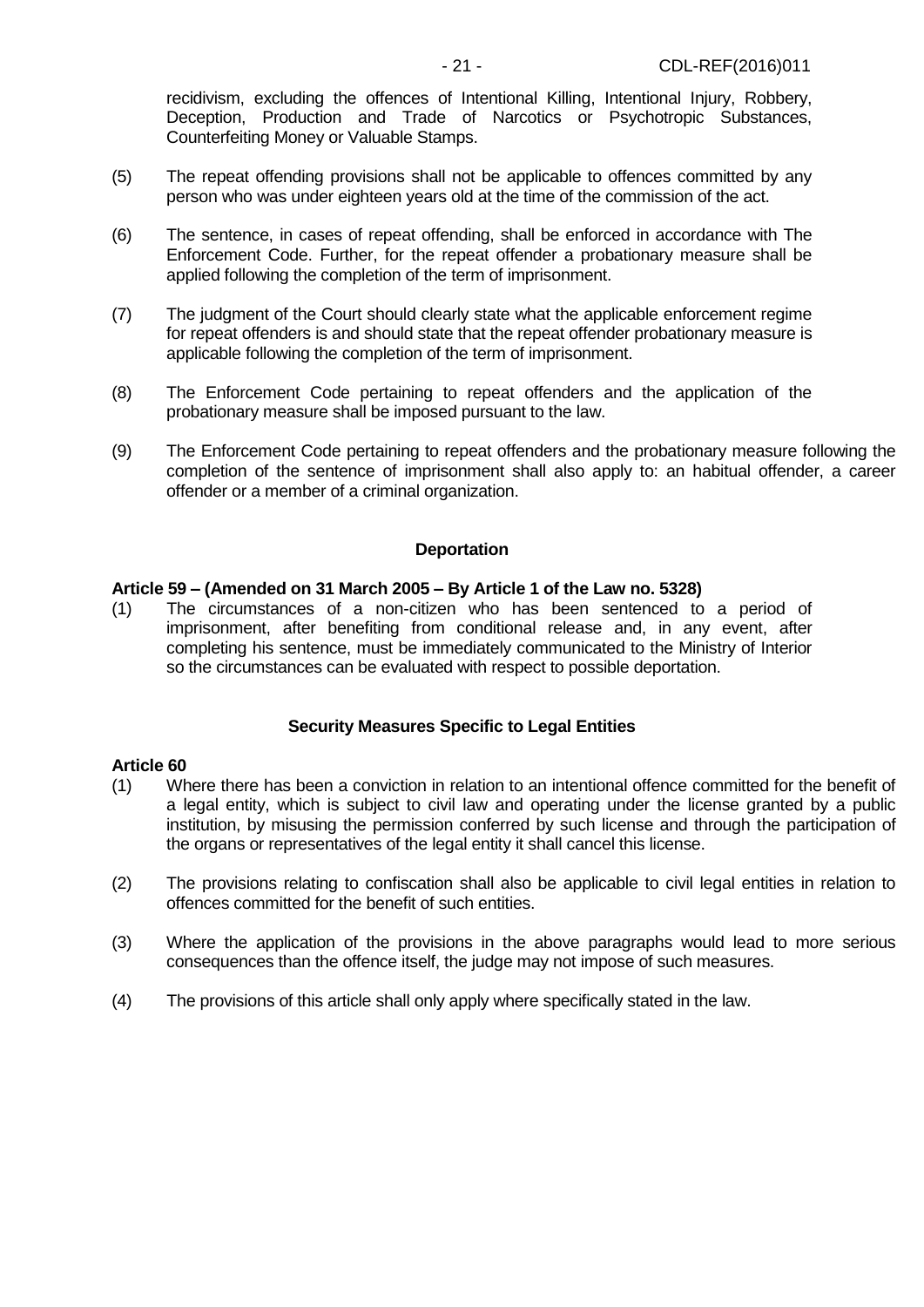### **Part 3**

### **Determination and Individualisation of Penalties**

#### **Determination of the Penalty**

- (1) In a particular case, the judge shall determine the basic penalty, between the minimum and maximum limits of the offence as defined by law, by considering the following factors:
	- a) the manner in which the offence was committed;
	- b) the means used to commit it:
	- c) the time and place where the offence was committed;
	- d) the importance and value of the subject of the offence;
	- e) the gravity of the damage or danger;
	- f) the degree of fault relating to the intent or recklessness;
	- g) The object and motives of the offender.
- (2) Deductions or increases in the penalty for offences committed with probable intent or conscious recklessness, shall be calculated after the penalty has been determined according to the provisions of paragraph one.
- (3) Where any of the factors listed in paragraph one constitute an element of the offence, the same factor may not be additionally considered in determining of the basic penalty.
- (4) Where a qualified version of an offence creates more than one legal consequence which requires a penalty higher or lower than the basic version of that offence, the basic penalty is first increased then reduced.
- (5) The penalty according to the above paragraphs will be finally determined by taking the following into consideration and in this order: attempt; jointly-committed offences; successive offences; unjust provocation; minor status; mental disorder, personal circumstances requiring a reduction of the penalty and discretionary mitigation.
- (6) The period of imprisonment shall be determined in terms of days, months and years. One day is twenty-four hours, and one month is thirty days. A year is calculated according to the official calendar. Remaining fractions (i.e. fractions of a day in the case of a fixed-term penalty, and fractions of one Turkish lira in the case of a judicial fine) shall not be taken into consideration and shall not be enforced.
- (7) (Added on 29 June 2005 By Article 7 of the Law no. 5377) The final penalty determined under this article for an offence that requires a specific of imprisonment, shall not exceed thirty years.
- (8) (Added on 29 June 2005 By Article 7 of the Law no. 5377) When calculating a judicial fine any increase or decrease in relation to the identification or the individualization of the penalty in accordance with the provisions of this article shall be determined on the basis of days. The fine is calculated by multiplying the designated final number of days by the amount established that the individual can pay per day.
- (9) (Added on 6 December 2006 By Article 1 of the Law no. 5560) In respect of an offence where a judicial fine may be imposed as an alternative penalty, the minimum days related to such penalty shall not be less then the minimum penalty of imprisonment for such offences and the maximum limit of such shall not exceed the maximum penalty of imprisonment for such an offence.
- (10) Unless explicitly written in the law, penalties cannot be increased, decreased or converted.<sup>56</sup>

 5 The number of this paragraph was previously (7). By Article 1 of the Law no. 5377 dated 29 June 2005 paragraphs 7 and 8 were added after the paragraph 6. Thus, this paragraph is now numbered as (9).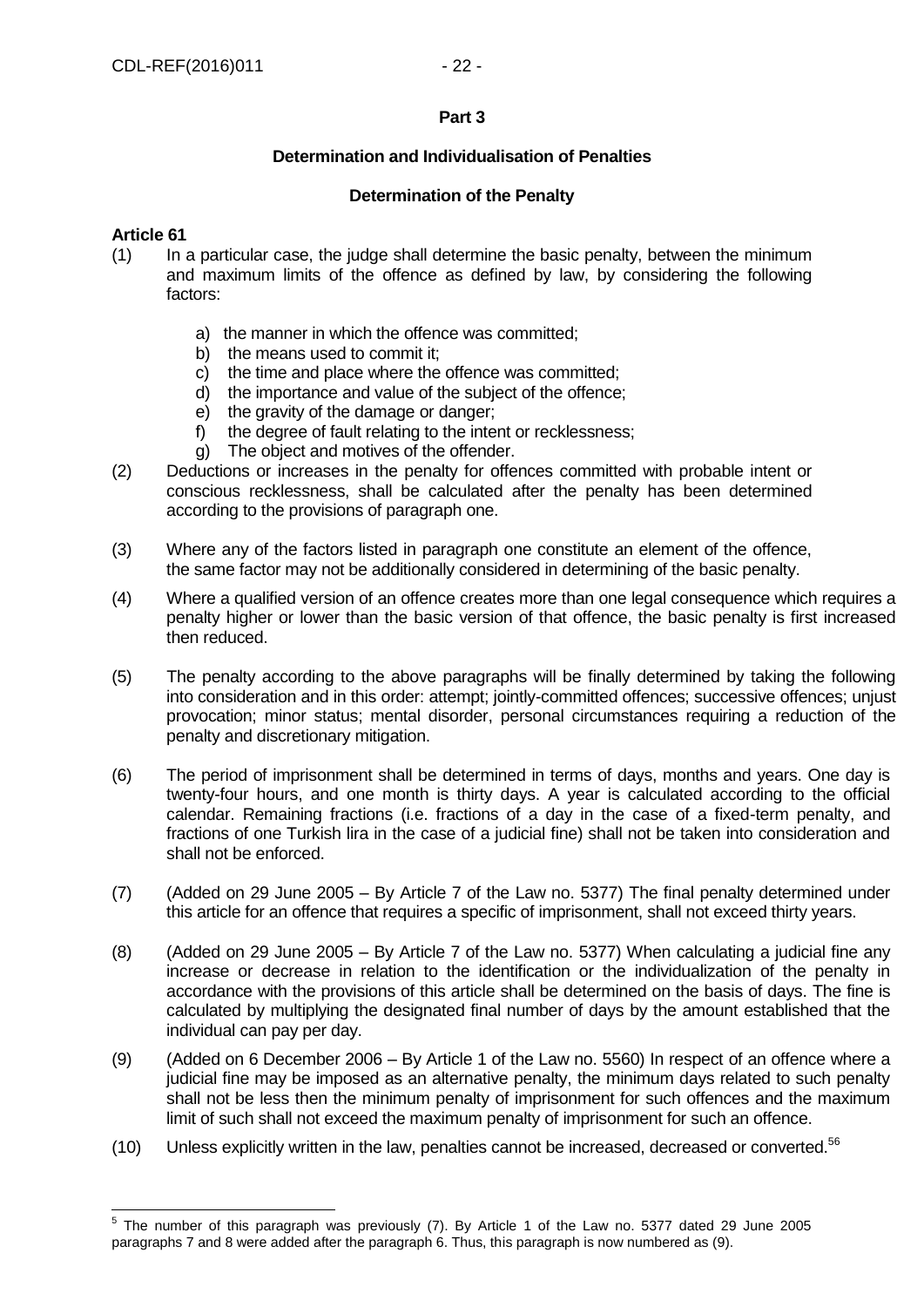### **Grounds for Discretionary Mitigation**

### **Article 62**

- (1) Where there are grounds for discretionary mitigation, a penalty of life imprisonment shall be imposed where the offence committed requires a penalty of aggravated life imprisonment; or twenty-five years imprisonment where the offence committed requires a penalty of life imprisonment. Otherwise the penalty to be imposed shall be reduced by up to one-sixth.<sup>7</sup>
- (2) In the evaluation of discretionary mitigation the following matters shall be taken into account: background, social relations, the behaviour of the offender after the commission of the offence and during the trial period, and the potential effects of the penalty on the future of the offender. The reasons for any discretionary mitigation are to be stated in the judgement.

### **Deductions**

### **Article 63**

(1) Any period of custody served in any of the circumstances occurring prior to final judgement shall be deducted from the sentence. Where a judicial fine is to be imposed, a reduction shall be made with the assumption that one day corresponds to one hundred Turkish Liras.

### **Part 4 Discontinuance of Proceedings and Setting Aside the Sentence**

## **Death of the Suspect or Offender**

### **Article 64**

- (1) In the event of the death of a suspect, the criminal proceedings shall be discontinued. However, the proceedings relating to material gain and property subject to confiscation may be continued and a judgement of confiscation may be given.
- (2) The death of an offender shall have the effect of setting aside his sentence of imprisonment and judicial fines which has not yet been enforced. However, any judgments pertaining to the transfer of property to the State and the costs of proceedings which have been finalised before the death of the convicted offender shall be enforced.

### **Amnesty**

### **Article 65**

- (1) A general amnesty shall have the effect of discontinuing the criminal proceedings and setting aside any penalty imposed and its consequences.
- (2) Where there is a special amnesty, the offender may be released from the enforcement institution where he is serving his sentence of imprisonment or the term of imprisonment may be reduced or converted to a judicial fine.
- (3) The sentence relating to the revocation of certain rights which is, either, indentified in a judgement or consequent upon a penalty, shall continue to be effective despite any special amnesty.

## **Limitation Periods Pertaining to Criminal Proceedings**

 6 The number of this paragraph was previously (9). By Article 1 of the Law no. 5560 dated 6 December 2006 paragraph 9 was added after the paragraph 8. Thus, this paragraph is now numbered as (10).<br>[By Article 2 of the Law no. 5228 dated 21 March 2005, the expression of "fifth" was amondo

By Article 2 of the Law no. 5328 dated 31 March 2005, the expression of "fifth" was amended as "sixth".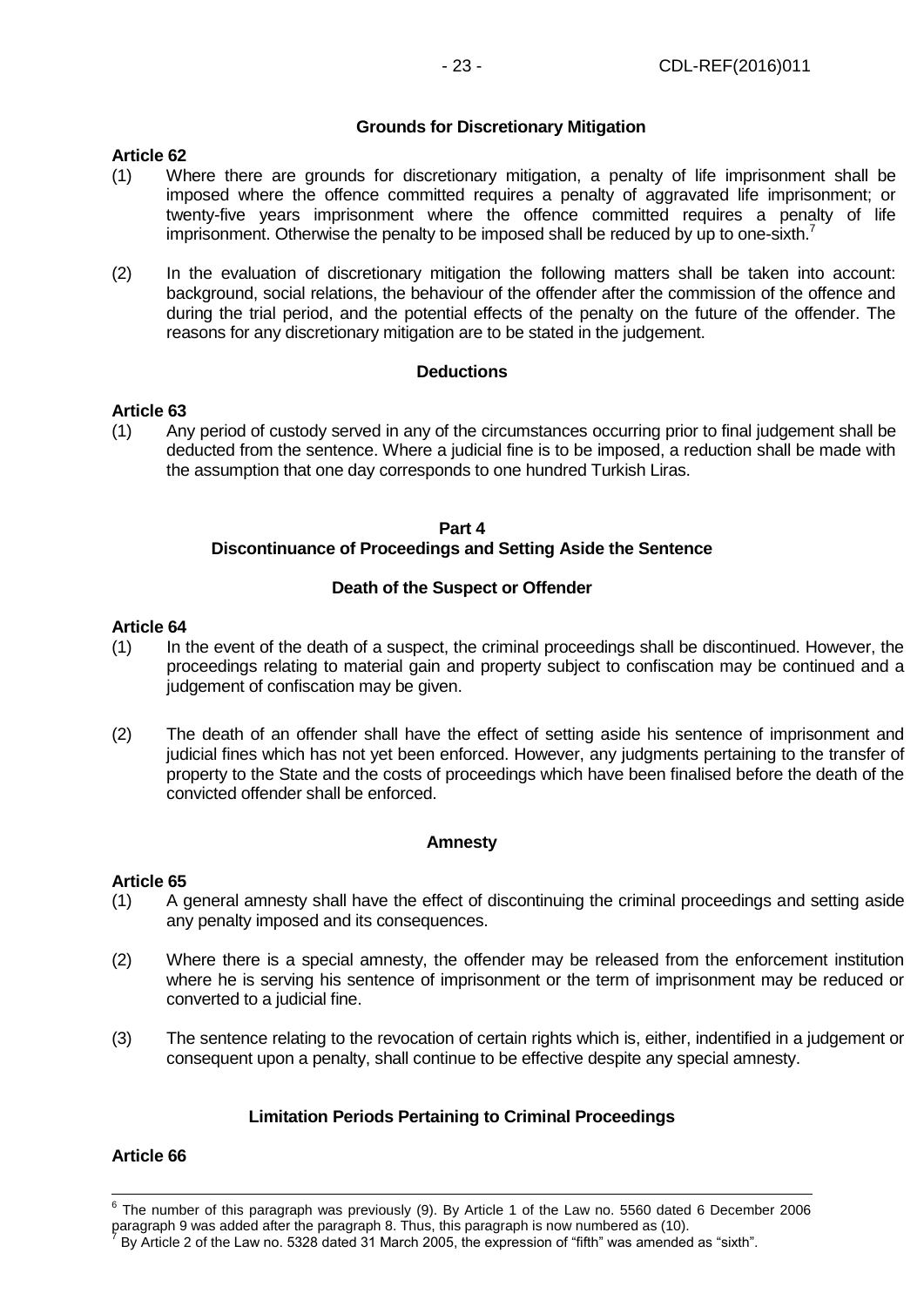- (1) Unless otherwise provided for by law, criminal proceedings shall be discontinued upon the lapse of :
	- a) Thirty years for offences requiring a penalty of aggravated life imprisonment,
	- b) Twenty-five years for offences requiring a penalty of life imprisonment**,**
	- c) Twenty years for offences requiring a penalty of imprisonment of not less than twenty years,
	- d) Fifteen years for offences requiring a penalty of imprisonment of more than five years and less than twenty years,
	- e) Eight years for offences requiring a penalty of imprisonment of not more than five years or a judicial fine.
- (2) Criminal proceedings shall be discontinued against those who were between the ages of twelve and fifteen at the time when the crime was committed if half of the above periods are exceeded; and they shall be discontinued for those who were between the ages of fifteen and eighteen at the time when the crime was committed if two-thirds of these periods are exceeded.
- (3) In determining the period of limitation, the highest penalty for the qualified version of the offence on the basis of the existing evidence in the file, shall be taken into account.
- (4) In determining the periods in the above paragraphs, the maximum penalty available for a particular offence, as stated in the law, shall be taken into account. In offences where there is an alternative penalty, the penalty of imprisonment is taken as the basis with regard to the limitation period.
- (5) (Amended on 29 June 2005 By Article 8 of the Law no. 5377) In the case of a retrial for the same act, the limitation period for that particular act starts again from the date the court accepts the application for the retrial.
- (6) For complete offences, the limitation period shall begin on the day the offence was committed; for attempted offences, on the day when the last act was conducted; for continuous offences, on the day when the continuing act ended; for successive offences, on the commission date of the last offence and for crimes committed against children by their direct-ascendant or persons who have influence upon them, the limitation period shall begin on the day when the child turns eighteen years of age.
- (7) There shall be no limitation period for offences regulated under chapter IV, volume II of this statute, which are committed abroad and require penalties of aggravated life imprisonment, life imprisonment or imprisonment of more than ten years.

- (1) Where, in order to conduct an investigation or prosecution, the permission, or decision, of another authority is required or an issue needs to be resolved by another authority, the time for the purposes of calculating the limitation period shall be suspended until the permission, or decision, is obtained, or until such issue is resolved. Where a Court decides that a person is a fugitive then the limitation period shall be suspended until the Court revokes such decision.
- (2) The running of time of the limitation period as regards criminal proceedings is severed in connection with a crime:
	- a) if one of the suspects or accused provides testimony before a judge or is interrogated by the public prosecutor;
	- b) if a decision of arrest regarding one of the suspects or accused is taken;
	- c) if an indictment is issued in connection with the an offence; or
	- d) if at least one of the accused is convicted
- (3) After a severance of limitation period the limitation period restarts. Where there are more than one events which severe the the limitation period, the limitation period restarts from the date of the final severing event.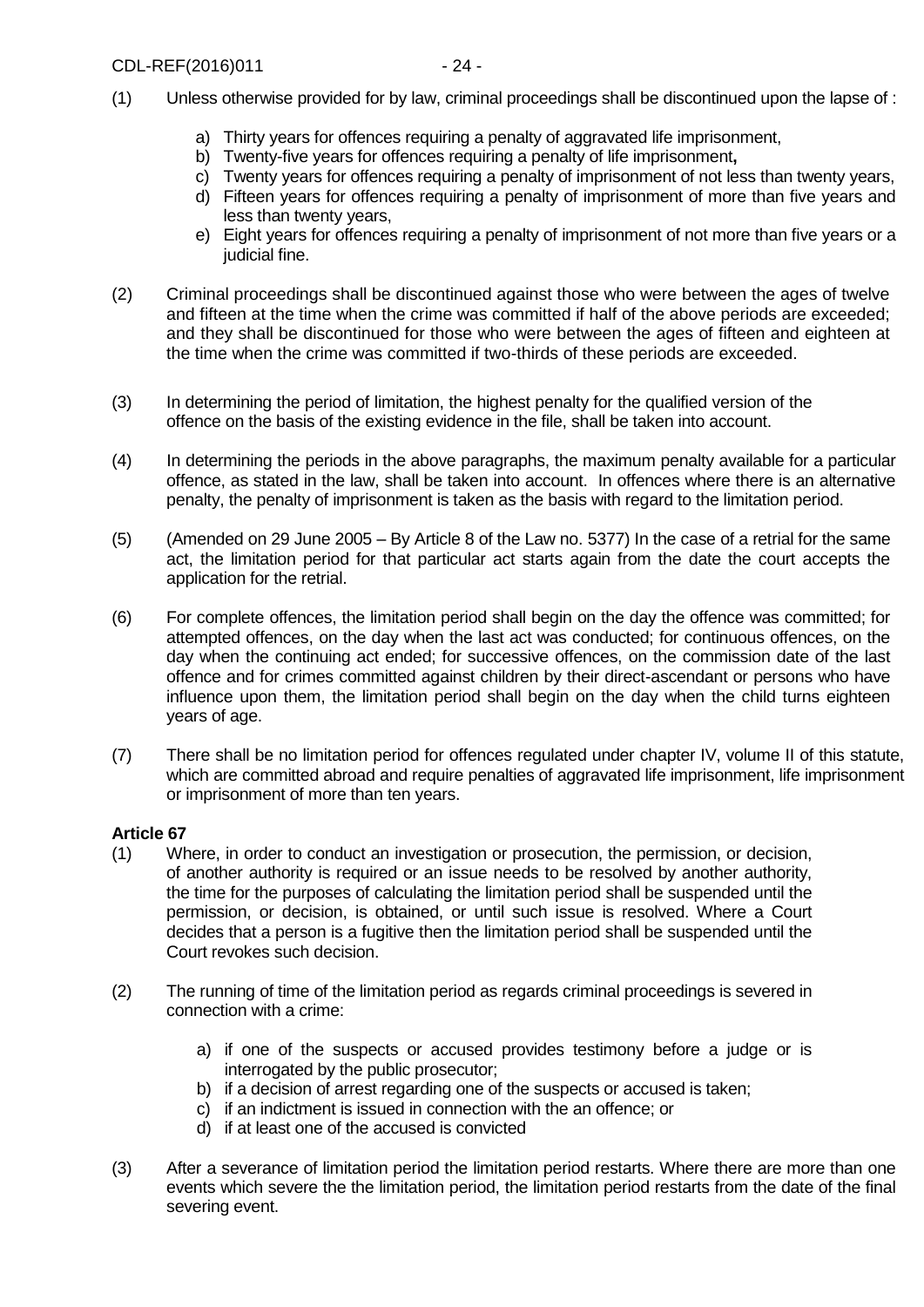(4) In the case of severance of a limitation period, the limit as stated in the law corresponding to a specific offence, may be extended by, at most, one half of such period

## **Limitation Periods Pertaining to Penalties**

### **Article 68**

- (1) The penalties defined in this article shall not be enforced, upon expiry of the following periods of time:
	- a) Fourty years, for aggravated life imprisonment,
	- b) Thirty years, for life imprisonment;
	- c) Twenty four years, for a term of imprisonment of twenty years or more;
	- d) Twenty years, for a term of imprisonment of five years or more;
	- e) Ten years, for a term of imprisonment for up to five years and a judicial fine.
- (2) The penalty shall not be enforced for those who were between the ages of twelve and fifteen years at the time when the crime was committed if one half of these periods are exceeded; and for those who were between the ages of fifteen and eighteen at the time when the crime was committed if two thirds of these periods are exceeded.
- (3) There shall be no limitation period for the enforcement of penalties imposed for an offence committed abroad and regulated under chapter four, volume two of this law and which require penalties of aggravated life imprisonment, life imprisonment or imprisonment for a term of more than ten years.
- (4) Judgements, which include different types of penalties, shall not be enforced once the limitation period for the most severe penalty has expired.
- (5) The limitation period for a penalty shall begin on the date when the penalty is finalized or on the date when the enforcement was interrupted for one reason or another and the period shall be calculated on the basis of the remaining penalty.

### **Limitation Periods Pertaining to Penalties and Deprivation of Rights**

### **Article 69**

(1) The period of limitation for the deprivation of rights as a result of a penalty or as stated in a judgement shall continue until the expiration of the limitation periods pertaining to the penalty.

### **Limitation Period in Confiscation**

### **Article 70**

(1) The judgement on confiscation shall not be enforced after a period of twenty years from the date of the final judgement.

### **Severance of the Limitation Period Pertaining to Penalties**

### **Article 71**

- (1) The limitation period pertaining to penalties shall be severed when an offender is informed of such by the competent authority for enforcement purposes, according to the law, or is arrested for this purpose
- (2) If a person, who has been convicted of an offence, commits an intentional offence requiring a sentence of imprisonment for which the upper limit is over two years, then the limitation period pertaining to the enforcement of the penalty is severed.

### **Calculation and Implementation of Limitation Periods**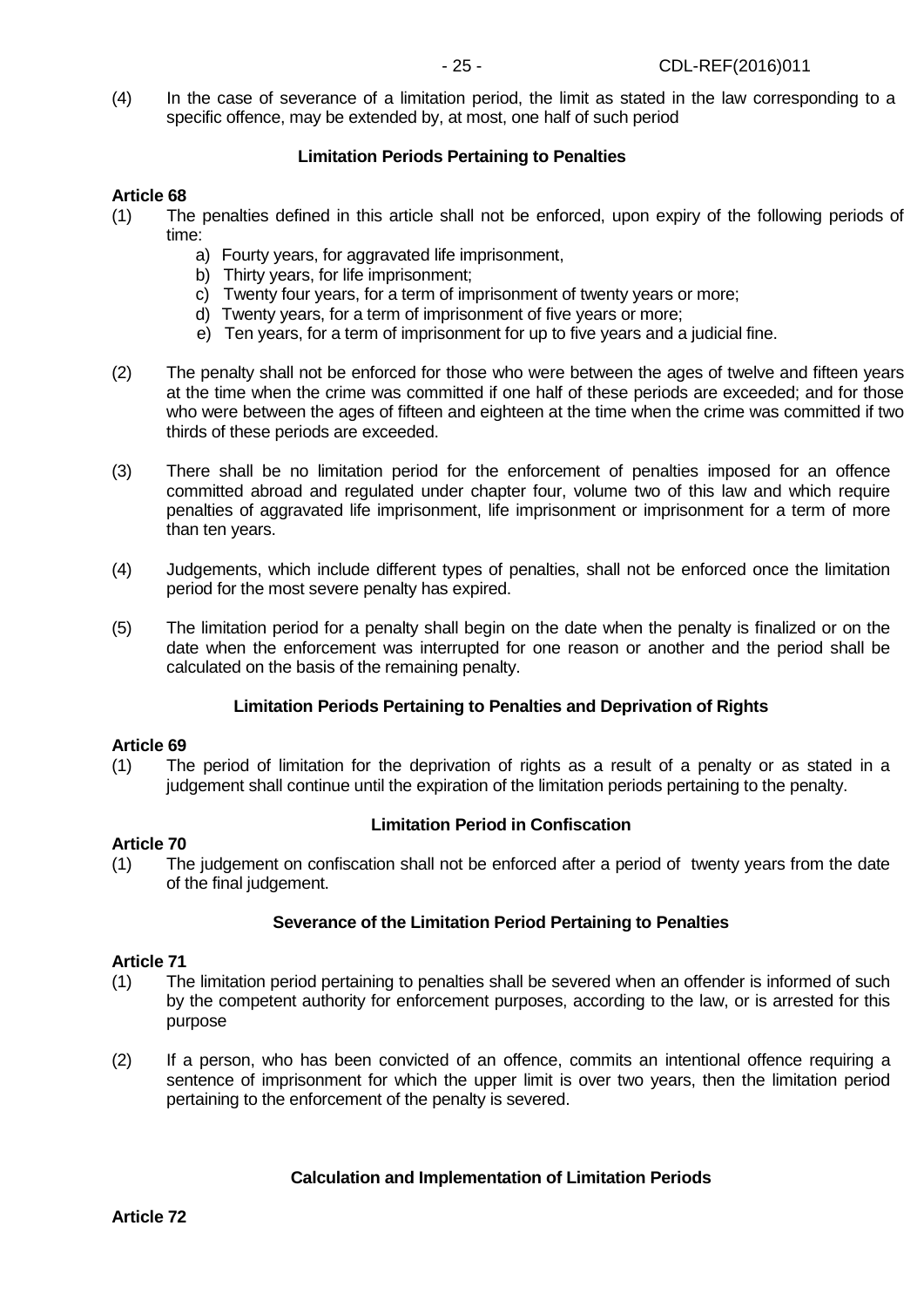- (1) Limitation periods pertaining to criminal proceedings and to the enforcement of penalties shall be calculated on the basis of days, months and years. One day is defined as twenty-four hours, one month is defined as thirty days and one year is calculated according to the official calendar.
- (2) Limitation periods pertaining to criminal proceedings and to the enforcement of penalties shall be applied by the court of its own motion and a suspect, accused or convicted person may not waive these periods.

### **Offences where Investigation and Prosecution are Subject to a Complaint<sup>8</sup>**

### **Article 73**

- (1) Where a person, being competent to do so, has not filed a complaint within six months of in respect of an offence where the investigation and prosecution of such is subject to a complaint, no investigation or prosecution shall be instituted.
- (2) Provided that the limitation period has not expired, such period shall commence on the date on which the person entitled to file a complaint has knowledge of, or is informed of, the act or knows, or is informed of, the identity of the offender.
- (3) If one person, of several, entitled to file a complaint, allows the six month period to expire, the rights of the other persons remain intact.
- (4) Unless otherwise provided by law, in the case of offences where an investigation or prosecution is subject to a complaint, the waiver of the victim shall have the effect of discontinuing proceedings, but a waiver given after a judgement becomes final shall not prevent the enforcement of a penalty.
- (5) Where several persons are party to an offence, the waiver of the right to complain about one of the accused persons shall also include the others.
- (6) Unless otherwise provided by law, a waiver shall not affect an accused person who does not accept it.
- (7) If the discontinuation of criminal proceedings has resulted from the victim's waiver of the right to bring a complaint and the victim has also declared expressly at the time of waiver that he also waived his civil rights, no further proceedings shall be instituted before a civil court.
- (8) (Abolished on 6 December 2006 By Article 45 of the Law no. 5560)

#### **Effect of Discontinuance of Proceedings or Penalty**

#### **Article 74**

- (1) A general amnesty, special amnesty and waiver of a complaint shall not require the return of confiscated property or reimbursement of any judicial fine collected.
- (2) The discontinuation of criminal proceedings shall have no effect on any personal civil matter which is brought in regard to the returning of confiscated property or compensation in damages.
- (3) Setting aside of a penalty shall not effect the provisions relating to personal civil rights, compensation and Court costs. However, court costs shall not be requested in the case of a general amnesty.

### **Advance Payment**

 8 By Article 2 of the Law no. 5560 dated 19 December 2006, the expression of "conciliation" was removed from the title.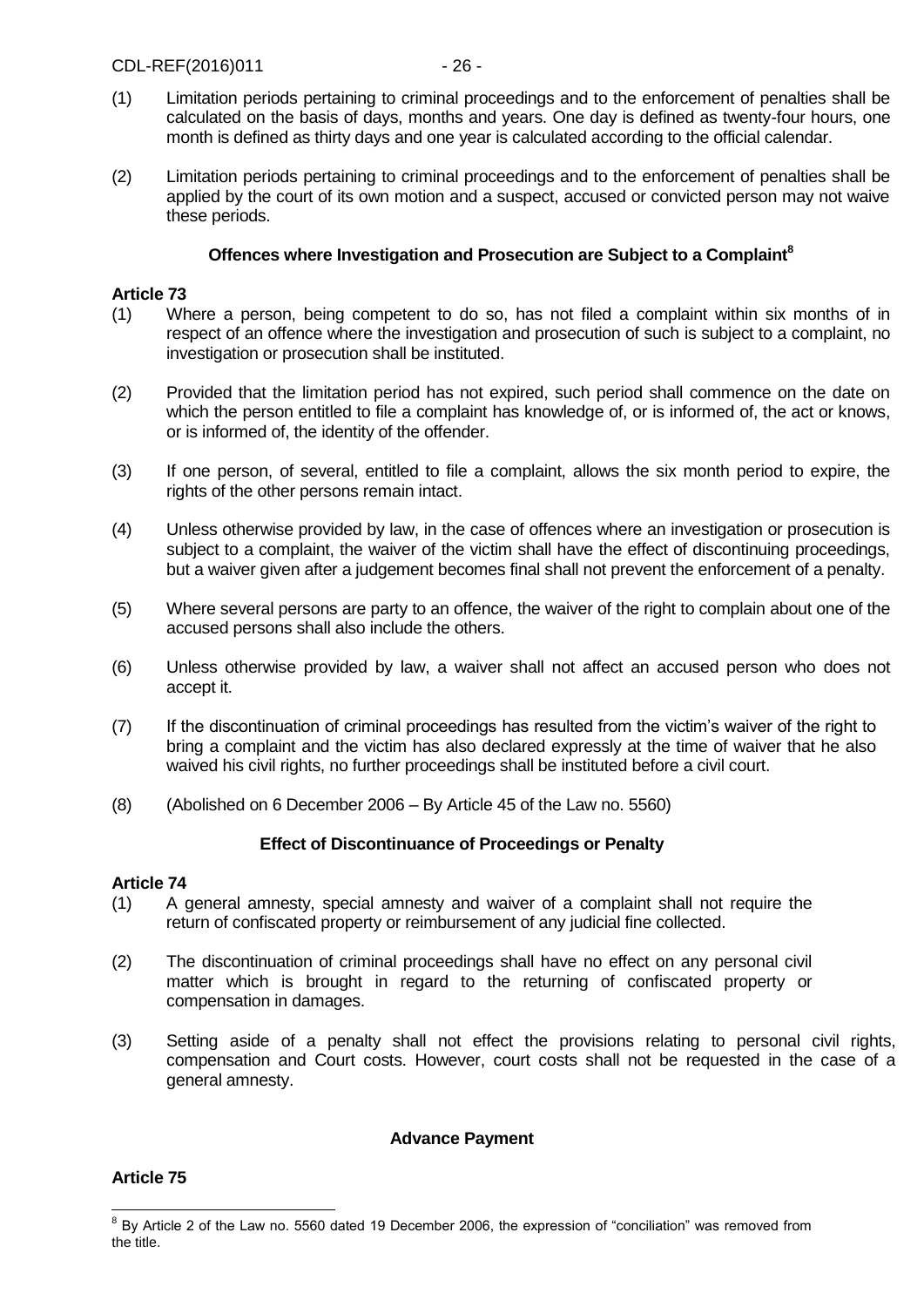- (1) Except for offences falling within the scope of reconciliation, no prosecution shall be instigated against an offender where the penalty for the offence is only a judicial fine or is an offence where the statutory upper limit of imprisonment does not exceed three months, if he pays the investigation costs and:
	- a) where the judicial fine is a fixed amount, such amount or, where it is not fixed, the minimum limit of such,
	- b) the amount calculated by multiplying twenty Turkish Lira per day with the number of days of the minimum limit of the penalty of imprisonment, or
	- c) where a judicial fine and a period of imprisonment are both imposed, the amount corresponding to the period of imprisonment (which is to be assessed according to subparagraph (b) of this paragraph) and the minimum limit of judicial fine,

within ten days of any notification by the Public Prosecutor's Office.

- (2) Where the matter is transferred directly to the court pursuant to special statutory provisions, the criminal proceedings shall be discontinued when the offender pays the amount determined in accordance with the paragraph one along with the costs of proceedings after being notified by the judge.
- (3) The aforementioned paragraph shall also apply where the public prosecutor's office initiates proceedings for an offence within the scope of this article without carrying out an advance payment procedure or where the subject matter of the proceedings changes to an offence falling within the scope of this article because the nature of the act has changed.
- (4) Where the law relating to an offence requires a judicial fine or a period of imprisonment for a term not exceeding three months, the amount to be paid shall be determined on the basis of the judicial fine, pursuant to the above paragraphs.
- (5) The fact that criminal proceedings are not initiated or are discontinued pursuant to the present article shall not affect the provisions relating to the claim of a civil right, the recovery of property or confiscation.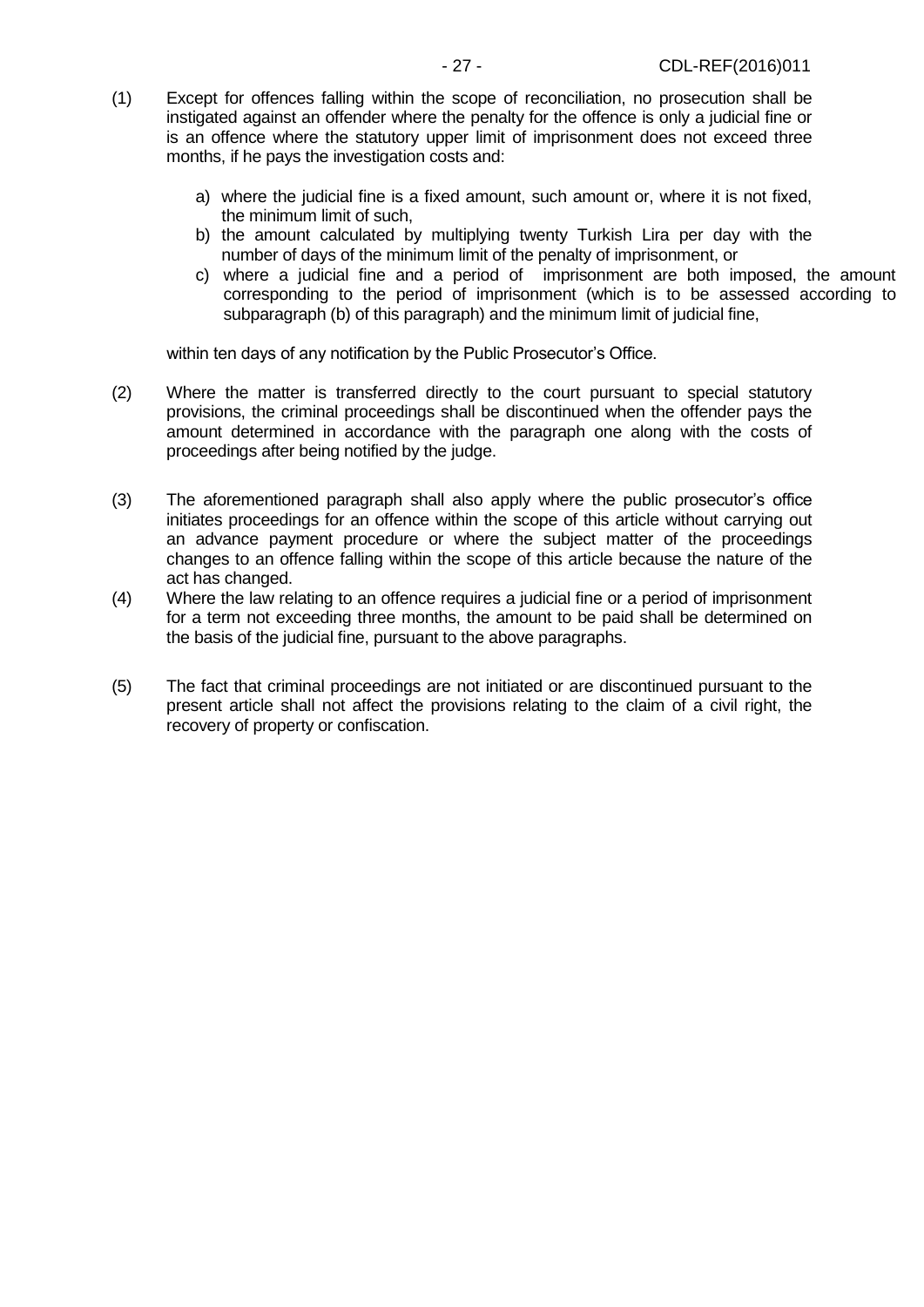### **VOLUME II**

#### **Special Provisions**

#### **CHAPTER I International Offences**

#### **Part 1**

#### **Genocide and Offences against Humanity**

#### **Genocide**

#### **Article 76**

- (1) The commission of any of the following acts against any member of any national, ethnic, racial, or religious group with the intent to destroy such group, in whole or in part, through the execution of a plan shall constitute Genocide:
	- a) Intentional killing;
	- b) Causing serious physical, or mental, harm to persons;
	- c) Deliberately inflicting on the group living conditions calculated to bring about its physical destruction in whole or in part;
	- d) Imposing measures intended to prevent births within the group;
	- e) Forcibly transporting children of the group to another group.
- (2) Any person who commits genocide shall be sentenced to a penalty of aggravated life imprisonment. However, where the offences of intentional killing and intentional injury are committed in the course of genocide, there shall be an actual aggregation of such offences, in accordance with the number of victims identified.
- (3) Legal entities shall be subject to security measures for these offences.
- (4) There shall be no limitation period in respect of these offences.

#### **Offences Against Humanity**

- (1) The systematic performance an act, described below, against a part of society and in accordance with a plan with a political, philosophical, racial or religious motive shall constitute a crime against humanity:
	- a) Intentional killing;
	- b) Intentional injury;
	- c) Torture or inhuman treatment or slavery;
	- d) Depriving one from his/her liberty;
	- e) The subjecting of persons to biological experiments;
	- f) Sexual assault; sexual abuse of children;
	- g) Impregnation by force;
	- h) Forced prostitution.
- (2) Where the act described in paragraph one subparagraph (a) is committed the offender shall be sentenced to a penalty of aggravated life imprisonment. Where an act described in any other paragraph is committed then a penalty of imprisonment for a term of not less than eight years shall be imposed. However, for the acts of intentional killing and intentional injury defined in paragraph one, subparagraph (a) and (b) respectively there shall be an actual aggregation of the offences, in accordance with the number of victims identified.
- (3) Legal entities shall be subject to security measures in respect of these offences.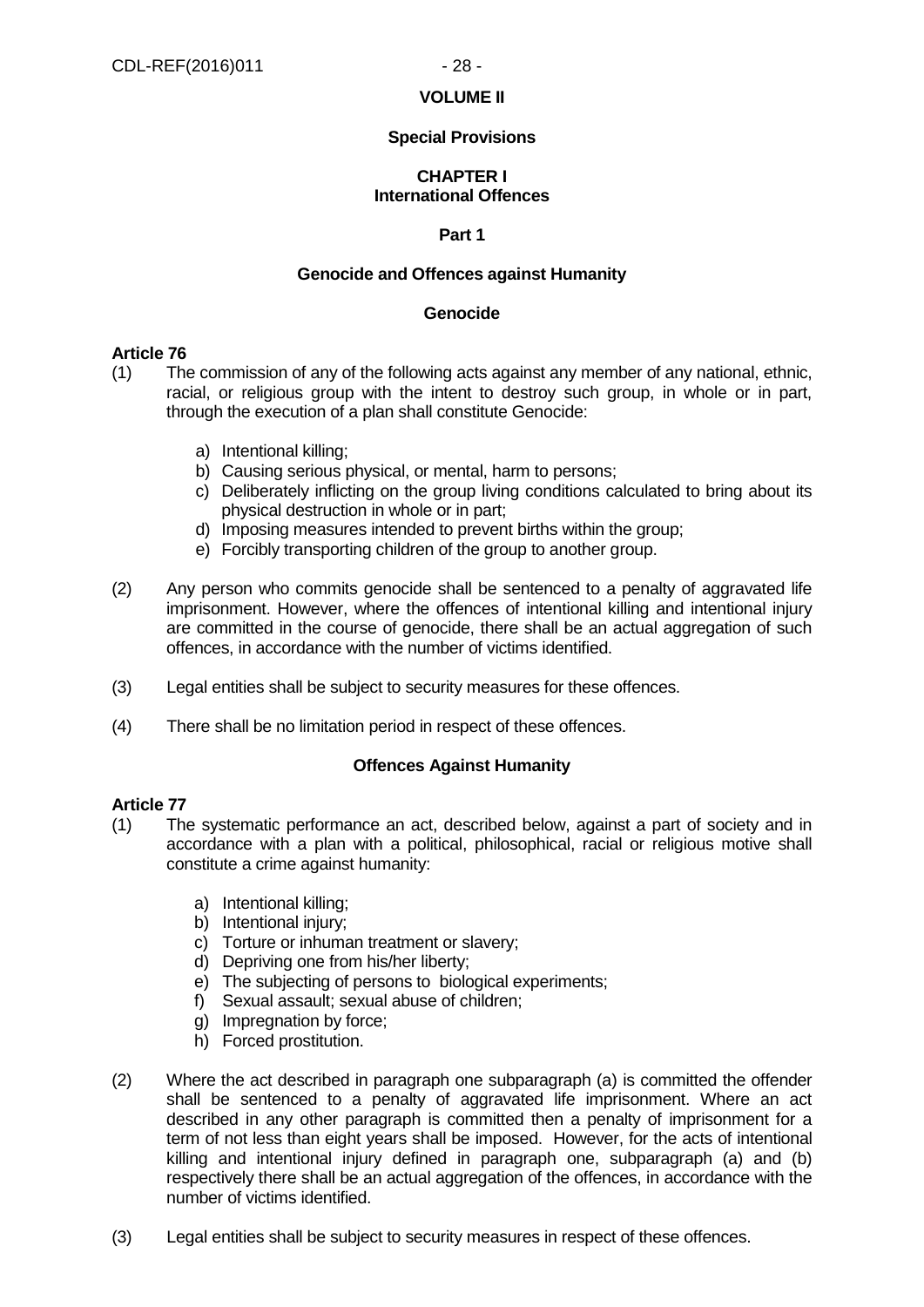(4) There shall be no limitation period in respect of these offences.

### **Organisation**

### **Article 78**

- (1) Any person who estanblishes or directs an organization which is estalished for the purpose of committing the offences referred to in the aforementioned articles shall be sentenced to a penalty of imprisonment for a term of ten to fifteen years. Any person who becomes members of such organization shall be setenced to a penalty of imprisonment for a term of five to ten years.
- (2) Legal entities shall be subject to security measures in repsect if these offences.
- (3) There shall be no limitation period in repsect of these offences.

### **Part 2 Migrant Smuggling and Human Trafficking**

## **Migrant Smuggling 9**

## **Article 79**

- (1) Any person who, by illegal means and with the purpose of obtaining, directly or indirectly, a material gain:
	- a) enables a non citizen to enter, or remain in, the country, or
	- b) enables a Turkish citizen or a non citizen to go abroad,

shall be sentenced to a penalty of imprisonment for a term of three to eight years and a judicial fine of up to ten thousand days. (Sentence Added on 22 July 2010 – By Article 6 of the Law no. 6008) where the offence remains as an incomplete attempt, the penalty shall be imposed as if completed.

- (2) (Paragraph Added on 22 July 2010 By Article 6 of the Law no. 6008) The penalty to be imposed shall be increased by a half to two-third where it: a) constitutes a danger to the lives of the victims, b) subjects the victims to degrading treatment.
- (3) Where the offence is committed in the course of the activities of a criminal organization, the penalty to be imposed shall be increased by one half.
- (4) Where the offence is committed by a legal entity, the relevant security measures shall be imposed upon that legal entity.

### **Human Trafficking**

### **Article 80**

(1) (Amended on 6 December 2006 – By Article 3 of the Law no. 5560) Any person who procures, kidnaps, harbours or transports a person from one place to another or brings a person into the country or takes a person out of the country, by (1) the use of threat, pressure, force or violence, (2) employing deceit, (3) abusing his influence, or (4) obtaining a consent by exploiting control over another or the desperation of such other, for the purpose of forcing them into prostitution or to work, provide a service, harvest their organs or to subject them to slavery or any similar practice shall be sentenced to a penalty of imprisonment for a term of eight to twelve years and to a judicial fine of up to ten thousand days.

<sup>–&</sup>lt;br>9 By Article 6 of the Law no. 6008 dated 22 July 2010, a new paragraph was added to this provision after the paragraph 1 and the other paragraphs were accordingly re-numbered.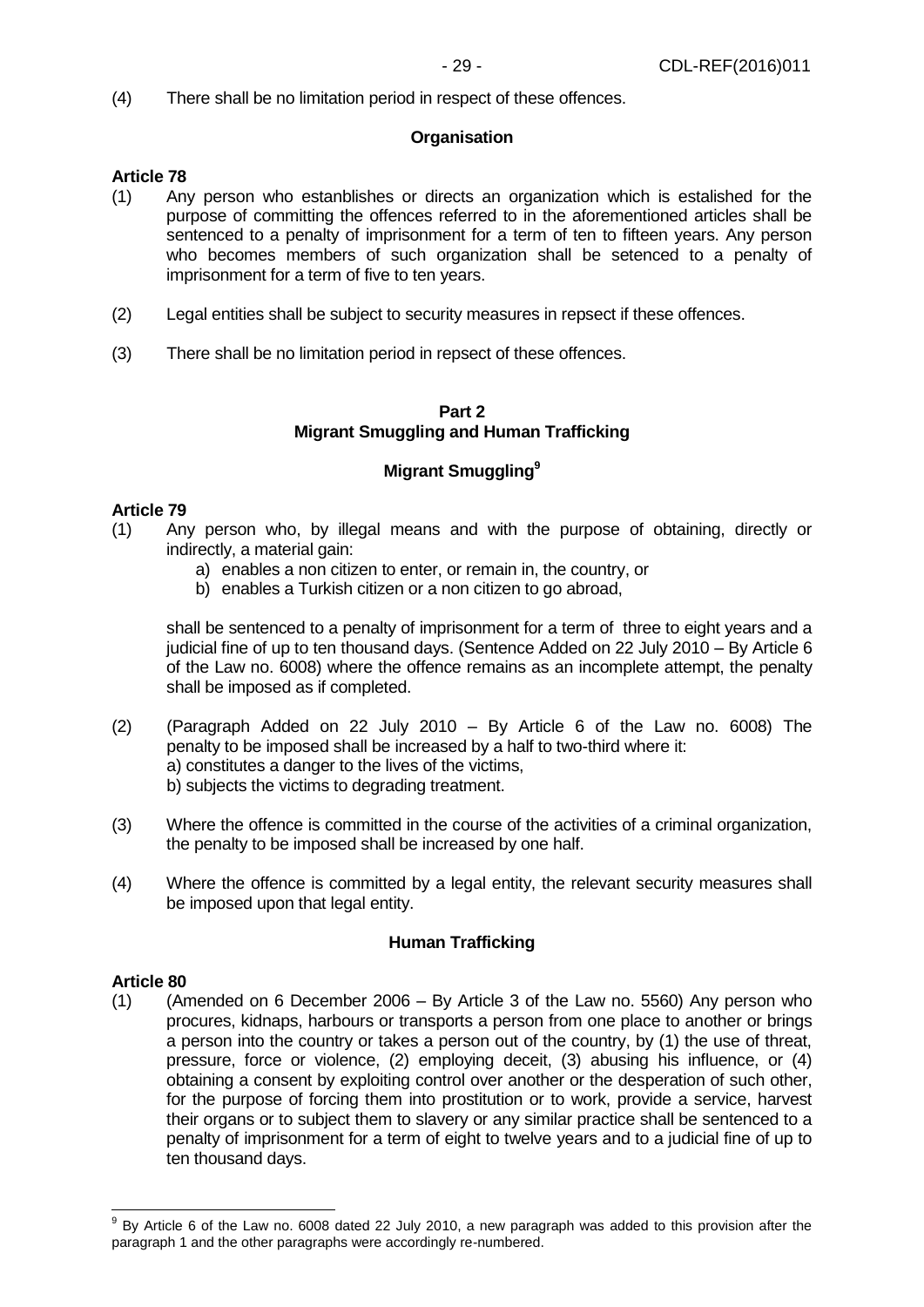- (2) Where an act is undertaken for the purposes referred to in paragraph one and such act constitutes an offence, the consent of the victim shall be presumed to be invalid.
- (3) Where a person under eighteen years of age is procured, kidnapped, harboured or transported from one place to another for the purposes described in paragraph one, the offender shall be sentenced to a penalty described paragraph one, notwithstanding the fact that no act instrumental to the offence has been resorted to.
- (4) Security measures shall be imposed upon legal entities in respect of the aforementioned offences.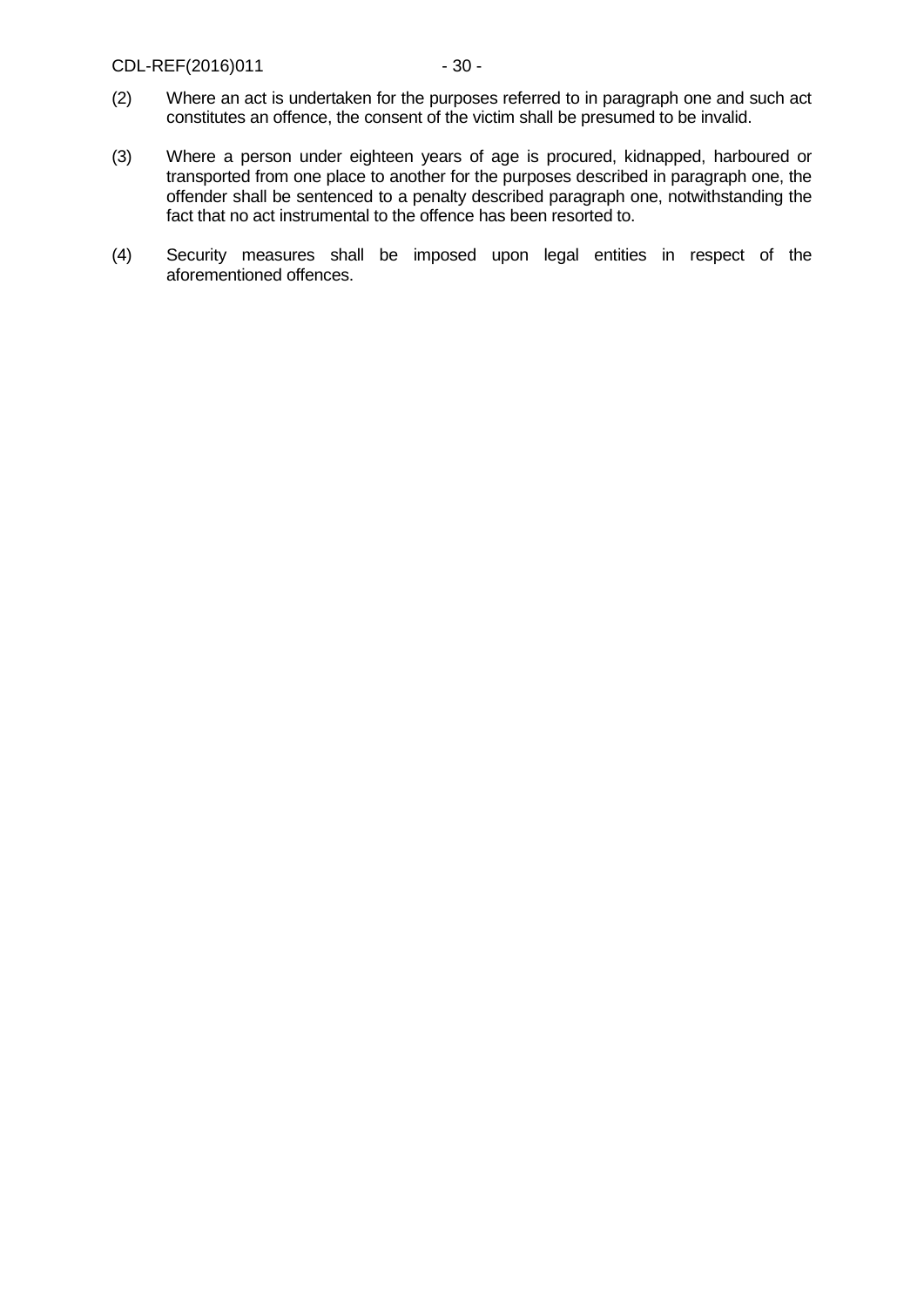### **CHAPTER II Offences Against the Person**

#### **Part 1**

## **Offences against Life**

### **Intentional Killing**

## **Article 81**

(1) Any person who intentionally kills another shall be sentenced to life imprisonment.

### **Qualified cases**

## **Article 82**

(1) If the act of intentional killing is committed:

- a) With premeditation,
- b) Brutally or through torment;

 c) By causing fire, flood, destruction, sinking, bombing or by using nuclear, biological or chemical weapons;

d) Against a direct ascendant, direct descendant, spouse or sibling;

e) Against a child or against somebody who cannot protect himself physically or mentally;

- f) Against a pregnant woman, in knowledge of such pregancy;
- g) Against a person because of the public service he performs ;
- h) In order to conceal an offence, destroy evidence, facilitate the commission of another offence or prevent apprehension;<sup>10</sup>

i) (Added on 29 June 2005 – By Article 9 of the Law no. 5377) Out of frustration

- for not being able to commit another offence; $11$
- j) With the motive of a blood feud;
- k) With the motive of tradition

the offender shall be sentenced to aggravated life imprisonment.

### **Intentional Killing by Act of Ommission**

### **Article 83**

-

- (1) In order to hold a person culpable for a death caused by his failure to perform a positive act, which he has a duty to perform, the omission which caused the death should be tantamount to a positive act.
- (2) An omission will be tantamount to a positive act where the person:
	- a) should have discharged his duty, deriving from law or a contract, to perform certain positive acts, and
	- b) has previously endangered the life of another person due to his behaviour.
- (3) Where a person causes the death of a person, by omission, with respect to a particular duty, where the offence committed requires a penalty of aggravated life imprisonment he may be sentenced to a penalty of imprisonment for a term of twenty to twenty five years; where the offence committed requires a penalty of life imprisonment he may be sentenced to a penalty of imprisonment for a term of fifteen to twenty years; in any other case, the sentence shall be a penalty of imprisonment for a term of ten to fifteen years.

<sup>&</sup>lt;sup>10</sup> By Article 9 of the Law no. 5377 dated 29 June 2005, the expression of "or prevent apprehension" was added after the expression of "facilitate the commission of another offence".

<sup>11</sup> By Article 9 of the Law no. 5377 dated 29 June 2005, sub-paragraph (i) was added after the sub-paragraph (h) and the other sub-paragraphs were accordingly re-numbered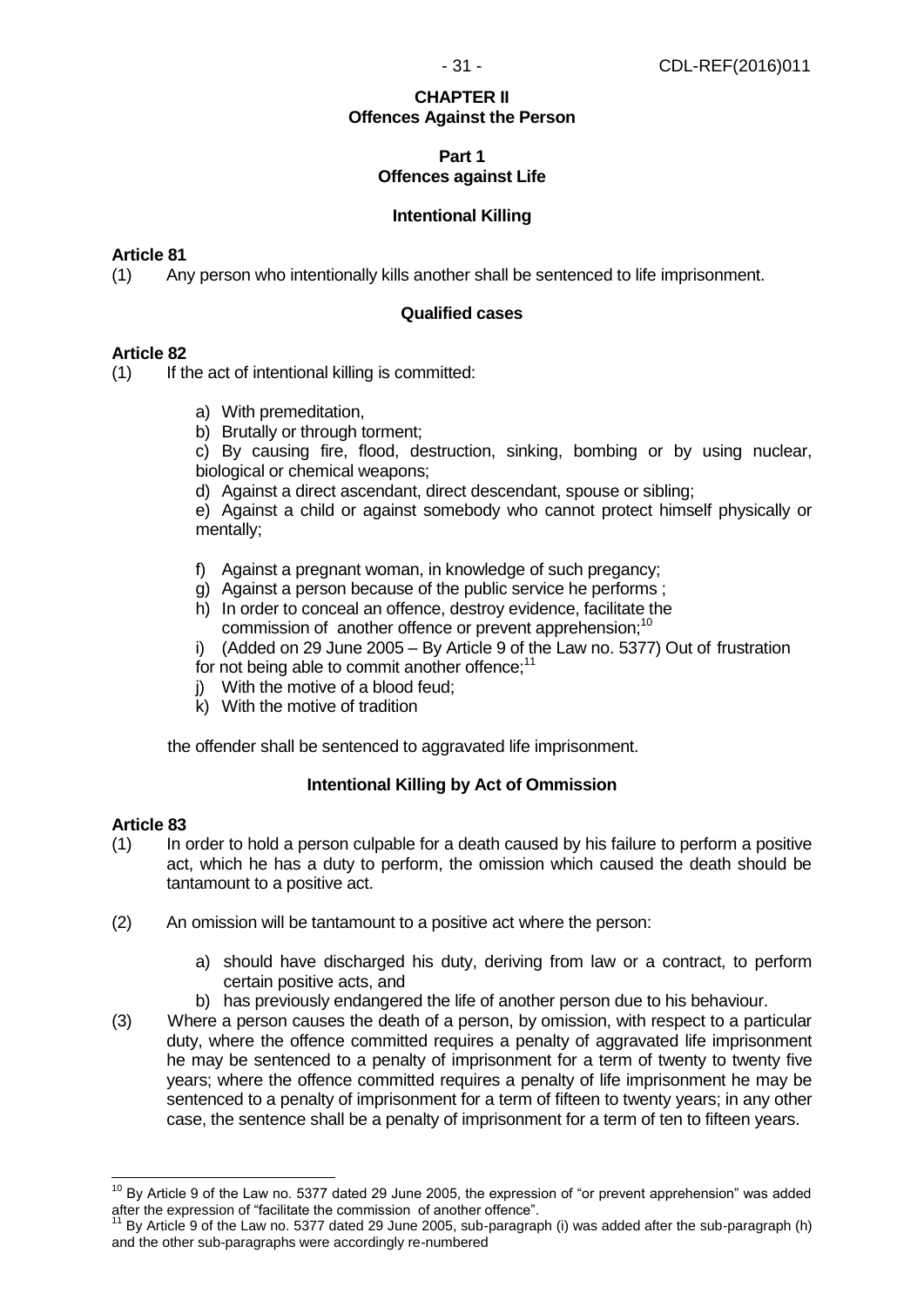## **Directing Suicide<sup>12</sup>**

### **Article 84**

- (1) Any person who incites, or encourages, another person to commit suicide, or who strengthens an existing decision to commit suicide or who, in any way, assists a person in committing the act of suicide, shall be sentenced to a penalty of imprisonment for a term of two to five years.
- (2) Where death occurs, the person shall be sentenced to a penalty of imprisonment for a term of four to ten years.
- (3) Any person who publicly encourages others to commit suicide shall be sentenced to a penalty of imprisonment for a term of three to eight years. (Second Sentence Abolished on 29 June 2005 – By the Article 10 of the Law no. 5377)
- (4) Any person who directs another to commit suicide, where the capacity of that person to understand the meaning and consequences of the act is compromised or lacking, or if a person compels another person to commit suicide by using threat or force, they shall be culpable of the offence of intentional killing.

### **Reckless Killing**

#### **Article 85**

- (1) Any person who causes the death of another by reckless conduct shall be sentenced to a penalty of imprisonment for a term of two to six years.
- (2) If the act results in the death of more than one person, or the injury of more than one person together with death of one or more persons, the offender shall be sentenced to a penalty of imprisonment for a term of two to fifteen years.<sup>13</sup>

### **Part 2**

### **Offences Against Physical Integrity**

### **Intentional Injury**

- (1) Any person who intentionally causes another person physical pain or who impairs another person's health, or ability to perceive, shall be sentenced to a penalty of imprisonment for a term of one to three years.
- (2) (Paragraph Added on 31 March 2005 By Article 4 of the Law no. 5328) Where the effect of an intentional injury upon a person is minor and can be cured by a simple medical treatment then, upon the complaint of the victim, a penalty of imprisonment for a term of four months to one year, or a judicial fine shall be imposed.
- (3) Where an intentional injury is committed:
	- a) against a direct antecedent, direct descendent, spouse or sibling;
	- b) against a person who cannot defend himself physically or mentally

 $12$ <sup>12</sup> By Article 10 of the Law no. 5377 dated 29 June 2005, the title of "Suicide" was amended as "Directing suicide".

 $13$  By Article 3 of the Law no. 5328 dated 31 March 2005, the expression of "a term of three" was amended as "a term of two".

 $14$  By Article 4 of the Law no. 5328 dated 31 March 2005, the paragraph 2 was added; the expression of "subjected to imprisonment for a term of two to five years" was amended as "the penalty to be given shall be increased by one half and shall not require a complaint", and the paragraphs were accordingly re-numbered.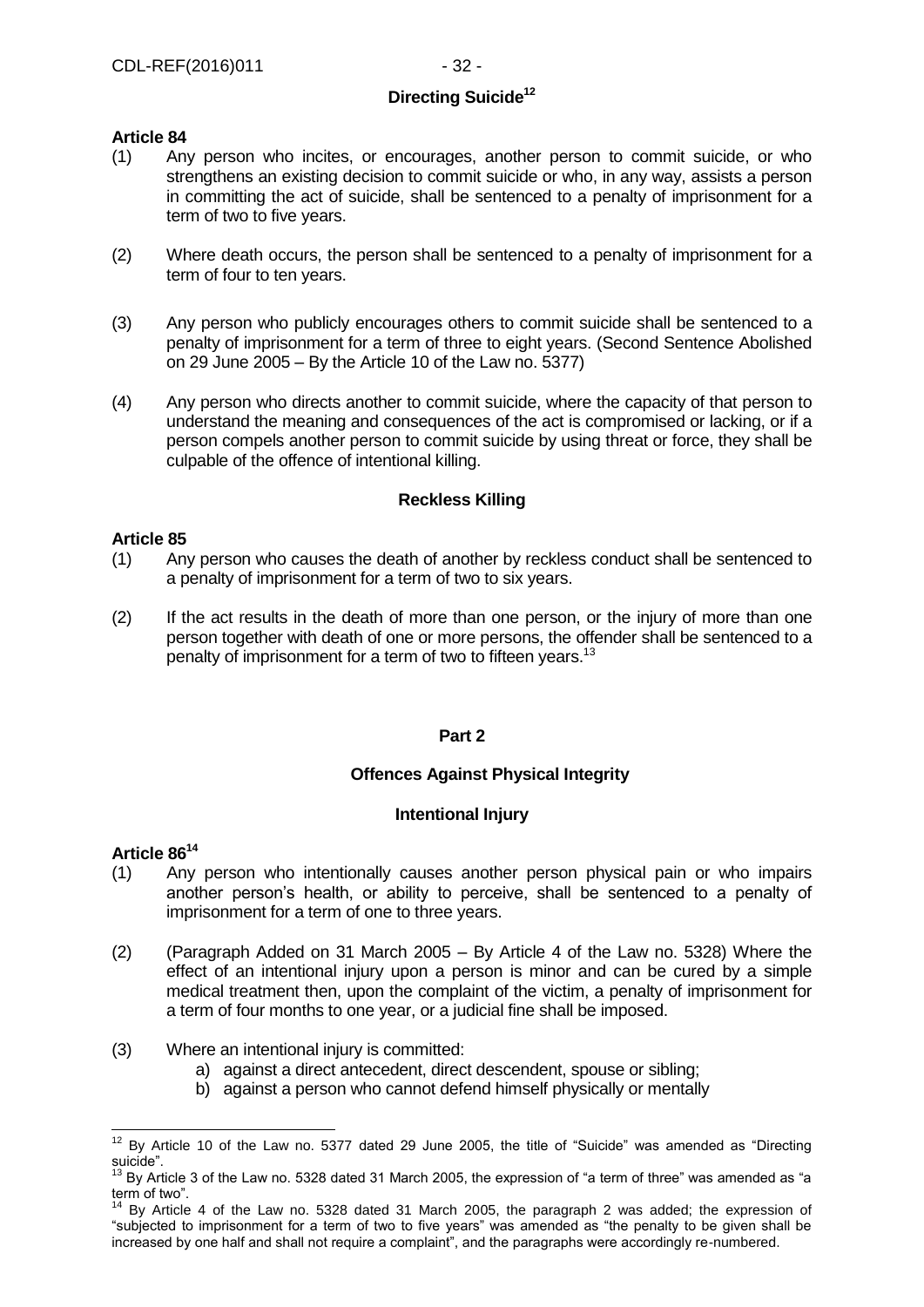- c) against a person because of his duties as a public officer;
- d) on account of a public officer misusing his influence; or

e) by using a weapon, the penalty to be given shall be increased by one half and shall not require a complaint.

### **Aggravated Injury on Account of its Consequences**

### **Article 87**

 $(1)$  If the act of intentional injury results in:

- a) the permanent impairment of the functioning of any one of the senses or organs of the victim;
- b) a bone fracture
- c) a permanent speech defect;
- d) a distinct and permanent scar on the face;
- e) a situation which endangers a person's life; or
- f) the premature birth of a child, where the victim is a pregnant women,

then the penalty to be determined according to the above article shall be doubled. However, the penalty of imprisonment to be imposed shall not be for a term of less than three years for offences defined in paragraph one and the penalty to be imposed shall not be for a term of less than five years imprisonment for offences defined in paragraph three,

- (2) If the act of intentional injury results in:
	- a) An incurable illness or causes a vegetative state in the victim;
	- b) The complete loss of functioning of one of the senses or organs;
	- c) The loss of the ability to speak or the loss of fertility;
	- d) A permanent disfigurement to the face;
	- e) The loss of an unborn child, where the victim is a pregnant woman,

then the penalty to be determined according to the aforementioned article shall be doubled. However, the penalty of imprisonment to be imposed shall not be for a term of less than five years imprisonment for offences defined in paragraph one or not be for a term of less than eight years for offences defined in paragraph three.<sup>15</sup>

- (3) (Amended on 6 December 2006 By Article 4 of the Law no. 5560) Where the intentional injury results in the fracture or dislocation of a bone, the penalty to be imposed according the aforementioned article shall be increased by one half according to the effect of the fractured or dislocated bone on his ability to function in life.
- (4) Where the intentional injury results in the death of a person, the offender shall be sentenced to a penalty of imprisonment for a term of eight to twelve years for offences defined in paragraph one and twelve to sixteen years for offences defined in paragraph three.<sup>16</sup>

### **Intentional Injury by Omission<sup>17</sup>**

#### **Article 88**

(1) Where there is an intentional injury due to recklessness, the penalty to be imposed shall be reduced by up to two thirds. In the implementation of this provision, the conditions which relate to the offence of intentional killing by omission are to be taken into consideration.

<sup>15</sup> <sup>15</sup> By Article 11 of the Law no. 5377 dated 29 June 2005, the expression of "section two" was amended as "section three".<br><sup>16</sup> By Article 5

<sup>16</sup> By Article 5 of the Law no. 5328 dated 31 March 2005, the expression of "section two" was amended as "section three"

 $17$  By Article 6 of the Law no. 5328 dated 31 March 2005, the title of "minor criminal offences" was amended as "intentional injury by omission; the paragraph 1 was removed and the paragraph 2 was re-numbered as paragraph 1.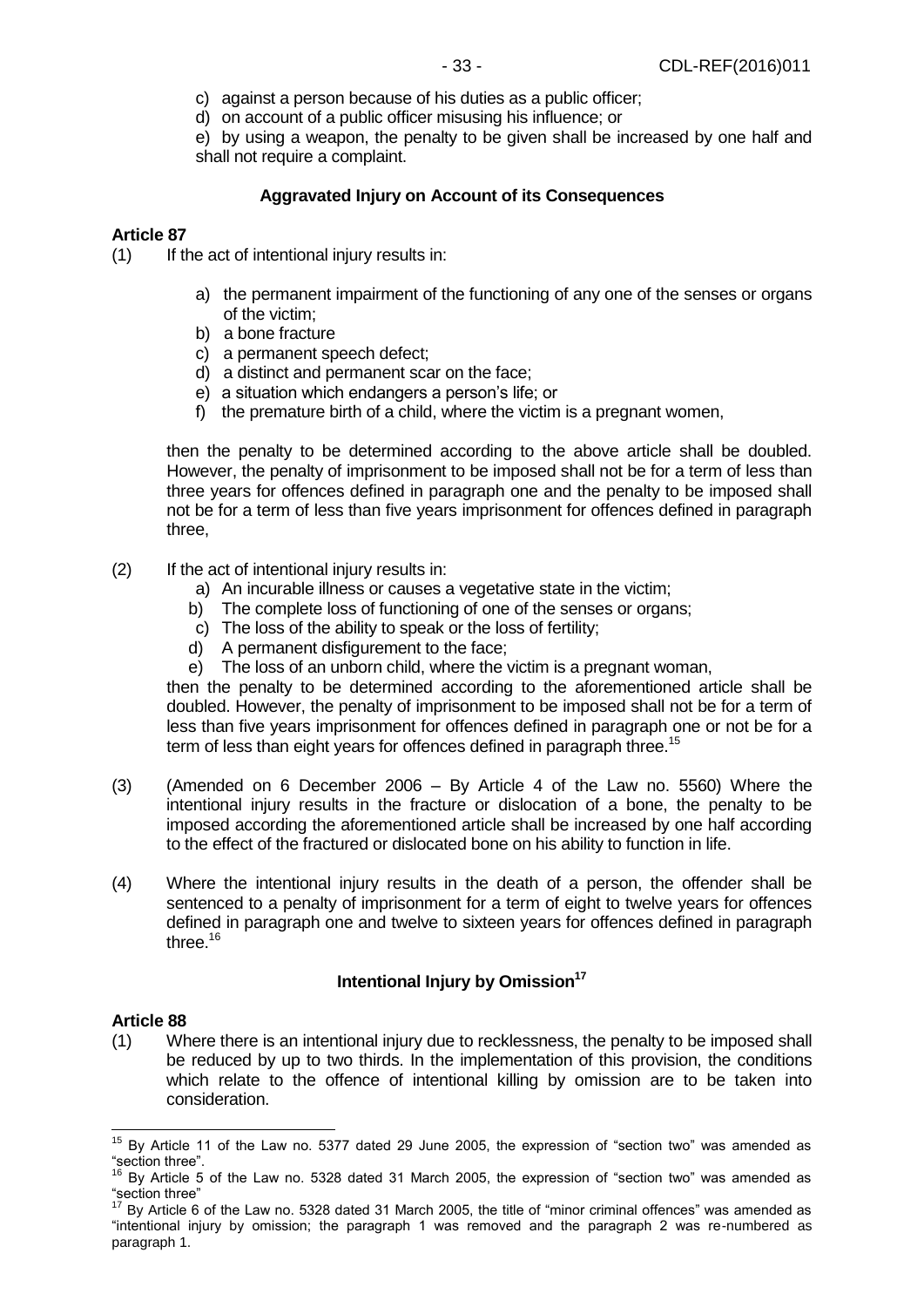### **Reckless Injury**

## **Article 89**

- (1) A person who recklessly causes another physical pain or who impairs another's health, or ability to perceive, shall be sentenced to a penalty of imprisonment for a term of three months to one year, or a judicial fine.
- (2) If the reckless injury causes (of the victim):
	- a) a permanent impairment of the functioning of any one of the senses or organs of the victim;
	- b) a permanent speech defect;
	- c) a distinct and permanent scar on the face;a situation which endangers a person's life;
	- d) the premature birth of a child, where the victim is a pregnant women,

then the penalty to be imposed, according to paragraph one shall be increased by up to one half.

- (3) If the reckless injury act causes (of the victim):
	- a) an incurable illness or if it has caused the victim to enter a vegetative state,
	- b) the complete loss of functioning of one of the senses or organs,
	- c) the loss of the ability to speak or loss of fertility;
	- d) a permanent disfigurement of the face; or
	- e) the loss of an unborn child, where the victim is a pregnant woman,

then the penalty to be imposed according to paragraph one shall be doubled.

- (4) Where the act results in the injury of more than one person then a penalty of imprisonment for a term of six months to three years shall be imposed.
- (5) (Amended on 6 December 2006 By Article 5 of the Law no. 5560) An investigation and prosecution for the offence of reckless injury shall be subject to a complaint. However, apart from where an injury falls within the scope of paragraph one, no complaint is required where an offence is committed with conscious recklessness.

## **Experimentation on Human Beings**

- (1) Any person who carries out a scientific experiment on a human being shall be sentenced to a penalty of imprisonment for a term of one to three years.
- (2) The following conditions must be satisfied to avoid criminal culpability in respect of consensual experimentation on a human being:
	- a) authorisation from the relevant council or body shall be received;
	- b) the experiment shall first be conducted in an experimental environment (other than the human body) or on a sufficient number of animals,
	- c) the scientific data obtained through an experiment conducted in an experimental environment (other than the human body), or on animals, should necessitate the experiment then being performed on human beings in order to attain its objectives,
	- d) the experiment should not forseeably damage, or have a permanent effect upon, human health;
	- e) no method should be employed that might result in the test subject suffering to a degree unacceptable to human dignity;
	- f) The objective of the experiment should outweigh any danger to the person's health or burden placed upon him; and
	- g) The consent of the test subject should be in writing and based on sufficient information about the content and consequences of the experiment, and should not be dependent upon securing any gain.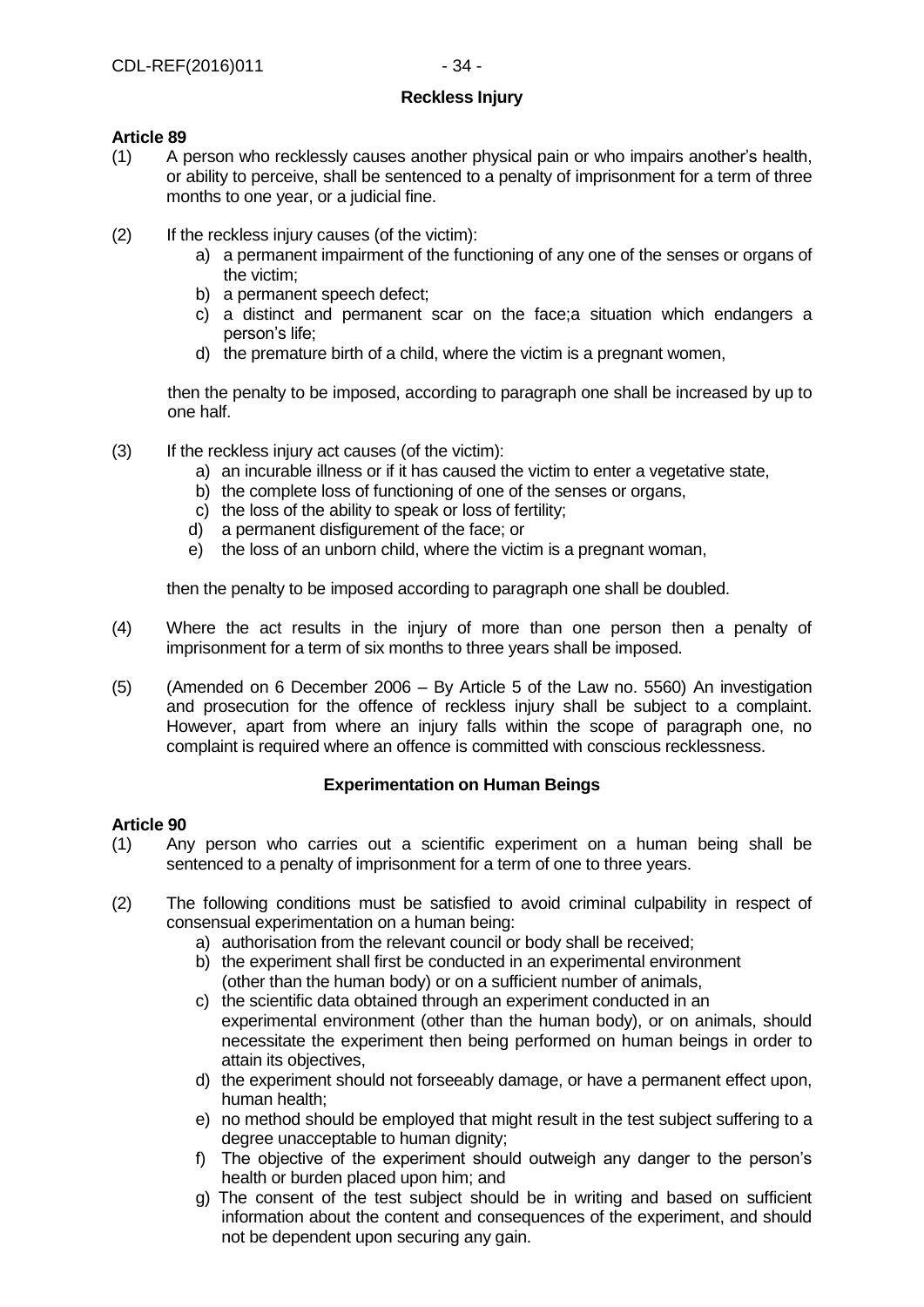- (3) (Amended on 31 March 2005 By Article 7 of the Law no. 5328) In addition to the conditions specified in paragraph two, the following conditions must be satisfied to avoid criminal liability for the experimentation on children:
	- a) the scientific data obtained through an experiment that has been conducted in an experimental environment should necessitate the experiment then being performed on a child, in order to attain its objectives;

b) written consent of the mother and father, or legal guardian, and the consent of the child, where he has the capacity to give consent; and

c) the presence of a child health and illness expert from an authorised body (which has the capacity to give permission for the experiment).

- (4) Any person who conducts a test upon a patient, for the purposes of medical treatment (without receiving the patient's consent), shall be sentenced to a penalty of imprisonment for a term of up to one year. However, where it is understood that existing methods of known treatment shall not yield any positive results, conducting an experiment, while using known scientific methods, upon a person who has consented to such, with the aim of treating such person, shall not incur criminal responsibility. The consent should be in writing and be based on sufficient information about the content and consequences of the experiment, and the medical treatment should be conducted by an expert physician in a hospital.
- (5) The provisions pertaining to intentional injury or intentional killing shall be applicable if the victim is injured or dies due to the offence described in paragraph one.
- (6) Any offence contained within this article that is carried out within the activities of a legal entity shall result in security measure being imposed upon that legal entity.

### **Trading of Organs and Tissues**

- (1) Any person who removes an organ from another person without his lawful consent shall be sentenced to a penalty of imprisonment for a term of five to nine years. If the subject of the offence is tissue, then the offender shall be sentenced to a penalty of imprisonment for a term of two to five years.
- (2) Any person who unlawfully removes an organ or tissue from a deceased person shall be sentenced to a penalty of imprisonment for a term of up to one year.
- (3) Any person who purchases, or sells, an organ or tissue, or acts as an intermediary in such activities, shall be sentenced to the penalty in paragraph one.
- (4) Where an offence, contained in paragraph one or three, is committed within the framework of an organization the penalty to be imposed shall be imprisonment for a term of eight to fifteen years and a judicial fine of up to ten thousand days.
- (5) Any person who conceals, transports or engages in the transplantation of an unlawfully obtained organ or tissue shall be sentenced to a penalty of imprisonment for a term of two to five years.
- (6) Any person who broadcasts, makes an announcement, or engages in commercial advertising in order to secure organs or tissue in order to obtain any gain shall be sentenced to a penalty of imprisonment for a term of up to one year.
- (7) Any offence contained within this article that is carried out within the activities of a legal entity shall result in security measure being imposed upon that legal entity.
- (8) The provisions relating to intentional killing shall be applicable where an offence contained in paragraph one results in the death of the victim.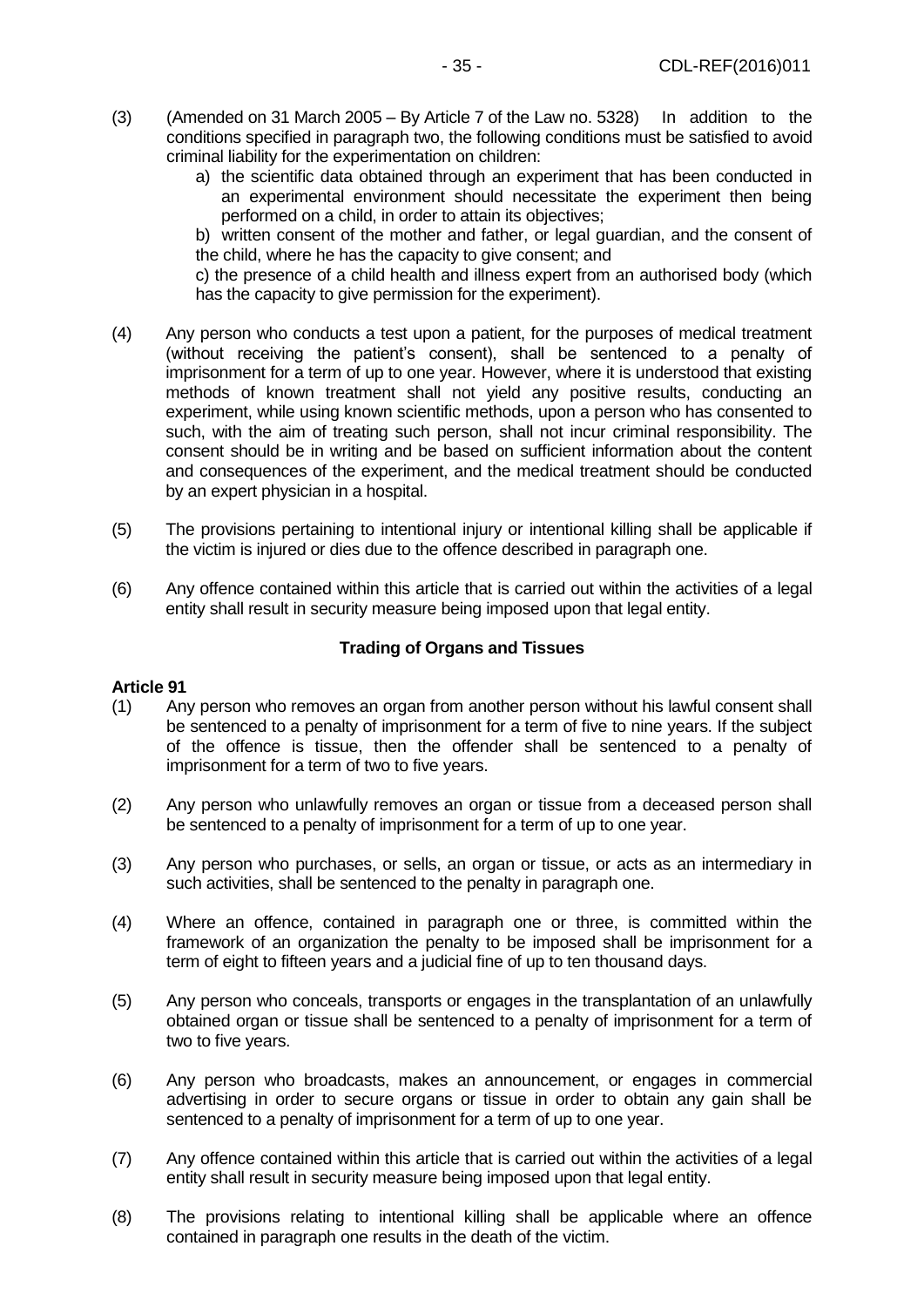### **Necessity**

## **Article 92**

(1) A penalty may be reduced (or not imposed at all), after considering the social and economic conditions of the person selling his own organs or tissue.

## **Effective Remorse**

## **Article 93**

- (1) Where a person, who sells his own organ or tissue, informs the relevant authority of such before such activity is identified by the relevant authority and assists in the arrest of the offender, no penalty shall be imposed.
- (2) If, after the relevant authorities are informed of any offence, the person selling his organ and tissue voluntarily assists and serves the authorities by disclosing the offence and assists in the arrest other offenders, then the penalty to be imposed shall be reduced by one quarter to one half.

#### **Part 3 Torture and Torment**

## **Torture**

## **Article 94**

- (1) A public officer who performs any act towards a person that is incompatible with human dignity, and which causes that person to suffer physically or mentally, or affects the person's capacity to perceive or his ability to act of his own will or insults them shall be sentenced to a penalty of imprisonment for a term of three to twelve years.
- (2) If the offence is committed against:

 a) a child, a person who is physically or mentally incapable of defending himself or a pregnant women; or

 b) a public officer or an advocate on account of the performance of his duty,a penalty of imprisonment for a term of eight to fifteen years shall be imposed.

- (3) If the act is conducted in the manner of sexual harassment, the offender shall be sentenced to a penalty of imprisonment for a term of ten to fifteen years,
- (4) Any other person who participates in the commission of this offence shall be sentenced in a manner equivalent to the public officer.
- (5) If the offence is committed by way of omission there shall be no reduction in the sentence.
- (6) (Added on 11 April 2013 By Article 9 of the Law no. 6459) No statue of limitation shall apply to this offence.

## **Aggravated Torture on Account of its Consequences**

- (1) Where the act of torture causes (of the victim);
	- a) a permanent impairment of the functioning of any one of the senses or an organ,
	- b) a permanent speech defect;
	- c) a distinct and permanent scar on the face,
	- d) a situation which endangers a person's life, or
	- e) the premature birth of a child, where eth victim is a pregnant woman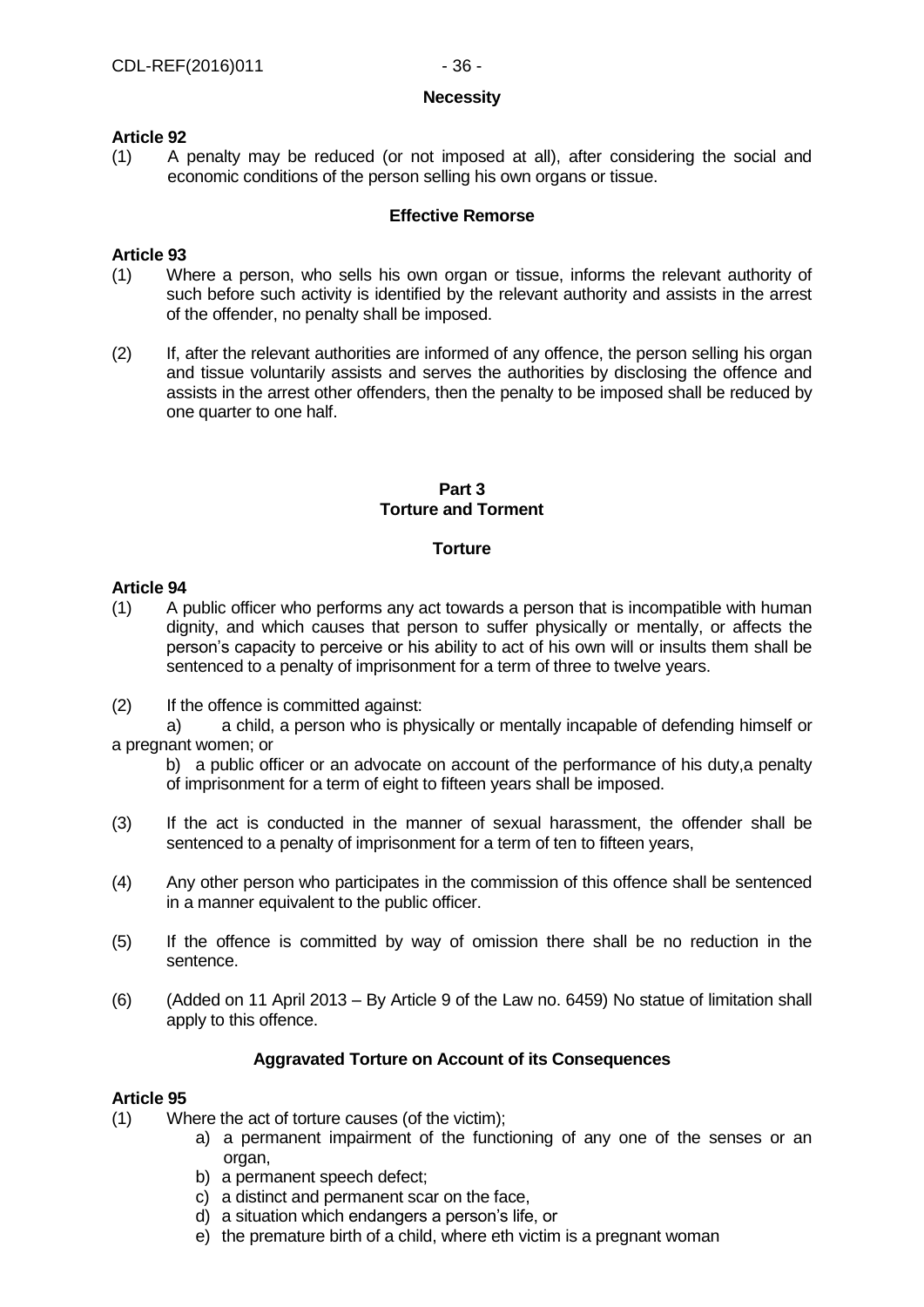the penalty determined in accordance with the above article shall be increased by one half.

- (2) Where the act of torture causes (of the victim):
	- a) an incurable illness or if it has caused the victim to enter a vegetative state,
	- b) the complete loss of functioning of one of the senses or organs,
	- c) The loss of the ability to speak or loss of fertility,
	- d) a permanent disfigurement of the face, or
	- e) the loss of an unborn child, where the victim is a pregnant woman

The penalty determined in accordance with the article above shall be doubled.

- (3) Where an act of torture results in the breaking of a bone, the offender shall be sentenced to a penalty of imprisonment for a term one to six years according to the effect of the broken bone on his ability to function in life.
- (4) Where an act of torture causes the death of the victim, the penalty to be imposed shall be aggravated life imprisonment.

#### **Torment**

#### **Article 96**

- (1) Any person who performs any act which results in the torment of another person shall be sentenced to a penalty of imprisonment for a term of two to five years
- (2) Where the acts falling under the above paragraph are committed against:

a) a child, a person who is physically or mentally incapable of defending himself or a pregnant women; or

b) a direct ascendant, direct descendant, adoptive parent or spouse, a penalty of imprisonment for a term of three to eight years shall be imposed.

#### **Part 4**

#### **Breach of the Duties of Protection, Observation, Assistance and Notification**

#### **Abandonment**

#### **Article 97**

- (1) Any person, holding the duty of protection or observation of an individual who cannot care for himself (on account of age or illness), who abandons that individual so that they are alone, shall be sentenced to a penalty of imprisonment for a term of three months to two years.
- (2) If the victim suffers an illness, injury or death due to the abandonment, the penalty shall be imposed according to the provisions relating to an aggravated injury on account of its consequences.

#### **Failure in the Duty of Assistance or Notification**

#### **Article 98**

(1) Any person who fails to assist, taking into account his position and circumstances, an individual who is incapable of caring for themselves (on account of age, illness, injury or any other reason), or immediately notify the relevant authority of the circumstances of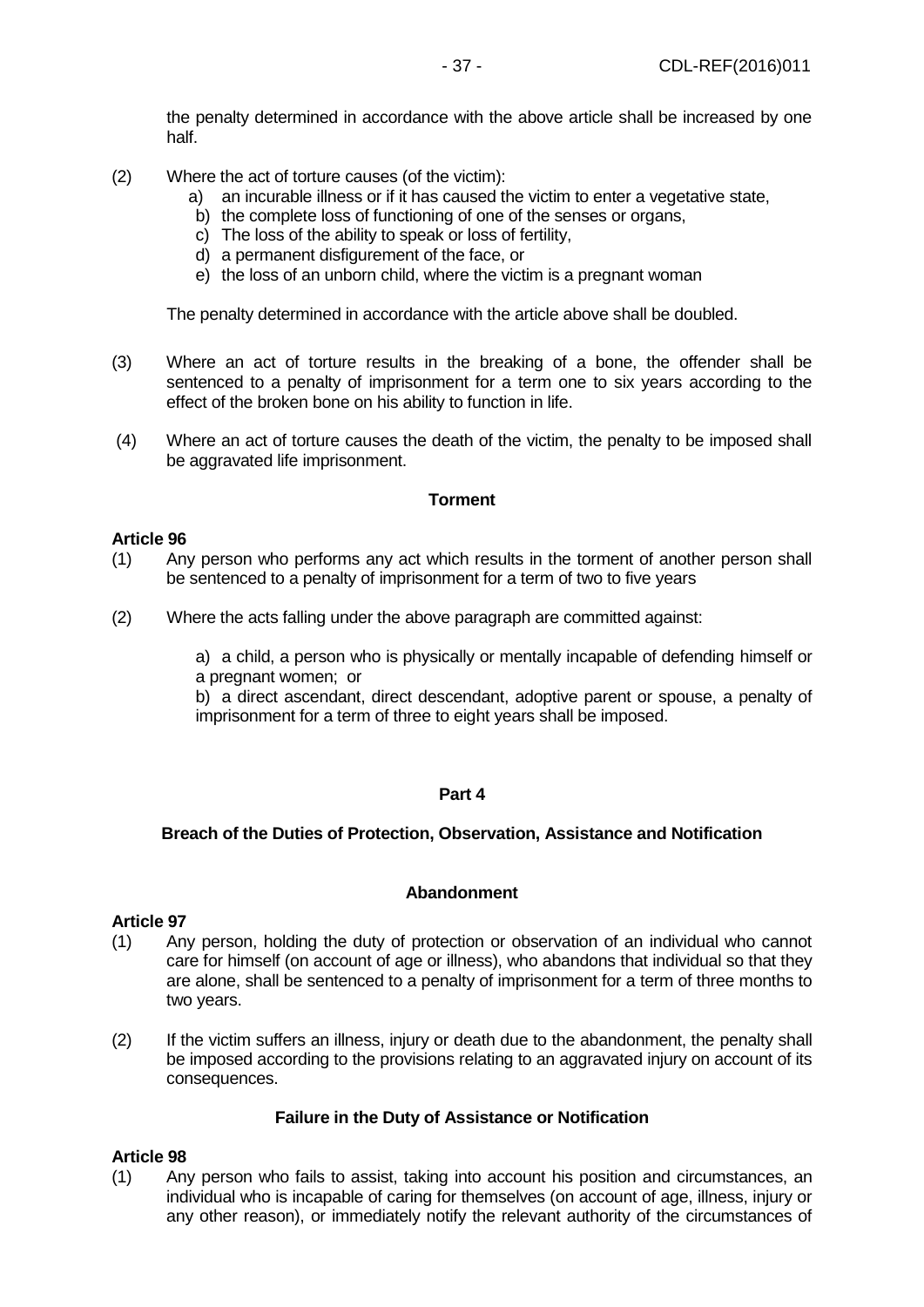such individual, shall be sentenced to a penalty of imprisonment for a term of up to one year, or a judicial fine.

(2) Where an individual dies due to the failure of a person to perform in his duty to assist or to notify, a penalty of imprisonment for a term of one to three years shall be imposed.

#### **Part 5 Illegal Abortion, Miscarriage and Sterilization**

# **Illegal abortion**

### **Article 99**

- (1) Any person who performs an abortion of a child upon a woman without her consent shall be sentenced to a penalty of imprisonment for a term of five to ten years.
- (2) A person who, in the absence of medical necessity, performs an abortion of a child, upon a woman, who is more than ten weeks pregnant and with her consent, shall be sentenced to imprisonment for a term of two to four years. The woman who consents to the abortion in these circumstances shall be sentenced to a penalty of imprisonment for a term of up to one year and a judicial fine.
- (3) Where the act referred to in the paragraph one causes damage to the physical or mental health of the woman, the person shall be sentenced to a penalty of imprisonment for a term of six to twelve years. Where the act results in the death of the woman, a penalty of imprisonment for a term of fifteen to twenty years shall be imposed.
- (4) Where the act referred to in paragraph two causes damage to the physical or mental health of the woman, the person shall be sentenced to a penalty of imprisonment for a term of three to six years. Where the act results in the death of the woman, a penalty of imprisonment for a term of four to eight years shall be imposed.
- 5) Irrespective of the consent of the woman; if an unauthorized person performs the abortion of a child, upon a woman, who is less than ten weeks pregnant; a penalty of imprisonment for a term of two to four years shall be imposed. If any of the offences listed in the above paragraphs are committed by an unauthorized person the penalties shall be increased by one half.
- (6) Where a woman is pregnant due to an offence that she was a victim of, no penalty shall be imposed upon any person who terminates such pregnancy, where the term of pregnancy is not more than 20 weeks and there is consent from the woman. However this requires the termination of a pregnancy by expert doctors in a hospital environment.

#### **Miscarriage**

# **Article 100**

(1) A woman who willingly aborts a child where the term of pregnancy is more than ten weeks shall be sentenced to a penalty of imprisonment for a term up to one year and a judicial fine.

### **Sterilization**

- (1) Any person who sterilises a man or woman, without their consent, shall be sentenced to a penalty of imprisonment for a term of three to six years. If the act is performed by a person who is unauthorized to sterilise, then the penalty shall be increased by one third.
- (2) Where the sterilisation is performed by an unauthorized person, even with the person's consent, a penalty of imprisonment for a term of one to three years shall be imposed.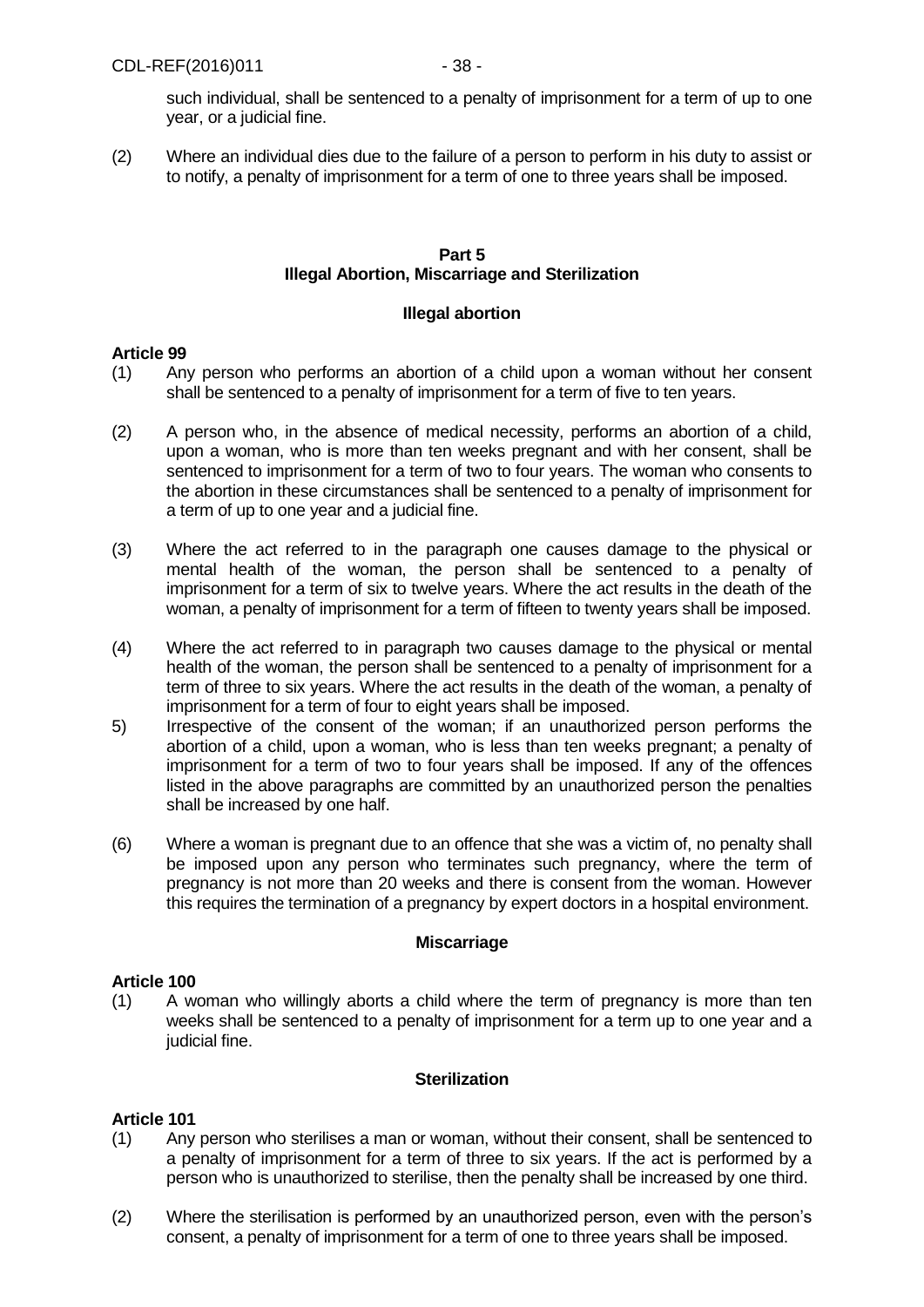# **Part 6 Offences against Sexual Integrity**

### **Sexual Assault**

# **Article 102 – (Amended on 18 June 2014 – By Article 58 of the Law no. 6545)**

(1) Any person who violates the physical integrity of another person, by means of sexual conduct, shall be sentenced to a penalty of imprisonment for a term of two to ten years, upon the complaint of the victim. If the said sexual behaviour ceases at the level of sexual importunity, the term of imprisonment shall be from two years to five years.

- (2) Where the act is committed by means of inserting an organ, or other object, into the body, the offender shall be punished with a term of imprisonment no less than twelve years. If the act is committed against the offender's spouse, conducting an investigation and prosecution shall be subject to a complaint by the victim.
- (3) Where the offence is committed:
	- a) against a person who is physically or mentally incapable of defending themself;
	- b) by misusing the influence derived from a position in public office or a private working relationship;
	- c) against a person with whom he has third degree blood relation or kinship, or by stepfather, stepmother, half-sibling, adopter or adopted child,
	- d) by using weapons or together with the cooperation of more than one person,

 e) by using the advantage of environment where people have to live together collectively, the punishments imposed according to above paragraphs are increased by one half.

the penalties imposed in accordance with paragraphs above shall be increased by half.

- (4) Where greater force than is necessary to suppress the resistance of the victim is used during the commission of the offence the offender shall also be sentenced to a penalty for intentional injury in addition.
- (5) Where, as a result of the offence, the victim enters a vegetative state, or dies, a penalty of aggravated life imprisonment shall be imposed.

# **Child molestation**

#### **Article 103 – (Amended on 18 June 2014 – By Article 59 of the Law no. 6545)**

(1) Any person who abuses a child sexually is sentenced to an imprisonment from eight years to fifteen years. If the said sexual abuse ceases at the level of sexual importunity, the term of imprisonment shall be from three years to eight years. If offender of the offence ceased at the level of importunity is a child, commencement of an investigation and prosecution depends on the complaint of the victim' parents or guardian.

Sexual molestation covers the following acts;

a) All kinds of sexual attempt against children who are under the age of fifteen or against those attained the age of fifteen but lack the ability to understand the legal consequences of such act,

b) Sexual behaviours committed against other children by force, threat, fraud or another reason affecting the willpower.

(2) In case of performance of sexual abuse by inserting an organ or instrument into a body, the offender is sentenced to a term of imprisonment no less than sixteen years.

(3) If the offense is committed;

a) by participation of more than one person in the offense,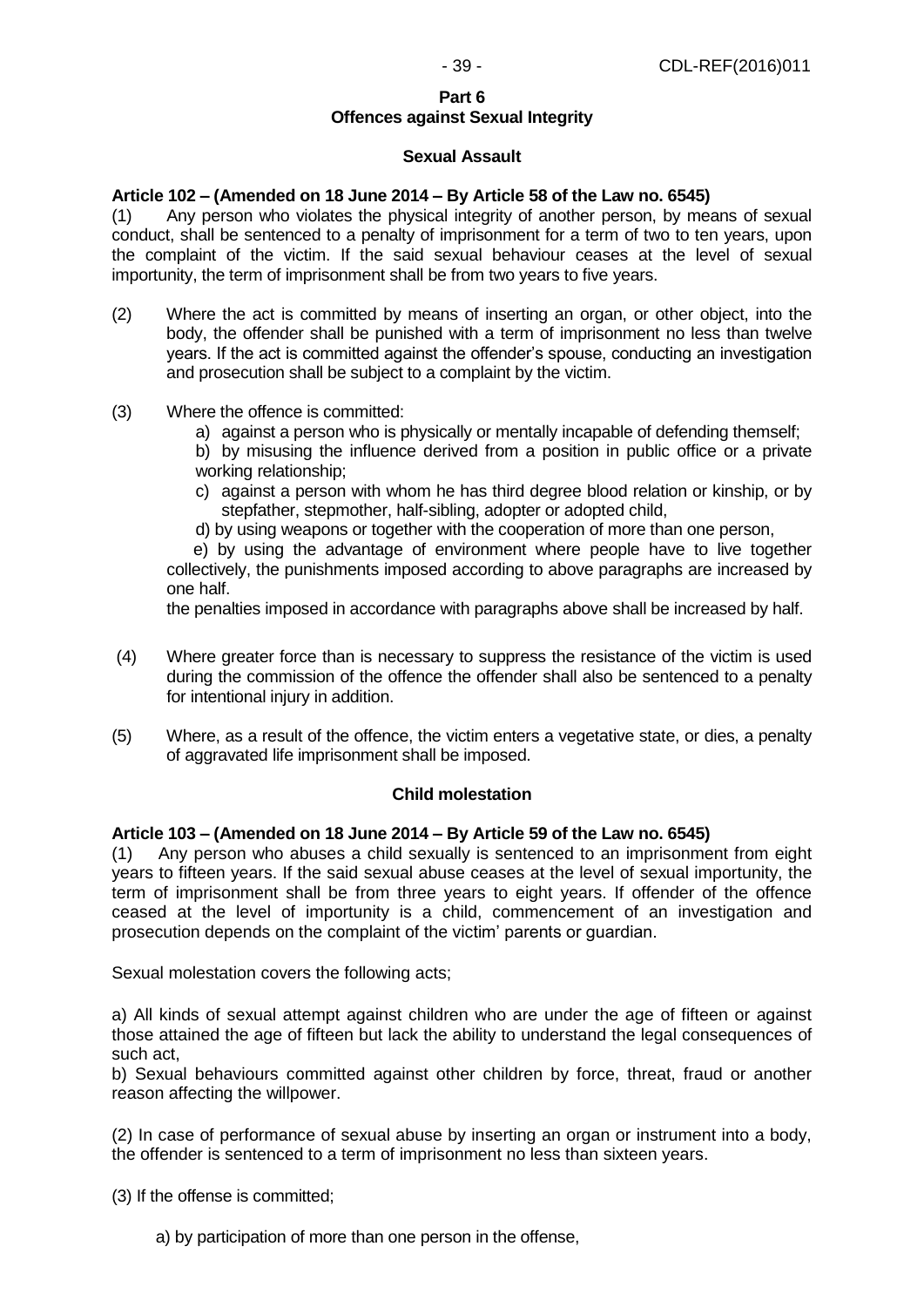b) by using the advantage of the environment where people have to live together collectively,

c) against a person with whom he or she has third degree blood relation or kinship, or by stepfather, stepmother, half-sibling or adopter,

d) by his/her guardian, tutor, instructor, caregiver, custodial parents or by those who provide him/her with health care or are under an obligation to protect, look after or supervise him/her,

e) by undue influence based on public office or employment relationship, the punishment to be imposed according to the above subparagraphs is increased by one half.

(4) In cases where the sexual abuse is conducted against the children identified under subparagraph (a) of the first paragraph by use of force or threat, or against the children identified under sub-paragraph (b) therein by use of arms, the punishment to be imposed according to the above paragraphs is increased by one half.

(5) In case of use of force and violence during sexual assault in such a way to result in serious consequences of intentional injury, the offender is additionally punished for intentional injury.

6) In case of vegetative state or death of a person as a result of the offense, the offender is sentenced to aggravated life imprisonment.

# **Sexual intercourse between/with persons not attained the lawful age**

# **Article 104**

(1) Any person who had a sexual intercourse with a child who completed the age of fifteen, without using force, threat and fraud, is sentenced to a term of imprisonment from two vears to five years upon filing of a complaint.<sup>18</sup>

**(2) (Abolished by the Constitutional Court's decision of 23 November 2005 with docket no. 2005/103 and decision no. 2005/89; New Amendment: Article 60 of Law no. 6545 of 18 June 2014)** If the offence is committed by a person who is under a restraint of marriage with the victim, the offender is sentenced to a term of imprisonment from ten years to fifteen years without a complaint being filed.

**(3) (Added on 18 June 2014 – By Article 60 of Law no. 6545)** If the offence is committed by a person providing care for a child prior to adopting the child or by a person who is under an obligation to protect, look after or supervise the child under custodial relationship, the offender is sentenced to a punishment under the second paragraph without a complaint being filed.

#### **Sexual Harassment**

# **Article 105**

(1) If a person is subject to sexual harassment by another person, the person performing such act is sentenced to a term of imprisonment from three months to two years or to a judicial fine; and if the act of sexual harassment is committed against a child, the offender is sentenced to imprisonment from six months to three years upon complaint of the victim.

## (2) **(Amended on 18 June 2014 – By Article 61 of the Law no. 6545)** If the act of offence is committed:

a) by undue influence based on public office or employment relationship or by using the advantage of intrafamilial relationships,

b) by his/her guardian, tutor, instructor, caregiver, custodial parents or by those who provide him/her with health care or are under an obligation to protect, look after or supervise him/her, c) by using the advantage of working in the same workplace with the victim,

d) by using the advantage provided by mail or electronic communication instruments

<sup>18</sup> By Article 60 of the Law no.6545 of 18 June 2014, the expression of six months to two years" was replaced with the expression of"two years to five years" in this paragraph.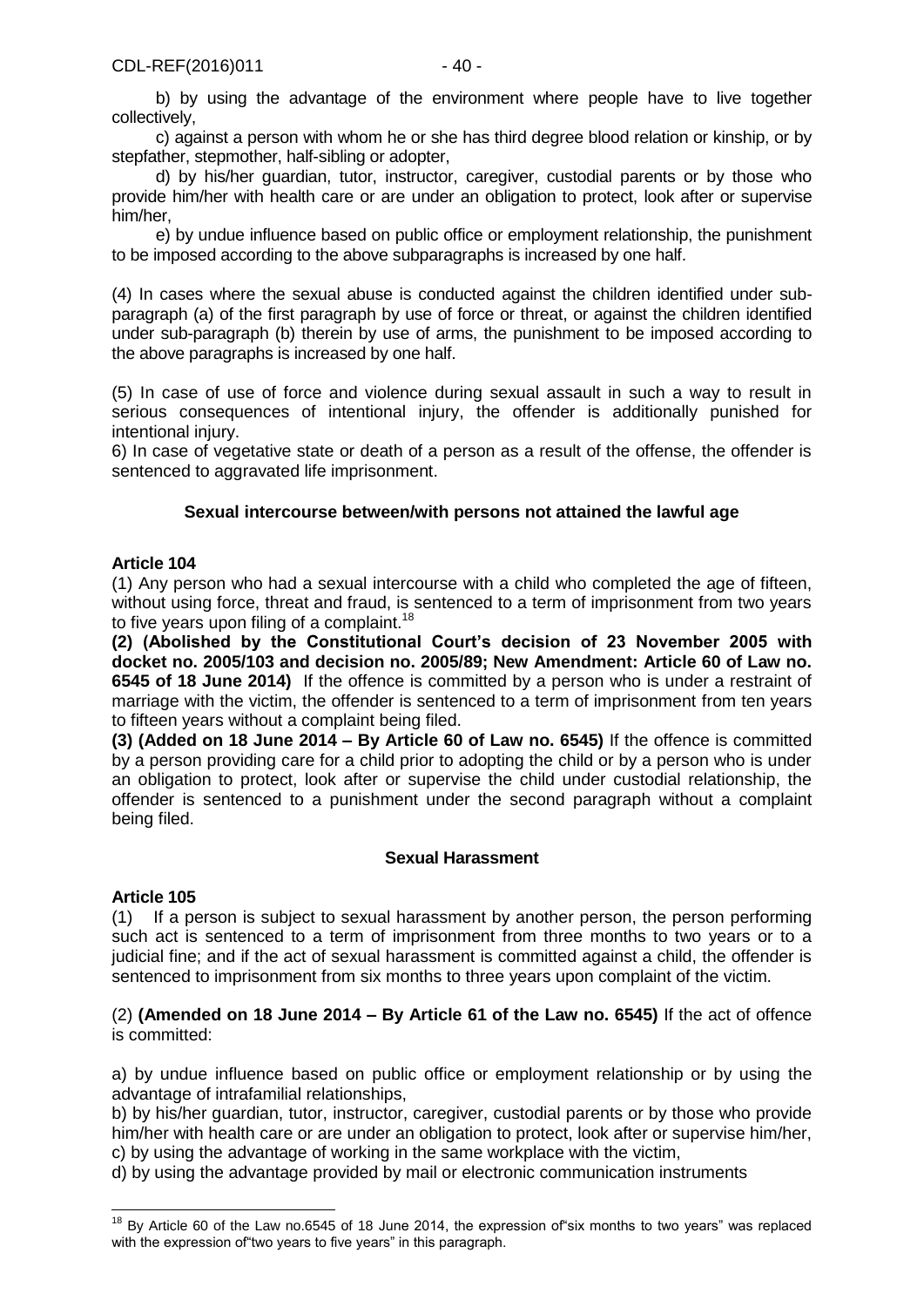e) by the act of exposing, the punishment to be imposed according to the above paragraph is increased by one half. If the victim was obliged to quit his/her job or leave his/her school or family for this reason, the punishment to be imposed cannot be less than one year.

#### **Part 7 Offences Against Liberty**

#### **Threat**

# **Article 106**

- (1) Any person who threatens another individual by stating that he will attack the individual's, or his relative's, life or physical or sexual immunity shall be subject to a penalty of imprisonment for a term of six months to two years. Where the threat relates to causing extensive loss of economic assets or other related harms, there shall be a penalty of imprisonment for a term of up to six months or a judicial fine, upon the complaint of the victim.
- (2) Where the threat is carried out:
	- a) with the use of a weapon;
	- b) while concealing his identity or with an unsigned letter or by using a particular symbol;
	- c) jointly with more than one person;
	- d) by taking advantage of the power to invoke fear derived from a criminal organisation which exists, or is assumed to exist

the offender shall be sentenced to a penalty of imprisonment for a term of two to five years.

(3) Where the offences of intentional killing, intentional injury or damaging property are committed with the aim to threaten, the penalties for such offences shall be imposed in addition.

#### **Blackmail**

# **Article 107**

- (1) Any person who forces an individual to obtain an illegal interest or forces someone to act, or fail to act (such not being within the scope of his duty), or to perform an act contrary to law; by stating that he will, or will not, do something which would be within his duty or rights, shall be sentenced to a penalty of imprisonment for a term of one to three years and a judicial fine of up to five thousand days.
- (2) (Added on 29 June 2005 By Article 14 of the Law no. 5377) Where a person threatens to disclose, or make an accusation as to, a matter that would damage a person's honor or reputation for the purposes of obtaining a benefit for himself or others, he shall be sentenced according to the provisions of paragraph one.

#### **Force**

#### **Article 108**

(1) Any person who uses force against an individual in order to compel such individual to carry out, or fail to carry out, an act, or to enable himself to carry out a particular act, the penalty that would be imposed under the offence of intentional injury shall be increased by one third to one half.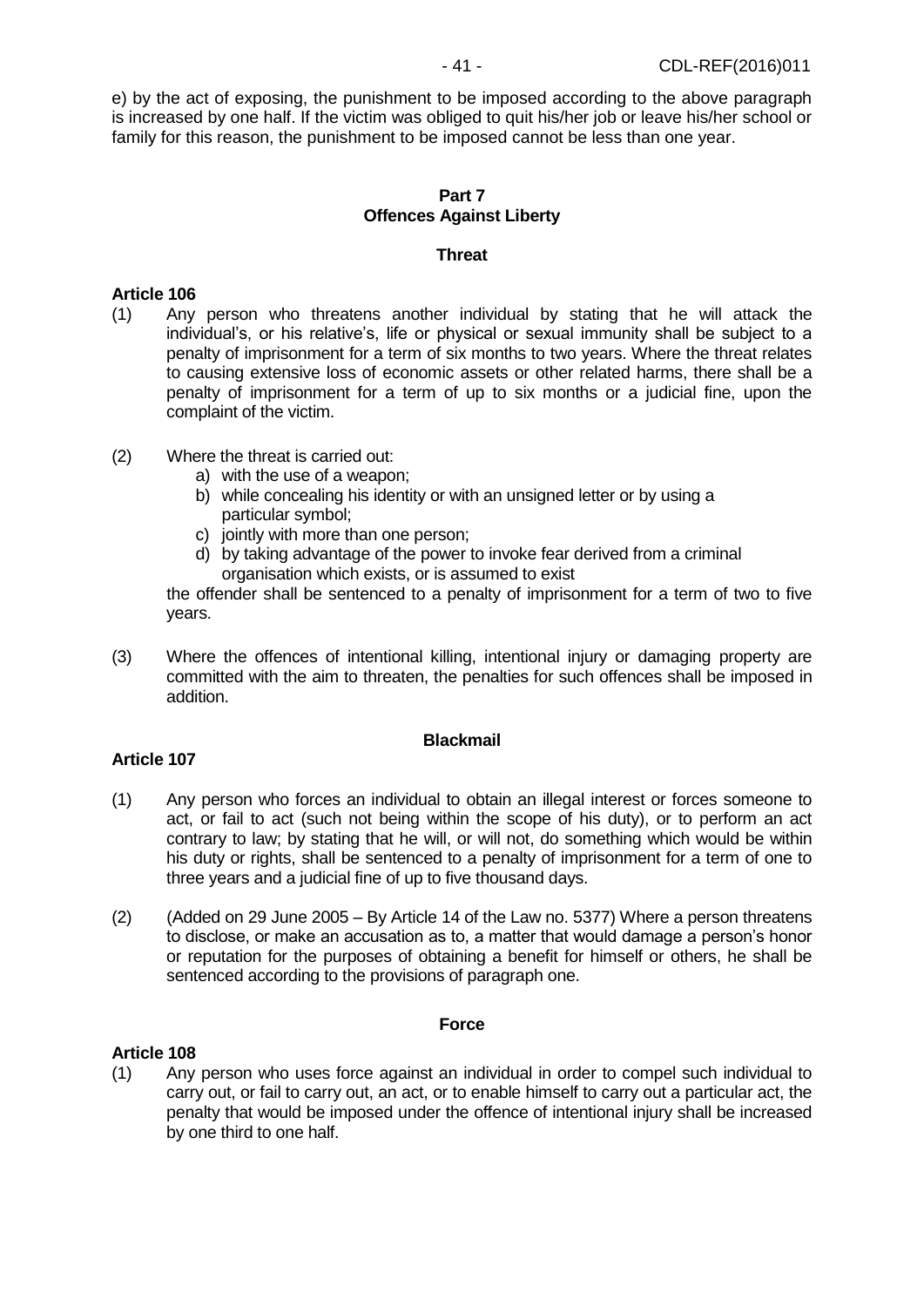# **Deprivation of Liberty**

# **Article 109**

- (1) Any person who unlawfully restricts the freedom of a person to move, or to remain, in a particular place shall be sentenced to a penalty of imprisonment for a term of one to five years.
- (2) Where a person, uses force, threats or deception in order to commit an offence (or during the commission of the offence) then a penalty of imprisonment for a term of two to seven years shall be imposed.
- (3) Where this offence is committed:
	- a) with use of a weapon,
	- b) together with more than one person,
	- c) against a public officer as a result of the performance of his public duty,
	- d) by misusing the influence derived from public office,
	- e) against a direct antecedent, direct descendents or spouse,
	- f) against a child or a person who cannot defend himself physically or mentally,

the penalty to imposed according to the above paragraphs shall be doubled.

- (4) Where this offence results in the significant economic loss to the victim, an additional penalty of a judicial fine up to one thousand days shall be imposed.
- (5) Where the offence is committed with a sexual purpose, the penalty to be imposed in accordance with the above paragraphs shall be increased by one half.
- (6) Where an aggravated injury on account of its consequences is committed in order to commit this offence (or during the commission of this offence), then the provisions relating to intentional injury shall be additionally applied.

# **Effective Remorse**

# **Article 110**

(1) Where a person, who has committed the offence defined in the above article, frees the victim voluntarily, in a safe place, prior to the commencement of an investigation and without having caused any harm to the victim, then the penalty to be imposed shall be reduced by two thirds.

#### **Implementation of Security Measures for Legal Entities**

#### **Article 111**

(1) Security measures specific the legal entities shall be imposed upon those entities which secure unjust benefit from the commission of the offences of threat, blackmail, force, or deprivation of liberty.

# **Prevention of the Right to Education and Training<sup>19</sup>**

#### **Article 112 – (Amended on 2 March 2014 – By Article 12 of the Law no. 6529)**

- (1) Any person who prevents any of the following acts, by the use of force or threat or any other unlawful act, shall be sentenced to a penalty of imprisonment for a term of two to five years:
	- a) all forms of educational and training activities which have been

<sup>-</sup> $19$  By Article 12 of the Law no. 6529 dated 2 March 2014, the title of "Prevention of Education and Training" was amended as "Prevention of the Right to Education and Training".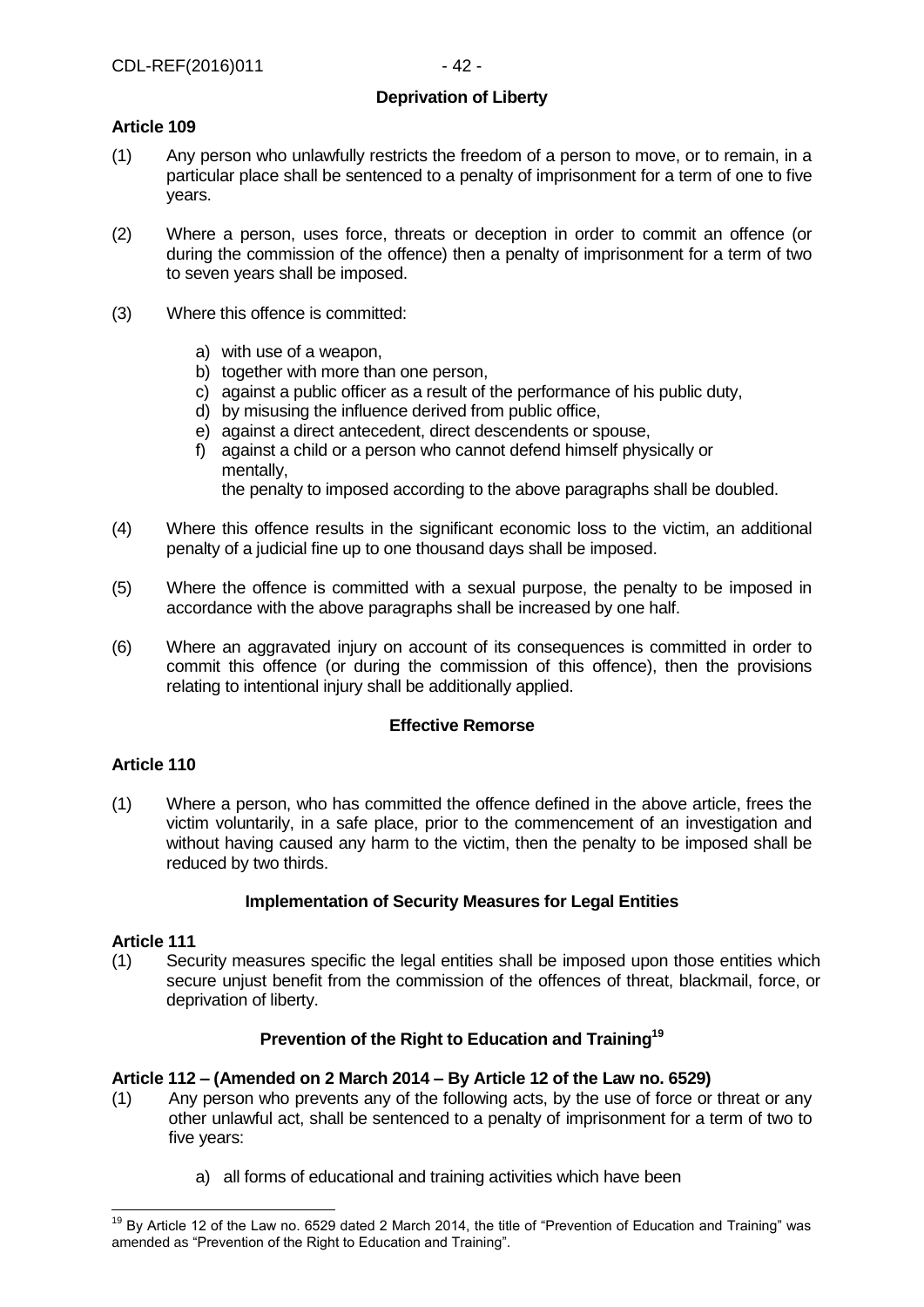established by a public authority or carried out under a license issued by a public authority;

- b) exercising the right to education and training; or
- c) entering or remaining in buildings or premises where students are living communally.

# **Prevention of the Right to Enjoy Public Services<sup>20</sup>**

#### **Article 113 – (Amended on 2 March 2014 – By Article 13 of the Law no. 6529)**

- (1) Where the following acts are prevented by the use of violence or threat or any other unlawful act, a penalty of imprisonment for term of two to five years shall be imposed:
	- a) the activities of a public institution;

b) exercising the right to enjoy services provided by the permission of public services or by the professional institutions considered to be public institutions.

# **Prevention of the Exercise of Political Rights**

### **Article 114**

- (1) Any person who uses force against, or threatens, another person in order to compel such person
	- a) to be, or not to be, a member of a political party, to attend, or not to attend, activities of a political party, to leave a political party or to leave the position of management of a political party, or
	- b) to fail to stand as a candidate for an elected public post or to leave a position which he has been elected to
	- shall be sentenced to a penalty of imprisonment for a term of one to three years.
- (2) Where the activities of a political party are prevented by the use of force or threat, or by any other unlawful act, a penalty of imprisonment for a term of two to five years shall be imposed.

#### **Prevention of the Exercise of Freedom of Belief, Thought and Conviction**

#### **Article 115**

- (1) Any person who uses force against, or threatens, another person in order to compel him to alter or declare, or in order to prevent him from declaring or disseminating, his religious, political, social, or philosophical beliefs, thoughts or convictions shall be sentenced to a penalty of imprisonment for a term of one to three years.
- (2) (Amended on 2 March 2014 By Article 14 of the Law no. 6529) Where communal religious worship or ceremony is prevented by the use of force, threats or by any other unlawful act a penalty in accordance with paragraph 1 shall be imposed.
- (3) (Added on 2 March 2014 By Article 14 of the Law no. 6529) Where life styles originating from beliefs, thoughts or convictions are interfered with or altered involuntarily by using force, threats or by any other unlawful act, a penalty in accordance with paragraph 1 shall be imposed.

# **Violation of the Immunity of Residence**

#### **Article 116**

 $\overline{a}$ 

(1) A person who enters an individual's residence or its associated buildings without consent, or a person who refuses to leave such after having entered with consent, shall be sentenced to a penalty of imprisonment for a term of six months to two years, upon the complaint of the victim.

 $^{20}$  By Article 13 of the Law no. 6529 dated 2 March 2014, the title of "Prevention of the Activities of a Public Institution or Professional Institution Considered to be a Public Institution" was amended as "Prevention of the Right to Enjoy Public Services".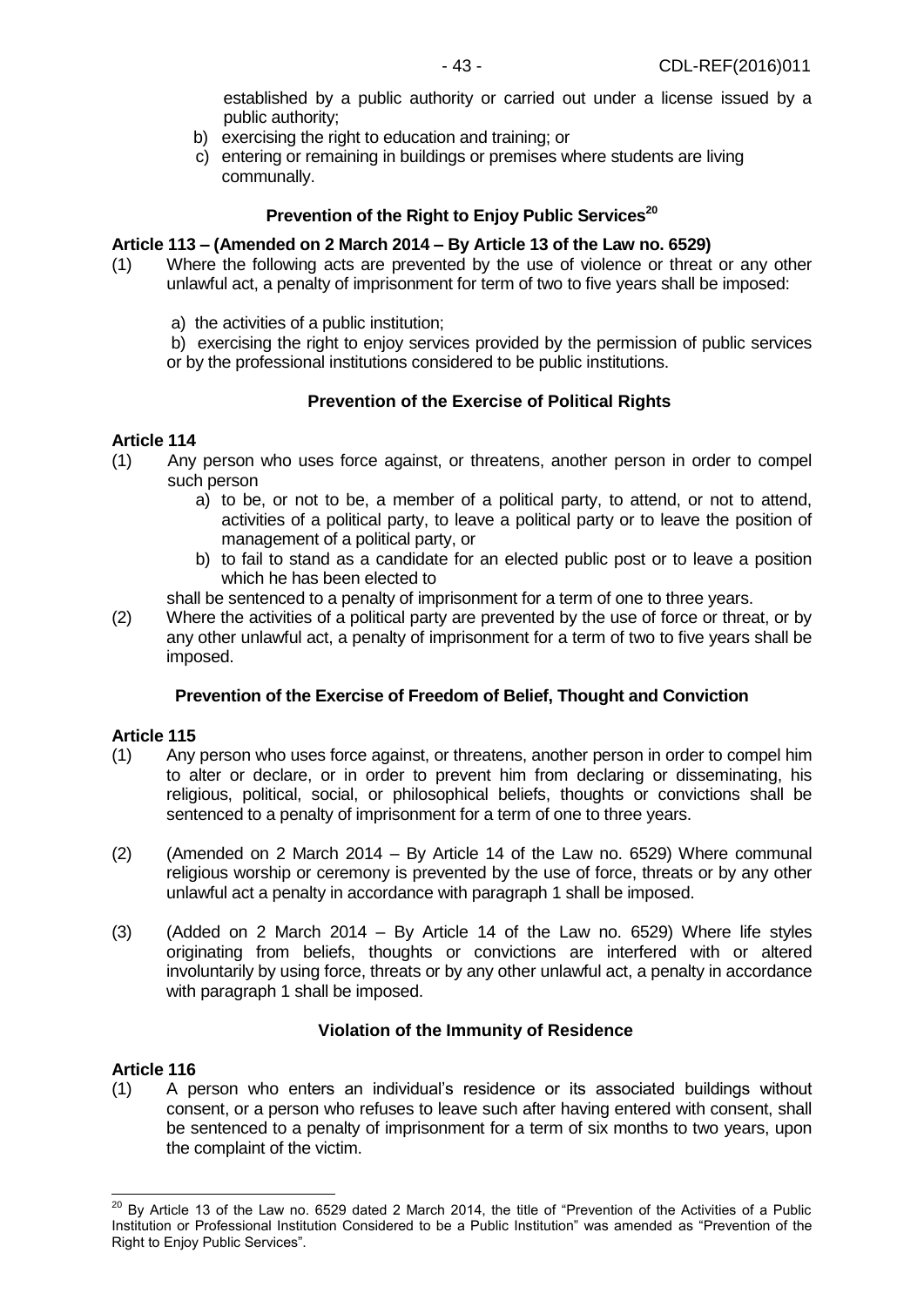- (2) (Amended on 31 March 2005 By Article 8 of the Law no. 5328)Where the acts defined in paragraph one are committed in a work-place or its associated buildings (excluding places where it is habitual to enter without consent), then a penalty of imprisonment for a term of six months to one year or a judicial fine shall be imposed.
- (3) (Amended on 31 March 2005 By Article 8 of the Law no. 5328) The provisions of the above paragraph are not to be applied where a family member of a household or, where a residence or workplace is shared, one of the sharers, gives his consent. The giving of consent should be for a legitimate purpose.
- (4) Where the act is carried out by using force, threats or is committed at night, then a penalty of imprisonment for a term of one to three years shall be imposed.

# **Violation of the Freedom to Work and Labour**

### **Article 117**

- (1) Any person who violates the freedom to work or labour by using force, threats or by any other unlawful act shall be sentenced to a penalty of imprisonment for a term of six months to two years or a judicial fine, upon the complaint of the victim.
- (2) Any person who employs another person, or persons, without payment or on a very low salary, which is clearly disproportionate to the service provided, or subjects such person, or persons, to conditions of work and residence which are incompatible with human dignity by exploiting his helplessness, isolation, or dependence shall be sentenced to a penalty of imprisonment for a term of six months to three years, or a judicial fine which will not be less than hundred days.
- (3) Where a person provides an individual, or sends or transports an individual from one place to another, with the aim of placing such person in the situation described in the above paragraph the same penalty shall be imposed.
- (4) A person who forces, or threatens, a worker or employer to increase or decrease earnings, or to accept an agreement with conditions that are different from those previously agreed upon, in order to cause the cessation, suspension or continuation of a suspension of work shall be sentenced to a penalty of imprisonment for a term of six months to three years.

# **Preventing the Exercise of Trade Unions Rights**

#### **Article 118**

- (1) A person who uses force or threats in order to compel another person to be, or not to be, a member of a trade union, to attend or not to attend activities of a trade union, to leave a trade union or to leave a position of management of a trade union shall be sentenced to a penalty of imprisonment for a term of six months to two years.
- (2) In the event that the activities of a trade union are prevented by the use of force, threats, or by means of any other unlawful act, a penalty of imprisonment for a term of one to three years shall be imposed.

#### **Common Provision**

# **Article 119**

(1) Where the offences of preventing education and training; preventing activities of a public institution or professional institution considered to be a public institution; preventing exercise of political rights; preventing exercise of the freedom of belief, thought and conviction; violation of the residence immunity; violation of the freedom to work and labour are committed: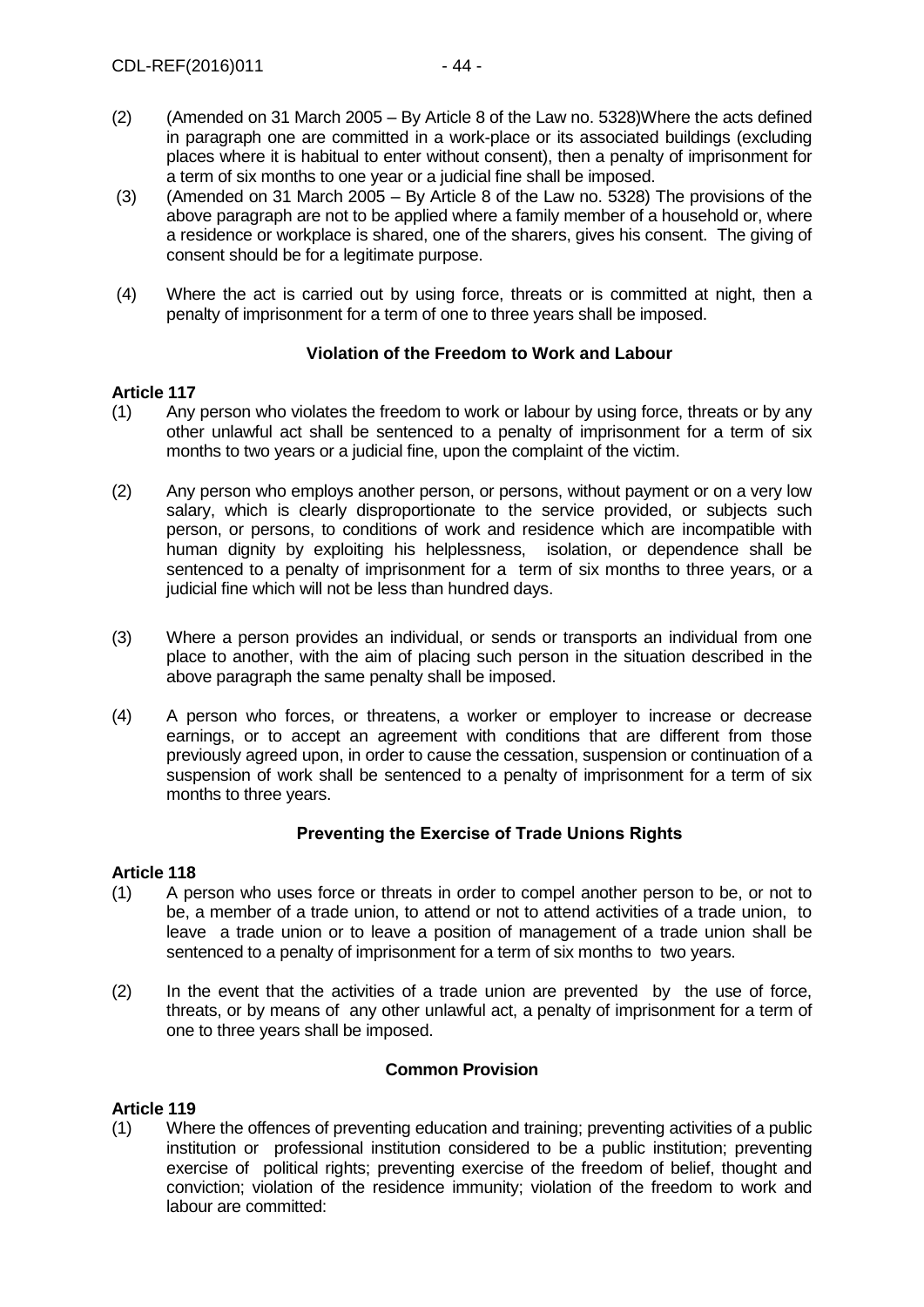a) by using a weapon;

b) while concealing an identity or with an unsigned letter or by using a particular symbol;

- c) together by more than one person;
- d) by taking advantage of the power to invoke fear derived from a criminal organisation which exists, or is assumed to exist;
- e) By misusing the influence derived from public office,the penalty to be imposed shall be doubled.
- (2) During the commission of these offences, if Aggravated Injury on Account of its Consequences occurs, then the provisions relating to intentional injury shall be additionally applied.

# **Unlawful Search**

# **Article 120**

(1) A public official who performs an unlawful search on a person, or of his personal belongings, shall be sentenced to a penalty of imprisonment for a term of three months to one year.

# **Preventing the Exercise of the Right to Petition**

# **Article 121**

(1) Where the lodging of a petition to a relevant public authority, by an individual, in order to exercise a certain right is not accepted (without legal basis), the offender shall be sentenced to a penalty of imprisonment for a term of up to six months.

# **Hatred and Discrimination<sup>21</sup>**

# **Article 122 – (Amended on 2 March 2014 – By Article 15 of the Law no. 6529)**

(1) Any person who

(a) Prevents the sale, transfer or rental of a movable or immovable property offered to the public,

- (b) Prevents a person from enjoying services offered to the public,
- (c) Prevents a person from being recruited for a job,
- (d) Prevents a person from undertaking an ordinary economic activity

on the ground of hatred based on differences of language, race, nationality, colour, gender, disability, political view, philosophical belief, religion or sect shall be sentenced to a penalty of imprisonment for a term of one year to three years.

# **Disturbing an Individuals' Peace and Harmony**

# **Article 123**

(1) Where a person persistently makes phone calls, creates noise, or otherwise acts in an unlawful manner, with the aim of disturbing a person's peace and harmony the offender shall be sentenced to a penalty of imprisonment for a term of three months to one year, upon the complaint of the victim.

# **Prevention of Communication**

# **Article 124**

-

(1) Where the communication between people is illegally prevented a penalty of imprisonment of a term of six months to two years, or a judicial fine, shall be imposed.

 $21$  By Article 15 of the Law no. 6529 dated 2 March 2014, the title of "Discrimination" was amended as "Hatred and Discrimination".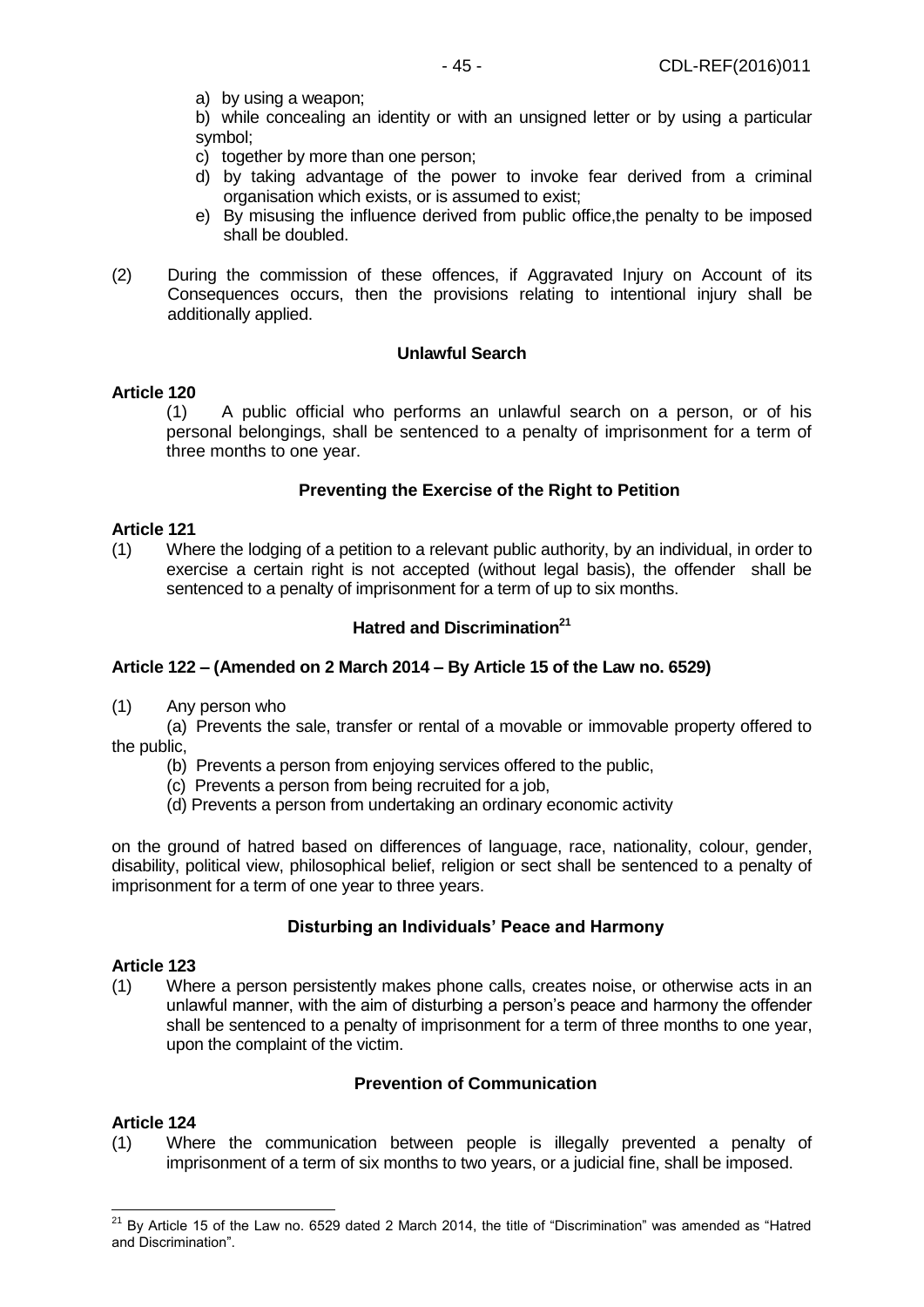- (2) Any person who illegally prevents the communication between public institutions shall be sentenced to a penalty of imprisonment for a term of one to five years.
- (3) Where any kind of media broadcast or publication ia illegally prevented, a penalty in accordance with the provision of paragraph two shall be imposed.

# **Part 8**

# **Offences against Dignity**

# **Insult**

# **Article 125**

- (1) Any person who attributes an act, or fact, to a person in a manner that may impugn that person's honour, dignity or prestige, or attacks someone's honour, dignity or prestige by swearing shall be sentenced to a penalty of imprisonment for a term of three months to two years or a judicial fine. To be culpable for an insult made in the absence of the victim, the act should be committed in the presence of at least three further people.
- (2) Where the act is committed by means of an oral, written or visual medium message, addressing the victim, the penalty stated in the above paragraph shall be imposed.
- (3) Where the insult is committed:
	- a) against a public officer due to the performance of his public duty;
	- b) because of declaring, altering or disseminating, his religious, political, social or philosophical beliefs, thoughts, or convictions, or practising in accordance with the requirements and prohibitions of a religion he belongs to; or

c) where the subject matter is deemed sacred to the religion the person belongs to the penalty to be imposed shall not be less than one year.

- (4) (Amended on 29 June 2005 By Article 15 of the Law no. 5377) Where the insult is committed in public, the penalty to be imposed shall be increased by one sixth.
- (5) (Amended on 29 June 2005 By Article 15 of the Law no. 5377) Where an insult is made which arises from the duties of public officials who are working as a committee, the offence shall be deemed to have been committed against the all members of that committee. In these circumstances the provisions of the article concerning successive offences shall be applied.

# **Identification of the Victim**

# **Article 126**

(1) Where, during the commission of the offence of insult, the name of the victim is not explicitly mentioned but there is no doubt that the insult was aimed at the victim or where the accusation is unclear but there is no doubt as to its character, then it shall be assumed that both his name was mentioned and the insult was expressed.

# **Proof of the Accusation**

# **Article 127**

(1) Where an accusation, the subject matter of which constitutes a criminal offence, is proven, the person shall receive no penalty. The accusation shall be assumed to be proven upon the finalisation of a guilty verdict against the insulted person concerning such accusation. Otherwise, where there is an application to prove the accusation is true the acceptance of such will depend upon whether there is a public interest to determine whether the accusation is true or whether the complainant consents to the process of proving the accusation.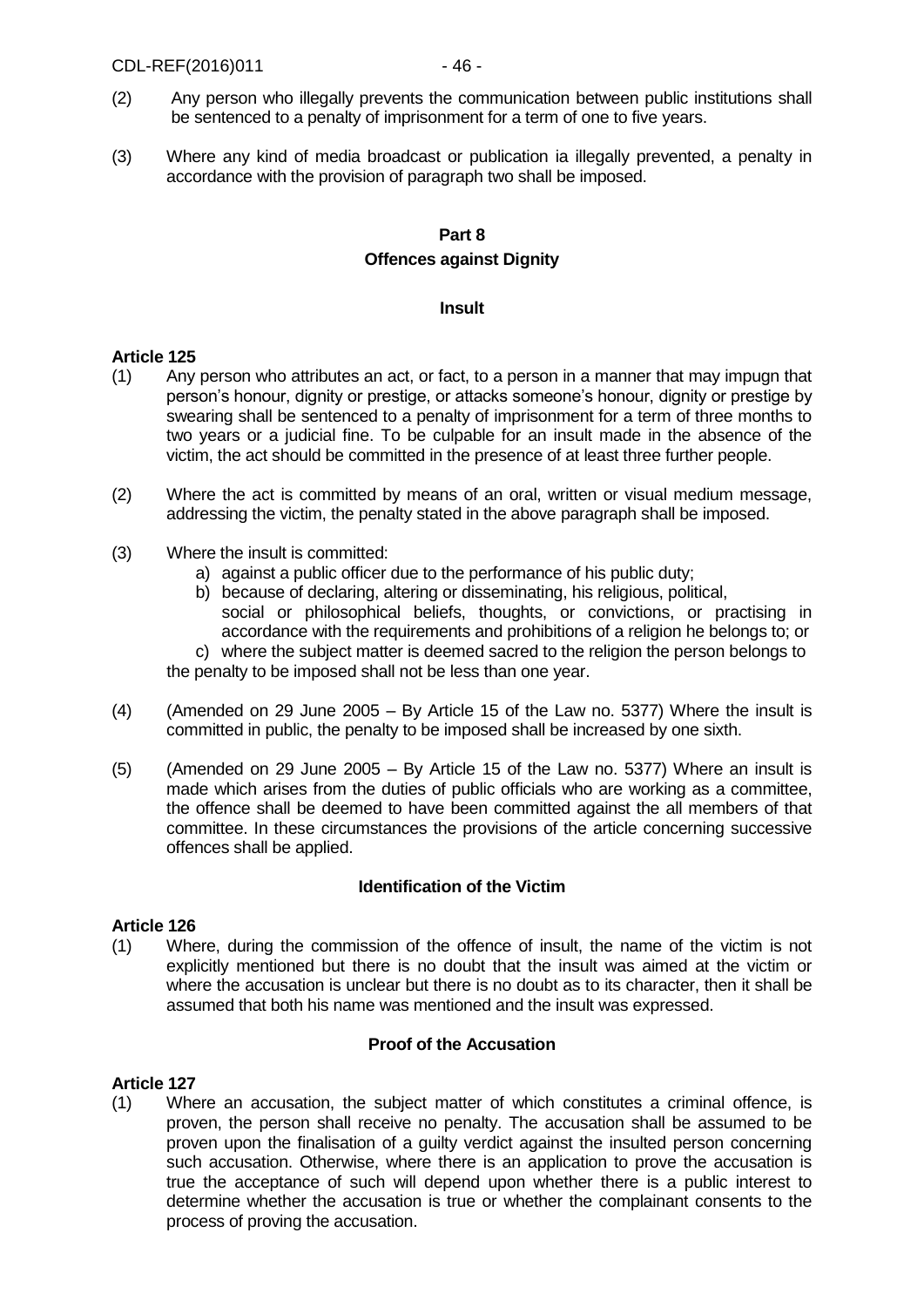(2) Where a person is insulted by referring to an act which has been proven, there shall be a penalty.

### **Immunity of Accusation and Defence**

#### **Article 128**

(1) Where an accusation, or negative remark, is made against a person within the context of written or verbal allegations, or defences, before a judicial or administrative authority, no penalty shall be imposed. However, it is a requirement that the accusation or remark is based upon actual and real facts and should be material to the dispute.

### **Insulting on Account of an Unjust Act or Reciprocal Insult**

### **Article 129**

- (1) Where the insult is committed as a response to a civil tort, a penalty may be reduced by up to one third (or not imoposed at all).
- (2) Where the offence is committed in response to an intentional injury, no penalty shall be imposed.
- (3) Where an insult is committed reciprocally, depending upon the nature of the case, the penalty to be imposed on both of them, or one of them, may be reduced by up to one third (or not imposed at all).

# **Insulting the Memory of a Person**

#### **Article 130**

- (1) Any person who, in the presence of at least three persons, commits the offence of insult to the memory of a dead person shall be sentenced to a penalty of imprisonment for a term of three months to two years, or a judicial fine. If the offence of insult is committed publicly the penalty shall be increased by one sixth.
- (2) Any person who removes, fully or partially, or makes insulting statements about, the body or bones of a person, shall be sentenced to a penalty of imprisonment for a term of three months to two years.

#### **Conditions for Investigation and Prosecution**

- (1) Excluding those offences committed against a public officer on account of his duty, the investigation and prosecution of an offence of insult shall be subject to the filing of a complaint by the victim.
- (2) If the victim dies before filing the complaint, or if the offence is committed against the memory of a deceased person, a complaint may be filed by the ascendants or descendants of the deceased (up to the second degree) or by his spouse or siblings.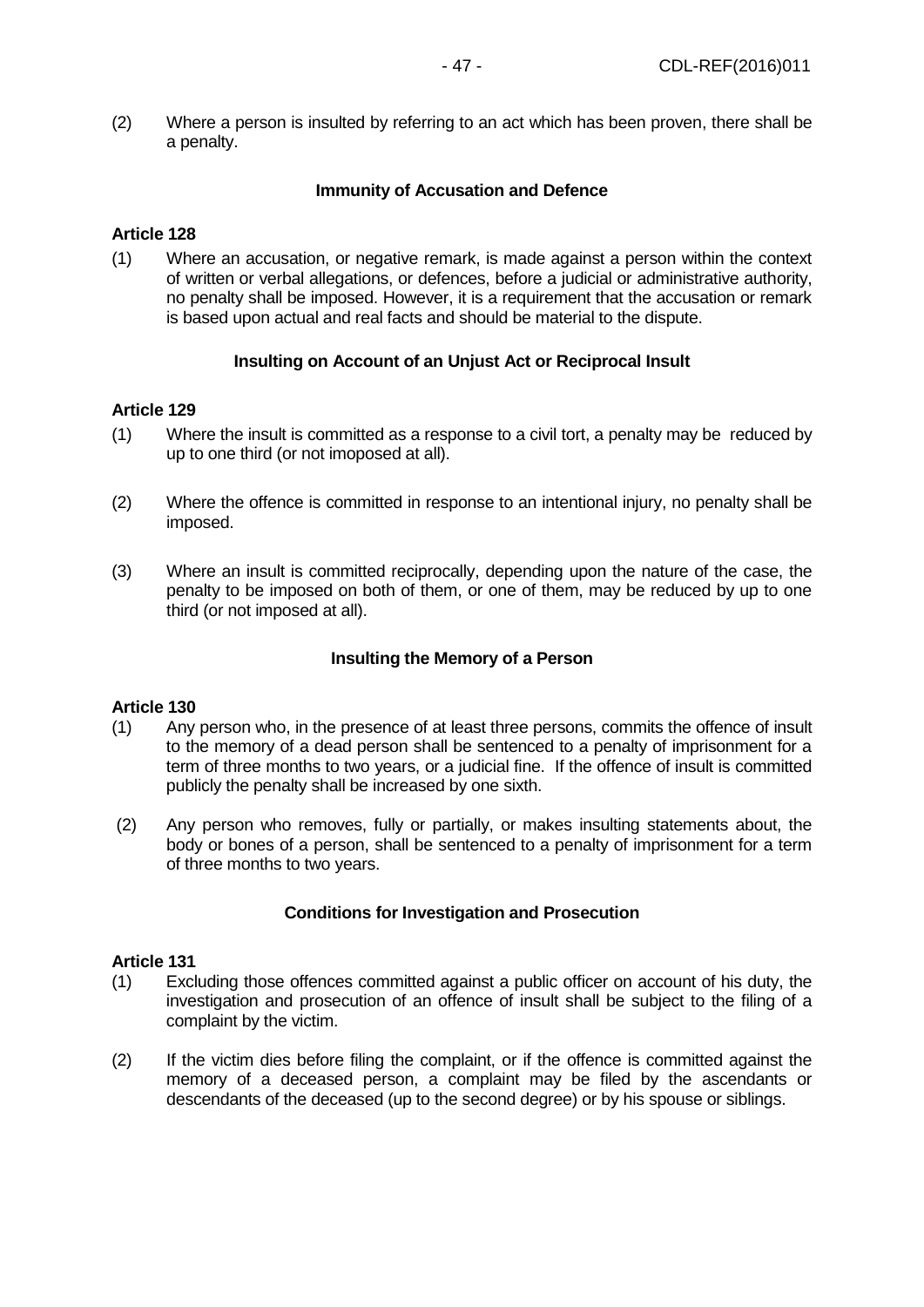# **Part 9**

# **Offences Against Privacy and Confidentiality**

# **Violation of Confidentiality of Communication<sup>22</sup>**

### **Article 132**

- (1) Any person who violates the confidentiality of communication between persons shall be sentenced to a penalty of imprisonment of a term of one to three years. If the violation of confidentiality occurs through the recording of the content of the communication, the penalty to be imposed shall be increased by one fold.
- (2) Any person who unlawfully publicizes the contents of a communication between persons shall be sentenced to a penalty of imprisonment for a term of two to five years.
- (3) Any person who unlawfully discloses the content of a communication between himself and others without obtaining their consent, shall be sentenced to a penalty of imprisonment for a term of one to three years. (Sentence Added on 2 July 2012 – By Article 79 of the Law no. 6352) Where such conversation is published in the press or broadcasted, the penalty to be imposed shall be the same.
- (4) (Abolished on 2 July 2012 By Article 79 of the Law no. 6352)

# **Eavesdropping and Recording of Conversations between Persons<sup>23</sup>**

- (1) Any person who follows the private conversations between persons, without the consent of any of such persons, by means of a tapping device or who records such conversations by means of a sound recording device shall be sentenced to a penalty of imprisonment for a term of two to five years.
- (2) Any person who records a private conference, without the consent of the other speakers, by means of a sound recording device shall be sentenced to imprisonment for a term of six months to two years or a judicial fine.
- (3) (Amended on 2 July 2012 By Article 80 of the Law no. 6352) Any person who unlawfully publicizes the information obtained through recording private conversations between persons shall be sentenced to imprisonment for a term of two to five years or a judicial fine up to four thousand days. Where such conversation is published in the press or broadcasted, the penalty to be imposed shall be the same.

<sup>-</sup> $^{22}$  By Article 79 of the Law no. 6352 dated 2 July 2012, the expression of "a penalty of imprisonment of a term of six months of two years or judicial fine was amended as "a penalty of imprisonment of a term of one to three years" in paragraph 1; the expression of "a penalty of imprisonment for a term of one to three years" was amended as "the penalty to be imposed shall be increased by one fold" in paragraph 1; the expression of "a penalty of imprisonment for a term of one to three years" was amended as "a penalty of imprisonment for a term of two to five years" in paragraph 2; the expression of "a penalty of imprisonment for a term of six months to two or a judicial fine" was amended as "a penalty of imprisonment for a term of one to three years" in paragraph 3; the term of "unlawfully" was added to the same paragraph.

 $^{23}$  By Article 80 of the Law no. 6352 dated 2 July 2012, the expression of "a penalty of imprisonment for a term of two to six months" was amended as "a penalty of imprisonment for a term of two to five years in paragraph 1; the expression of "a penalty of imprisonment for a term of six months" was amended as "a penalty of imprisonment for a term of six months to two years".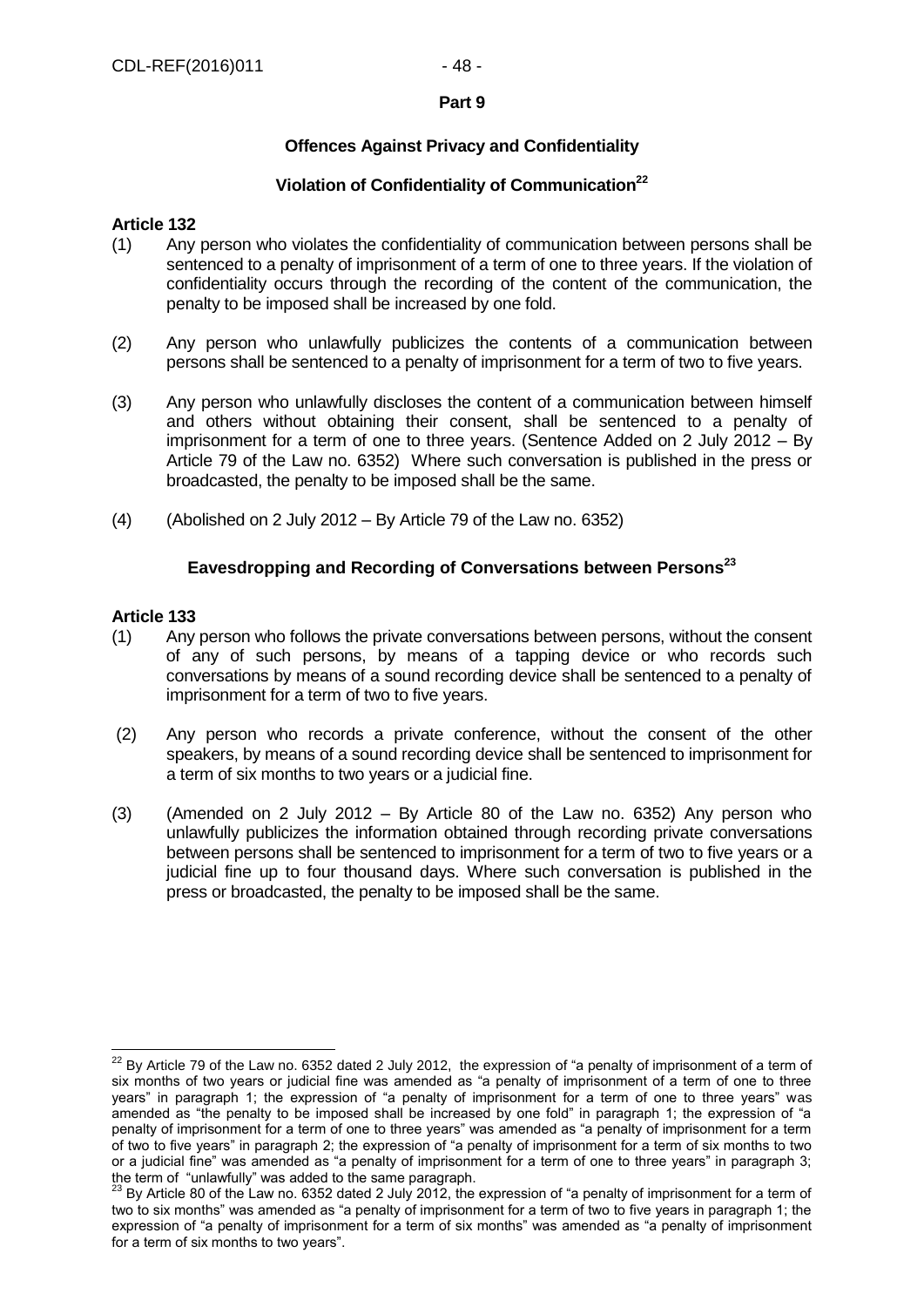# **Violation of Privacy**

# **Article 134**

- (1) Any person who violates the privacy of another person's personal life shall be sentenced to a penalty of imprisonment for a term of one month to three years. Where the violation of privacy occurs as a result of recording images or sound, the penalty to be imposed shall be increased by one fold. $24$
- (2) (Amended on 2 July 2012 Article 81 of the Law no. 6352) Any person who unlawfully discloses the images or sounds of another person's private life shall be sentenced to a penalty of imprisonment fro a term of two to five years. Where the offence is committed through the press or broadcasting, the penalty shall be the same.

# **Recording of Personal Data**

# **Article 135**

- (1) Any person who illegally records personal data shall be sentenced to a penalty of imprisonment for a term of one to three years. $25$
- (2) Any person who illegally records personal data on another person's political, philosophical or religious opinions, their racial origins; their illegal moral tendencies, sex lives, health or relations to trade unions shall be sentenced to a penalty of imprisonment in accordance with the above paragraph.

# **Illegally Obtaining or Giving Data**

# **Article 136**

(1) Any person who illegally obtains, disseminates or gives to another person someone's personal data shall be sentenced to a penalty of imprisonment for a term of two to four  $vears.<sup>26</sup>$ 

# **Qualified Versions**

# **Article 137**

- (1) Where the offences defined in the above articles are committed;
	- a) by a public official misusing his power derived form his public post, or
	- b) by benefiting from the privileges derived from a profession or trade.

the penalty to be imposed shall be increased by one half.

# **Destruction of Data**

# **Article 138**

(1)Any person who fails to destroy data in accordance with the prescribed procedures, before the expiry of the legally prescribed period for destruction, shall be sentenced to a penalty of imprisonment for a term of one to two years.<sup>27</sup>

<sup>-</sup> $^{24}$  By Article 81 of the Law no. 6352 dated 2 July 2012, the expression of "a penalty of imprisonment for a term of six months to two years or a judicial fine" was amended as "a penalty of imprisonment for a term of one year to three years"; the expression of "the penalty of imprisonment to be imposed shall not be less than one year" was amended as "the penalty to be imposed shall be increased by one fold".

 $^5$  By Article 3 of the Law no. 6526 dated 21 February 2014, the expression of "six months" was amended as "one year".

 $^{26}$  By Article 4 of the Law no. 6526 dated 21 February 2014, the expression of "one year" was amended as "two years".

By Article 5 of the Law no. 6526 dated 21 February 2014, the expression of "a penalty of imprisonment for a term of six months to one year" was amended as "a penalty of imprisonment for a term of one to two years".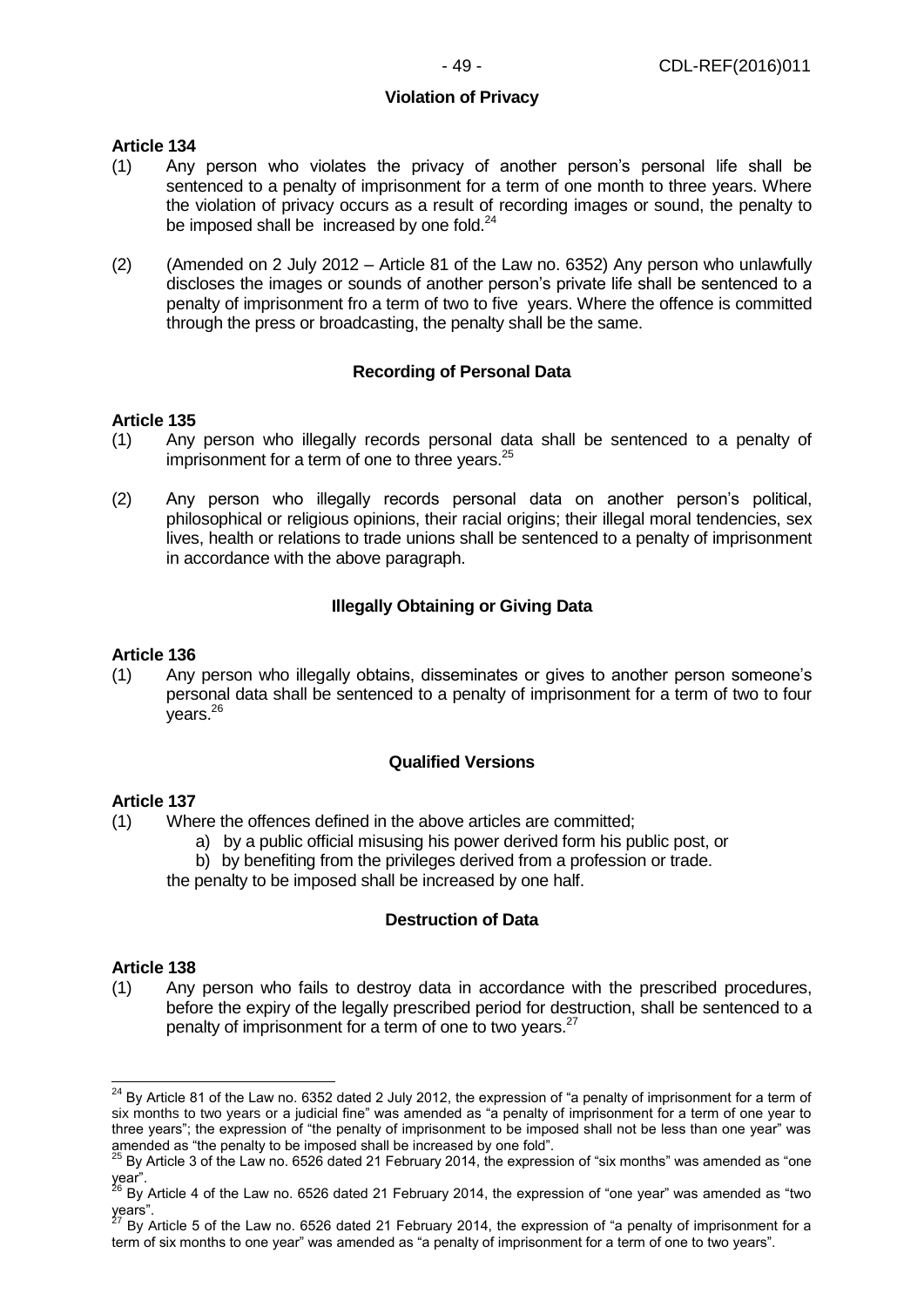(2) (Added on 21 February 2014 – By Article 5 of the Law no. 6526) Where the subject of the offence remains within the scope of the information to be removed or eliminated under the provisions of the Code of Criminal Procedure, the penalty to be imposed shall be increased by one fold.

# **Complaint**

# **Article 139**

(1) Excluding the offences of Recording of Personal Data, Illegally Obtaining or Giving Data and Destruction of Data, the commencement of an investigation and prosecution for the offences listed in this Part are subject to complaint.

# **Imposition of Security Measures on Legal Entities**

# **Article 140**

(1) Security measures specific to legal entities shall be imposed where offences defined in the above articles are committed by legal entities.

# **Part 10**

# **Offences Against Property**

# **Theft**

# **Article 141**

- (1) Any person who appropriates removable property, from its place, which belongs to another, without the consent of the individual in whose possession it is, in order to derive benefit for himself, or a third party, shall be sentenced to a penalty of imprisonment for a term of one year to three years.
- (2) (Abolished on 2 July 2012 By Article 105 of the Law no. 6352)

# **Qualified Theft<sup>28</sup>**

# **Article 142**

-

(1) Where a theft is committed:

against property which is in a public institution and corporation

- (irrespective of who owns the property), or in a place of worship or where the property is designated for public benefit or service;
- b) (Abolished on 18 June 2014 By Article 62 of the Law no. 6545)
- c) against property which is on a public transport vehicle, or at a departure or arrival terminal;
- d) against property designated for preventing or mitigating the damage which may be caused by a natural large scale disaster.
- e) against property which has been left unattended out in the open because of its usage, designation or on account of common practice
- f) (Abolished on 2 July 2014 By Article 82 of the Law no. 6352),

 $^{28}$  By Article 62 of the Law no. 6545 dated 18 June 2014, the expression of "two to five years" was amended as "three to seven years" in paragraph 1; in sub-paragraph (d) of paragraph 2 the expression of "or preventing locking" was added;in sub-paragraph (g) the expression of "from their shelters, herds or from out in the open" was removed; in the same paragraph the expression of "three to seven years" was amended as "five to ten years".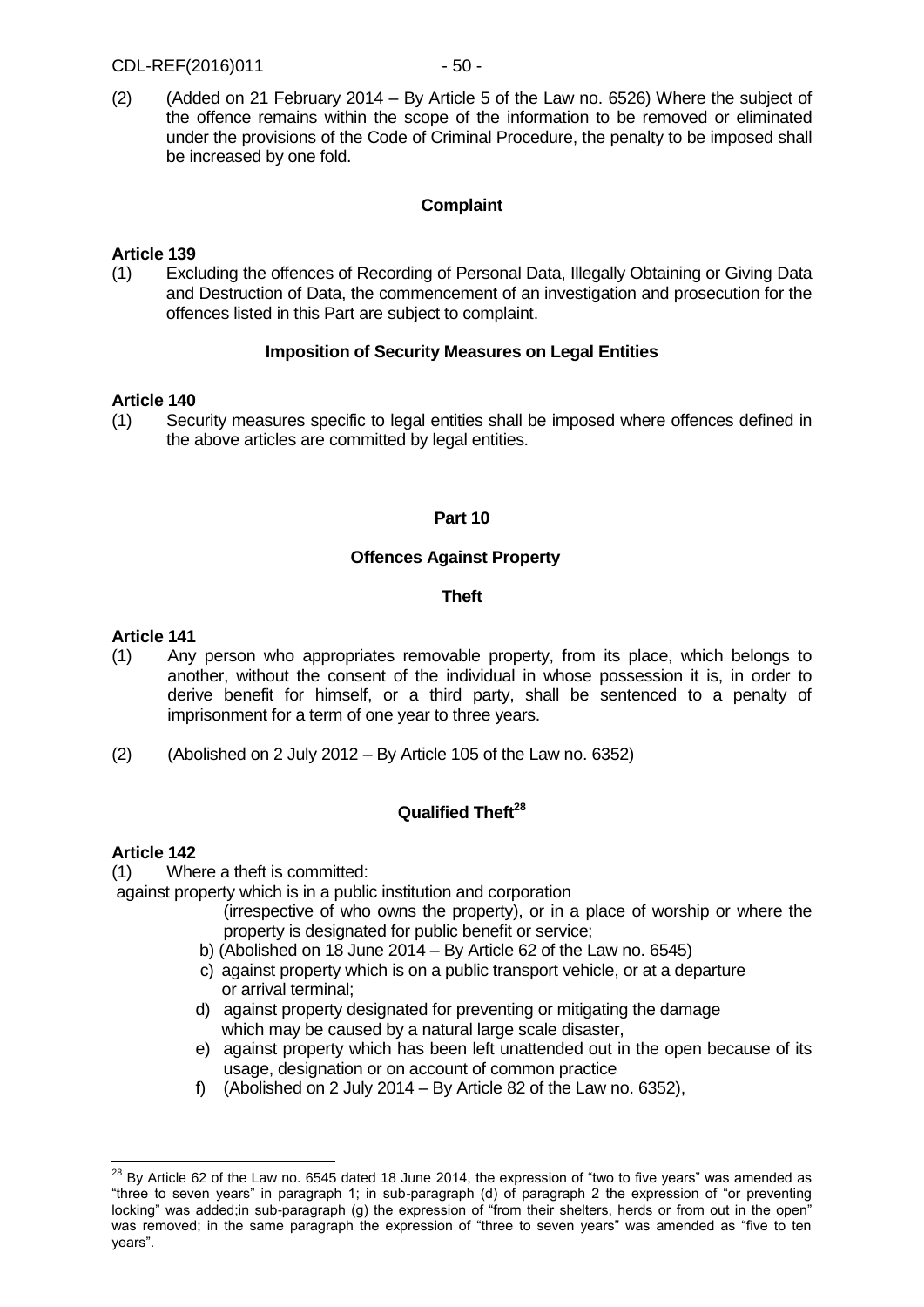the offender shall be sentenced to a penalty of imprisonment for a term of three to seven years.

- (2) Where this offence is committed:
	- a) by taking advantage of the death of a person or a person who is incapable of protecting his property,
	- b) by removing the property from a person by taking it or using a specialized trade,
	- c) by taking advantage of fear or disorder resulting from a natural disaster or civic event,
	- d) by undoing a lock with a counterfeit key or a key which is unlawfully possessed or by the use of any other instrument or by preventing locking;
	- e) by using electronic information systems
	- f) by taking a precaution to conceal a personal identity or, without authority, holding oneself out to be a public officer;
	- g) with regard to domesticated animals,
	- (h) (Added on 18 June 2014 By Article 62 of the Law no. 6545) with regard to possessions kept under lock in parts of buildings where anyone can enter;

the offender shall be sentenced to a penalty of imprisonment for a term of five to ten years. Where the offence under sub-paragraph (b) is committed against a person who cannot physically or mentally defend himself then the penalty to be imposed shall be increased by up to one third.

- (3) Where the object of this offence is a gaseous or liquid form of energy, or is committed in a factory which stores, refines or transfers such forms of energy the offender shall be sentenced to a penalty of imprisonment for a term of five to twelve years. Where these acts are committed within the framework of the activities of an organisation, the offender shall be sentenced to a penalty increased by a half and a judicial fine of up to ten thousand days.<sup>29</sup>
- (4) (Added on 6 December 2006 By Article 6 of the Law no. 5560) Where the offences of Violation of the Immunity of Residence, Damage to Property are committed in order to commit the offence of Theft, criminal proceedings for such offences shall not be subject to complaint.
- (5) (Added on 18 June 2014 By Article 62 of the Law no. 6545) Where public services in communication, energy or railway or airway access temporarily come to a halt as a result of the offence of theft, the penalty to be imposed in accordanve with the paragraphs above shall be increased by up to two folds.

# **Nocturnal Theft**

#### **Article 143**

(1) Where the offence of theft is committed during the night, the penalty shall be increased by a half. $30<sup>30</sup>$ 

# **Mitigating Circumstances**

#### **Article 144**

-

(1) Where any person commits the crime of theft (and he has joint or co- ownership of the property) with the aim of collecting a debt owed (through a legal relationship) he shall be sentenced to a penalty of imprisonment for a term of two months to one year, or a judicial fine, upon complaint.

 $^{29}$  By Article 82 of the Law no. 6352 dated 2 July 2012, the expression of "in accordance with the section two" was amended as "a penalty of imprisonment for a term of five to twelve years"; the expression of "a penalty of imprisonment for a term of up to fifteen years" was amended as "penalty increased by up to two folds".

 $30$  By Article 63 of the Law no 6545 dated 18 June 2014, the expression of "up to one third" was amended as "a half".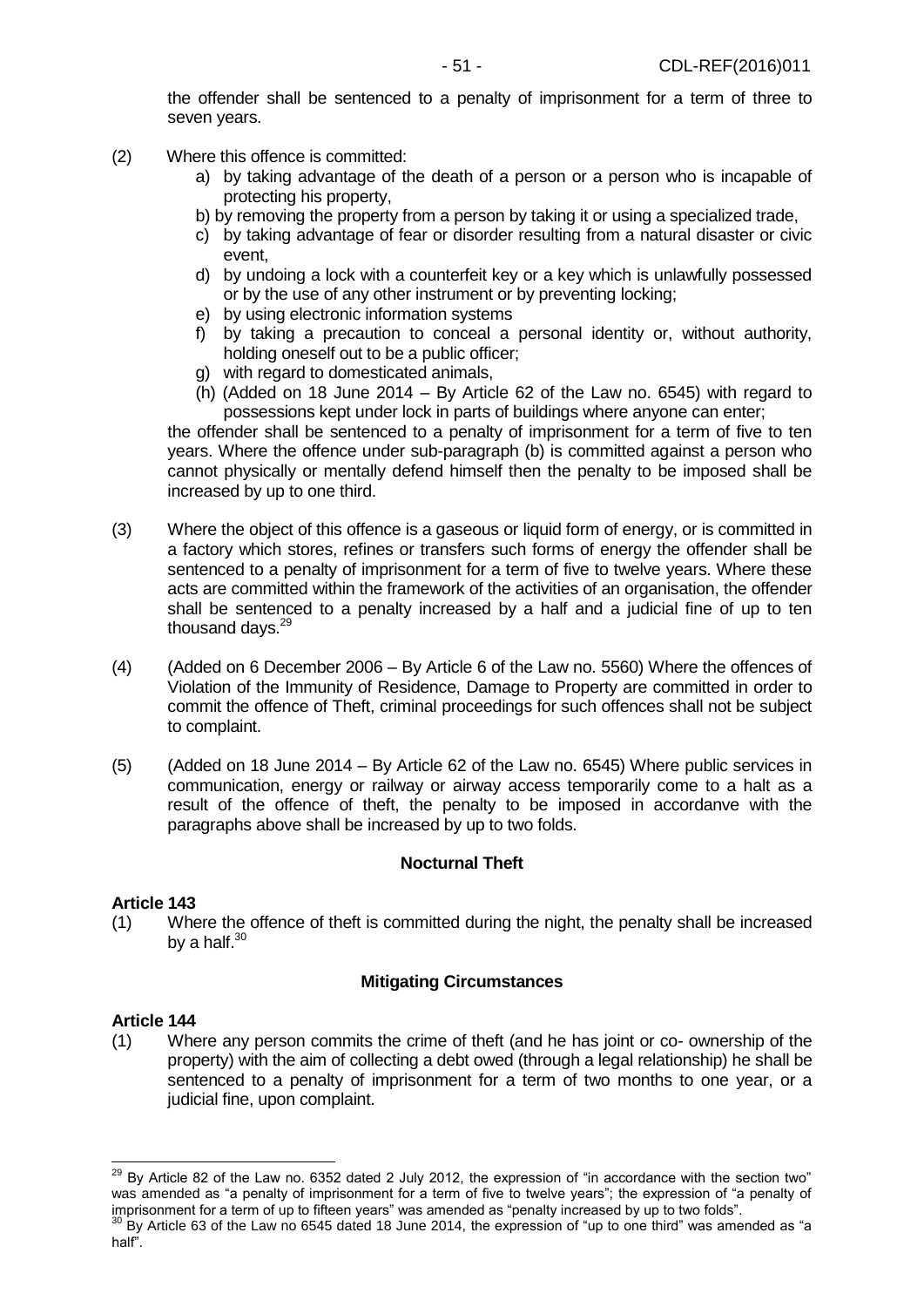# **Property with Minimal Value**

# **Article 145**

(1) (Amended on 29 June 2005 – By Article 16 of the Law no. 5377) The penalty to be imposed for the offence of theft may be reduced if the value of property concerned is minimal and, in such circumstances, may be waived altogether after having taken into account the type and characteristics of the offence.

# **Theft for Use**

# **Article 146**

(1) Where the offence of theft is committed with the intention of returning the property to the owner, after having used the property temporarily, the penalty to be imposed shall be reduced by one half, upon complaint. Where such property is used to commit a crime then this provision shall not be applicable.

### **Necessity**

# **Article 147**

(1) Where the offence of theft is committed as a result of an urgent and serious need, the penalty to be imposed may be either reduced or waived altogether, having taken into account the circumstances of the situation.

# **Robbery**

### **Article 148**

- (1) Any person who compels an individual to provide property or acquiesce in the taking of any property, by using force or threatening the life, physical or sexual integrity of the individual (or his acquaintances) or threatening to seriously damage the financial position of such individual (or his acquaintances), shall be sentenced to a penalty of imprisonment for a term of six to ten years.
- (2) The same penalty is to be imposed if a victim is compelled, by the use of force or threats, to give a bond which will place him, or another, under an obligation to issue a document declaring the invalidity of a bond, to acquiesce in the taking of a bond, to sign a document which has the capacity of being transformed into a bond in the future, to destroy an existing bond or to acquiesce during the destruction of a bond.
- (3) If the victim is rendered unconscious and unable to defend himself as a result of any means employed, this is to be considered as a use of force in relation to the offence of robbery.

# **Qualified Robbery**

# **Article 149**

- (1) Where the offence of robbery is committed:
	- a) with the use of a weapon;
	- b) by concealing one's identity;
	- c) jointly, by more than one person;
	- d) (Amended on 18 June 2014 By Article 64 of the Law no. 6545) in a residence, workplace and their extensions or by interception;
	- e) against a person who cannot protect himself physically or mentally;
	- f) by taking advantage of the power to invoke fear derived from a criminal organization which exists, or is assumed to exist,
	- g) in order to secure a benefit for a criminal organization;
	- h) at night,

the offender shall be sentenced to a penalty of imprisonment for a term of ten to fifteen years.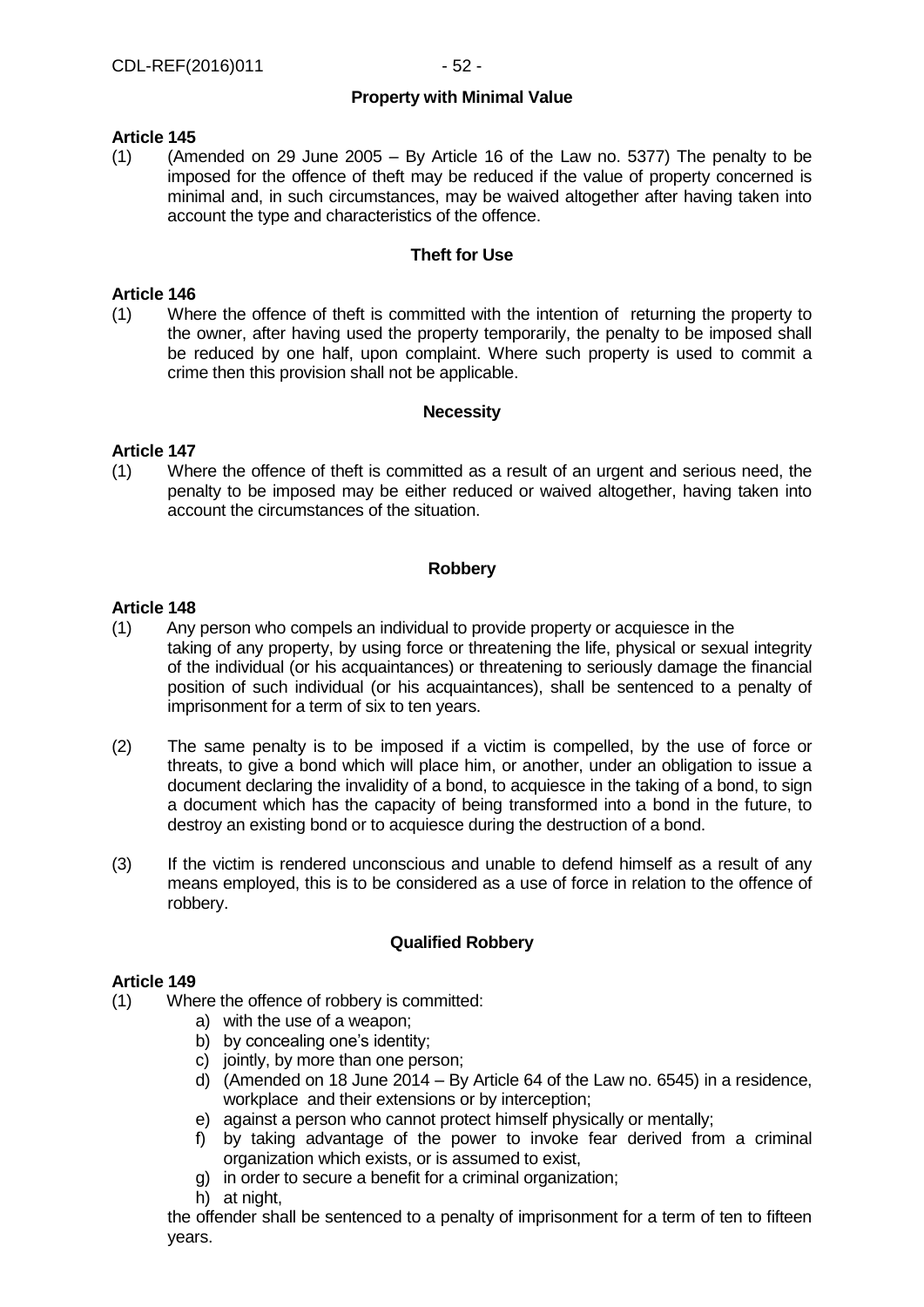(2) If, during the commission of the offence of robbery, there is an Aggravated Injury on Account of its Consequences then the provisions relating to intentional injury shall be applied in addition.

# **Mitigating Circumstances**

### **Article 150**

- (1) Where a person uses force, or threats, in order to collect a debt, which derives from a lawful relationship, the provisions relating to Intentional Injury and Threat shall apply.
- (2) Where the value of the property in the offence of robbery is minimal then the penalty can be reduced by one third to one half.<sup>31</sup>

# **Damage to Property**

### **Article 151**

- (1) Any person who, partially or completely, destroys, demolishes, eliminates, damages, renders unusable or soils another person's movable or immovable property shall be sentenced to a penalty of imprisonment for a term of four months to three years, or a judicial fine, upon complaint.
- (2) Any person who, without reasonable excuse, kills or harms an animal in such a way as to render it unusable or as to lower its value, the provisions of the above paragraph shall be applied.

# **Qualified Damage to Property<sup>32</sup>**

### **Article 152**

- (1) Where this offence is committed:
	- a) in relation to buildings, places, premises or other moveable property which belongs to a public institution or corporation, or which is designated for use for public service or in a place reserved for the benefit of the public;
	- b) in relation to moveable property or premises designated to prevent fire, flood, accidents or other disasters;
	- c) in relation to planted trees, shrubs or vineyards wherever they may be situated, excluding places which have the status of "State forest",
	- d) in relation to premises used for irrigation, the provision of drinking water or to protect from disasters,
	- e) in relation to buildings, premises or moveable property owned or used by an employer or employee or a trade union or confederation of employers or employees during a strike or lock-out,
	- f) in relation to buildings, premises or moveable property owned or used by a political party, a professional organization having the status of a public institution or a higher federation of such,
	- g) with the aim of enacting retribution for an act carried out in the course of a public duty by a public officer, even if his office has ended.

the offender shall be sentenced to a penalty of imprisonment for a term of one to four years.

- (2) Where the offence is committed:
	- a) by setting fire, or by using flammable or explosive material;
	- b) by causing a landslide, avalanche, flooding or breaching of aquatic boundaries, or
	- c) by exposure to radiation or by using nuclear, biological or chemical weapons;

<sup>-</sup> $31$  By Article 17 of the Law no. 5377 dated 29 June 2005, the expression of "may be reduced" was amended as  $\frac{1}{32}$  can be reduced".

By Article 65 of the Law no. 6545 dated 18 June 2014, the expression of "six" was amended as "four" in paragraph 1; the expression of "two" was amended as "one" in paragraph 2.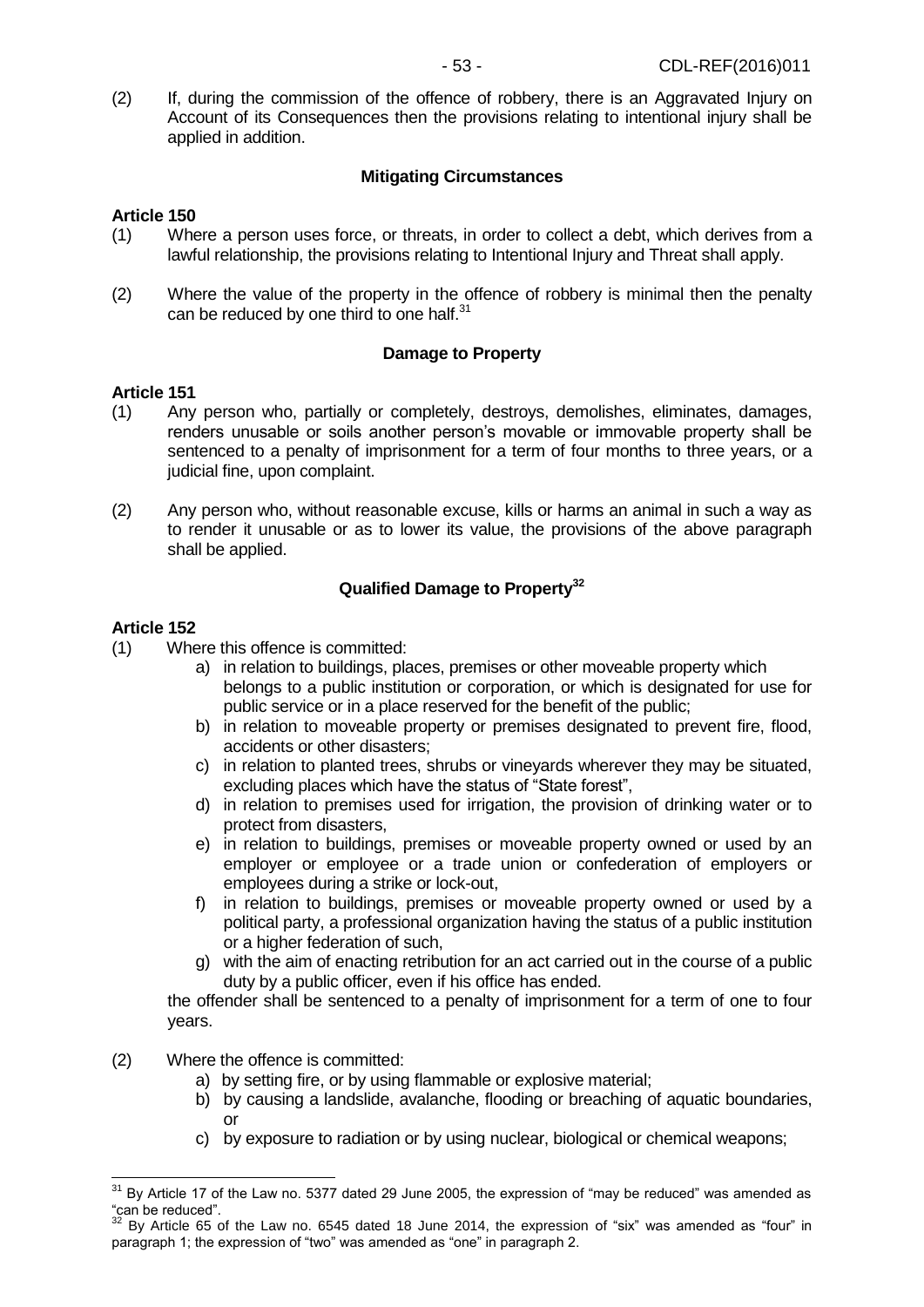then the penalty shall be increased by up to one fold.

(3) (Added on 18 June 2014, By Article 65 of the Law no. 6545) Where public services in communication, energy or railway or airway access temporarily come to a halt as a result of the offence of giving damage to property, the penalty to be imposed in accordance with the paragraphs above shall be increased by a half to up to two folds.

# **Damaging Places of Worship and Cemeteries**

# **Article 153**

- (1) Any person who damages the buildings, associated buildings (or structures upon such) of a place of worship or the removable property therein, or a structure with the purpose of protecting a cemetery by destroying, damaging or breaking such, shall be sentenced to a penalty of imprisonment for a term of one to four years.
- (2) Any person who soils the places or structures listed in the first paragraph shall be sentenced to a penalty of imprisonment for a term of three months to one year, or a judicial fine.
- (3) Where the offences in paragraphs one and two are committed with the aim of defaming a related religious group then the penalty shall be increased by one third.

### **Trespass**

### **Article 154**

- (1) (Amended on 25 February 2009 By Article 1 of the Law no. 5841) Any person who partially, or completely, occupies (as if he were the owner) immovable property, or its associated property, belonging to a public institution or real person, or alters or destroys the boundaries of such places, or prevents, even partially, the owner from using such, shall be sentenced to a penalty of imprisonment for a term of six months to three years and a judicial fine up to one thousand days.
- (2) The penalty under the aforementioned paragraph shall apply to a person who knowingly takes controls of, exclusively enjoys the use of or harvests part or all of, the land, such as pastures, places for ripening harvest, roads or natural springs etc.. which belong to the legal personality of the village or has been part of the common use of the villagers for a substantial period of time.
- (3) The penalty under paragraph one shall apply to a person who alters the direction of any water flow belonging to either a public or real person.

#### **Abuse of Trust**

#### **Article 155**

-

- (1) Any person who denies the transfer to himself of moveable property belonging to another, or who enjoys the use of such property for a purpose not specified at the time of the transfer for the benefit of himself or another, where such property had been transferred for the purpose of protection or for a specified usage, shall be sentenced to a penalty of imprisonment from six months to two years and a judicial fine, upon complaint.<sup>33</sup>
- (2) Where the offence is committed in relation to property, which was submitted and delivered as a requirement to confer authority to administer such property, and this authority is derived from a professional, trade, commercial, or service relationship or any other reason the offender shall be sentenced to a penalty of imprisonment for a term of one to seven years and a judicial fine of up to three thousand days.

 $33$  By Article 18 of the Law no. 5277 dated 29 June 2005, the expression of "protection or" was added before the expression of "for a specific usage".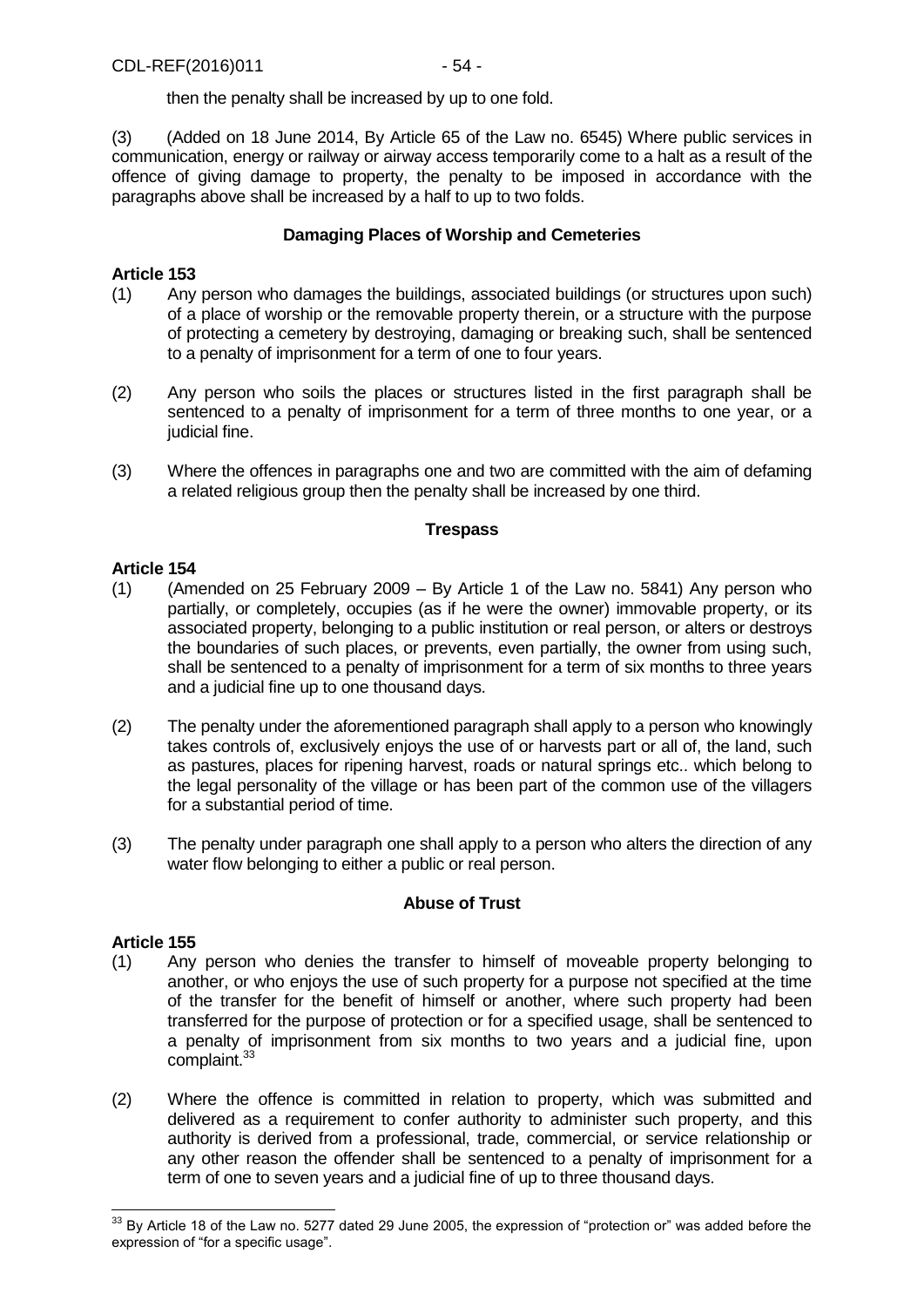# **Using a Bond Without Value**

# **Article 156**

(1) Any person who uses a bond without value shall be sentenced to a penalty of imprisonment for a term of six months to two years and a judicial fine, upon complaint.

# **Theft by Deception**

### **Article 157**

(1) Any person who deceives another, through fraudulent behaviour, and secures a gain for himself, or others, and causes loss to the victim, or another person, shall be sentenced to penalty of imprisonment for a term of one to five years and a judicial fine up to five thousand days.

# **Qualified Theft by Deception**

#### **Article 158**

- (1) Where the offence of theft by deception is committed:
	- a) by exploiting the religious beliefs and emotions of a person;
	- b) by taking advantage of a person being in a dangerous or difficult circumstance;
	- c) by taking advantage of a weakness in the capacity to perceive;
	- d) by using, as an instrument, the legal personalities of: a public institution or corporation; public professional institution; political party; foundation or association;
	- e) by causing loss to a public institution or corporation;
	- f) by using as an instrument electronic data processing systems, a bank or lending institution;
	- g) by taking advantage of the facilitative capacity of the press and publication organs;
	- h) by executing acts during the commercial activities of a merchant or company manager or representative of a company or within the framework of activities of a co-operative by an administrator,
	- i) by a freelancer, who takes advantage of the trust generated by his profession;
	- j) by obtaining a loan which would not otherwise be obtainable from a bank or other finance institution, or
	- k) With the intention of collecting an insurance payment,

the offender shall be sentenced to a penalty of imprisonment for a term of two to seven years and a judicial fine of up to five thousand days. (Sentence Added on 29 June 2005 – By Article 19 of the Law no. 5377; Amended on 3 April 2013 – By Article 40 of the Law no. 6456) However, in paragraph one (e), (f) and (j) the penalty of imprisonment shall not be less than three years and the judicial fine shall not be less than double the benefit obtained from the offence.

(2) Any person who receives gain from another by representing that he has a relationship with the public authorities and is respected by them, and deceiving such person by promising that his difficulty will be resolved, shall be sentenced according to the provisions of the above paragraph.

# **Mitigating Factors**

# **Article 159**

(1) Where a person commits Theft by Deception in order to collect a debt, which derives from a lawful relationship, he shall be sentenced to a penalty of imprisonment for a term of six months to one year, or a judicial fine, upon complaint.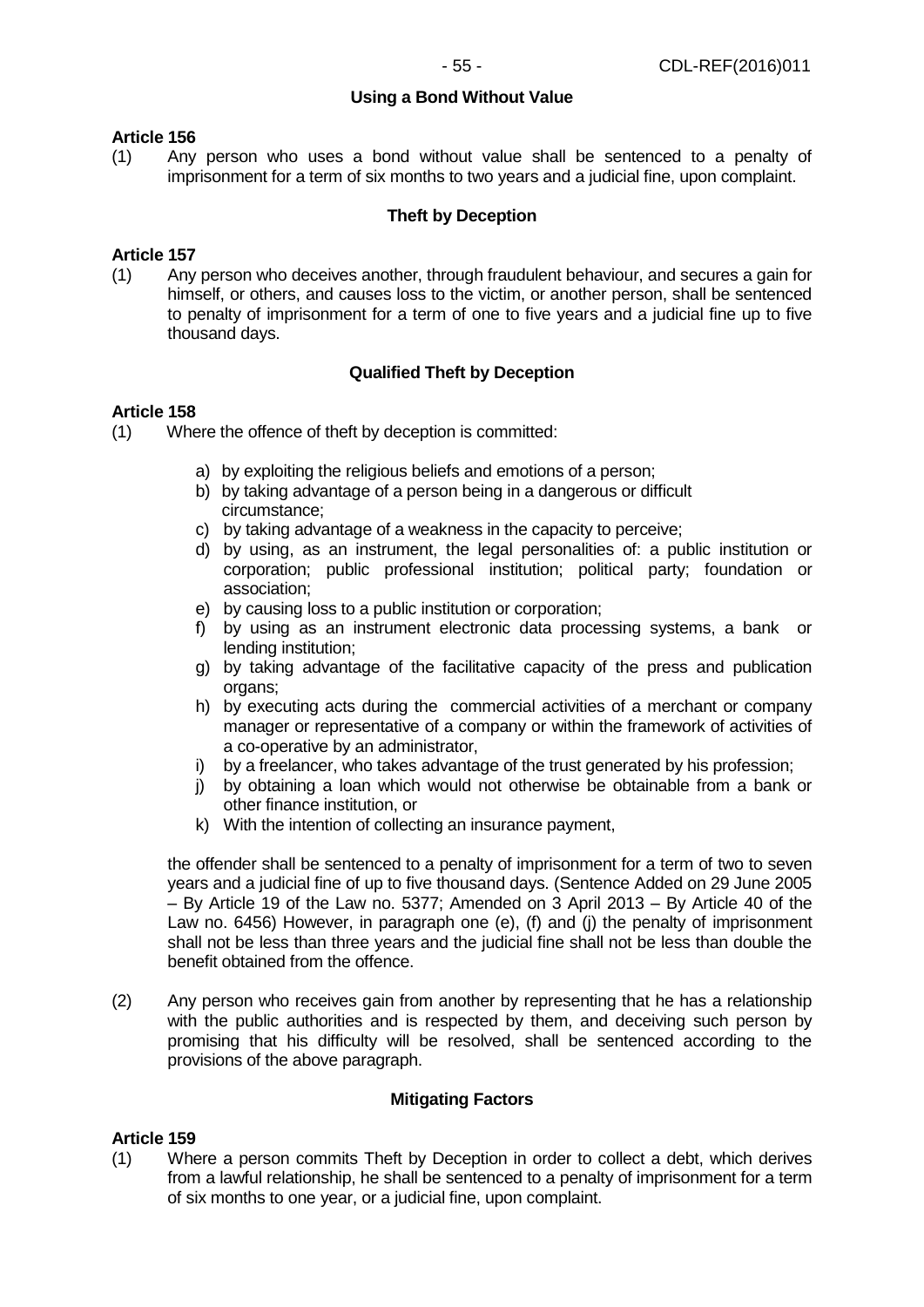# **Enjoyment of Lost Property or Property Obtained by Mistake**

# **Article 160**

(1) Any person who enjoys the use of property, which has been lost by its owner or obtained by mistake, as if he were the owner of such property, without informing the relevant authorities or returning such property, shall be sentenced to a penalty of imprisonment for a term of up to one year, or a judicial fine, upon complaint.

# **Bankruptcy by Deception**

### **Article 161**

- (1) Any person who conducts acts of deception in order to reduce his assets and makes a decision to become bankrupt before, or after, such deception shall be sentenced to a penalty of imprisonment for a term of three to eight years. For the existence of bankruptcy by deception one of the following is required:
	- a) A reduction in the value, hiding or concealing of any property, which is held as security by a creditor to guarantee his debt;
	- b) The hiding or destruction of commercial books, records or documents in order to prevent the discovery by others of the activities with aim of concealing property;
	- c) The issuing of false documents which increases the debt as if there is such a relationship between the parties, yet, in fact there is no such debt; or
	- d) The declaration of assets which are lower than reality, by issuing false accountancy figures or false balance sheet information.

### **Reckless Bankruptcy**

### **Article 162**

(1) Any person who goes bankrupt as a result of his failure to discharge proper care and attention to be expected from a merchant, shall be sentenced to a penalty of imprisonment for a term of two months to one year.

# **Benefiting Without Payment**

#### **Article 163**

- (1) Any person who obtains a benefit from a service, which requires payment, provided by an automatic machine, without making payment, shall be sentenced to a penalty of imprisonment for a term of two months to six months, or a judicial fine.
- (2) Any person who obtains a benefit, without the consent of the possessor or owner, from an electromagnetic wave broadcast (coded or uncoded) or telephone line, or telephone frequency, shall be sentenced to a penalty of imprisonment for a term of six months to two years or a judicial fine.
- (3) (Added on 2 July 2012 By Article 83 of the Law no. 6352) Any person who obtain a benefit, without the consent of the possessor or in a way to prevent the consumption amount from being determined, from electrical energy, water or natural gas to be consumed in line with the principles of subscription, shall be sentenced to a penalty of imprisonment for a term of one year to three years.

#### **False Information about Companies or Co-operatives**

# **Article 164**

(1) Where a founder, partner, manager, director, representative, member of the Board of Directors, member of the Internal Audit Board or a liquidator either by themselves, or through another, make a public statement or report or make recommendations to the General Assembly and provide false and important information with the capacity to cause loss to those concerned shall be sentenced to a penalty of imprisonment for a term of six months to three years, or a judicial fine.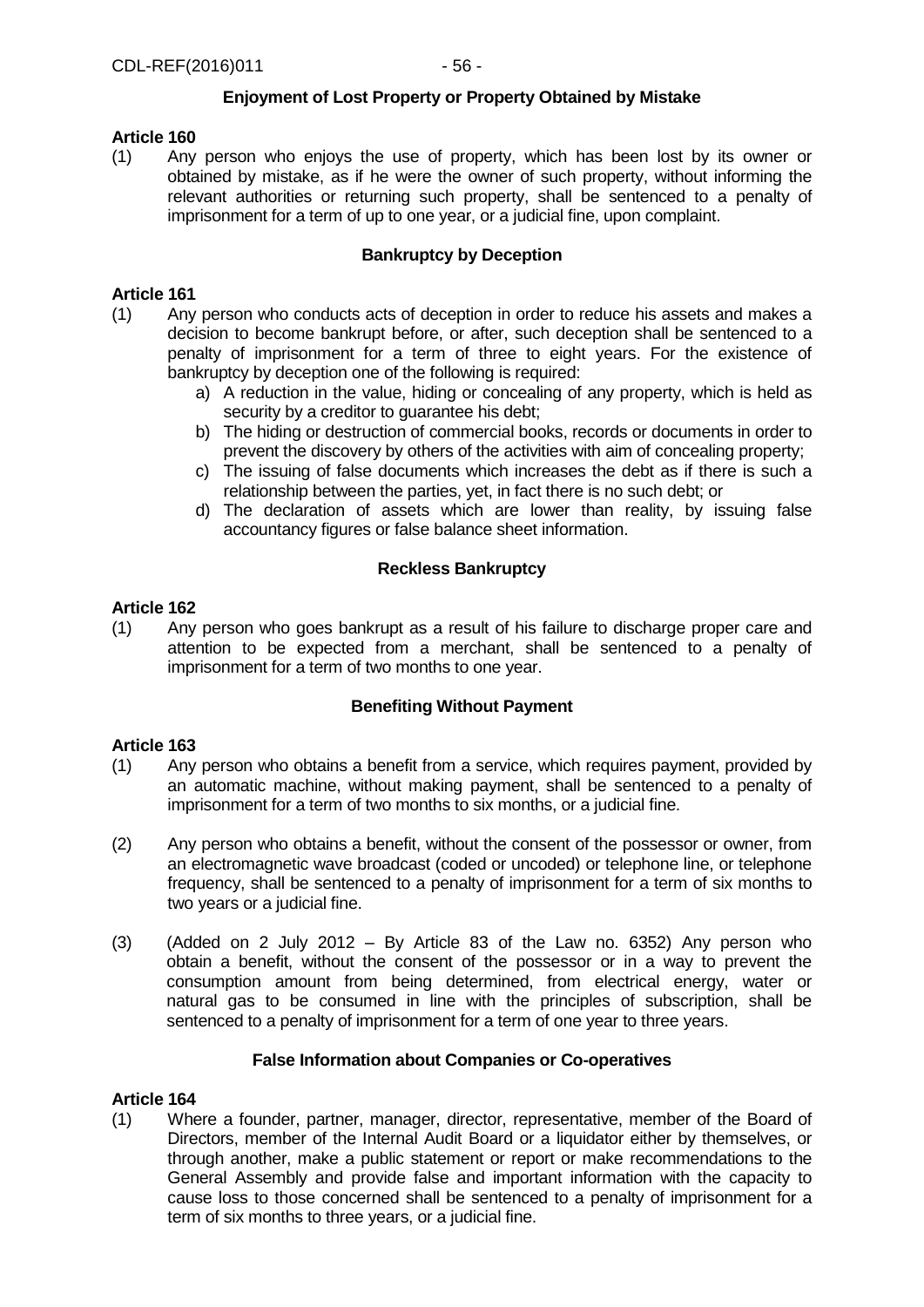# **Article 165 – (Amended on 26 June 2009 – By Article 3 of the Law no. 5918)**

(1) Any person who purchases, or accepts, property which was acquired through the commission of an offence, shall be sentenced to a penalty of imprisonment for a term of six months to three years and a judicial fine of up to one thousand days.

# **Failure to Provide Information**

# **Article 166**

(1) Any person, having obtained property through a legal transaction, who fails to notify, without delay, the relevant authorities responsible for upholding law and order, upon becoming aware that such property has been acquired through the commission of an offence, or as a result of an offence, shall be sentenced to a penalty of imprisonment for a term of up to six months, or a judicial fine.

# **Personal Circumstances Which Reduce or Abolish the Penalty**

### **Article 167**

-

- (1) Excluding Robbery and its qualified forms, where offences regulated in this Part have been committed which cause loss to the offender's:
	- a) spouseof a marriage where such spouse has not been subject to a court decree of separation,
	- b) direct antecedent or descendent, direct in-law, adoptive parent or adopted child; or
	- c) sibling residing in the same dwelling.

no penalty shall be imposed.

(2) Where these offences are committed against a spouse subject to a separation by court decree, or a sibling who is not living in the same dwelling, or uncle, aunt, cousin, or a second degree in-law, the penalty to be imposed shall be reduced by one half, upon complaint.

# **Effective Remorse**

# **Article 168 – (Amended on 29 June 2005 – By Article 20 of the Law no. 5377)**

- (1) Where the offences of Theft, Damage to Property, Abuse of Trust, Theft by Deception, Bankruptcy by Deception and Reckless Bankruptcy have been committed and the offender, incitor or assistor shows remorse and either compensates the victim for the loss suffered or returns the material property prior to the commencement of an investigation, the penalty to be imposed shall be reduced by up to two thirds. $34$
- (2) Where active remorse is shown after the investigation has been initiated, but prior to the giving of judgment, then the penalty to be imposed shall be reduced by up to one half.
- (3) Any person who shows effective remorse for the offence of robbery, if the circumstances described in paragraph 1 are present then there shall be a reduction of up to one half and if the circumstances in paragraph 2 are present there shall be a reduction of up to one third.
- (4) in cases where the property is partially returned or compensation is paid the implementation of the provision of active remorse shall be subject to the victim's consent.
- (5) (Added on 2 June 2012 By Article 84 of the Law no. 6352) With regard to the offence of Benefiting Without Payment, where the offender, incitor or assistor shows remorse or

 $34$  By Article 84 of the Law no. 6352 dated 2 July 2012, the expression of "benefiting without payment" was removed from the provision.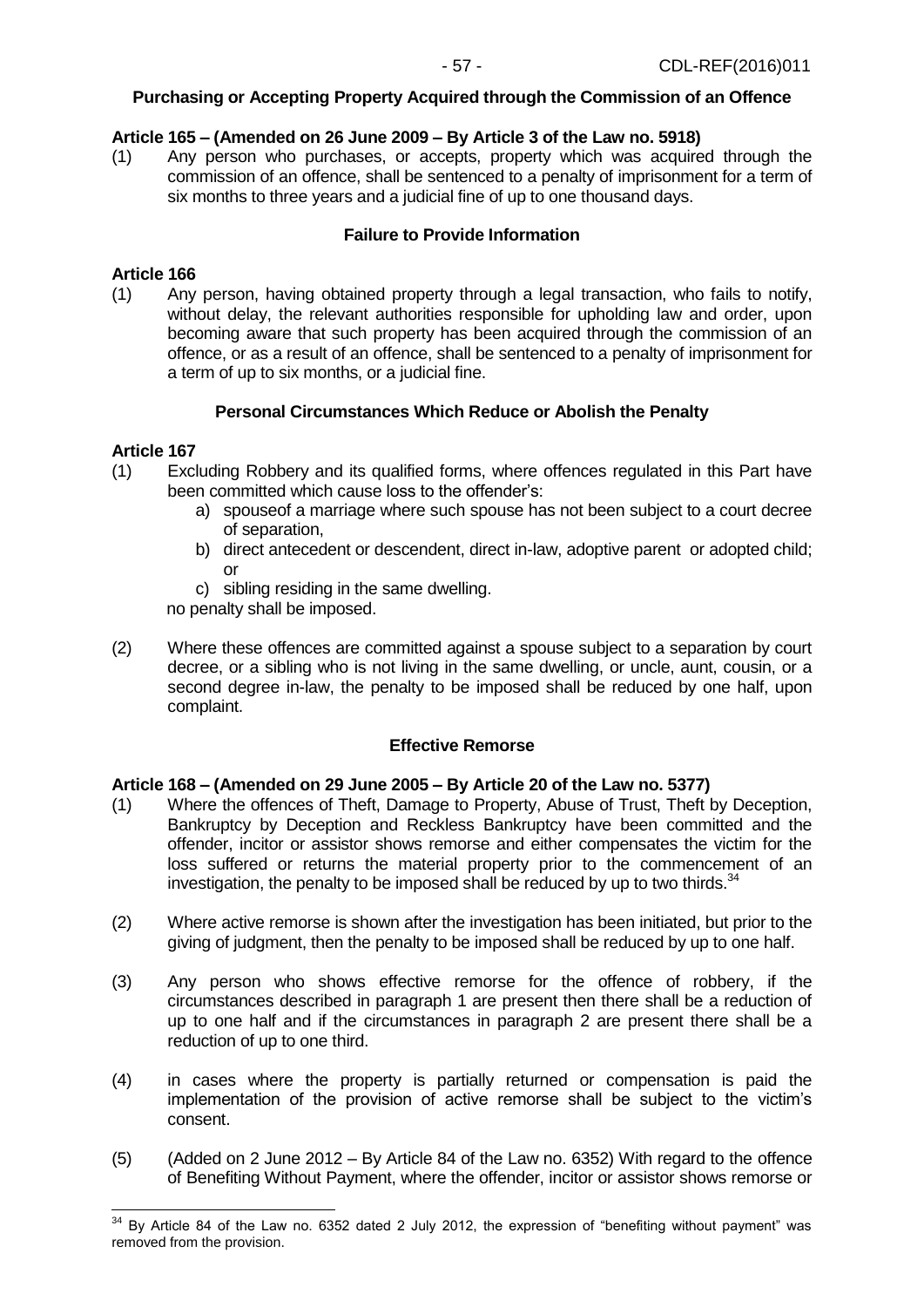wholly compensate the public or private law legal persons for the loss suffered prior to the end of the investigation, no criminal action shall be filed; where the loss is wholly compensated until a decision is rendered, the penalty to be imposed shall be reduced by up to one third. However, the person cannot benefit from the provision more than twice.

# **Imposition of Security Measures on Legal Entities**

# **Article 169**

(1) Where the offences of Theft, Abuse of Trust or Theft by Deception are committed and, as a result, a legal entity derives unjust benefit from such then security measures specific to legal entities shall be imposed upon that legal entity.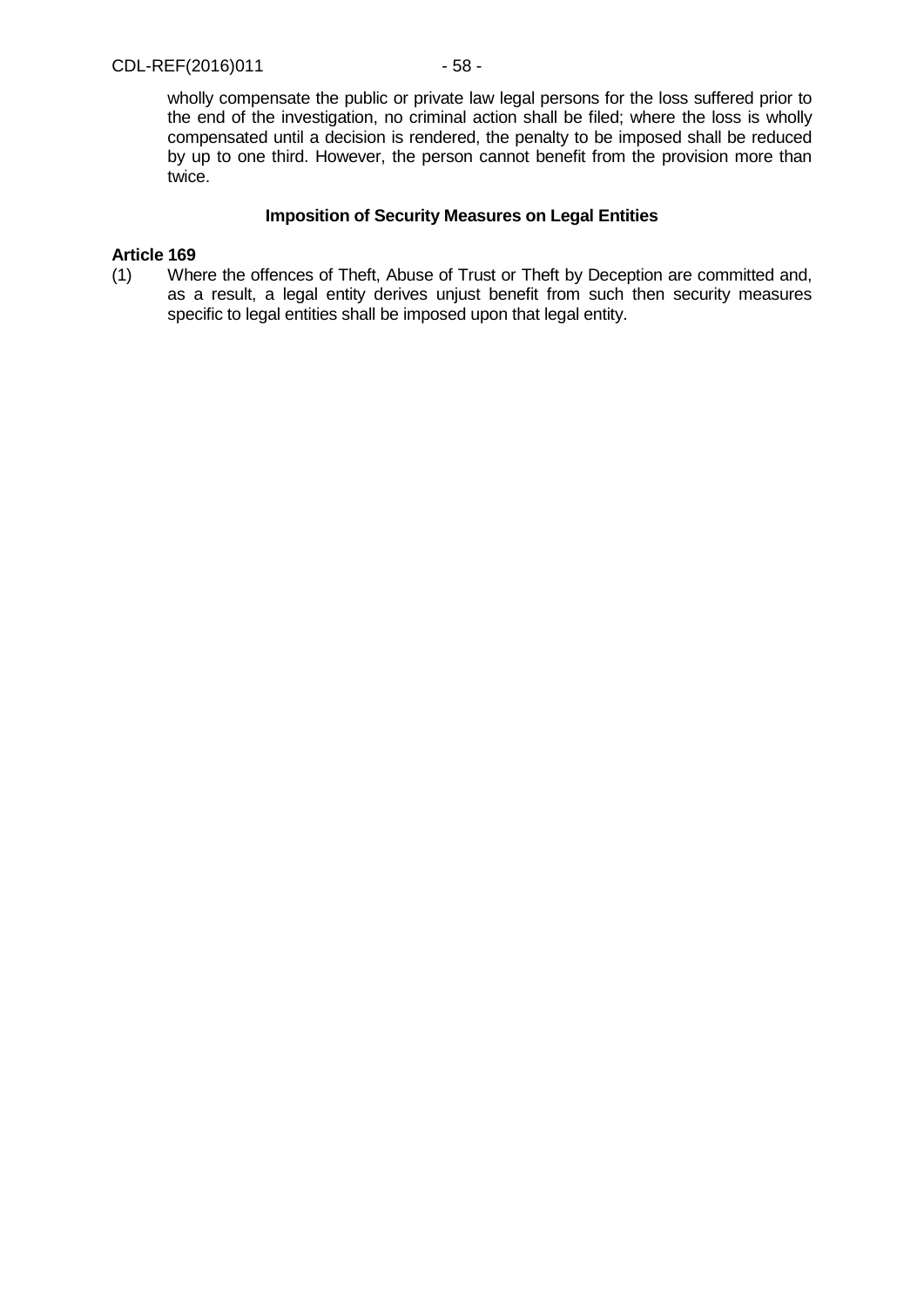# **CHAPTER III Offences Against the Public**

# **Part 1**

# **Offences Creating General Danger**

# **Intentionally Endangering Public Safety**

# **Article 170**

- (1) Any person who acts in such a way which is capable of creating panic, fear or anxiety in the public or endangering the life, health, property of the public by:
	- a) causing fire;
	- b) causing the collapse of a building, landslide, avalanche, flood or breaching of an aquatic boundary; or
	- c) using weapons fire or explosives,

shall be sentenced to a penalty of imprisonment for a term of six months to three years.

(2) Any person who creates a danger of causing a fire, the collapse of a building, a landslide, an avalanche, a flood or a breaching of an aquatic boundary, shall be sentenced to a penalty of imprisonment for a term of three months to one year, or a judicial fine.

# **Endangering Public Safety through Recklessness**

# **Article 171**

- (1) Where, by recklessness, a person causes;
	- a) a fire,
	- b) the collapse of a building, a landslide, avalanche, flood or a breach of aquatic boundary,

which creates a risk to the life, health or property of others he shall be sentenced to a penalty of imprisonment for a term of three months to one year.

#### **Disseminating Radiation**

#### **Article 172**

- (1) Where a person exposes another person to radiation with the aim of damaging his health and such actions are capable of causing harm, the offender shall be sentenced to a penalty of imprisonment for a term of three to fifteen years.
- (2) Where the offence in paragraph one is committed against an indeterminate number of people, the sentence to be imposed shall not be less than five years.
- (3) Any person who disseminates radiation or engages in the process of atomic fission in such a way which is capable of creating a risk of severe injury to life, health or damage to property, shall be sentenced to a penalty of imprisonment for a term of two to five years.
- (4) Any person who, during the operation of a laboratory or plant, causes the dissemination of radiation or the process of atomic fission in such a way that it is capable of creating severe injury to life, health or property, by failing to exercise due care and attention, shall be sentenced to a penalty of imprisonment for a term of six months to three years.

# **Causing an Atomic Explosion**

# **Article 173**

(1) Any person who causes an explosion by releasing atomic energy and by doing such causes severe danger to the life, health or property of others shall be sentenced to a penalty of imprisonment for a term not less than five years.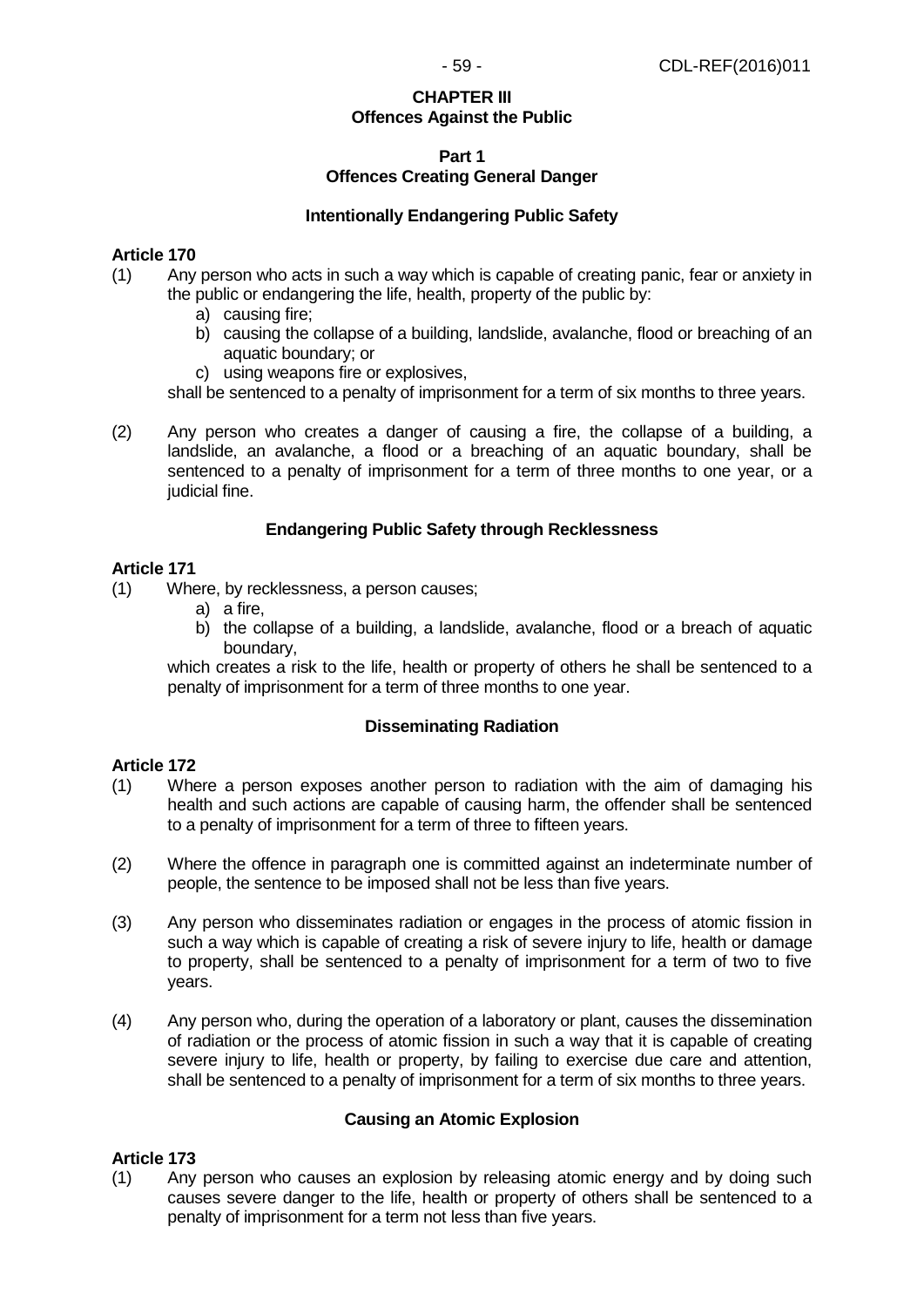(2) If the offence in paragraph one is committed due to recklessness than a penalty of imprisonment for a term of two years to five years shall be imposed.

# **Possession or Exchange of Hazardous Substances Without Permission**

# **Article 174**

- (1) Any person who stores, sells, purchases, produces, processes, exports, imports or transports (within a country) nuclear, radioactive, chemical or biological substances which have explosive, burning, corrosive, harmful, suffocating or toxic properties, or are capable of causing permanent illness, without the permission of the competent authorities, shall be sentenced to a penalty of imprisonment for a term of three years to eight years, and a judicial fine of up to five thousand days. Any person who exports items or equipment which are necessary for the production, or processing, of these substances, without the permission of the competent authorities, shall be subject to the same penalty.
- (2) Where this offences is committed within the framework of activities of an organization established for the purposes of committing an offence the penalty to be imposed shall be increased by one half.
- (3) Any person who purchases, accepts or possesses, explosive substances which are insignificant in quantity and type and taking into account the purpose of its use shall be sentenced to a penalty of imprisonment for a term of up to one year.

# **Breach of Duty to Take Care or Look After a Person Suffering Mental Disorder**

### **Article 175**

(1) Any person who fails to discharge his duty to care or look after a person suffering from a mental disorder in such a way as to create a danger to the life, health or property of others shall be sentenced to a penalty of imprisonment for a term of up to six months, or a judicial fine.

# **Disobedience of the Rules Relating to Construction or Demolition**

#### **Article 176**

(1) Any person who fails to take precautions during construction or demolition activities that are necessary for safeguarding human life or physical integrity shall be sentenced to a penalty of imprisonment for a term of three months to one year, or a judicial fine.

# **Releasing Animals Causing Risk**

# **Article 177**

(1) Any person who releases an animal, or who fails to discharge his duty to maintain control of an animal, in his custody, such as to risk the life or health of others, shall be sentenced to a penalty of imprisonment for a term of up to six months, or judicial fine.

# **Failing to Place Signs or Barricades**

#### **Article 178**

(1) Any person who removes, alters or fails to place a sign or barricade which are necessary to prevent the dangers derived from works conducted in a public place, or from items left in association with such work, shall be sentenced to a penalty of imprisonment for a term of two to six months, or a judicial fine.

# **Endangering Traffic Safety**

# **Article 179**

(1) Any person who alters, destroys or moves a traffic sign designed to ensure the safe movement of land, sea, air and railway traffic or who misdirects by initiating incorrect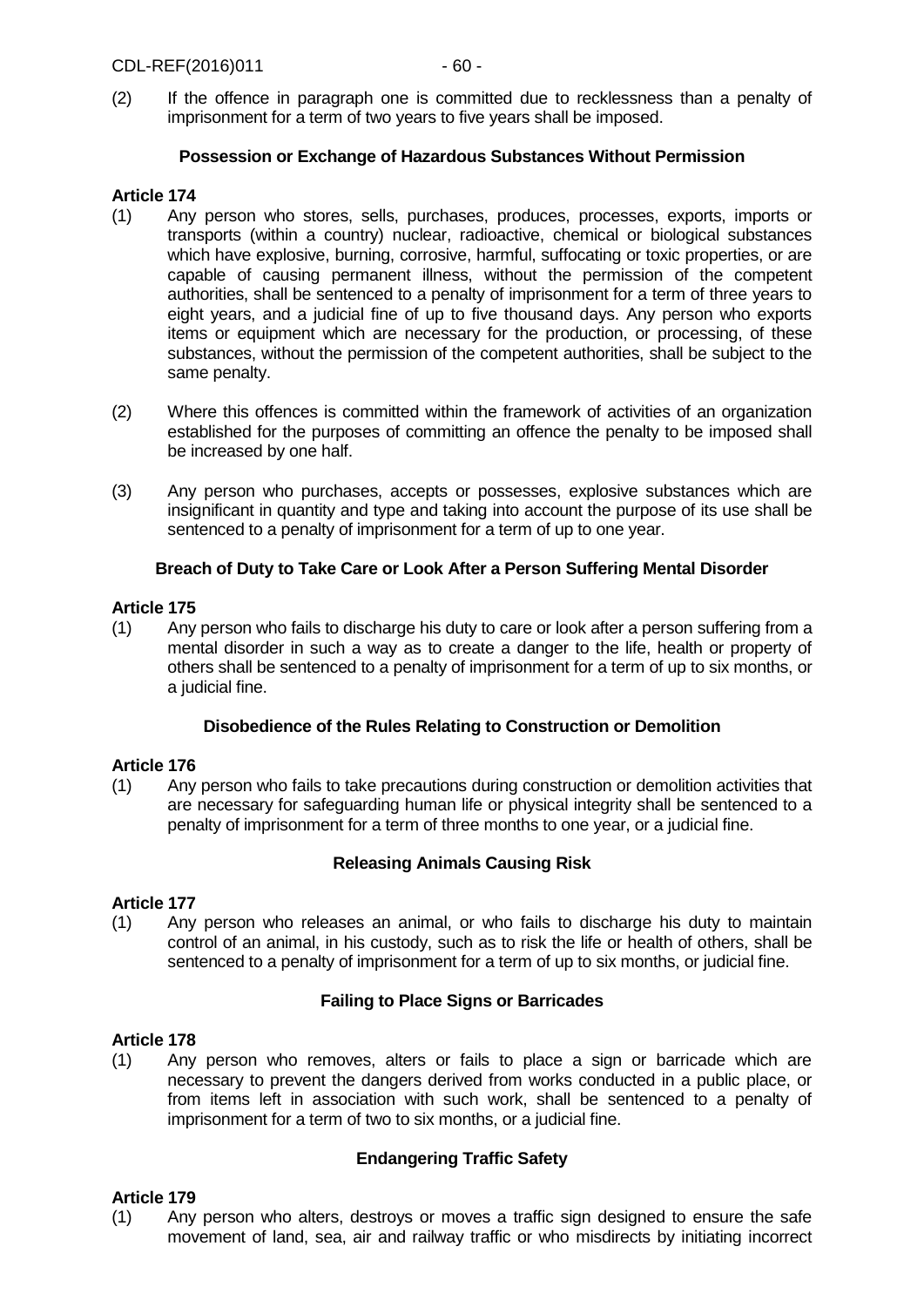signs, or who places an item on a traffic route specified for departure, arrival, travel or landing or intervenes in the technical operating systems of such traffic or traffic route, and thereby endangering the life, health or property of others, shall be sentenced to a penalty of imprisonment for a term of one to six years.

- (2) Any person who directs and controls a land, sea, air or railway transportation vehicle such as to risk the life, health or property of others shall be sentenced to a penalty of imprisonment for a term of up to two years.
- (3) Any person who uses a vehicle who is unable to direct or control such safely due to the influence of alcohol or narcotics, shall be sentenced in accordance with the provisions of the above paragraph.

### **Endangering Traffic Safety by Recklessness**

### **Article 180**

(1) Any person who endangers the life, health or property of another by recklessness during sea, air or railway transportation shall be sentenced to a penalty to imprisonment for a term of three months to three years.

### **Part 2 Offences Against the Environment**

### **Intentional Pollution of the Environment**

#### **Article 181**

- (1) Any person who intentionally discharges waste or refuse material into the earth, water or air, contrary to the technical procedures as defined in the relevant laws and in such a way as to cause damage to the environment, shall be sentenced to a penalty of imprisonment for a term of six months to two years.
- (2) Any person who brings waste or refuse material into the country without permission shall be sentenced to a penalty of imprisonment for a term of one to three years.
- (3) Where the waste, or refuse material, has the propensity to remain in the earth, water or air then the penalty to be imposed shall be double that of the penalty according to the above paragraphs.
- (4) Where an offence is committed as defined under paragraphs one and two in relation to waste or refuse material which has a characteristic which may cause the alteration of the natural characteristics of plants or animals, enhance or create infertility or cause an incurable illness in humans and animals, the offender shall be sentenced to a penalty of imprisonment for a term of not less than five years and a judicial fine of up to thousand days.
- (5) Where the offences regulated under Paragraphs one, three, and four of this article are committed by a legal entity then security measure specific to legal entities shall be imposed.

#### **Pollution of the Environment due to Recklessness**

# **Article 182**

(1) Any person who discharges waste or refuse material into the earth, water or air through his recklessness such as to cause environmental damage shall be sentenced to a penalty of a judicial fine. Where the waste or refuse material has the propensity to remain in the earth, water or air then the penalty to be imposed shall be imprisonment for a term of two months to one year.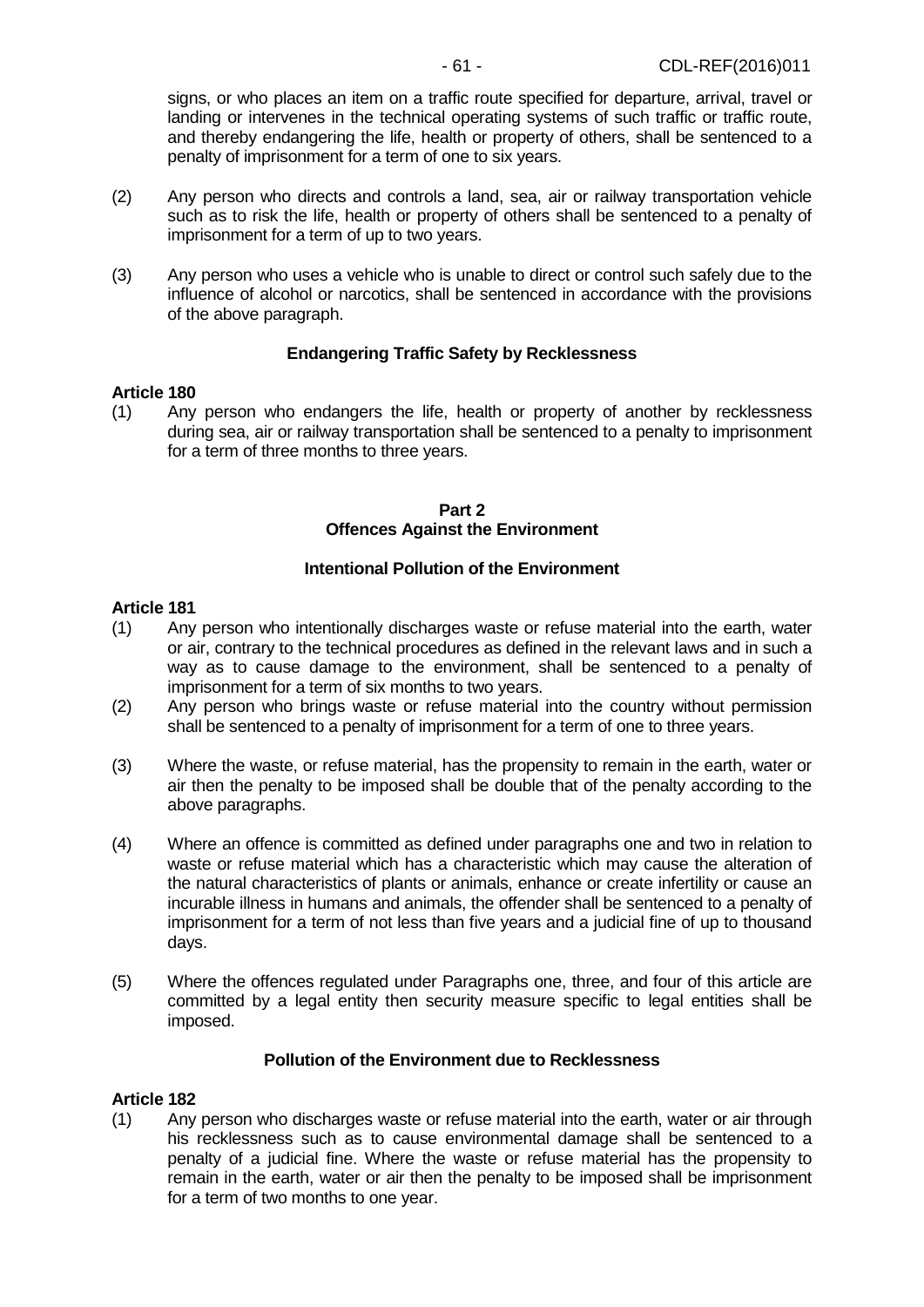(2) Any person who causes, by his recklessness, the discharge of waste or refuse material which has a characteristic which may cause the alteration of the natural characteristics of plants or animals, enhance or create infertility or cause an incurable illness in humans and animals, the offender shall be sentenced to a penalty of imprisonment for a term of one to five years.

### **Causing Noise**

# **Article 183**

(1) Any person who causes noise in a way which is capable of harming the health of another and is contrary to the obligations identified in the relevant laws shall be sentenced to a penalty of imprisonment for a term of two months to one year, or a judicial fine.

# **Pollution Caused by Construction**

### **Article 184**

- (1) Any person who himself constructs, or through an agent, a building without planning permission, shall be sentenced to a penalty of imprisonment for a term of one to five years.
- (2) Any person who gives permission for the connection of a telephone, water or electrical supply to a construction site, upon which a construction is underway for which planning permission has not been granted, shall be sentenced according to the provisions of above paragraph.
- (3) Any person who allows any industrial activity in a building which does not have the appropriate licence for usage shall be sentenced to a penalty of imprisonment for a term of two to five years.
- (4) Excluding paragraph 3, the provisions of this article shall apply only within the municipal boundaries or the areas subject to a special construction regime.
- (5) Where a person himself, or through an agent, constructs a building without planning permission, or contrary to planning permission and if he takes the necessary steps to comply with planning or construction permission thereafter there shall be no criminal proceedings initiated. Any such proceedings shall be dropped and any conviction arising from such shall be set aside along with all of its consequences.
- (6) (Added on 29 June 2005 By Article 21 of the Law no. 5377) The provisions in the Paragraphs 2 and 3 shall not be applied in respect of the buildings constructed before 12 October 2004.

### **Part 3 Offences Against Public Health**

#### **Adding Toxic Substances**

- (1) Any person who endangers the life or health of others by introducing toxic substances to drinking water, food or any other consumable (by eating, drinking or any other method) items or by spoiling such by any means, shall be sentenced to a penalty of imprisonment for a term of two to fifteen years.
- (2) Where an offence in the aforementioned paragraph is committed by failing to exercise due care and attention, the offender shall be sentenced to a penalty of imprisonment for a term of three months to one year.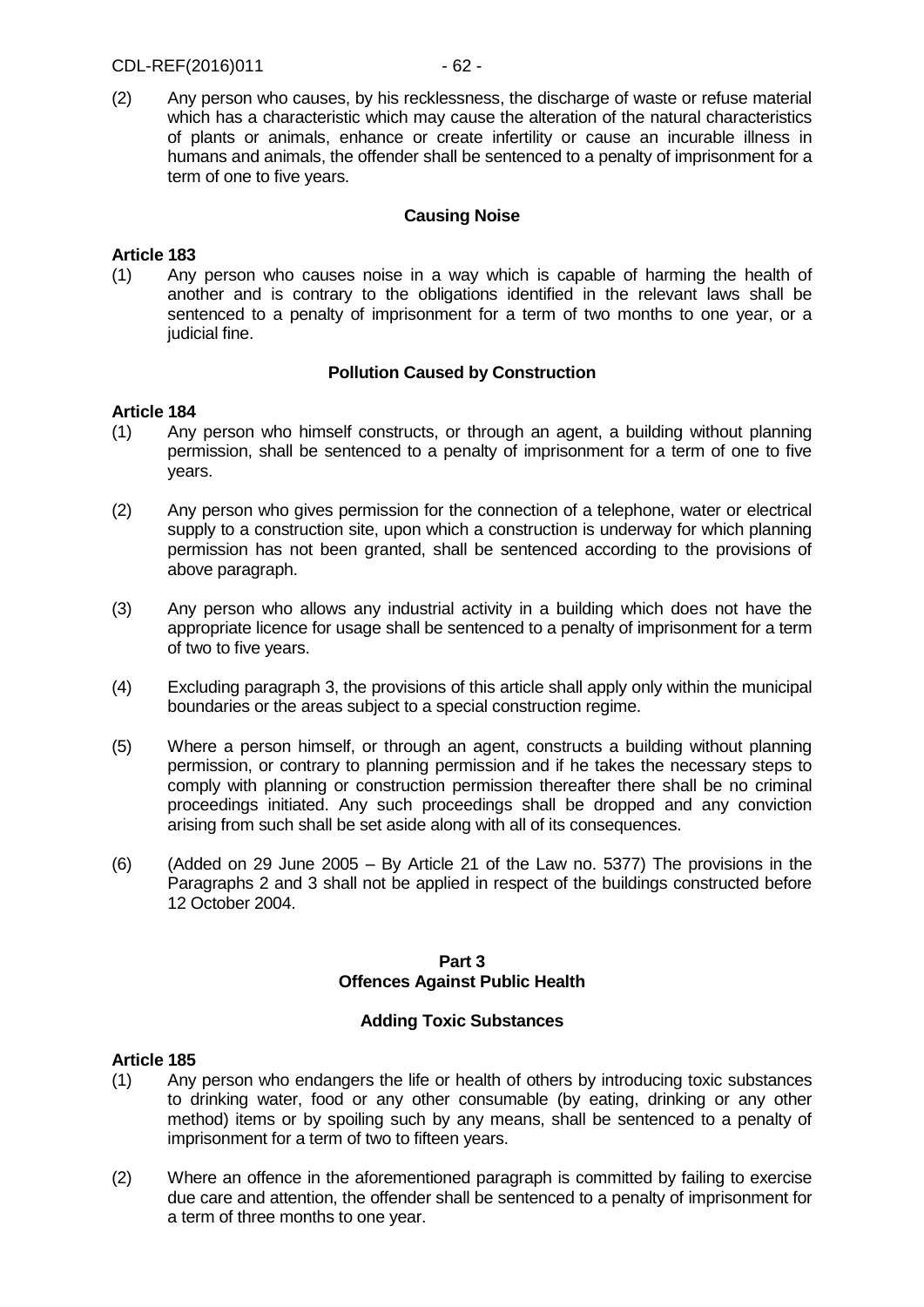# **Trading of Medicine or Food which has Decomposed or Been Altered**

# **Article 186**

- (1) Any person who sells, supplies or possesses consumable items, beverages or medicines which have decayed or have been altered such as to cause a risk to the life or health of another shall be sentenced to a penalty of imprisonment for a term of one year to five years and a judicial fine up to one thousand five hundred days.
- (2) The penalty to be imposed shall be increased by one third where the offence is committed in the course of a profession or a trade which is subject to official permission.

# **Production or Sale of Medicine such as to Risk the Life and Health of Others**

### **Article 187**

- (1) Any person who produces, or sells medicine in such a way as to risk the life and health of others shall be sentenced to a penalty of imprisonment for a term of one to five years and a judicial fine.
- (2) The penalty to be imposed shall be increased by one third where the offence is committed by a physician or pharmacist or in the course of a profession or trade which is subject to official permission.

### **Production and Trade of Narcotics and Psychotropic Substances**

### **Article 188**

-

- **(1)** Any person who produces, imports or exports narcotics or psychotropic substances without a license or contrary to an existing license shall be sentenced to a penalty of imprisonment for a term of twenty to thirty years and a judicial fine of up to twenty thousand days.
- (2) Where, as result of the exportation of narcotics or psychotropic substances, a penalty is imposed, after a trial, in a foreign country for the importation of such substances, such penalty shall be deducted from any penalty imposed in Turkish criminal proceedings for the said exportation.
- (3) Any person who offers for sale, sells, supplies, administers the movement of, transports, stores, purchases, receives or possesses narcotics or psychotropic substances, without a license or contrary to an existing license, inside the country, shall be sentenced to a penalty of imprisonment for a term of not less than ten years and a judicial fine of up to twenty thousand days.<sup>3536</sup> **(Additional sentence: 18/6/2014 – By Article 66 of the Law no. 6545)** However, in the event that the person to whom narcotics or psychotropic substances are delivered or sold is a juvenile, the imprisonment sentence to be imposed on the person delivering or selling the substance cannot be less than fifteen years.
- (4) **(Amended on 27/3/2015- By Article 11 of the Law no. 6638)** a) Where the offence concerns heroin, cocaine, morphine or basemorphine, b) Where the acts specified in the third paragraph are performed in collective buildings and facilities used for treatment, educational, military and social purposes such as school, dormitory, hospital, barrack or place of worship and in public places or places open to public at a distance of less than two hundred meters from their boundaries established by the surrounding wall, wire fence or similar barriers or signs ,

the penalty to be imposed according to aforementioned subparagraphs shall be increased by one half.

<sup>35</sup> By Article 22 of the Law dated 29/6/2005 and no. 5377, expression of "administers the movement of" was added before the term of "transports".<br> $^{36}$  By Article Co. of "

<sup>36</sup> By Article 66 of the Law dated 18/6/2014 and no. 6545, expression of "not less than ten years" set out in the first paragraph of this article was changed as "twenty to thirty years" and expression of "five to fifteen years" set out in the third paragraph of this article was changed as "not less than ten years".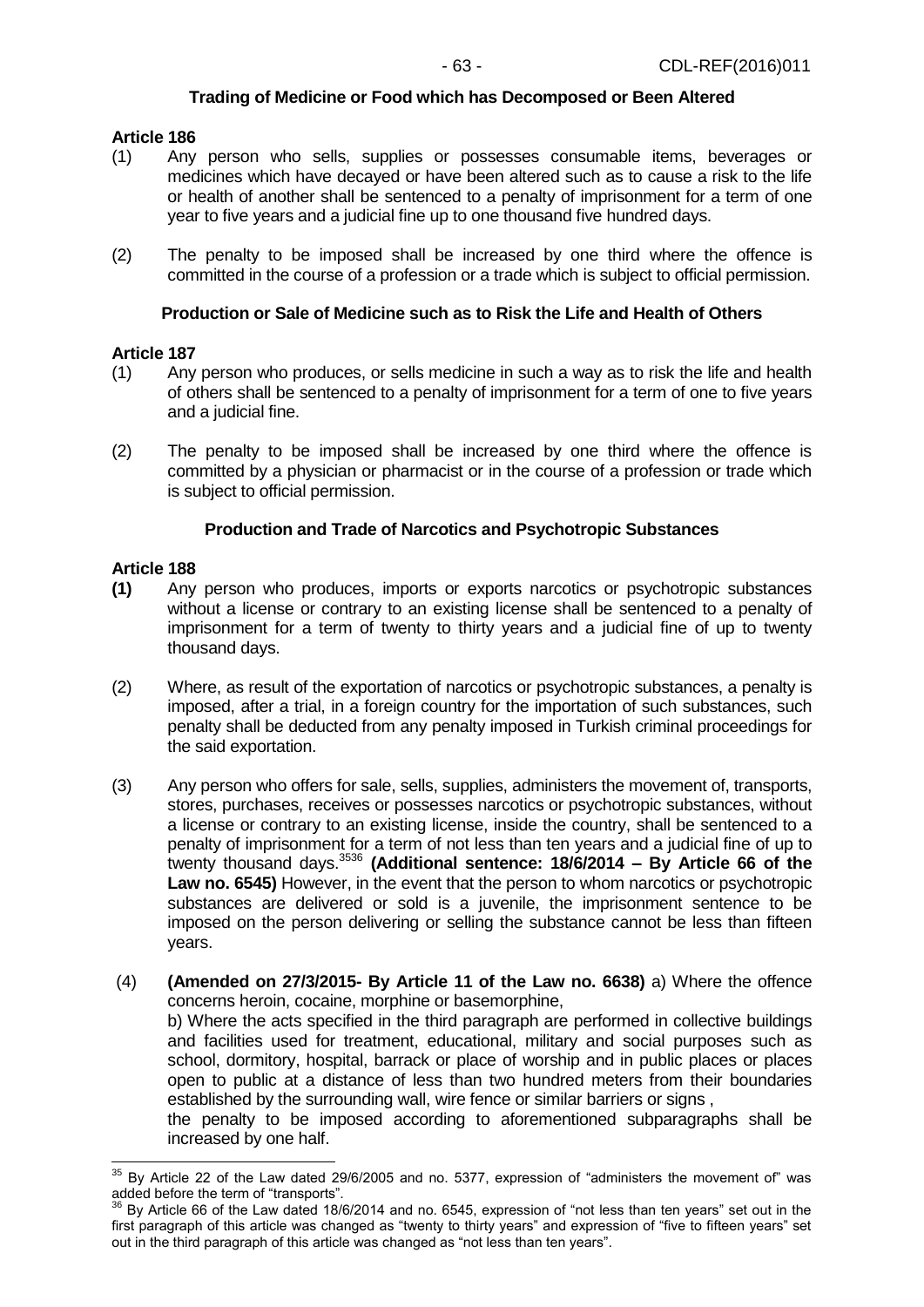- (5) **(Amended on 18/6/2014 - By Article 66 of the Law no. 6545)** Where the offences in the aforementioned paragraphs are committed together by three or more persons, the penalty to be imposed shall be increased by one half or where committed in the course of the activities of an organization established for the purpose of committing an offence, the penalty to be imposed shall be increased by one fold.
- (6) The aforementioned paragraphs shall also apply to any substance which has the effect of a narcotic or psychotropic substance and of which the production is subject to the permission of the authorities or the sale of such subject to the issuing of a prescription issued by a competent physician. **(Additional Sentence: 29/6/2005 - By Article 22of the Law no. 5377)** However, the penalty to be imposed may be reduced by one half.
- (7) Any person who imports, produces, sells, purchases, administers the movement of, transports, stores or exports any substance, requiring the permission of the authorities for importation, which, although not having a narcotic or psychotropic effect, is used in the production of narcotics or psychotropic substances, shall be sentenced to a penalty of imprisonment for a term of not less than eight years and a judicial fine of up to twenty thousand days. 37 38
- (8) Where an offence under this article is committed by a physician, dentist, pharmacist, chemist, veterinarian, health officer, laboratory technician, midwife, nurse, dentistry technician, patient-care nurse, person providing health services or person engaged in the chemical or pharmaceutical industry, the penalty to be imposed shall be increased by one half.

# **Imposition of Security Measures upon Legal Entities**

# **Article 189**

(1) Security measures specific to legal entities shall be imposed where an offence relating to the production **and** trading of narcotics and psychotropic substances is committed in the course of the activities of a legal entity.

# **Facilitating the Use of Narcotics or Psychotropic Substances<sup>39</sup>**

# **Article 190**

- (1) Any person facilitating the use of narcotics or psychotropic substances by:
	- a) Providing a particular environment, equipment or material;
	- b) Taking precautions in order to ensure the avoidance of the arrest of any users,  $\alpha$ r
	- c) Providing information to others about the method of usage

shall be sentenced to a penalty of imprisonment for a term of five to ten years.

(2) Any person who publicly, or through broadcast media, encourages another to use narcotics or psychotropic substances, shall be sentenced to a penalty of imprisonment for a term of five to ten years.<sup>40 41</sup>

<sup>37</sup> By Article 22 of the Law dated 29/6/2005 and no. 5377, expression of "administers the movement of" was added before the term of "transports".

<sup>38</sup> By Article 66 of the Law dated 18/6/2014 and no. 6545, expression of "not less than ten years" set out in the first paragraph of this article was changed as "twenty to thirty years" and expression of "five to fifteen years" set out in the third paragraph of this article was changed as "not less than ten years" and expression of "four" set out in the seventh paragraph of this article was changed as "eight".

<sup>39</sup> By Article 67 of the Law dated 18/6/2014 and no. 6545, expressions of "two to five" set out in the first and second paragraphs of this article was changed as "five to ten"

 $^{40}$  By Article 67 of the Law dated 18/6/2014 and no. 6545, expressions of "two to five" set out in paragraphs one and two of this article was changed as "five to ten"

By Article 23 of the Law dated 29/6/2005 and no. 5377, paragraph two of this article was changed as paragraph three, and paragraph three was changed vice versa.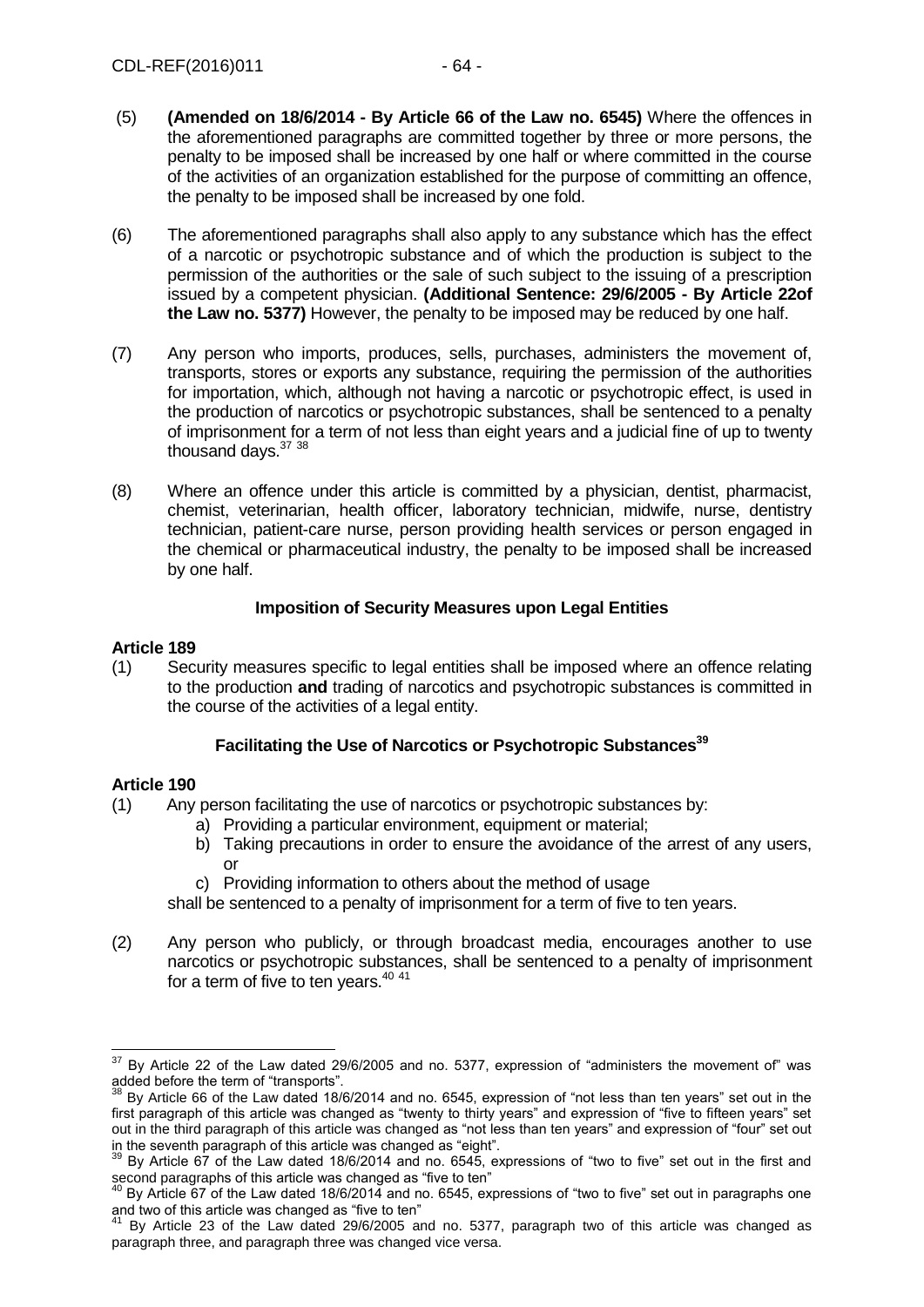(3) Where an offence under this Article is committed by a physician, dentist, pharmacist, chemist, veterinarian, health personnel, laboratory technician, midwife, nurse, dentistry technician, patient care nurse, person providing health services or a person engaged in the chemical or pharmaceutical industry, the penalty to be imposed shall be increased by one half.

#### **Purchase, Receipt or Possession of Narcotics or Psychotropic Substances for Personal Use or Use of Narcotics or Psychotropic Substances <sup>42</sup>**

### **Article 191 (Amended on 18/6/2014 - By Article 68 of the Law no. 6545)**

- (1) Any person who purchases, receives or possesses narcotics or psychotropic substances for personal use or uses narcotics or psychotropic substances shall be sentenced to a penalty of imprisonment for a term of two to five years.
- (2) In respect of any suspect subject to investigation initiated as a result of this offence, the court decides suspension of opening of the criminal case for five years irrespective of the conditions set out in Article 171 of the Code of Criminal Procedure dated 4/12/2004 and no. 5271. The public prosecutor, in such case, warns the suspect of the consequences to occur if he does not act in accordance with the obligations imposed on him in the course of the suspension period or contravenes prohibitions.
- (3) In the course of suspension period, a probationary measure shall be applied for at least one year in respect of the suspect. This period may be extended by the public prosecutor's decision for, at most, one year in periods of three months. The person in respect of whom a probationary measure is applied shall also be subject to treatment within this period if found necessary.
- (4) A criminal action shall be brought against the person in the event that he, in the course of the suspension period, a) insists on not complying with the obligations imposed on him or requirements of the treatment applied, b) purchases, receives or possesses narcotics or psychotropic substances with the intention of re-using the same,

c) uses narcotics or psychotropic substances.

- (5) Purchase, receipt and possession or use of narcotics or psychotropic substances by the offender in the course of the suspension period shall be considered as a ground for breach pursuant to paragraph four and shall not be subject to any separate investigation and prosecution.
- (6) In respect of investigations initiated, with the allegation of re-commission of the offence defined in paragraph one, after initiation of a criminal action pursuant to paragraph four, the court shall not decide to suspend initiation of a criminal action pursuant to paragraph two.
- (7) A decision to discontinue the criminal proceedings shall be taken where an offender complies with the requirements specified in paragraph four and does not contravene the prohibitions during the suspension period.
- (8) At the stage of prosecution carried out in respect of the offences (a) production and trade of narcotics or psychotropic substances specified in Article 188 of this Law, (b) facilitating use of narcotics or psychotropic substances specified in Article 190 of this Law, if it is established that this offence exclusively falls into the scope of this Article, the court shall, within the scope of this article, decide to suspend the pronouncement of the decision in respect of the offender.

<sup>-</sup><sup>42</sup> Heading of this article "Purchase, Receipt or Possession of Narcotics or Psychotropic Substances for Personal Use" was changed as specified above by Article 68 of the Law dated 18/6/2014 and no. 6545.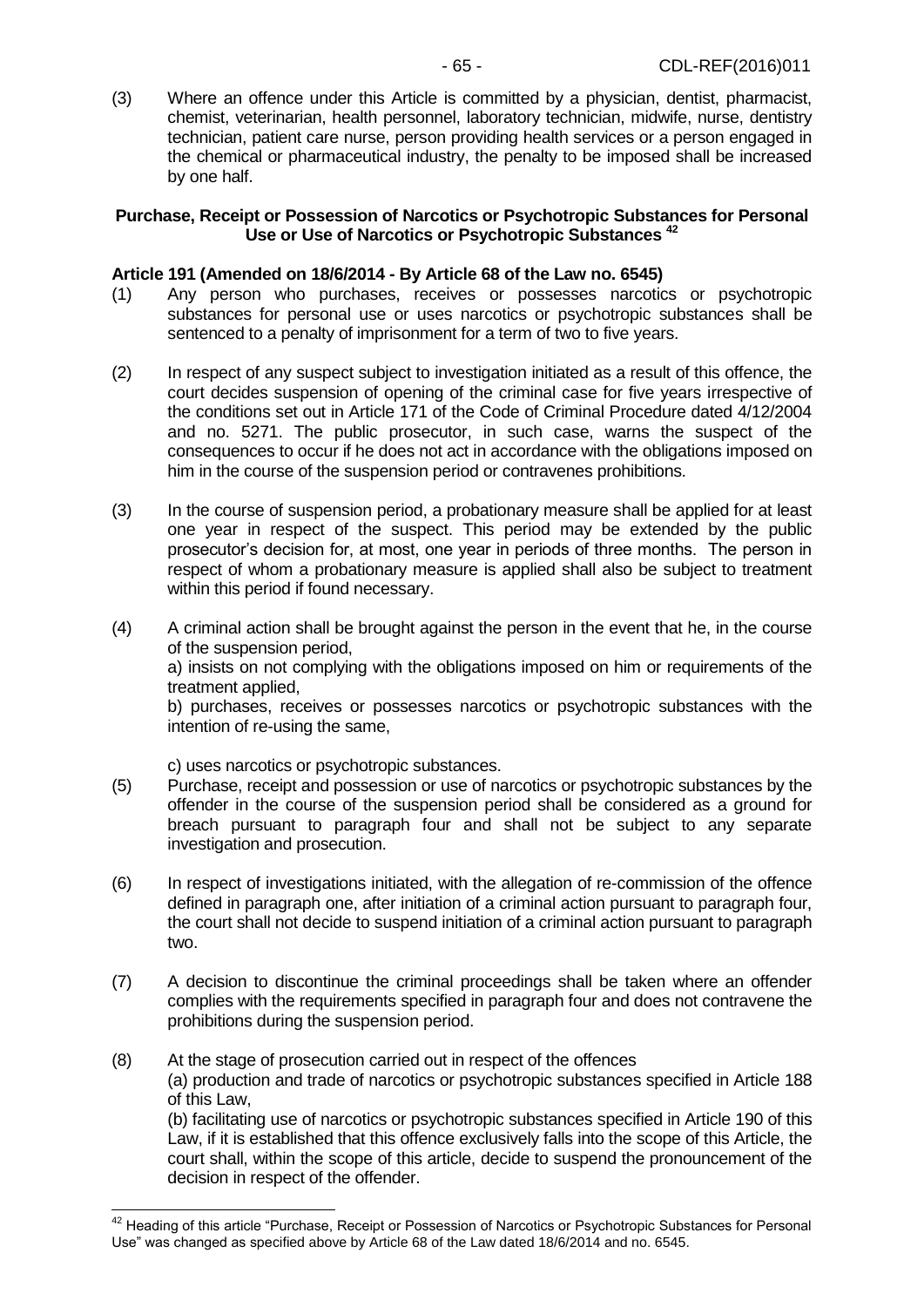- (9) Unless otherwise provided herein, provisions of Article 171 and Article 231 which are respectively concerning suspension of initiation of criminal actions and suspension of pronouncement of judgment shall be applied.
- (10) (Addition on 27/3/2015 By Article 12 of the Law no. 6638) Where the acts specified in the third paragraph are performed in collective buildings and facilities used for treatment, educational, military and social purposes such as school, dormitory, hospital, barrack or place of worship and in public places or places open to public at a distance of less than two hundred meters from their boundaries established by the surrounding wall, wire fence or similar barriers or signs, the penalty to be imposed shall be increased by one half.

# **Effective Remorse**

# **Article 192**

- (1) If a person, who participated in an offence concerning the production or sale of narcotics or psychotropic substances, provides the authorities with the names of any other parties to the offence, or the place where the narcotics or psychotropic substances are hidden or produced, before the authorities themselves receive such information, and the information given by him leads to either the seizure of the narcotics or psychotropic substances or the arrest of other parties to the offence, no penalty shall be imposed.
- (2) If a person, who purchases, receives or possesses narcotics or psychotropic substances for his own personal use, provides the authorities with the name of the supplier and the date and place of supply and the information given by him leads to either the seizure of narcotics or psychotropic substances or the arrest of offenders, before the authorities themselves obtain such information, no penalty shall be imposed.
- (3) Where a person voluntarily serves and assists (in the investigation of an offence which leads to) the arrest of the offender, or other parties to the offence, or to the illumination of the offence, after such offence has been communicated to the authorities, the penalty shall be reduced from one fourth to one half according to nature of the assistance.
- (4) Where a person who uses narcotics or psychotropic substances makes an application to the authorities with a request to receive treatment before the commencement of any investigation arising from his purchase, receipt or possession of said narcotics or psychotropic substances, no penalty shall be imposed.

# **Production and Trading of Poisonous Substances**

# **Article 193**

(1) Any person who, without permission, produces, possesses, sells or transports substances which are poisonous, which may only be produced, possessed or sold with permission, shall be sentenced to a penalty of imprisonment for a term of two months to one year.

# **Supply of Substances Dangerous to Health**

# **Article 194**

(1) Any person who supplies, or provides, substances, which are capable of endangering health, to children, persons suffering from mental disorder or who uses inhalants, shall be sentenced to a penalty of imprisonment for a term of six months to one year.

# **Acting Contrary to Measures to Contain Contagious Disease**

# **Article 195**

(1) Any person who fails to comply with quarantine measures, imposed by the authorities on account of there being a person infected with a contagious disease or having died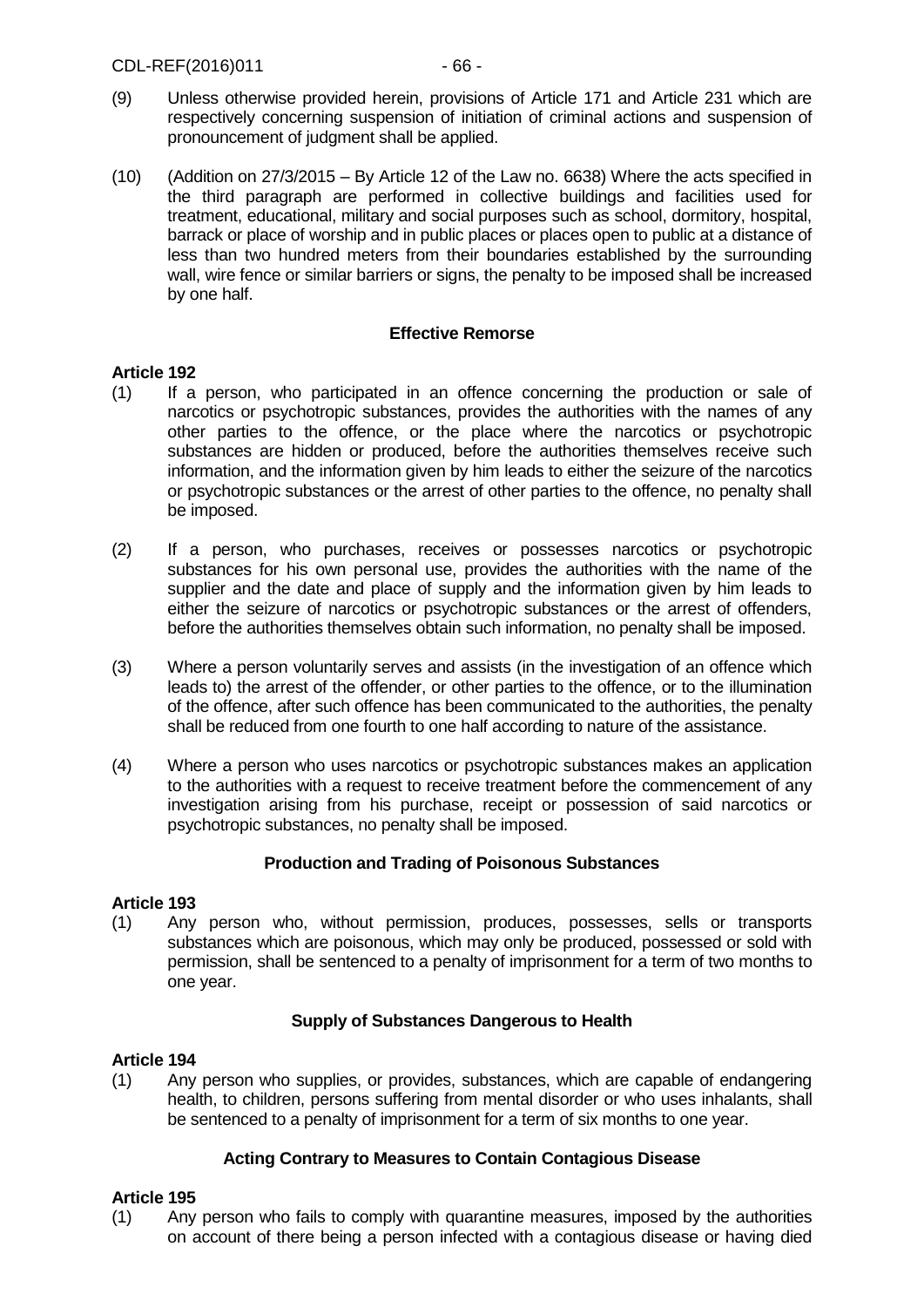from such, shall be sentenced to a penalty of imprisonment for a term of two months to one year.

# **Improper Burial**

# **Article 196**

(1) Any person who buries or allows another to bury a dead body in a place other than those designated by the authorities for such purpose shall be sentenced to a penalty of imprisonment for a term of up to six months.

#### **Part 4 Offences Against Public Confidence**

### **Counterfeiting Money**

### **Article 197**

- (1) Any person who produces, transports, stores, circulates or conveys into the country counterfeit money in a currency which is presently in circulation in the country or abroad shall be sentenced to a penalty of imprisonment for a term of two to twelve years and a judicial fine of up to ten thousand days.
- (2) Any person who knowingly receives counterfeit money shall be sentenced to a penalty of imprisonment for a term of one to three years and a judicial fine.
- (3) Any person who unknowingly receives counterfeit money who then circulates such, knowing it is counterfeit, shall be sentenced to a penalty of imprisonment for a term of three months to one year.

# **Assets Equivalent to Money**

#### **Article 198**

(1) The following assets shall be considered to be money: debentures issued by the State and registered in the name of the bearer; share certificates; bonds and coupons; bills issued and put into circulation by authorized institutions; securities and documents, and gold belonging to the state treasury.

# **Counterfeiting Valuable Stamps**

- (1) Any person who produces, transports, stores, circulates or conveys into the country counterfeit valuable stamps shall be sentenced to a penalty of imprisonment for a term of imprisonment for a term of one to five years and a judicial fine.
- (2) Any person who knowingly receives a counterfeit valuable stamp shall be sentenced to a penalty of imprisonment for a term of three months to one year and a judicial fine.
- (3) Any person who unknowingly receives a counterfeit valuable stamp who then circulates such, knowing it to be counterfeit, shall be sentenced to a penalty of imprisonment for a term of one month to six months.
- (4) Documents that have been stamped, postage stamps, non-postage stamps and any other stamps used to certify payment of a tax or charge are to be considered valuable stamps.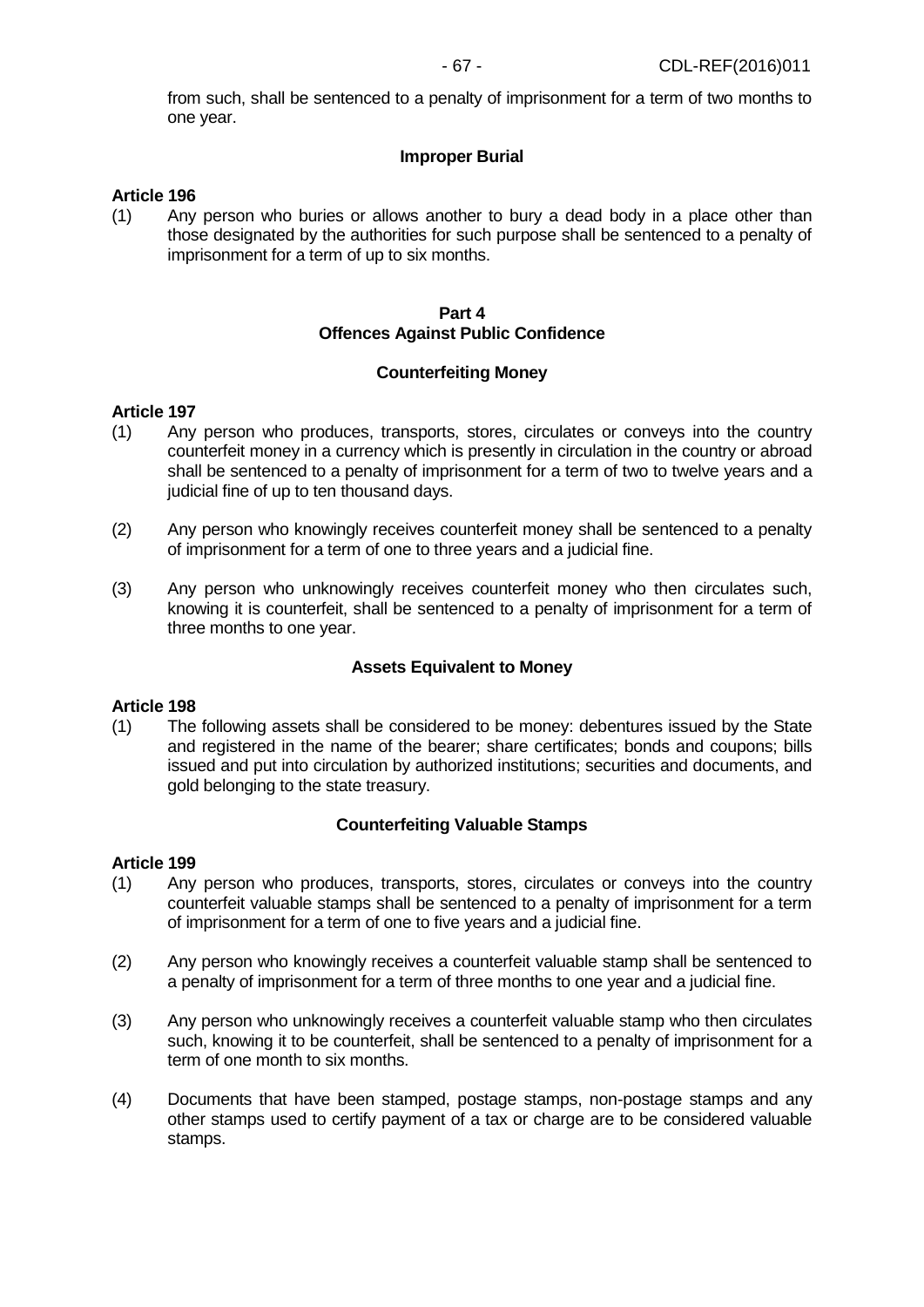# **Instruments for the Production of Money and Valuable Stamps**

# **Article 200**

(1) Any person who, without permission, produces, stores, sells, purchases, receives, transfers or conveys into the country an instrument used in the production of money or valuable stamps shall be sentenced to a penalty of imprisonment for a term of one to four years and a judicial fine.

### **Effective Remorse**

### **Article 201**

- (1) If a person, who produces, transports, stores, receives or conveys into the country counterfeit money or valuable stamps, provides the authorities with the names of other parties to the offence, or the place where the counterfeit money or valuable stamps are hidden or produced, before the authorities themselves receive such information and before the circulation of such, and the information given by him leads to either the seizure of the counterfeit money or valuable stamps or the arrest of other parties to the offence, no penalty shall be imposed.
- (2) If a person who, without permission, produces, stores, sells, purchases, receives, transfers or conveys into the country instruments used in production of money or valuable stamps, provides the authorities with the names of other parties to the offence, or the place where such items are hidden or produced, before the authorities themselves receive such information, and the information given by him leads to the seizure of such items or the arrest of other parties to the offence, no penalty shall be imposed.

# **Counterfeiting a Seal**

#### **Article 202**

- (1) Any person who produces or uses a counterfeit seal used by the Presidency of the Turkish Republic, or Presidency of the Turkish Grand National Assembly, or Prime Ministry shall be sentenced to a penalty of imprisonment for a term of two to eight years.
- (2) Any person who produces or uses a counterfeit seal, used for the approval or certification by a public institution, public corporation or professional institution (presumed in law to be a public institution) shall be sentenced to a penalty of imprisonment for a term of one to six years.

# **Destruction of a Seal**

#### **Article 203**

(1) Any person who removes, or acts contrary to the aim of, a seal designed to secure the protection of an object in its original form or to maintain its secrecy, as required by Law or order of the authorities, shall be sentenced to a penalty of imprisonment for a term of six months to three years or a judicial fine.

#### **Counterfeiting Official Documents**

- (1) Any person who issues, or uses, a counterfeit official document, or who alters a genuine official document in order to deceive others shall be sentenced to a penalty of imprisonment for a period of two to five years.
- (2) Any public officer, authorized to issue official documents, who issues or uses counterfeit official document, or alters a genuine official document in such a way which is capable of deceiving others, or prepares a document unreflective of the truth, shall be sentenced to a penalty of imprisonment for a term of three to eight years.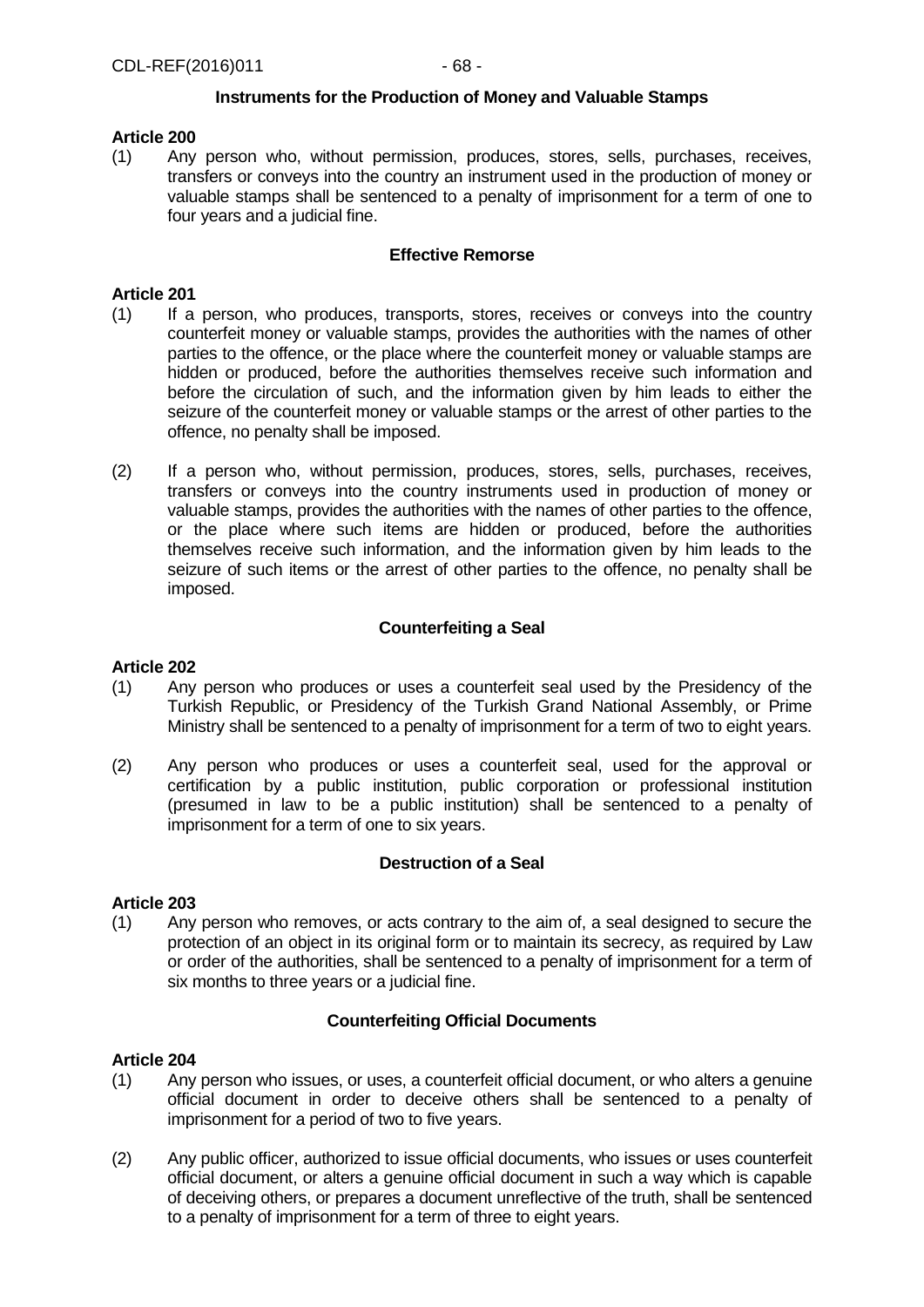(3) If the official document is of a type which is presumed, by law, to be valid until proven otherwise, the penalty to be imposed shall be increased by one half.

# **Damage, Destruction or Concealment of an Official Document**

# **Article 205**

(1) Any person who damages, destroys or conceals a genuine official document shall be sentenced to a penalty of imprisonment for a term of two to five years. Where such an offence is committed by a public officer, the penalty to be imposed shall be increased by one half.

# **Providing False Information in the Course of Issuing an Official Document**

### **Article 206**

(1) Any person who provides false information to a public officer who has the authority to issue an official document shall be sentenced to a penalty of imprisonment for a term of three months to two years or a judicial fine.

### **Counterfeiting Private Documents**

#### **Article 207**

- (1) Any person who issues, or uses, a counterfeit private document, or who alters a genuine private document in order to deceive others, shall be sentenced to a penalty of imprisonment for a term of one to three years.
- (2) Any person who knowingly uses a counterfeit private document shall be sentenced according to the provision of aforementioned paragraph.

#### **Damage, Destruction or Concealment of a Private Document**

#### **Article 208**

(1) Any person who damages, destroys or conceals a genuine private document shall be sentenced to a penalty of imprisonment for a term of one to three years.

#### **Misuse of an Open Signature**

#### **Article 209**

- (1) Any person who fills in a partially, or totally, blank and signed paper in a manner other than that which was specified to him, shall be sentenced to a penalty of imprisonment for a period of three months to one year, upon complaint.
- (2) Any person who unlawfully acquires a signed and totally, or partially, blank document and fills in the same in such a way as to create legal consequences, shall be sentenced according to the provisions relating to counterfeiting of documents.

#### **Documents Presumed to be Official Documents**

- (1) The provisions relating to Counterfeiting Official Documents shall be applied where the subject of the offence of Counterfeiting Private Documents is a commercial bill made out to the holder (or to a specific person therein or a person to be nominated by such person), document representing merchandise, share certificate, bond or will.
- (2) Any physician, dentist, pharmacist, mid-wife, nurse or person providing health services who issues a counterfeit document shall be sentenced to a penalty of imprisonment for a term of three months to one year. If such document is issued to secure unjust benefit for the issuer, or causes damage to persons or to the public, the penalty shall be imposed according to the provisions relating to the Counterfeiting of Official Documents.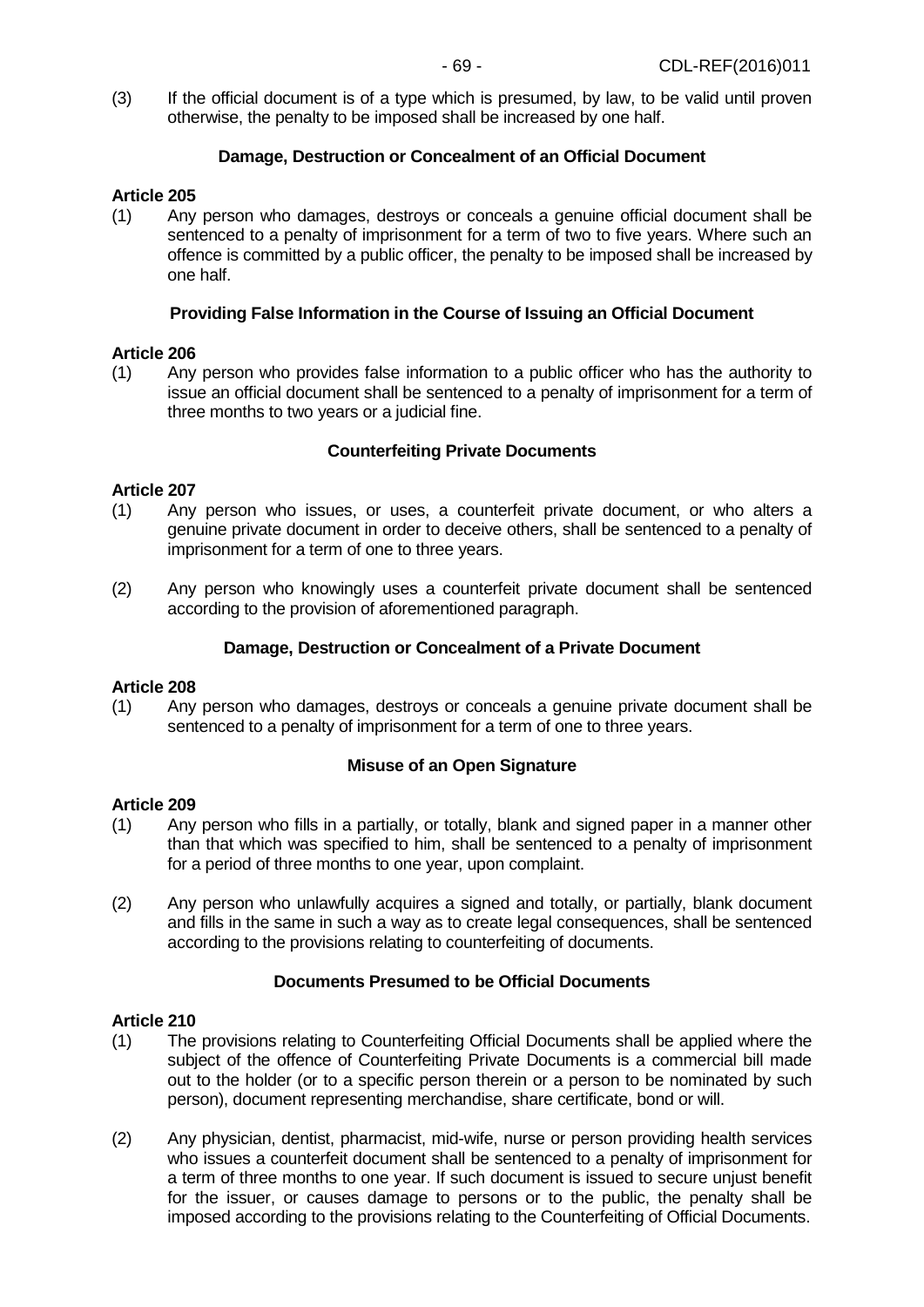# **Mitigating Circumstances**

# **Article 211**

(1) Where the offence of counterfeiting a document is committed with the aim of proving a debt (derived from a legal relationship) or to certify a truth, the penalty to be imposed shall be reduced by one half.

# **Aggregation**

# **Article 212**

(1) Where counterfeit, official or private, documents are used in the commission of another offence, the offender shall be sentenced to a penalty for both the counterfeit forgery and the related offence.

#### **Part 5 Offences against Public Peace**

### **Threat with the Intention of Causing Fear and Panic Among the Public**

### **Article 213**

- (1) Any person who publicly threatens life, health, physical or sexual immunity or property with the aim of causing fear, distress and panic among the public shall be sentenced to a penalty of imprisonment for a term of two to four years.
- (2) If the offence is committed by using a weapon, the penalty may be increased by one half according to the type of the weapon used.

# **Provocation to Commit an Offence**

#### **Article 214**

- (1) Any person who publicly provokes the commission of an offence shall be sentenced to a penalty of imprisonment for a term of six months to five years.
- (2) Any person who provokes a section of the public to kill the other section by arming one of those sections shall be sentenced to a penalty of imprisonment for a term of fifteen to twenty four years.
- (3) Where offences which have been provoked are committed, the person who provoked such offences shall be punished as if he had incited those offences.

# **Praising an Offence and Offender<sup>43</sup>**

#### **Article 215**

(1) Any person who publicly praises an offence or a person on account of an offence he has committed shall be sentenced to a penalty of imprisonment for a term of up to two years if any explicit and imminent danger to the public order occurs therefore

# **Provoking the Public to Hatred, Hostility or Degrading**

#### **Article 216**

-

(1) A person who publicly provokes hatred or hostility in one section of the public against another section which has a different characteristic based on social class, race, religion, sect or regional difference, which creates a explicit and imminent danger to public

 $43$  By Article 10 of the Law dated 11/4/2013 and no. 6459, the phrase of" if any explicit and imminent danger to the public occurs therefore" was added at the end of the sentence.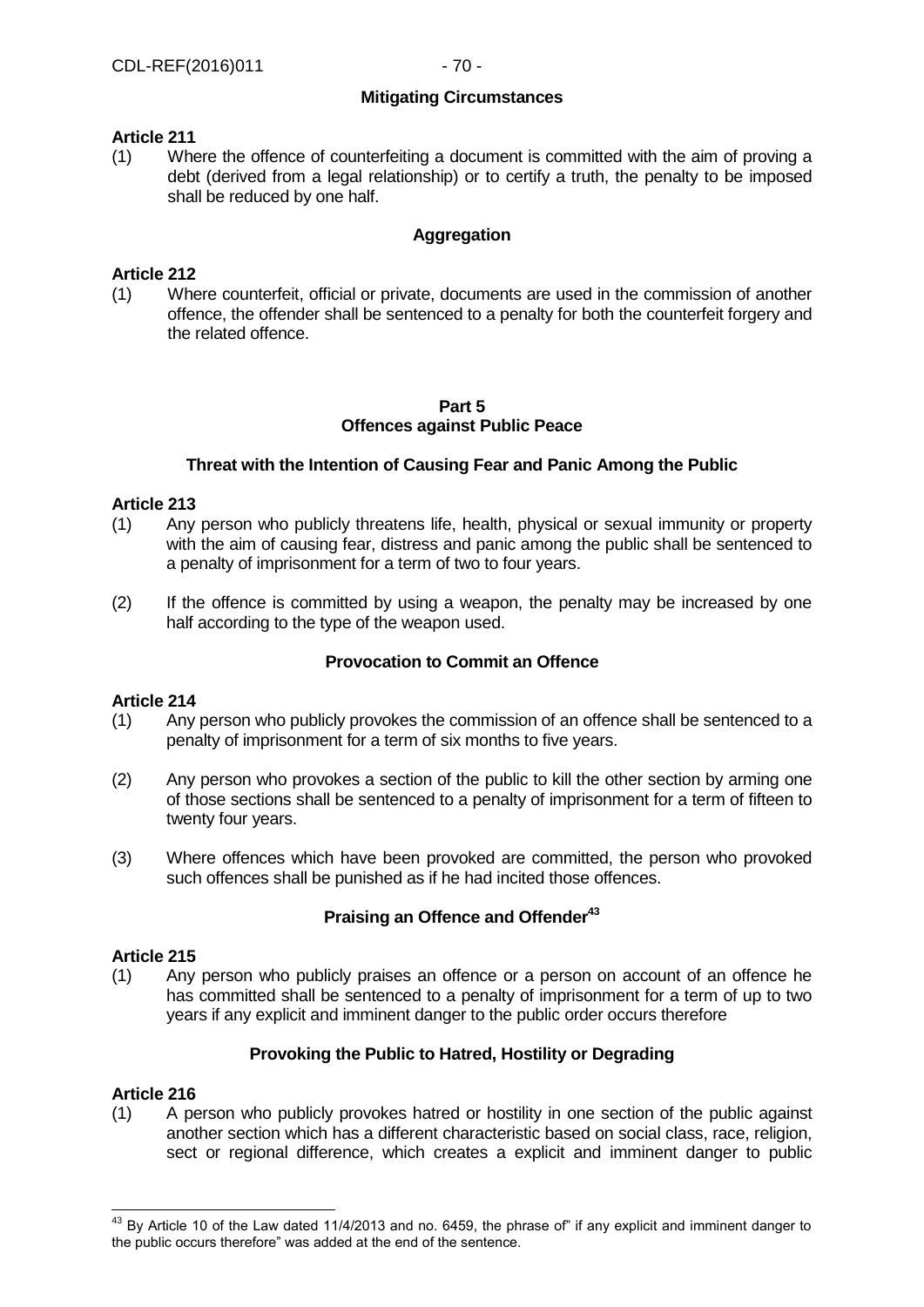security shall be sentenced to a penalty of imprisonment for a term of one to three years.

- (2) A person who publicly degrades a section of the public on grounds of social class, race, religion, sect, gender or regional differences shall be sentenced to a penalty of imprisonment for a term of six months to one year.
- (3) A person who publicly degrades the religious values of a section of the public shall be sentenced to a penalty of imprisonment for a term of six months to one year, where the act is capable of disturbing public peace.

#### **Provocation to Disobey the Law**

### **Article 217**

(1) A person who publicly provokes the public to disobey the law and such provocation is capable of disturbing public peace, shall be sentenced to a penalty of imprisonment for a term of six months to two years or a judicial fine.

#### **Common Provision**

### **Article 218**

(1) **(Amended on 29/6/2005 - By Article 25 of the Law no. 5377)** Where the offences defined in the aforementioned articles are committed through the press or broadcasting, the penalty to be imposed shall be increased by one half. However, the expression of thought in the form of criticism and the expression of thoughts which do not go beyond news reporting do not constitute an offence.

### **Abusing Religious Services in the Course of Duty**

- (1) Where a religious leader, such as an imam, orator, preacher, priest or rabbi, while performing his duty, publicly degrades or ridicules the government administration or activities or the laws of the State, shall be sentenced to a penalty of imprisonment for a term of one month to one year and a judicial fine or either of these penalties may be imposed.
- (2) Any persons described in the aforementioned paragraph who, by misusing his title, provokes or encourages either the disobedience of State law (or government order) or public servants to forgo their public responsibilities, or who ridicules or degrades the power and responsibility of government office, order, law and government administration shall be sentenced to a penalty of imprisonment for a term of three months to two years and a judicial fine and shall be disqualified, temporarily or for life, from holding his title and from receiving any entitlements or benefits arising from such.
- (3) Any religious leader or religious official who, by misusing his title, compels and convinces a person to act, or speak, against lawfully acquired rights, shall be sentenced to a penalty according to the aforementioned paragraph.
- (4) If one of these persons commits an offence, other than the offence described in paragraph one, by misusing his religious title, the penalty for that offence shall be increased by one sixth.
- (5) Nevertheless, the penalty shall not be increased if the law has already taken into consideration the aforementioned title.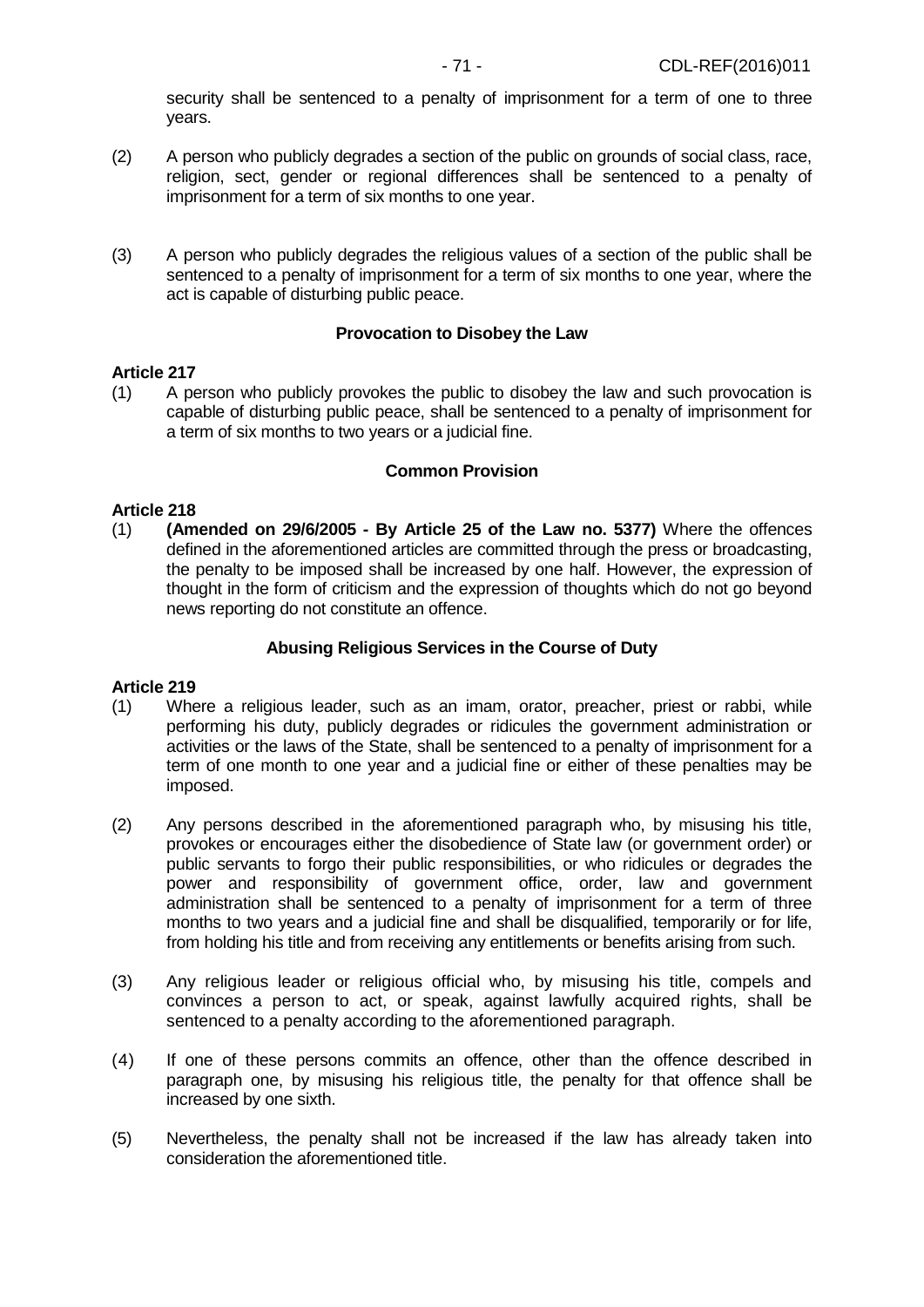# **Establishing Organisations for the Purpose of Committing Crimes**

#### **Article 220**

- (1) Any person who establishes or manages an organisation for the purposes of committing offences proscribed by law shall be sentenced to imprisonment for a term of two to six years provided the structure of the organisation, number of members and equipment and supplies are sufficient to commit the offences intended. However, a minimum number of three persons is required for the existence of an organisation.
- (2) Any person who becomes a member of an organisation established to commit offences shall be sentenced to a penalty of imprisonment for a term of one to three years.
- (3) If the organisation is armed, the penalty stated in aforementioned paragraphs will be increased from one fourth to one half.
- (4) If an offence is committed in the course of the organisation's activities, then an additional penalty shall be imposed for such offences.
- (5) Any leaders of such organisations shall also be sentenced as if they were the offenders in respect of any offence committed in the course of the organisation's activities.
- (6) **(Amended on 2/7/2012 - By Article 85 of the Law no. 6352)** Any person who commits an offence on behalf of an organisation, although he is not a member of that organisation, shall also be sentenced for the offence of being a member of that organisation. The sentence to be imposed for being a member of that organization may be decreased by half. **(Additional Sentence: 11/4/2013 - By Article 11 of the Law no. 6459)** This provision shall only be applied in respect of armed organizations.
- (7) **(Amended on 2/7/2012 - By Article 85 of the Law no. 6352)** Any person who aids and abets an organisation knowingly and willingly, although he does not belong to the structure of that organisation, shall also be sentenced for the offence of being a member of that organisation. The sentence to be imposed for being a member of that organization may be decreased by one-third according to the assistance provided.
- (8) A person who makes propaganda for an organization in a manner which would legitimize or praise the terror organization's methods including force, violence or threats or in a manner which would incite use of these methods shall be sentenced to a penalty of imprisonment for a term of one to three years. If the said crime is committed through the press or broadcasting the penalty to be given shall be increased by half. <sup>44</sup>

#### **Effective remorse**

#### **Article 221**

 $\overline{a}$ 

(1) No penalty shall be imposed on the founders or administrators of a criminal organisation who dissolves or provides information which secures the dissolution of such an organisation through the information he provides, before an investigation is launched concerning the forming of such a criminal organisation or before an offence is committed in line with the aims of the organisation.

 $44$  By Article 11 of the Law dated 11/4/2013 and no. 6459,the phrase included in this article "or aim of" was amended as "in a manner which would legitimize or praise the terror organization's methods including force, violence or threats or in a manner which would incite use of these methods".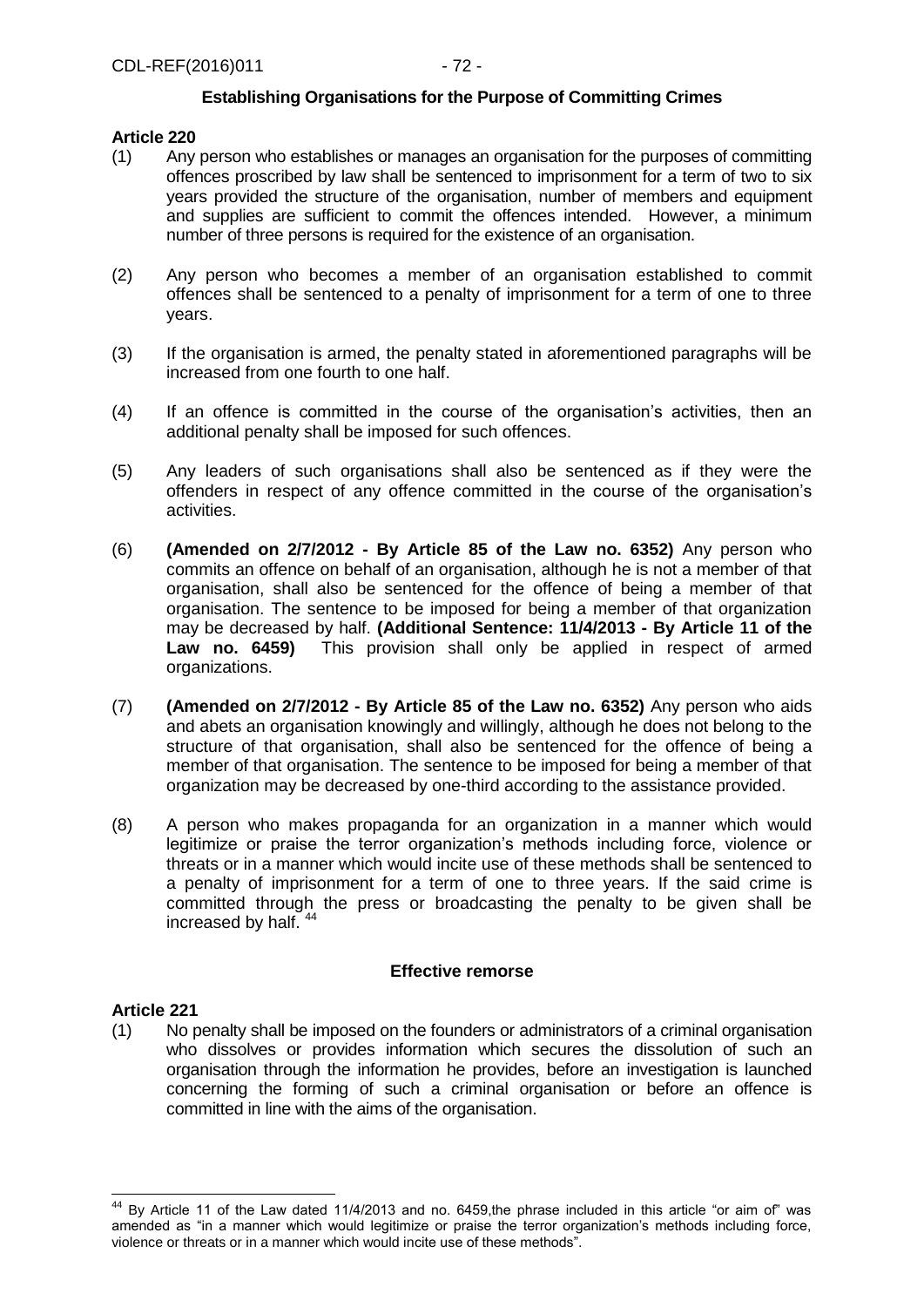- (2) No penalty shall be imposed on a member of the organisation who notifies the authorities of his voluntary departure from the organisation and who has not participated in the commission of any crime by the organisation.
- (3) No penalty shall be imposed on a member of the organisation who is apprehended before participating in the commission of any offence by the organisation, and who is remorseful and provides information that is likely to lead to the dissolution of the organisation or the apprehension of its members.
- (4) No penalty shall be imposed on any founder, administrator or member of a criminal organisation, nor upon a person who (while not being a member of such an organisation) commits an offence on behalf of that organisation or knowingly aids and abets the organization, who surrenders voluntarily and provides information concerning the structure of the organisation and of the offences committed in the course of the organisation's activities. Where a person provides such information after being apprehended, the penalty to be imposed on account of this offence shall be reduced by one third to three quarters.<sup>45</sup>
- (5) Persons who benefit from effective remorse shall also be subject to probation for a period of one year. The period of probation may be extended to three years.
- (6) **(Addition on 6/12/2006 - By Article 8 of the Law no. 5560)** The provisions of effective remorse in this article shall not apply more then once in respect of an offender.

## **Hats and Turkish characters**

### **Article 222 – (Abolished on 2/3/2014 - By Article 16 of the Law no. 6529)**

### **Part 6**

## **Offences Against Transport Vehicles or Stationary Platforms**

## **Hijacking or Seizure of Transport Vehicles**

### **Article 223**

 $\overline{a}$ 

- (1) Any person who, by use of threat or violence or any other illegal means, prevents the movement of a road transport vehicle, stops it while it is moving, or who takes it to a place other than its destination, shall be sentenced to a penalty of imprisonment for a term of one to three years.
- (2) Where the subject of offence is a sea or rail vehicle, a penalty of imprisonment for a term of two to five years shall be imposed.
- (3) Any person who, by use of threat or violence or any other illegal means, prevents the movement of an air transport vehicle, or who takes it to a place other than its destination shall be sentenced to a penalty of imprisonment for a term of five to ten years.
- (4) An additional penalty shall be imposed as persons are deprived of their liberty in the course of commission of these offences.

 $45$  The phrase of a person who (while not being a member of such an organisation) commits an offence on behalf of that organisation or knowingly aids and abets the organization was added before the phrase of "member of a criminal organisation" by Article 26 of the Law dated 29/6/2005 and no. 5377.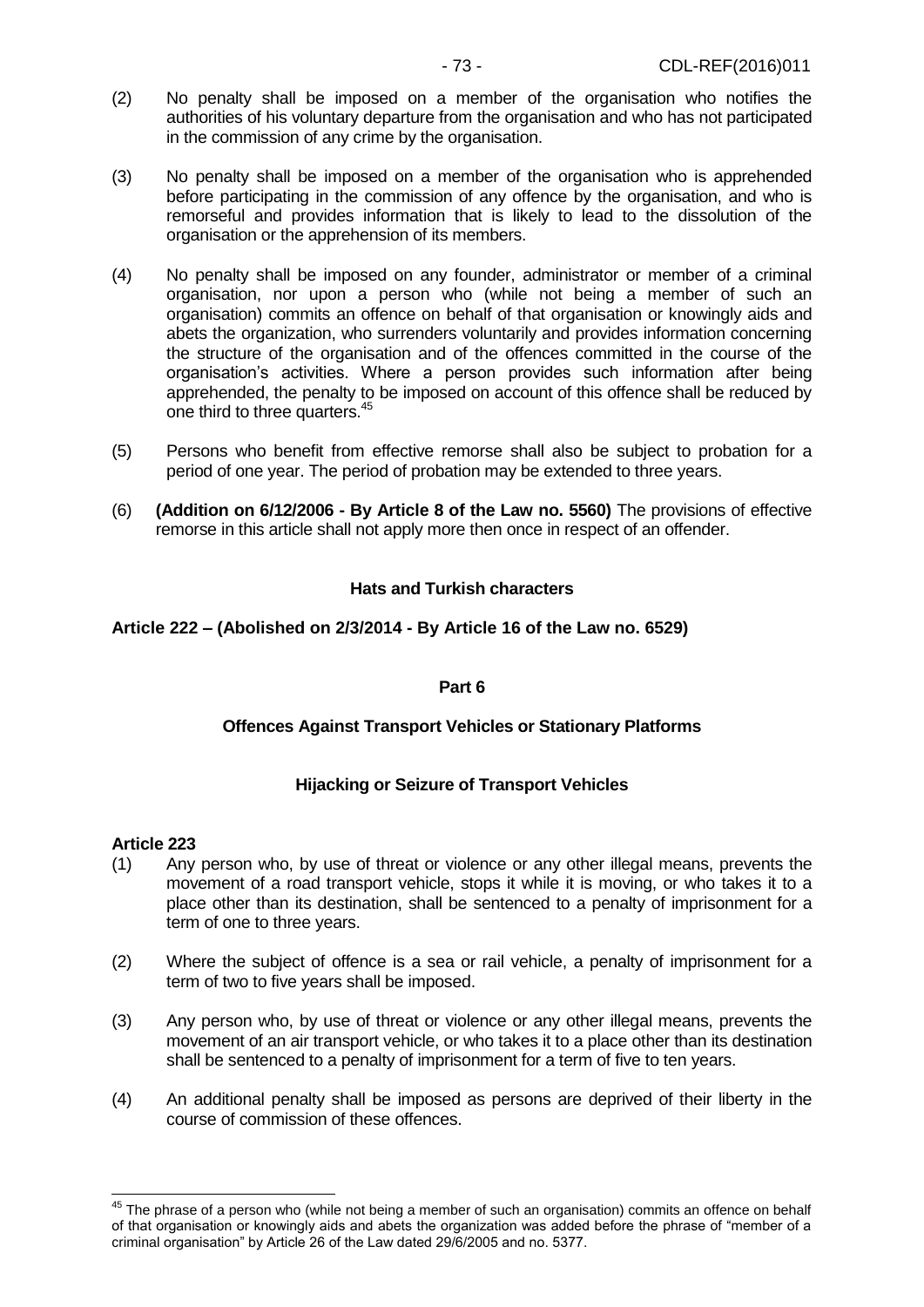(5) Where an aggravated injury on account of its consequences occurs during the commission of these offences, the provisions relating to intentional injury shall be applied in addition.

## **Occupation of a Stationary Platform on Territorial Land or Industrial Zone**

#### **Article 224**

- (1) Any person who occupies, seizes or takes control of a stationary platform in territorial waters or an industrial zone by use of threat or violence or by using any other illegal means, shall be sentenced to a penalty of imprisonment for a term of five to fifteen years.
- (2) An additional penalty shall be imposed as persons are deprived of their liberty in the course of commission of these offences.
- (3) Where an aggravated injury on account of its consequences occurs during the commission of these offences, the provisions related to intentional injury shall be applied.

### **Part 7**

### **Offences Against Public Morals**

### **Indecent Acts**

### **Article 225**

(1) A person who engages in sexual intercourse in public or who exposes himself in public shall be sentenced to a penalty of imprisonment for a term of six months to one year.

### **Obscenity**

### **Article 226**

- a) gives to a child obscene written or audio-visual material; or who reads or induces another to read such material to a child or makes a child watch or listen to such material;
- b) makes public the content of such material in a place accessible or visible to a child, or who exhibits such material in a visible manner or who reads or talks about such material, or who induces another to read or talk about such material to a child;
- c) offers such materials for sale or rent in such a manner as to reveal the content of that material;
- d) offers for sale, sells or rents such materials, in any place other than a specified points of sale;
- e) gives or distributes such materials along with the sale of other products or services as a free supplement; or
- f) advertises such products

shall be sentenced to a penalty of imprisonment for a term of six months to two years and a judicial fine.

(2**)** Any person who broadcasts or publishes obscene written or audio-visual material or who acts as an intermediary for this purpose shall be sentenced to a penalty of imprisonment for a term of six months to three years and a judicial fine of up to five thousand days.

<sup>(1)</sup> Any person who: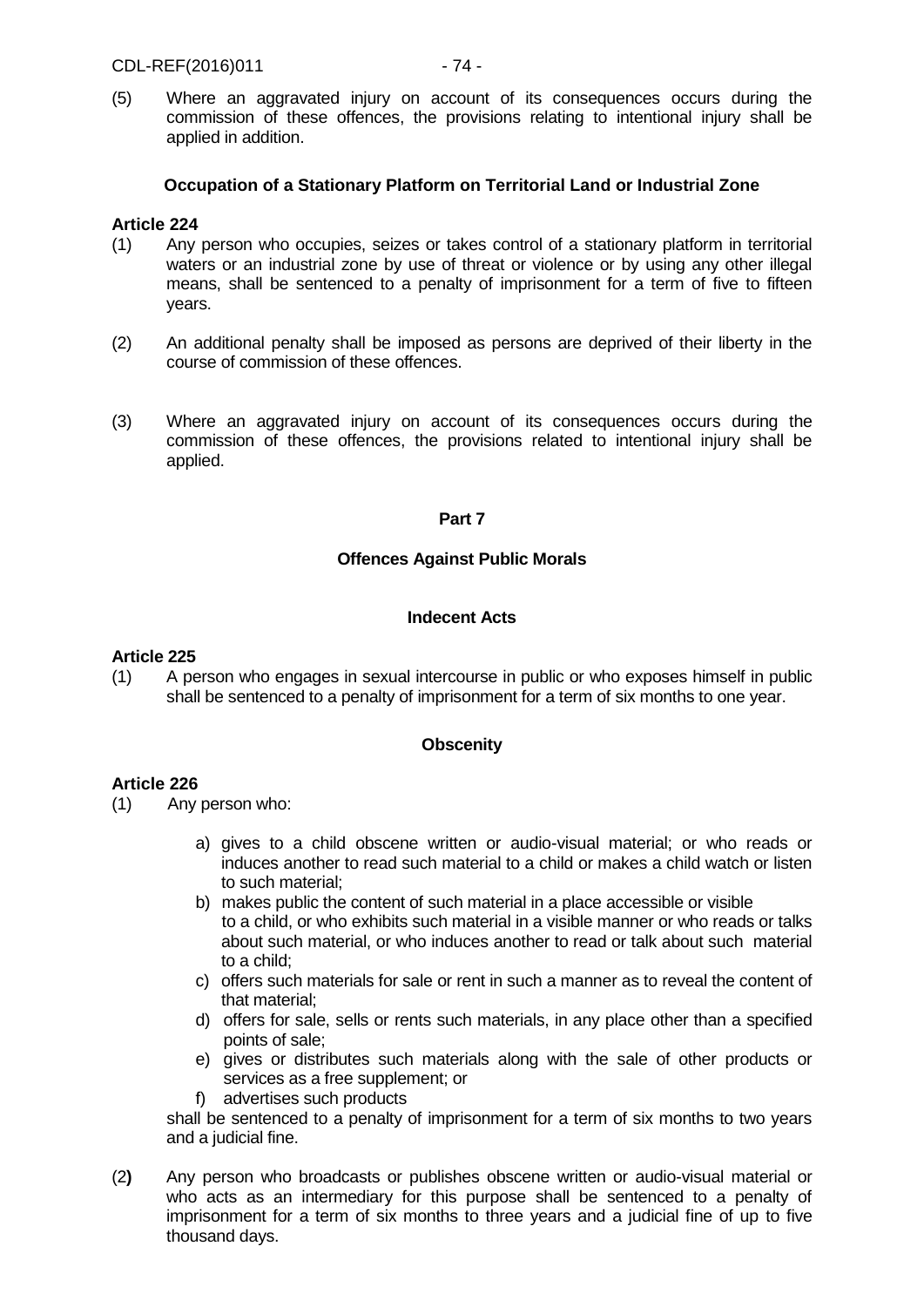- (3) A person who uses children in the production of obscene written or audio-visual materials shall be sentenced to a penalty of imprisonment for a term of five to ten years and a judicial fine of up to five thousand days. Any person who conveys such material into the country, who copies or offers for sale such material or who sells, transports, stores, exports, retains possession of such material or offers such material for the use of others shall be sentenced to a penalty of imprisonment for a term of two to five years and a judicial fine of up to five thousand days.
- (4) Any person who produces, conveys into the country, offers for sale, sells, transports, stores or offers for the use of others written or audio-visual materials of sexual acts performed with the use of force, animals, a human corpse, or in any other unnatural manner shall be sentenced to a penalty of imprisonment for a term of one to four years and a judicial fine of up to five thousand days.
- (5) Any person who broadcasts or publishes the materials described in paragraphs three and four or who acts as an intermediary for this purpose or who ensures children see, hear or read such materials shall be sentenced to a penalty of imprisonment for a term of six to ten years and a judicial fine of up to five thousand days.
- (6) Legal entities shall be subject to specific security measures for involvement in these offences.
- (7) The provisions of this article shall not apply to academic works. The provisions of this article shall not apply, except for paragraph 3, to artistic or literary works where children are prevented from accessing such.

### **Prostitution**

### **Article 227**

- (1) Any person who encourages a child to become a prostitute, facilitates a child becoming such or supplies or accommodates a child for such purpose, or acts as an intermediary for the prostitution of a child, shall be sentenced to a penalty of imprisonment for a term of four to ten years and judicial fine up to five thousand days. Preparatory acts and activities for commission of this offence shall be punished as a completed offence.
- (2) Any person who encourages another to become a prostitute or who facilitates or acts as an intermediary for such or who provides an environment for such purpose shall be sentenced to a penalty of imprisonment for a term of two to four years and a judicial fine up to three thousand days. Earning a living, totally or partially, from the proceeds of prostitution shall be presumed to be an encouragement to prostitution.

## (3) **(Abolished on 6/12/2006 - By Article 45 of the Law no. 5560)**

- (4) The penalty to be imposed according to the aforementioned paragraphs shall be increased by one half to two folds where a person is encouraged to engage in acts of prostitution or secures an individual to engage in prostitution through the use of threat, violence, deceit, or by taking advantage of another's desperation.
- (5) The penalty to be imposed according to aforementioned paragraphs shall be increased by one half where the offence is committed by a spouse, direct-antecedents, direct antecedents-in-law, sibling, adopting parent, guardian, trainer, educator, nurse or any other person responsible for the protection and supervision of a person; or by a public officer or employee who misuses the influence derived from their positions.
- (6) The penalty to be imposed according to aforementioned paragraphs shall be increased by one half where the offence is committed within the framework of the activities of a criminal organisation.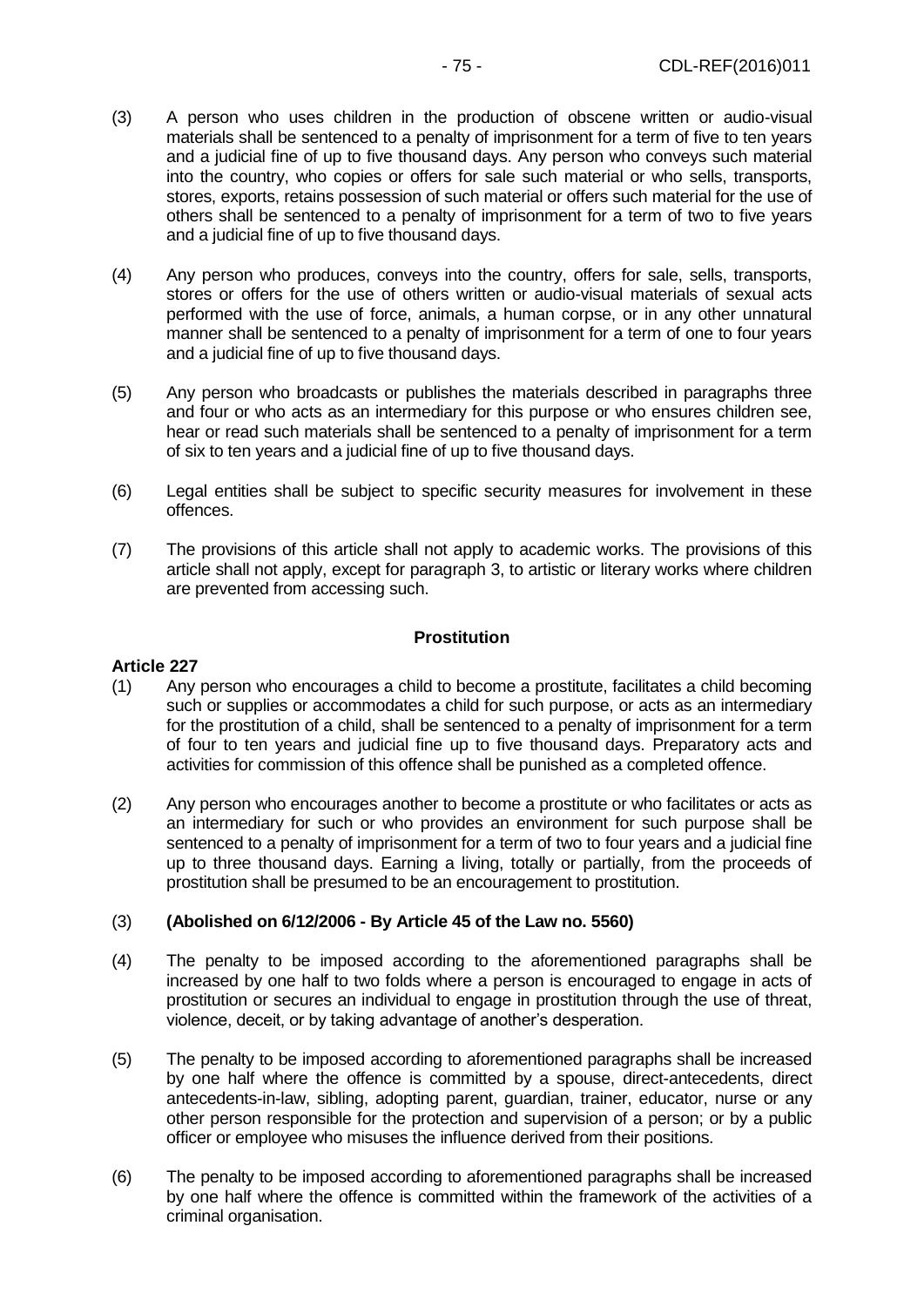- (7) Legal entities shall be subject to security measures for involvement in these offences.
- (8) Any person who has been forced into prostitution may be given treatment or psychological therapy.<sup>46</sup>

## **Providing an Environment or the Means for Gambling**

### **Article 228**

- (1) Any person who provides an environment or the means for gambling shall be sentenced to a penalty of imprisonment for a term of up to one year and a judicial fine.
- (2) The penalty to be imposed shall be increased by one fold where an environment or means is provided for children in order to gamble.
- (3) Legal entities shall be subject to security measures for involvement in these offences.
- (4) In the implementation of the Criminal Code, gambling shall be defined as a game undertaken with the aim of earning money, where the profit and loss depends upon chance.

## **Begging**

### **Article 229**

- (1) Any person who uses a child or person with physical or mental impairments as a means for begging shall be sentenced to a penalty of imprisonment for a term of one to three years.
- (2) The penalty to be imposed shall be increased by one half, where the offence is committed by blood relatives or in-laws including third degree or a spouse.
- (3) The penalty to be imposed shall be increased by one fold where the offence is committed within the framework of the activities of a criminal organisation.

### **Part 8 Offences Against the Family Order**

## **Polygamy, Marriage by Deception and Religious Ceremonies**

### **Article 230**

-

- (1) Any person who, while already married, marries someone else, by completing the official procedure, shall be sentenced to a penalty of imprisonment for a term of six months to two years.
- 2) Any person who, while unmarried, marries someone else, by completing the official procedure, knowing him to be already married to someone else, shall be sentenced in accordance with the aforementioned paragraph.
- 3) Any person who marries someone else, by completing the official procedure, while concealing his real identity shall be sentenced to a penalty of imprisonment for a term of three months to one year.
- 4) The limitation period in respect of the offences defined in the aforementioned paragraphs shall take effect as of the date on which the decision on annulment of marriage becomes final.

 $46$  The phrase included in this paragraph "shall be given treatment or psychological therapy" was amended as "may be given treatment or psychological therapy" by Article 9 of the Law dated 6/12/2006 and no. 5560.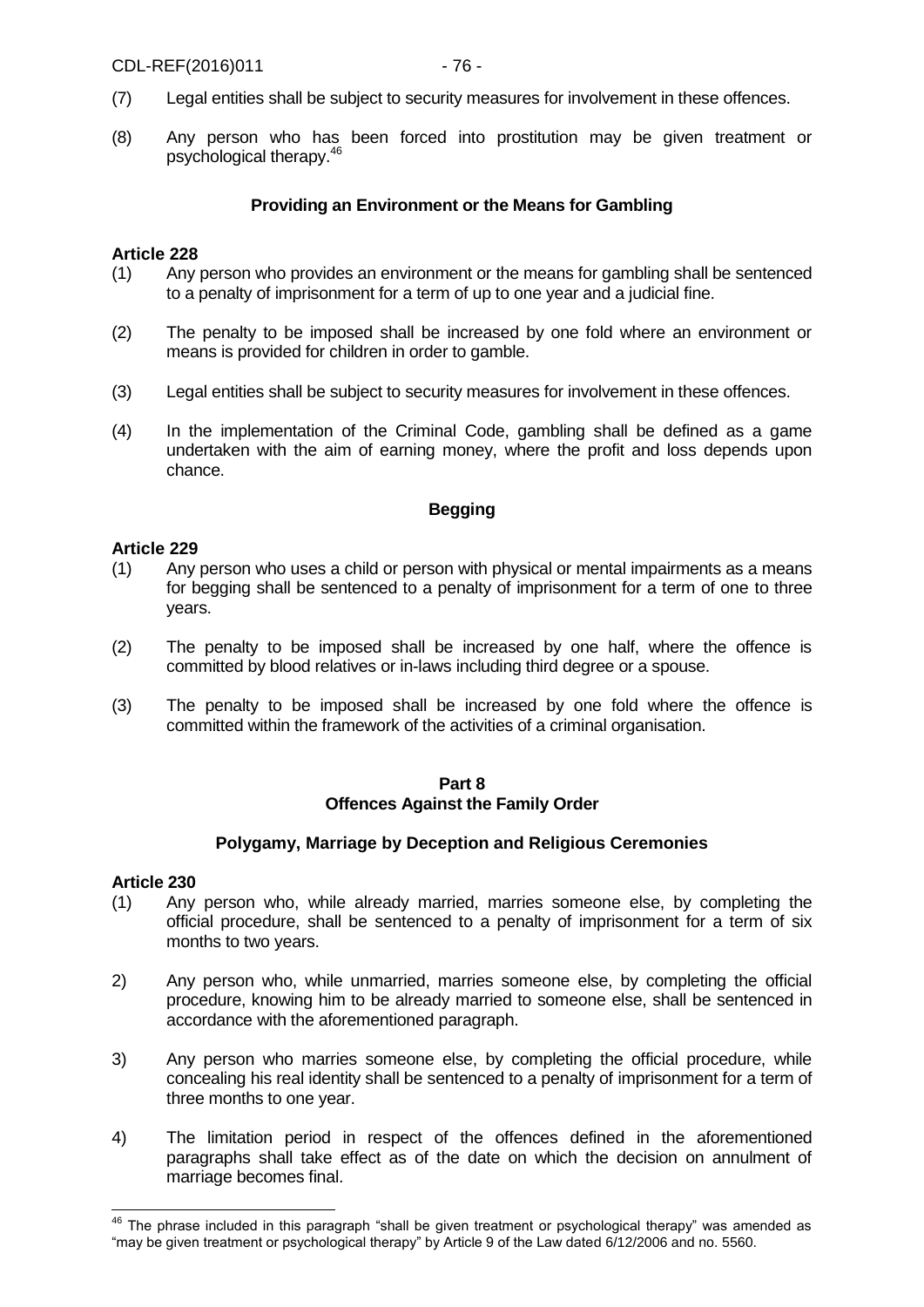- 5) Persons who hold a religious marriage ceremony without an official marriage shall be sentenced to a penalty of imprisonment for a term of two to six months. However, if an official marriage takes place, the criminal case shall be stayed or the sentence, and all its consequences, shall be set aside.
- 6) Any person who administers a religious marriage ceremony without observing a document verifying an official marriage has been concluded in accordance with the law shall be sentenced to a penalty of imprisonment for a period of two to six months.

### **Altering the Lineage of a Child**

### **Article 231**

- (1) Any person who alters or conceals the lineage of a child shall be sentenced to a penalty of imprisonment for a term of one to three years.
- (2) Any person who causes the mix-up of children, at a health institution, by failing to exercise due care shall be sentenced to a penalty of imprisonment for a term of up to one year.

### **Ill-Treatment**

### **Article 232**

- (1) Any person who ill-treats a person that they are living together with in the same dwelling, shall be sentenced to a penalty of imprisonment for a term of two months to one year.
- (2) Any person who improperly uses the right to enforce discipline, deriving from his right to educate a person who is under his control or for whom he is responsible for this person's growth, education, care, protection or training of a profession or trade, shall be sentenced to a penalty of imprisonment for a term of up to one year.

## **Breach of Obligations Derived from Family Law**

### **Article 233**

- (1) Any person who fails to fulfil the obligations conferred upon them by family law, which provides for the care, education or support of family members, shall be sentenced to a penalty of imprisonment for a term of up to one year, upon compliant.
- (2) Any person who abandons his pregnant wife, or a pregnant single woman with whom he lives where he is aware of such pregnancy and he is the biological father, shall be sentenced to a penalty of imprisonment for a term of three months to one year.
- (3) Where a mother or father seriously endangers the health, safety or morality of their children as a result of a lack of moral or material care derived from degrading behaviour and actions, alcoholism or the use of narcotics or psychotropic substances, notwithstanding any loss of parental responsibility, shall be sentenced to a penalty of imprisonment for a term of three months to one year.

### **Kidnapping and Detention of a Child**

## **Article 234**

(1) Where a child, who has not completed his sixteenth year, is kidnapped, without the use of violence or threat, by a mother or father who have lost their parental rights, or by (up to and including) a third degree blood relative while the child is legally under the care or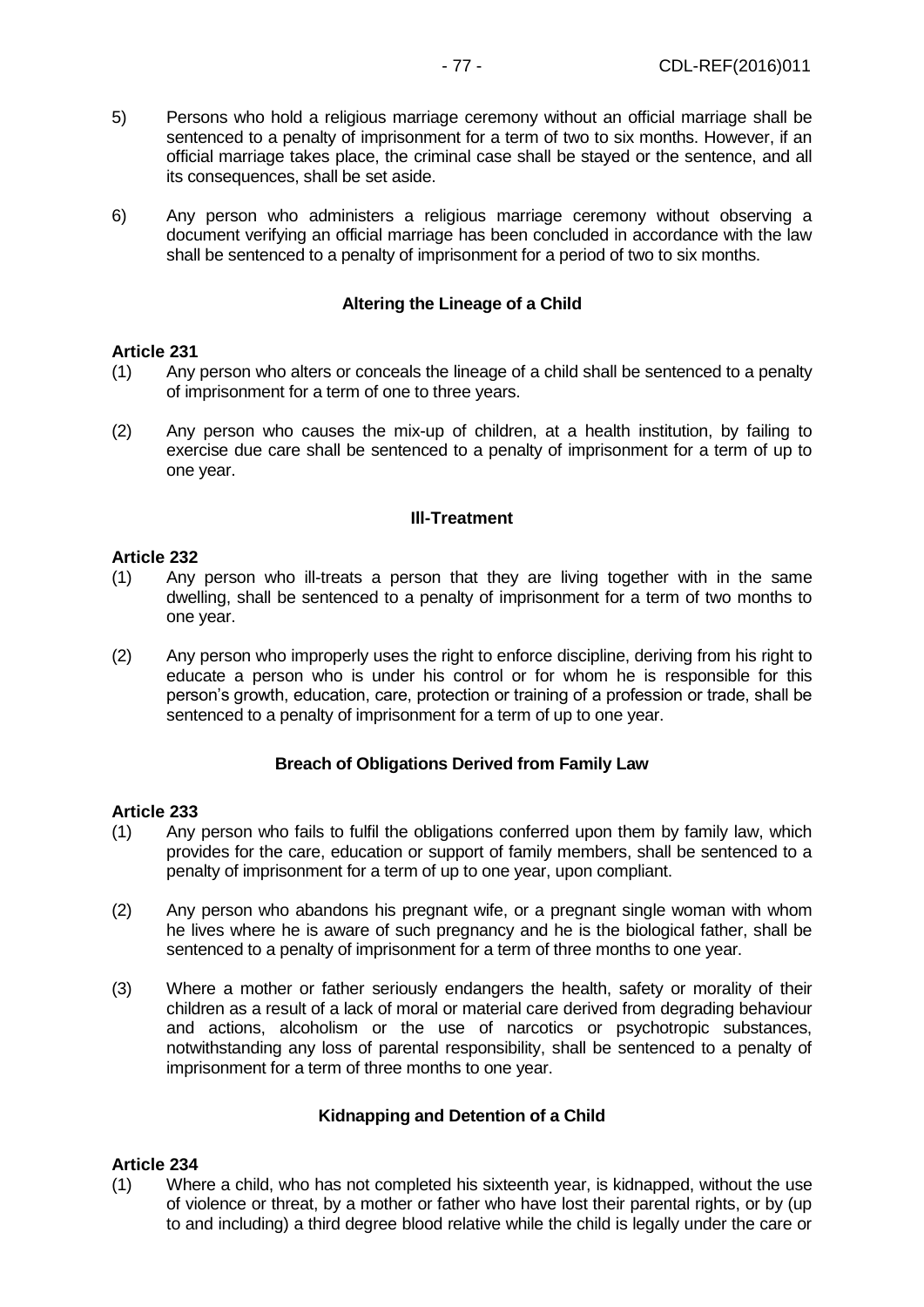custody of a natural parent or guardian, the offender shall be sentenced to a penalty of imprisonment for a term of three months to one year.

- (2) The penalty to be imposed shall be increased by one fold where this offence is committed by using violence or threat, or involves a child not having yet completed his twelfth year.
- (3) **(Addition: 6/12/2006 - By Article 10 of the Law no. 5560)** Any person who keeps a child (who has run away from home without informing, or obtaining the consent of, his legal guardian) without notifying the parents or competent authorities, notwithstanding the consent of the child, shall be sentenced to a penalty of imprisonment for a term of three months to one year, upon complaint.

## **Part 9 Offences Against the Economy, Industry and Trade**

# **Fraud During a Tender**

# **Article 235**

- (1) **(Amended on 11/4/2013 - By Article 12 of the Law no. 6459)** Any person who acts fraudulently on behalf of a public institution or corporation, in the course of a tender that relates to construction, rent, purchase or sale of goods or services, shall be sentenced to a penalty of imprisonment for a term of three to seven years.
- (2) The following acts are presumed to constitute a fraudulent tender:
	- a) By engaging in deception and:-
		- 1. Preventing a person from participating in the process of the tender or the tender itself, who is capable of participation in such or who has met the criteria for such;
		- 2. Securing the participation of a person in the tender who lacks the capability to participate in such or who fails to meet the criteria required for such;
		- 3. Eliminating from consideration such offered goods which conform to the tender specifications by stating that such goods do not so conform;
		- 4. Placing, in the evaluation, goods which do not conform to the tender specifications by stating that such goods do so conform;
	- b) Enabling the access of another to information which relates to any offers, which is to be kept confidential according to Tender Law or the tender specifications.
	- c) Prevention of a person, who is capable of participating in a tender or having met the criteria for such, from participating in the process of tender or the tender itself , by the use of force, threats, or any other acts contrary to law.
	- d) Concluding an open, or secret, agreement with others, in order to influence the conditions of a tender, particularly the price, for those who are willing to participate in the tender or those who have already participated in the tender.
- (3) **(Amended on 11/4/2013 - By Article 12 of the Law no. 6459)** Where the offence of fraud during a tender is committed

a) by use of force and threat, minimum limit of the main punishment cannot be less than five years. However, if there occurs aggravated circumstances of the offence of intentional wounding or threat which require more severe punishment, an additional punishment shall be imposed on account of these offences.

b) does not lead to any damage to the relevant public institution or organization, the offender shall be sentenced to imprisonment for a term of one year to three years except for situations set out in subparagraph (a) of this paragraph.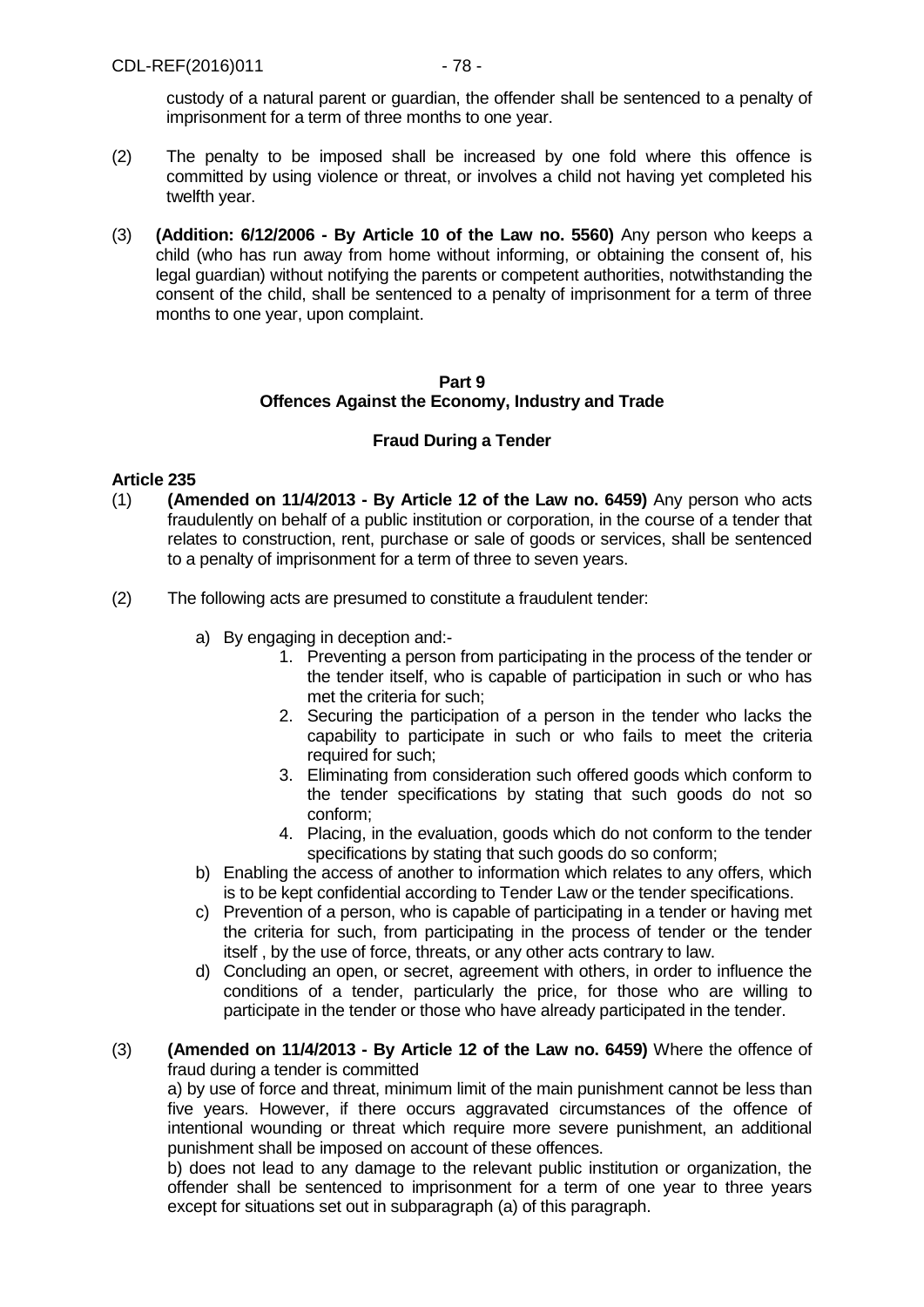- (4) Any person under an official duty who gains a benefit through his involvement in fraud during a tender shall be additionally sentenced according to the relevant offences.
- (5) The provisions of the aforementioned paragraphs shall also be applicable where a public institution, or corporation, acts as an intermediary during a competitive tender or where a person acts fraudulently during the process of tender in respect of rent, purchase or sale of goods or services while acting on behalf of: a professional institution (presumed in law to be public institution); a company (incorporated by the aforementioned professional institution, or a public institution or a public corporation or a foundation operating within the framework of such institutions or corporation); or an association acting in the public interest; or a co-operative.

### **Fraud during the discharge of Contractual Obligations**

### **Article 236**

- (1) Any person who acts fraudulently during the discharge of contractual obligations with a public institution, public corporation, professional institution (presumed in law, to be public institution), a company (incorporated by the aforementioned professional institution, or a public institution or a public corporations or a foundation operating within the framework of such institutions or corporation), an association acting in the public interest; or a co-operative shall be sentenced to a penalty of imprisonment for a term of three to seven years.
- (2) The following acts are presumed to constitute fraud during the discharge of a contractual obligation:
	- a) Delivery, or accepting delivery, of goods other than those described within the contract;
	- b) Delivery, or accepting delivery, of fewer goods than described within the contract;
	- c) Accepting goods outside the time limit specified in the contract, or the conclusion of the tender, for their delivery.
	- d) In construction tenders, accepting the completed construction, or material used in such, which does not comply with the conditions, quantity or quality as described within the contract or in the detailed specification of tender;
	- e) Accepting an obligation of service as having been completely discharged although the service rendered was deficient or contrary to the terms described within the contract or in the detailed specification of tender.
- (3) Any person who is under an official duty and gains a benefit through his involvement in fraud during the discharge of contractual obligations shall be additionally sentenced pursuant to the relevant provisions.

## **Manipulation of the Price**

- (1) Any person who disseminates false information or news or is involved in fraudulent acts in such a way as to cause an increase or decrease in wages or in the price of consumables or goods shall be subject to a penalty of imprisonment for a term of three months to two years and a judicial fine.
- (2) Where, as a consequence of this act, there is an actual increase or decrease of wages or in the prices of consumables or goods then the penalty to be imposed shall be increased by one third.
- (3) Where the offender is a licensed intermediary or stock exchange broker then the penalty shall be additionally increased by one eighth.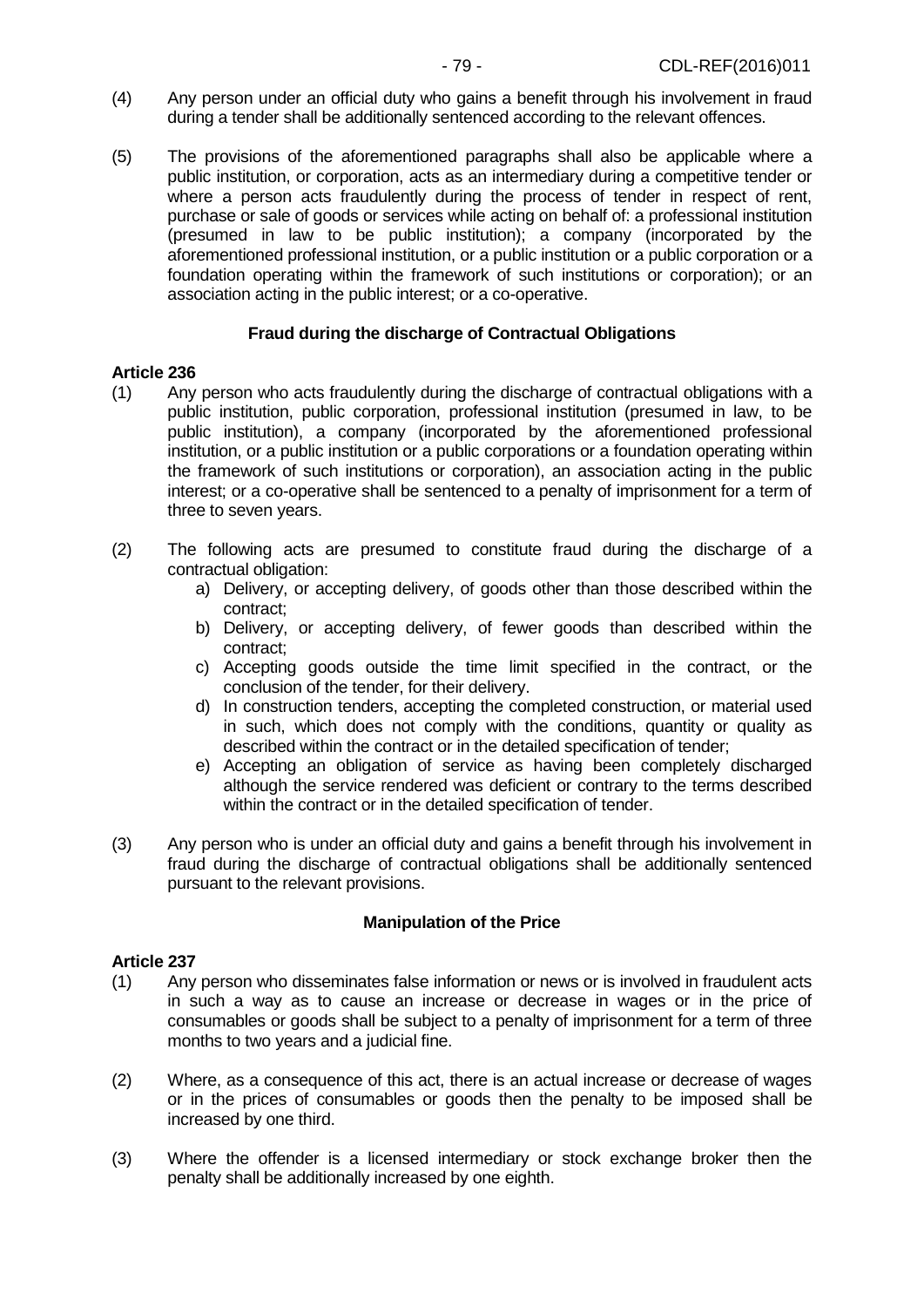### **Causing Shortage of Items Required by the Public**

### **Article 238**

(1) Any person who, by failing to discharge his contractual obligations, causes an absence of food or goods, or a shortage of such by a significant amount, which are required for use by public institutions or corporations, public services or for disaster relief activities, shall be subject to a penalty of imprisonment for a term one to three years, and a judicial fine of up to one thousand days.

### **Disclosure of Confidential Documents or Information Relating to Commerce, Banking or Private Customers**

## **Article 239**

- (1) Any person who discloses confidential information, or documents, relating to commerce, banking or private customers, which he holds by virtue of his title, duty, profession or trade, to an unauthorized person shall be subject to a penalty of imprisonment for a term of one to three years and a judicial fine up to five thousand days, upon complaint. Where such information or documents are disclosed to an unauthorized individual by a person who unlawfully acquired such information or documents, such person shall be subject to a penalty in accordance with this paragraph.
- (2) Paragraph 1 shall apply to information relating to scientific invention and discovery, and the industrial implementation of such.
- (3) Where such confidential information is disclosed to a non-citizen (who is not resident in Turkey) or his staff, the penalty shall be increased by one third. In such case, no complaint is required.
- (4) Any person who, by using force or threats, compels another to disclose the information or documents within the scope of this article shall be subject to a penalty of imprisonment for a term of three to seven years.

## **Restriction of Supply of Goods and Services**

### **Article 240**

(1) Any person who causes an urgent public need by restricting the supply of certain goods or services shall be subject to a penalty of imprisonment for a term of six months to two years.

## **Unlawful Money Lending**

### **Article 241**

(1) Any person who lends money to another person with the aim of receiving financial gain from such shall be sentenced to a term imprisonment from two years to five years and a judicial fine up to five thousand days.

### **Implementation of Security Measures on Legal Entities**

### **Article 242**

(1) Where a legal entity obtains a benefit arising from the commission of an offence falling into the scope of this Part, it shall be subject to specific security measures.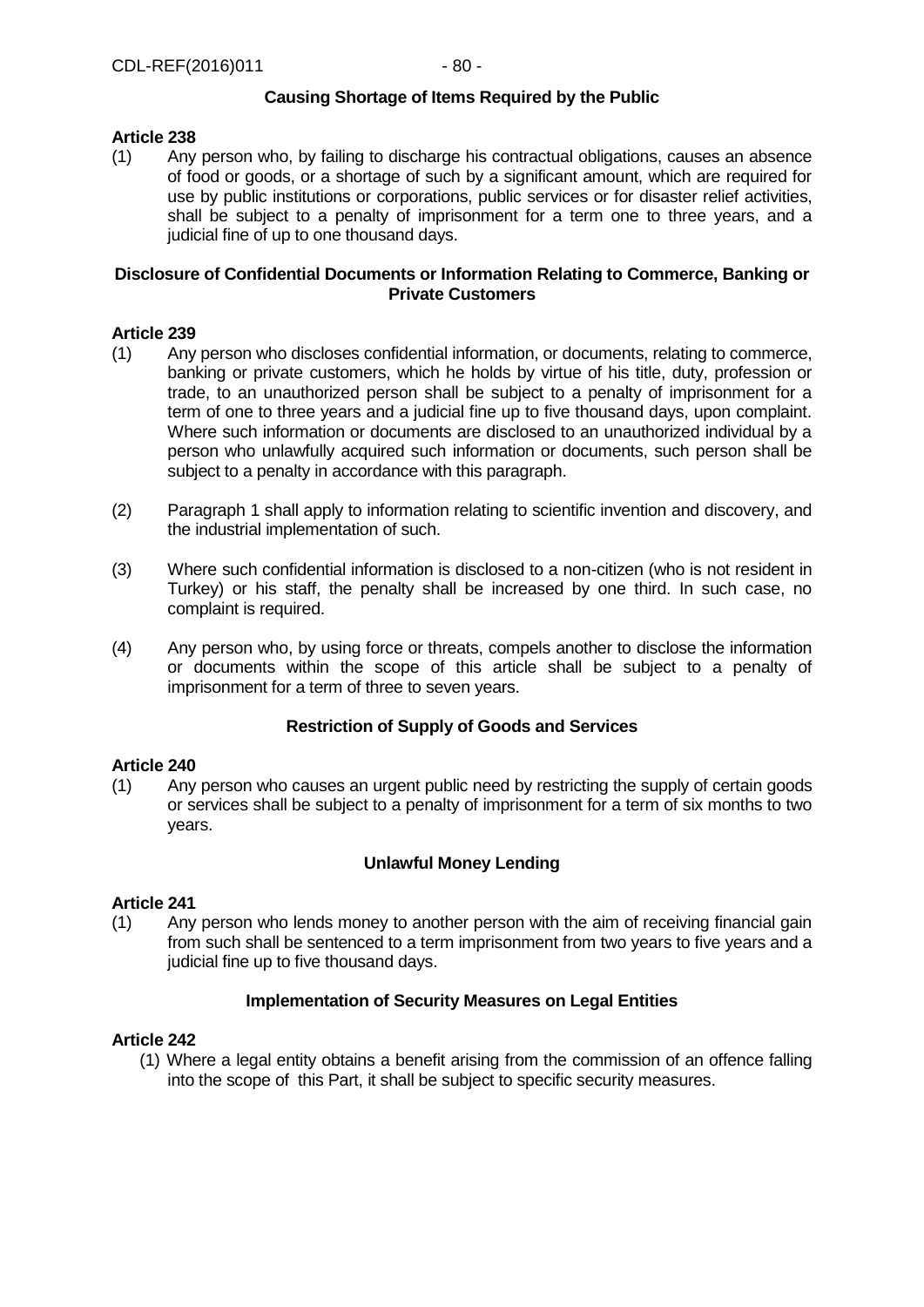## **Part 10 Offences Related to Data Processing Systems**

## **Accessing a Data Processing System**

## **Article 243**

- (1) Any person who unlawfully accesses, partially or fully, a data processing system, or remains within such system, shall be subject to a penalty of imprisonment for a term of up to one year or a judicial fine.
- (2) Where the act defined in the aforementioned paragraph is committed in relation to a system which is only accessible upon the payment of a fee, then the penalty to be imposed shall be decreased by up to one half.
- (3) Where any data within any such system is deleted or altered as a result of this act, then the penalty to be imposed shall be a term of imprisonment of six months to two years.

## **Preventing the Functioning of a System and Deletion, Alteration or Corrupting of Data**

### **Article 244**

- (1) Any person who prevents the functioning of a data processing system or renders such useless shall be subject to a penalty of imprisonment for a term of one to five years.
- (2) Any person who deletes, alters, corrupts or bars access to data, or introduces data into a system or sends existing data to another place shall be subject to a penalty of imprisonment for a term of six months to three years.
- (3) Where this offence is committed in relation to a data processing system of a public institution or establishment, bank or institution of credit, then the penalty to be imposed shall be increased by one half.
- (4) Where a person obtains an unjust benefit for himself or another by committing the acts defined in the aforementioned paragraphs, and such acts do not constitute a separate offence, he shall be subject to a penalty of imprisonment from two years to six years and a judicial fine of up to five thousand days.

## **Misuse of Bank or Credit cards**

## **Article 245 (Amended on 29/6/2005 - By Article 27 of the Law no. 5377)**

- (1) Any person who secures a benefit for himself, or another, by acquiring or retaining (by any means), a bank or credit card of another person; or using, or allowing to be used, such a card without the consent of the card holder or the residual owner shall be sentenced to a penalty of imprisonment for a term of three to six years and a judicial fine of up to five thousand days.
- (2) Any person who produces, sells, transfers, purchases or receives a counterfeit bank or credit card which relates to the bank account of another shall be sentenced to a penalty of imprisonment for a term of three to seven years and judicial fine of up to ten thousand days.
- (3) Any person who secures a benefit for himself or another by using a counterfeit or falsified bank or credit card shall be sentenced to a penalty of imprisonment for a term of four to eight years and judicial a fine of up to five thousand days, provided such act does not constitute a separate offence.
- (4) Where an offence described in paragraph one concerns a loss to:
	- a) a spouse of a marriage where such spouse has not been subject to a court decree of separation,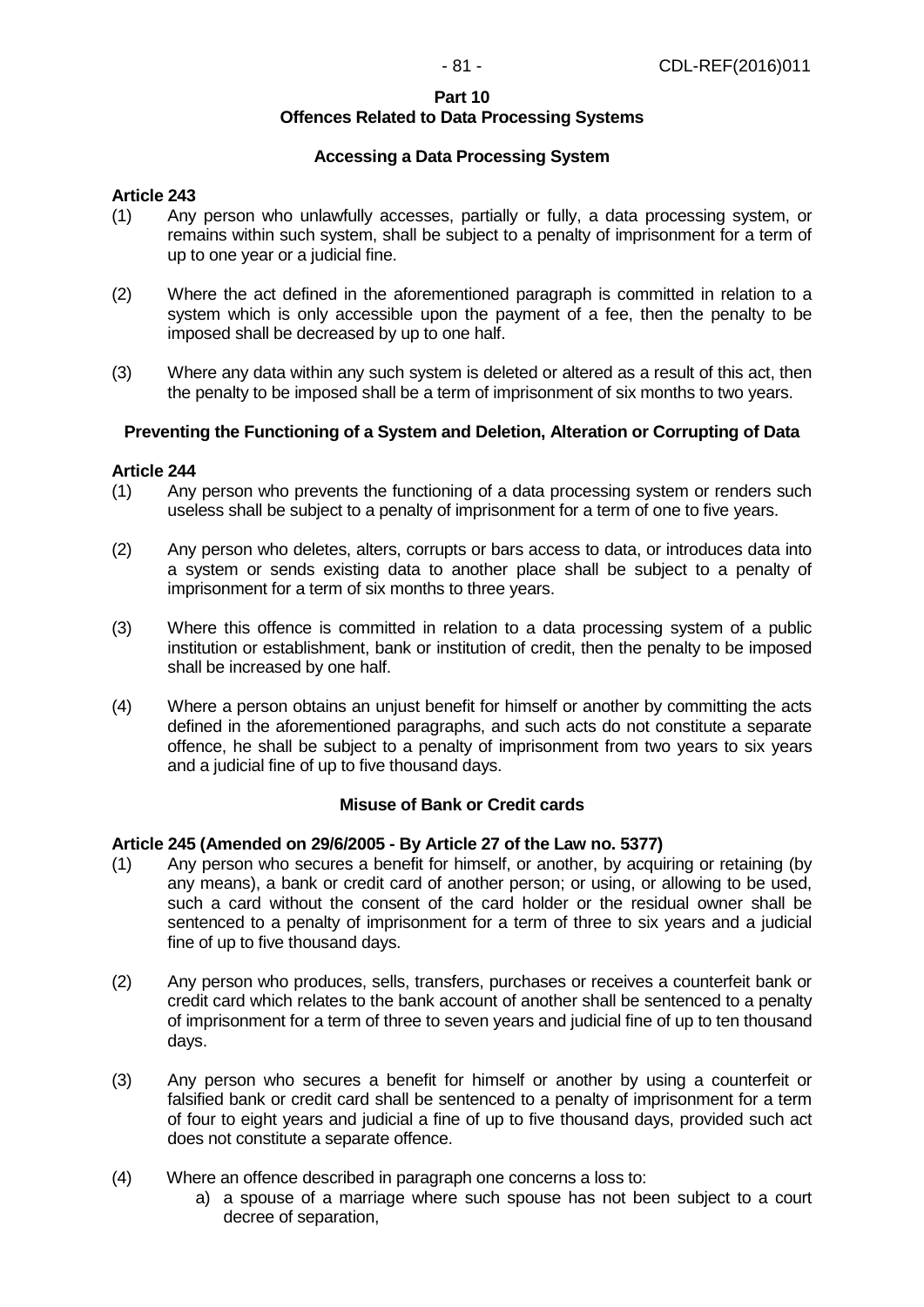- b) a direct-antecedent or direct-descendent, direct in-law, adoptive parent or adopted child; or
- c) a sibling residing in the same dwelling.

no penalty shall be imposed on the person who is related in such a way.

(5) **(Added on 6/12/2006 - By Article 11 of the Law no. 5560)** The provisions of effective remorse in respect of offences against property in this code shall be applicable to acts which falls within the scope of paragraph one.

## **Implementation of Security Measures on Legal Entities**

## **Article 246**

(1) Where a legal entity obtains an unjust benefit arising from the commission of an offence in this Part, it shall be subject to specific security measures.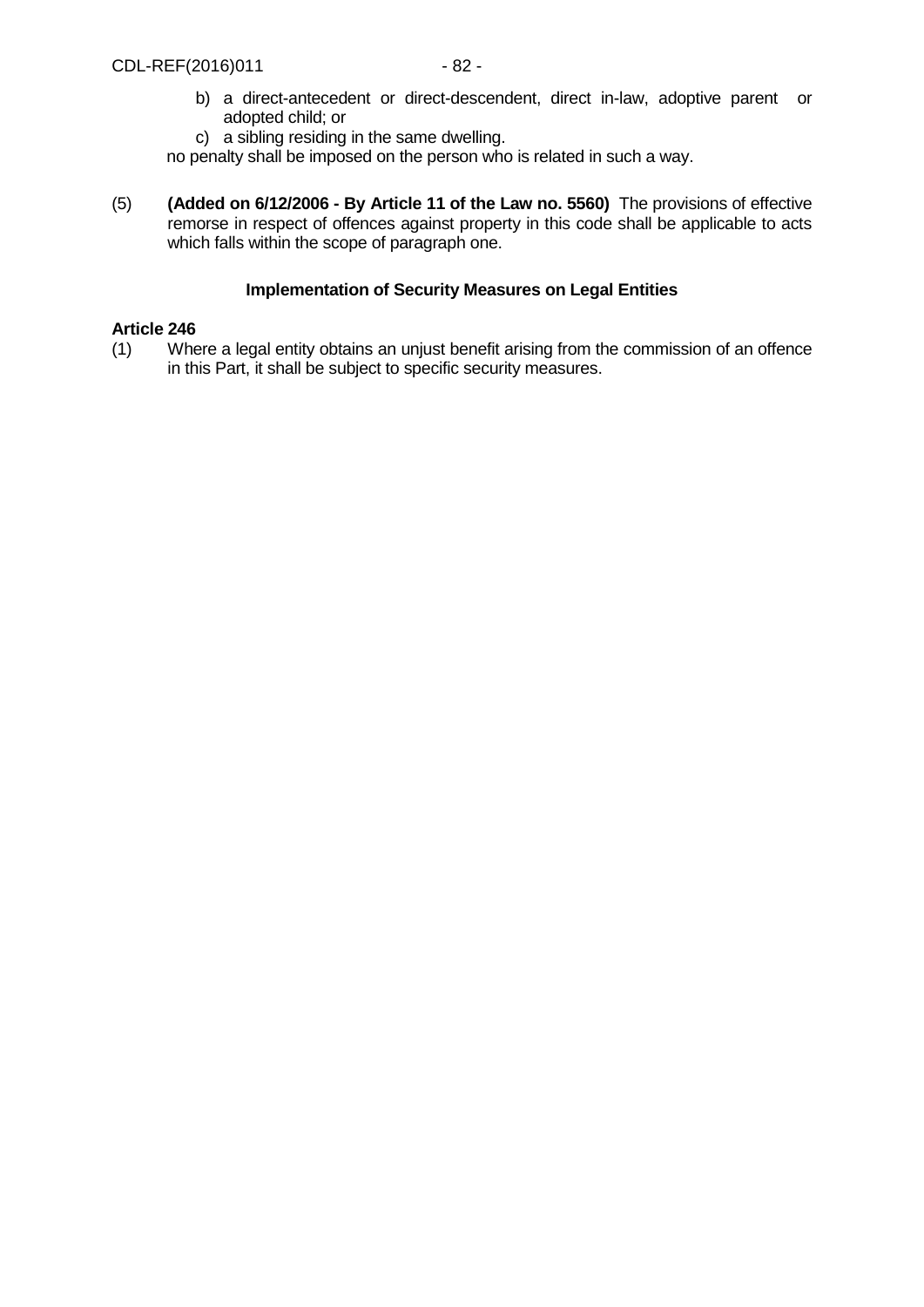### **CHAPTER IV**

## **Offences against Nation and State and Final Provisions**

### **Part 1**

## **Offences Against the Reliability and Functioning of the Public Administration**

### **Embezzlement**

### **Article 247**

- (1) Any public officer who embezzles property, for the benefit of himself or another, which is under his custody or control or which is held by him as a consequence of his duty shall be subject to a penalty of imprisonment for a term of between five to twelve years.
- (2) Where this offence is committed by deception for the purpose of concealing the embezzlement, the penalty to be imposed shall be increased by one half.
- (3) Where the offence is committed with the aim of returning the property after temporary usage, the penalty may be reduced by up to one half.

### **Effective Remorse**

### **Article 248**

- (1) If, prior to the commencement of any investigation, the property is returned in its original state, or any damage to such is fully compensated, then the penalty to be imposed shall be reduced by two thirds.
- (2) If, prior to the commencement of any prosecution, the property is voluntarily returned in its original state, or any damage to such is fully compensated, then the penalty to be imposed shall be reduced by one half. If effective remorse is demonstrated prior to the giving of judgment by the Court the penalty to be imposed shall be reduced by one third.

## **Mitigating Factors**

### **Article 249**

(1) Where the value of the subject of the offence is minimal, then the penalty to be imposed shall be reduced by one third to one half.

## **Extortion**

- (1) **(Amended on 2/7/2012 - By Article 86 of the Law no. 6352)** Any public officer who compels another to make a promise or provide a benefit for himself or another by misusing the influence derived from his office shall be subject to a penalty of a term of imprisonment from five years to ten years. Where the person affords a benefit for the public officer or another to be designated by the public officer, by feeling himself obliged, on account of the unjust conducts and behaviours of the public officer and upon the concern that his request (act requested to be performed by the public officer) will not be duly fulfilled or not be fulfilled in due course, the person shall be deemed to be compelled to do so.
- (2) Any public officer who convinces another, by deception, to make a promise or provide a benefit for himself or another by misusing the influence derived from his office shall be subject to a penalty of a term of imprisonment from three to five.
- (3) Where the offence defined in paragraph two is committed by taking advantage of a person's mistake, the sentence to be imposed shall be a penalty of imprisonment for a term of one to three years.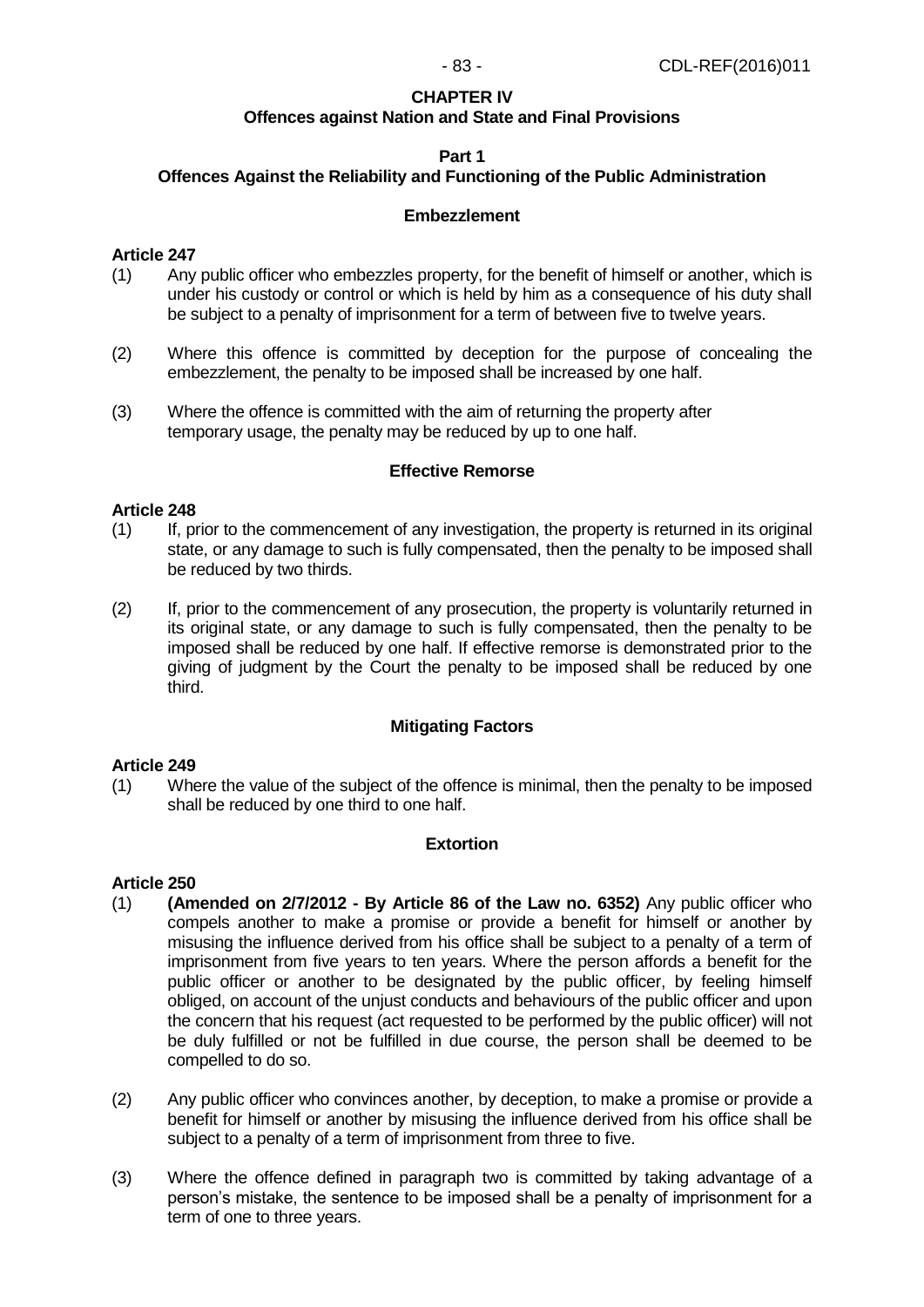(4) **(Added on 2/7/2012 - By Article 86 of the Law no. 6352)** By taking into account the value of the benefit extorted and economic condition of the victim, the sentence to be imposed pursuant to the above-mentioned paragraphs may be decreased by one half.

# **Failure to Supervise**

# **Article 251**

- (1) Where a public officer, in a supervisory role, intentionally ignores the commission of an offence involving embezzlement and extortion, he shall be culpable as a joint offender.
- (2) Any public officer who provides the opportunity for the commission of the offences of embezzlement or exploitation by failing to fulfil his supervisory duty shall be sentenced to a penalty of imprisonment for a term of three months to three years.

## **Bribery**

# **Article 252 - (Amended on 2/7/2012 - By Article 87 of the Law no. 6352)**

(1) Any person who secures, directly or through other persons, an undue advantage to a public official or another person indicated by the public official to perform or not to perform a task with regard to his duty shall be sentenced to a penalty of imprisonment for a term of four years to twelve years.

(2) Any public official who secures, directly or through other persons, an undue advantage to himself or another person indicated by the public official to perform or not to perform a task with regard to his duty shall be sentenced to the same penalty stipulated by the paragraph 1.

(3) Where the parties agree upon a bribe, they shall be sentenced as if the offence were completed.

(4) In the case where the public official requests a bribe but it is not accepted by the person, or the person offers or promises an undue advantage to the public official but it is not accepted by the public official, the penalty to be imposed on the offender according to the provisions of paragraphs 1 and 2 shall be reduced by half.

(5) Any person who mediates the offer or conveys the request to the other party, closing the bribery agreement or providing the bribe shall be punished as accomplice, irrespective of being a public official.

(6) Any third person who is provided with the benefit or authorised person of a legal person who accepts the benefit shall be punished as accomplice, irrespective of being a public official.

(7) Where a person who receives or requests a bribe or agrees to such is a person in a judicial capacity, an arbitrator, an expert witness, a public notary or a professional financial auditor, the penalty to be imposed shall be increased by one-third to one-half.

- (8) The provisions of the present article shall also apply where, irrespective of being a public official, an undue advantage is obtained by, offered or promised directly or through intermediaries to the persons acting on behalf of:
	- a) Occupational organisation in the character of public entity,

b) Corporations established in association of public institutions or organisations or occupational organisations in the character of public entity,

c) Foundations acting within the body of public institutions or organisations or occupational organisations in the character of public entity,

- d) Public benefit associations,
- e) Cooperatives,

f) Open joint stock companies,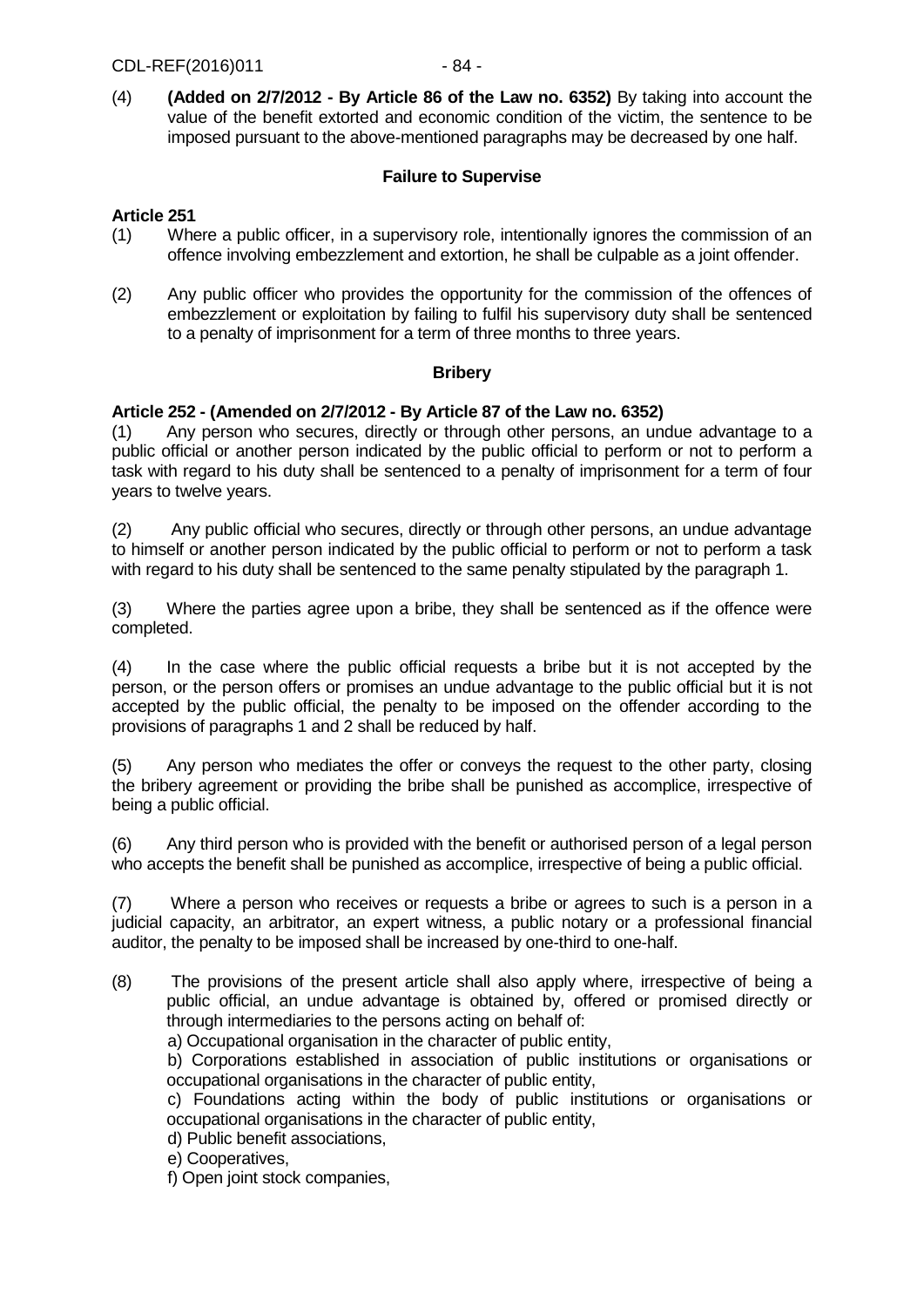to perform or not to perform a task with regard to their duties; an undue advantage is requested or accepted by these persons; these acts are mediated; an undue advantage is provided for another through this relation.

(9) The provisions of the present article shall also apply where an undue advantage is obtained by, offered or promised directly or through intermediaries to;

a) Public officials elected or appointed in a foreign country.

b) Judges, jury members or other officials acting in international or supranational or foreign state courts.

c) Members of international or supranational parliament,

d) Persons performing public activities for a foreign country, including public institutions or public corporations,

e) Citizens or foreign arbitrators appointed within the framework of arbitration procedure applied for solution of a legal dispute,

f) Officials or representatives of international or supranational organisations established based on an international agreement,

to perform or not to perform a task with regard to their duties or to obtain or preserve a work or an unjust benefit due to international commercial transactions, or where an undue advantage requested or accepted by these persons.

(10) Where the offence of bribery that falls within the scope of paragraph 9 is committed, although by an alien abroad, with regard to a dispute to which;

a) Turkey,

b) a public institution in Turkey,

c) a private law legal person established according to Turkish laws,

d) a Turkish citizen,

is a party, or to perform or not to perform a transaction concerning these institutions or persons, ex officio investigation and prosecution are initiated against the persons who receive, request, accept the offer or promise of a bribe, mediate these, obtain an undue advantage for himself in connection with bribery relationship, if they are present in Turkey.

### **Implementation of Security Measure on Legal Entiti**es

### **Article 253**

(1) Where a legal entity secures an unjust benefit through the offence of bribery security measures specific to legal entities shall apply.

### **Effective Remorse**

- (1) **(Amended on 2/7/2012 - By Article 88 of the Law no. 6352)** Where, prior to the commencement of an investigation, the person in receipt of the bribe presents the consideration of such, in its original state, to the authorities responsible for investigation of such, no penalty shall be imposed for the offence of bribery. Where, prior to the commencement of an investigation, a public officer who, after having agreed to receive a bribe, informs the authorities of such, no penalty shall be imposed.
- (2) **(Amended on 2/7/2012 - By Article 88 of the Law no. 6352)** Where, prior to the commencement of an investigation, a person who offered and gave a bribe to a public officer informs, by displaying remorse, the authorities responsible for investigation of such, no penalty shall be imposed in this respect.
- (3) **(Amended on 2/7/2012 - By Article 88 of the Law no. 6352)** Where, prior to any investigation, any other person who participates in the offence of bribery displays remorse by informing the authorities responsible for investigation of such, no penalty shall be imposed upon such person.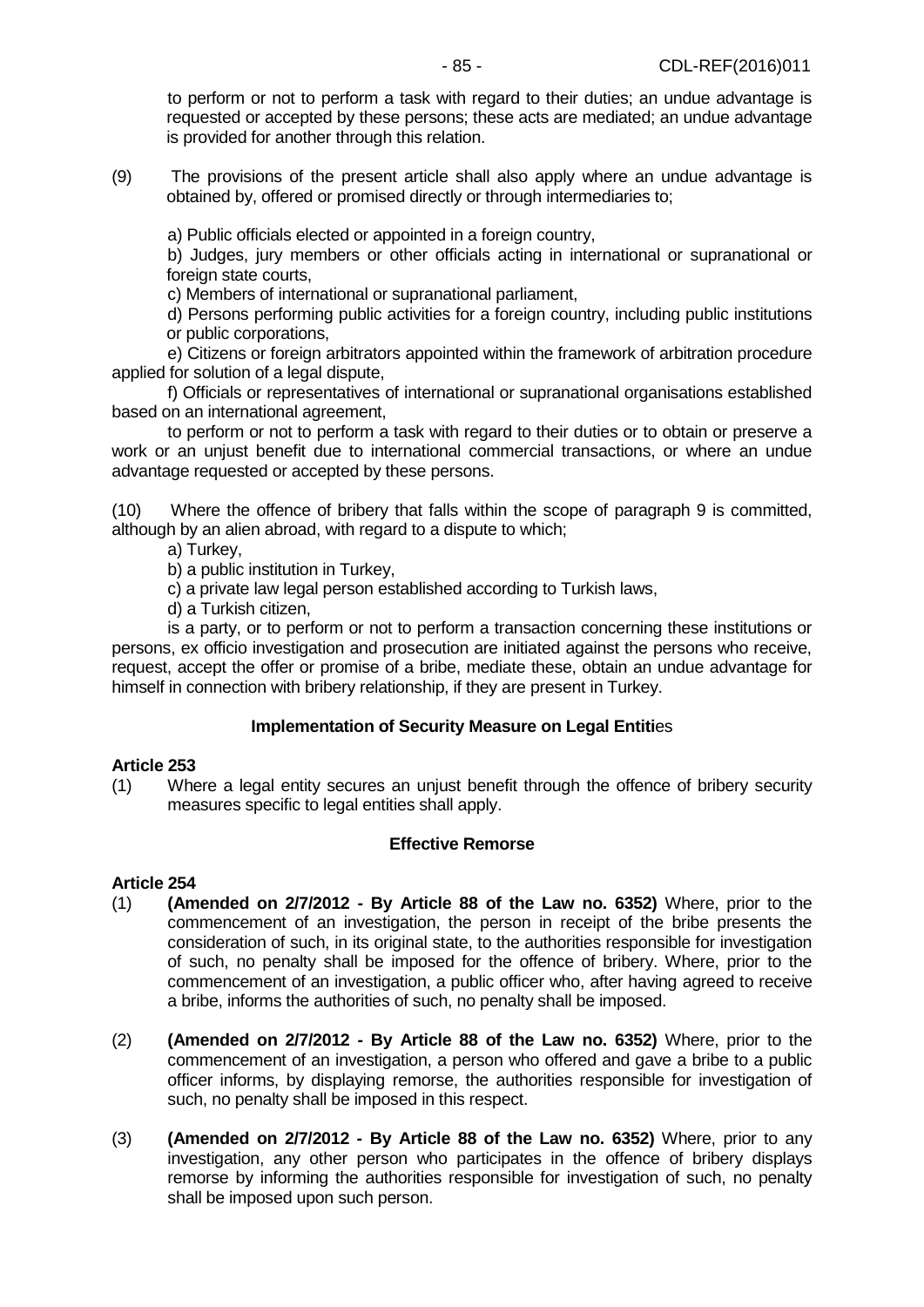(4) **(Added on 26/06/2009- By Article 4 of the Law No. 5918)** Provisions of this article shall not be applied to persons who bribes foreign public officials.

# **Securing a Benefit for a Task outside the Scope of Authority**

### **Article 255 (Amended on 2/7/2012 - By Article 89 of the Law no. 6352)**

- (1) Any public officer who secures a benefit by giving the impression that he is able to perform a task, either by himself or through another, which is outside the scope of his duty and is unauthorized shall be sentenced to a penalty of imprisonment for a term of two years to five years and a judicial fine of up to five thousand days. If this person is a public officer, then the imprisonment sentence to be imposed shall be increased by one half. The person who secures a benefit in return for his work he has made fulfilled or with the expectation that it would be fulfilled shall be sentenced to imprisonment for a term of one year to three years.
- (2) Even if only an agreement has been reached for securing a benefit, a sentence shall be imposed as if the offence was committed.
- (3) If any request is made for securing a benefit for the purpose specified in paragraph one but this is not accepted or any offer or promise is made for securing such a benefit but this is not accepted, the sentence to be imposed pursuant to the provisions of paragraph one shall be reduced by one half.
- (4) Any person who mediates the offence of securing a benefit for a task outside the scope of authority shall be sentenced according to paragraph one as an accomplice.

(5) Any third party of official of legal entities who has secured a benefit indirectly as a result of the relation of securing a benefit shall be sentenced according to paragraph one as an accomplice.

- (6) Where making any attempt to have his work performed constitutes a separate offence, persons shall be additionally sentenced on account of these offences.
- (7) Provisions of this Article shall also apply when a benefit for a task outside the scope of authority is secured through the persons listed in Article 252. These persons, if in Turkey, shall be investigation and prosecuted *ex officio* irrespective of their being citizens or non-citizens.

## **Excessive Use of Force**

### **Article 256**

(1) Any public officer, having the authority to use force, who uses an amount of force in the course of his duty which exceeds that required by such duty, shall be subject to the provisions relating to intentional injury.

## **Misuse of Public Duty<sup>47</sup>**

## **Article 257**

-

(1) Excluding any situation defined elsewhere as a separate offence in law, any public officer who secures an unjust financial benefit for another or causes any loss to the public or an individual by acting contrary to his duty shall be sentenced to a penalty of imprisonment for a term of six months to two years.

 $47$  By Article 1 of the Law dated 8/12/2010 and no. 6086, expression of "gain" in paragraphs 2 and 3 of this article was amended as "benefit"; and expression of "one year to three years" was amended as "six months to two years"; expression of "six months to two years" in second paragraph was amended as "three months to one year".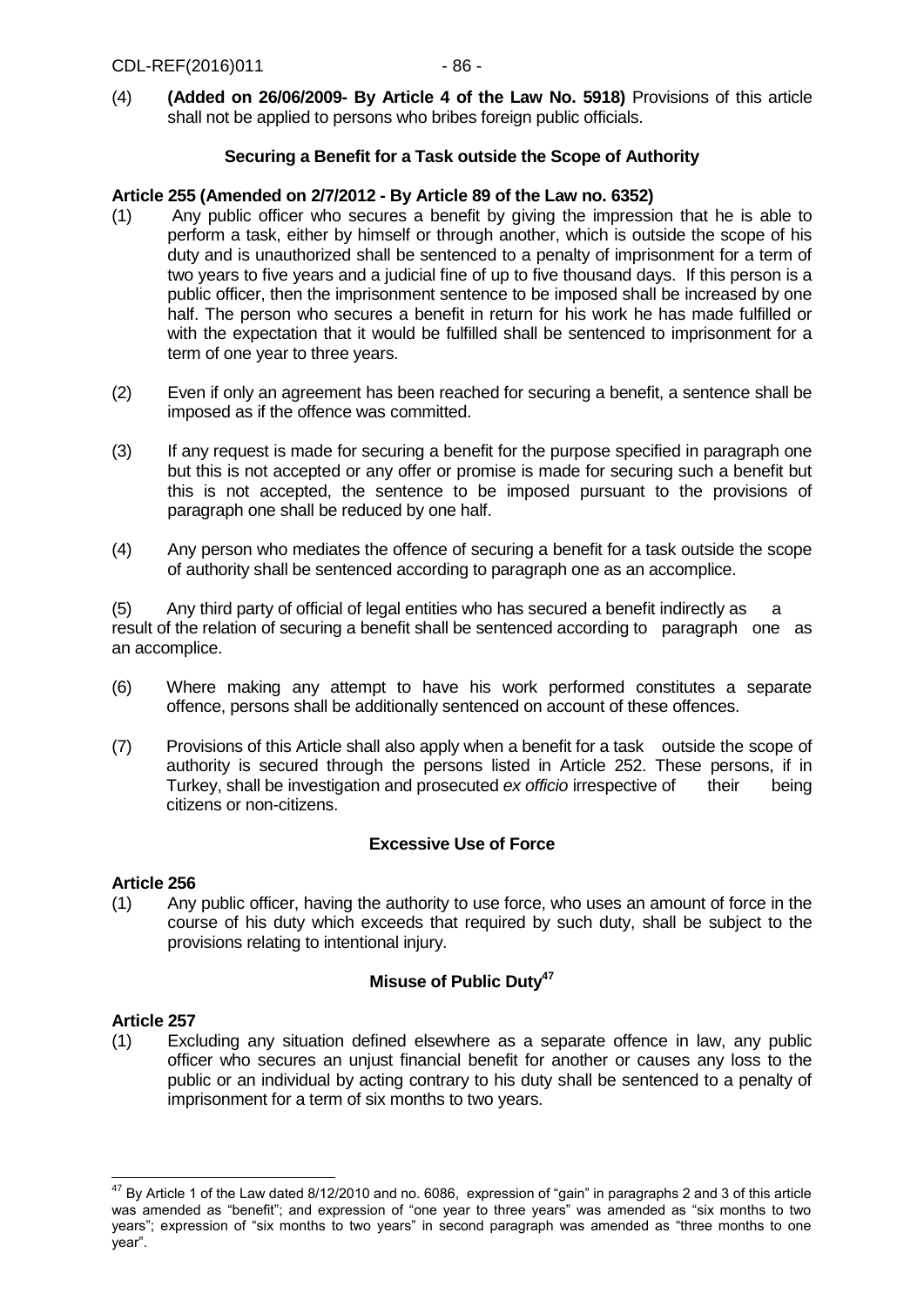(2) Excluding any situation defined elsewhere as a separate offence in law, any public officer who secures unjust financial benefit for another or causes any loss to the public or an individual by failing to discharge his duty, by omission or delay, shall be sentenced to a penalty of imprisonment for a term of three months to one year.

## (3) **(Abolished on 2/7/2012 – By Article 105 of the Law no. 6352)**

## **Disclosure of Confidential Information in Respect of a Duty**

### **Article 258**

- (1) Any public officer who publishes or discloses any confidential document, decision, order or other official notification under his control, or within his knowledge, by virtue of his office, or who facilitates, by any means, the access to such information by another shall be sentenced to a penalty of imprisonment for a term of one to four years.
- (2) The same penalty shall be applicable where a public officer commits such an offence after the expiry of his status as a public officer.

# **Trading by a Public Officer**

### **Article 259**

(1) Any public officer who attempts to sell goods or services to another by using the influence derived from his duty shall be sentenced to a penalty of imprisonment for a term of up to six months or a judicial fine.

### **Abandonment or Non-performance of a Public Duty**

### **Article 260**

- (1) Where a number of public officers who, acting together contrary to law, fail to conduct their activities, partially or fully or for a temporary period, slow their activities, fail to attend the workplace or abandon their duties, then each of them shall be sentenced to a penalty of imprisonment for a term of three months to one year. No penalty shall be imposed where the number of public officers is three or less.
- (2) Where public officers, in the assertion of their professional and social rights, slow their activities or abandon their duties temporarily and for a short period which does not disrupt the service they provide, the penalty may be reduced or not imposed.

## **Improper Disposal of Another's Property**

### **Article 261**

(1) Any public officer who, by using force, disposes of moveable or immovable property belonging to another, knowing that such disposal is contrary to law and regardless of whether or not consideration is given for such disposal, shall be sentenced to a penalty of imprisonment for a term of six months to two years, unless this act constitutes an offence requiring a greater penalty.

### **Improperly Undertaking Public Duty**

### **Article 262**

(1) A person who attempts to undertake a public duty contrary to law or regulation or a person who continues his public duty although he has been removed from office (and he has been notified of such) shall be sentenced to a penalty of imprisonment of three months to two years.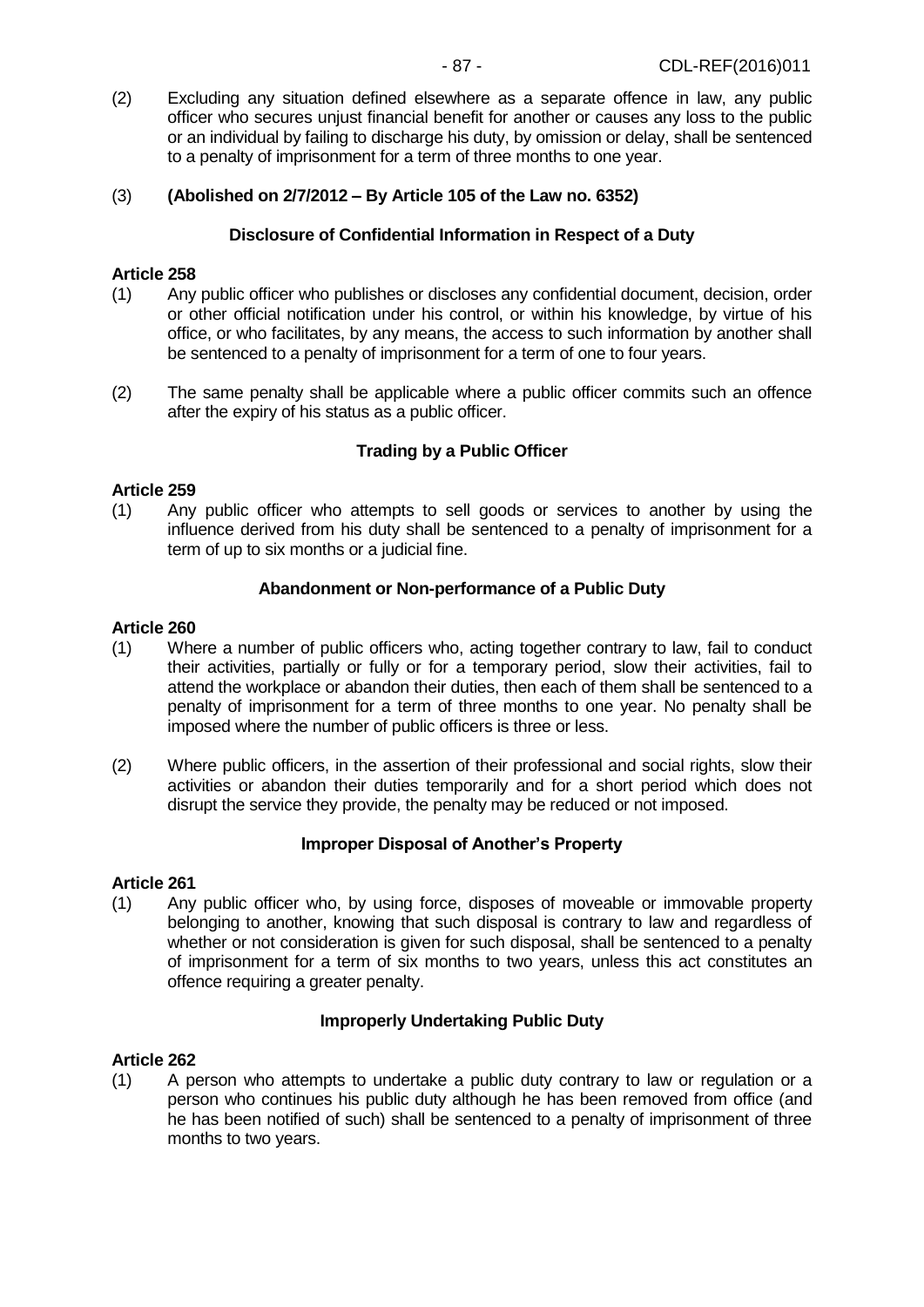### **Illegal Education Institution**

## **Article 263 - (Abolished on 17/4/2013 – By Article 13 of the Law no. 6460)**

### **Improper Use of Special Symbols and Uniforms**

#### **Article 264**

- (1) Any person who publicly wears the official uniform of a public officer which infers rank, public duty or occupation, without the authority to do so, with the purpose of deceiving another or who uses a medal or official decoration without the right to do so shall be sentenced to a penalty of imprisonment for a term of three months to one year.
- (2) If any offence is committed by taking advantage of the opportunity and ease provided for by the use of a uniform then the penalty to be imposed identified in the aforementioned paragraph, and only this penalty, shall be increased by one third.

### **Prevention of Public Duty**

### **Article 265**

- (1) Any person who uses force or threats against a public officer in order to prevent him from performing his duty shall be sentenced to a penalty of imprisonment for a term of six months to three years.
- (2) Where this offence is committed against a person conducting a judicial function, a penalty of imprisonment for a term of two years to four years shall be imposed.
- (3) Where this offence is committed jointly, with more than one person, or by a person concealing his identity, then the penalty to be imposed shall be increased by one third.
- (4) Where this offence is committed with a weapon or by taking advantage of the power to invoke fear derived from a criminal organization which exists, or is assumed to exist, then the penalty to be imposed shall be increased by one half.
- (5) Where, during the commission of this offence, the offence of Aggravated Injury on Account of its Consequences is committed then the provisions relating to intentional injury shall be applied in addition.

### **Use of Public Vehicles or Materials in Public Service During the Commission of an Offence**

### **Article 266**

(1) Provided that a constituent element of an offence does not include a reference to a public officer, then where a public officer uses a vehicle, or material, which he holds as a result of his duty, during the commission of an offence, the penalty to be imposed shall be increased by one third.

### **Part 2 Offences Against The Judicial Bodies or Court**

### **Calumny**

### **Article 267**

(1) Any person who accuses another person of committing an act contrary to law in order to secure the implementation of an administrative sanction or the commencement of an investigation and prosecution by submitting a complaint or notification to the relevant authorities or through the press or broadcasting, despite the fact the person knows the other person did not commit such act shall be sentenced to a penalty of imprisonment for a term of one to four years.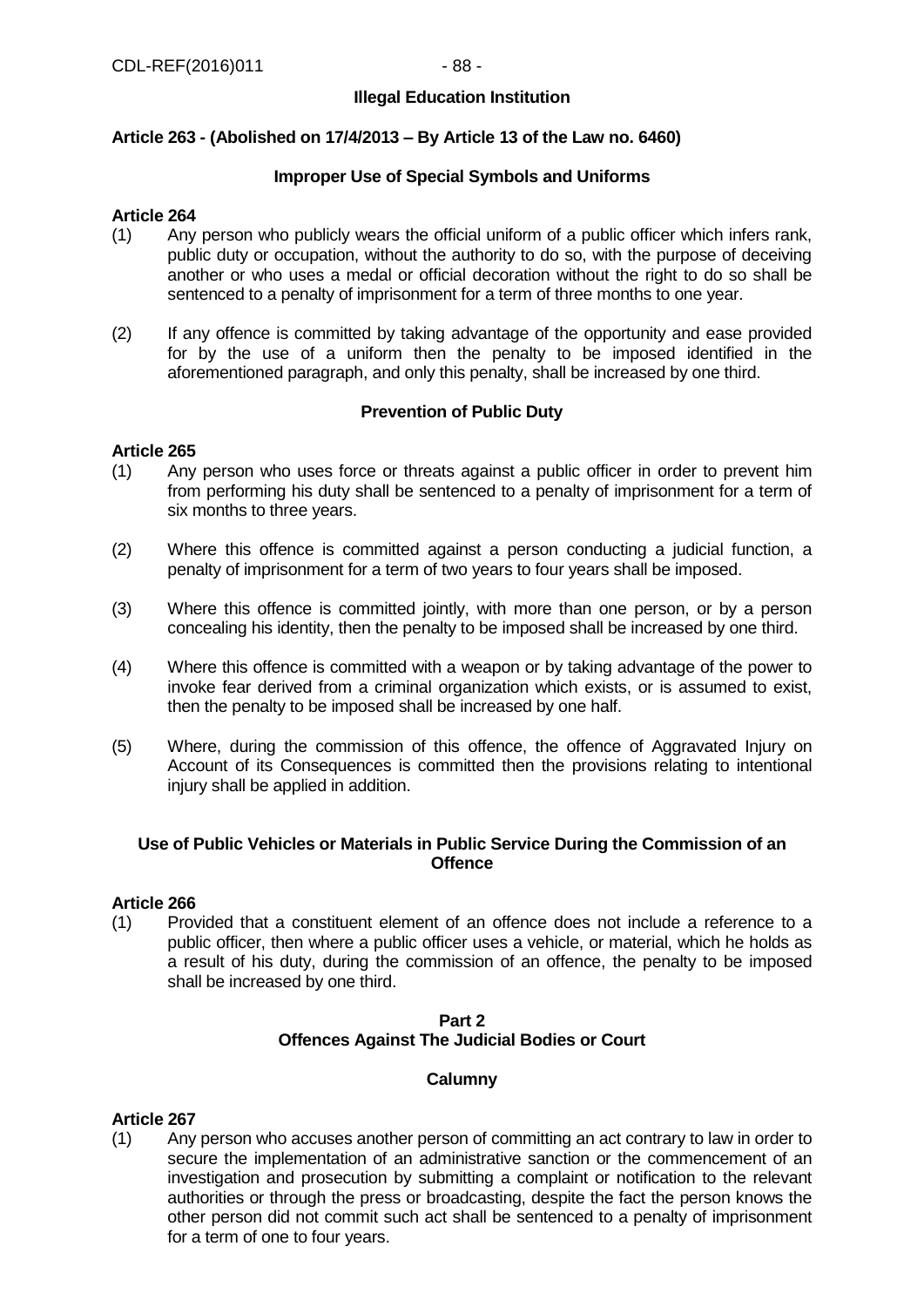- (2) Where the malicious act is committed by manufacturing evidence in respect of an offence then the penalty shall be increased by one half.
- (3) Where security measures, other than detention or arrest, have been imposed upon the victim as a result of the accusation and an acquittal is declared by the court on account of innocence or a decision not to prosecute has been taken, the penalty to be imposed by the aforementioned paragraphs shall be increased by one half.
- (4) Where security measures of detention or arrest have been imposed upon the victim as a result of the accusation, and an acquittal is declared by the court on account of innocence or a decision not to prosecute has been taken, the offender shall be additionally subject to the offence of deprivation of liberty as an indirect offender.
- (5) Where the victim has been sentenced to aggravated life imprisonment or life imprisonment, the offender shall be sentenced to a penalty of imprisonment for a term of twelve to thirty years  $(...)^{48}$
- (6) Where the execution of the victim's sentence of imprisonment has started, the penalty to be imposed according to paragraph five shall be increased by one half.

## (7) **(Annulled by the decision of the Constitutional Court dated 17/11/2011 and docket no. 2010/115 and decision no. 2011/154)<sup>49</sup>**

- (8) The statute of limitation for the offence of calumny starts from the date on which the victim is declared innocent.
- (9) Where the offence of calumny is committed through the press or broadcasting, then the conviction of the offender shall be announced through the same or equivalent press or broadcasting organs. The cost of such announcement shall be met by such convicted person.

## **Using Another's Identity Card or Information**

## **Article 268**

(1) Any person who uses another's identity card or information relating to the identity of another for the purpose of preventing the conduct of an investigation and prosecution against himself for an offence he has committed shall be sentenced according to the provisions relating to the offence of calumny.

## **Effective Remorse**

## **Article 269**

-

- (1) Where the offender of calumny withdraws his statements before the commencement of an administrative or judicial investigation against the victim, the penalty to be imposed shall be reduced by four fifths;
- (2) Where the offender of calumny withdraws his statement before the commencement of a prosecution of the victim, then the penalty for calumny shall be reduced by three quarters.
- (3) If the offender shows effective remorse:
	- a) before the verdict upon the victim is declared the penalty to be imposed

<sup>&</sup>lt;sup>48</sup> The part of "where the victim is sentenced to a penalty of imprisonment for a specific term, then the offender shall be sentenced to a term of imprisonment for a term of two thirds of the sentence given" was annulled by the decision of the Constitutional Court dated 10/4/2013 and docket no. 2013/14 and decision no. 2013/56.

This decision entered into force after one year as from 17/3/2012 when it was published on the Official Gazette.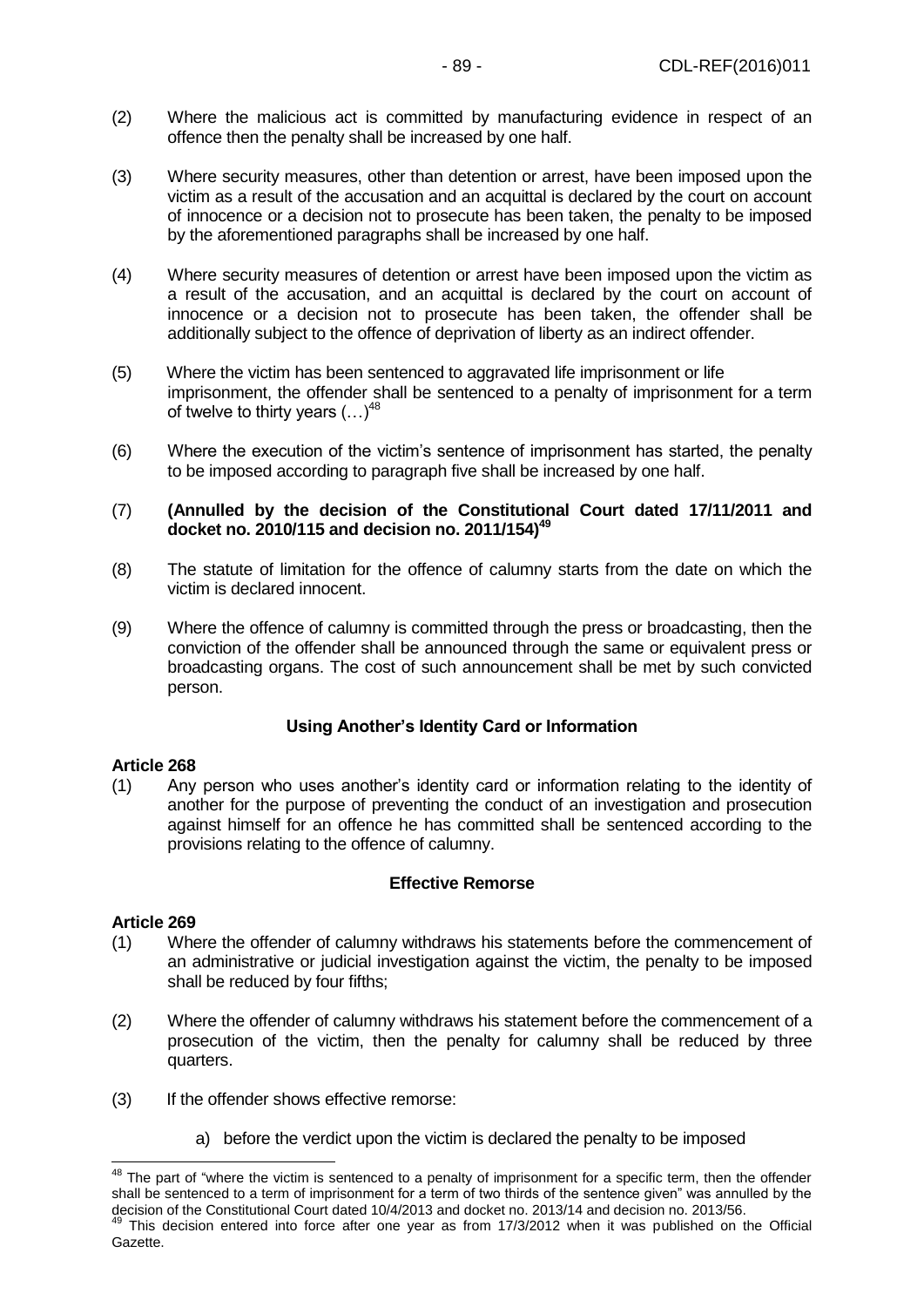may be reduced by two thirds;

- b) after the conviction of the victim the penalty to be given may be decreased by one half;
- c) after the start of the execution of the sentence imposed upon the victim the penalty to be given may be decreased by one third
- (4) Where the offence of calumny leads to the possibility of the imposition of an administrative sanction then:
	- a) where the offender shows effective remorse before a decision has been reached in respect of an administrative sanction, the penalty imposed may be reduced by one half;
	- b) where the offender shows effective remorse after the implementation of an administrative sanction, the penalty to be imposed may be reduced by one third.
- (5) **(Amended on 29/6/2005 – By Article 31 of the Law no. 5377)** Where the offence of calumny is committed through the press or broadcasting, in order to benefit from the provisions of effective remorse, the remorse must be published in the same medium as was done so for the offence.

## **Admission of an Offence**

## **Article 270**

(1) Any person who falsely states to the relevant authority that he has committed, or participated in, an offence shall be sentenced to a penalty of imprisonment for a term of up to two years. Where this offence is committed in order to protect a direct-antecedent, direct-descendent, spouse or sibling from receiving a penalty, the penalty may be reduced by three quarters or not imposed.

### **Fabricating an Offence**

### **Article 271**

(1) Any person who fabricates evidence in relation to an offence that has not been committed in order to cause the commencement of an investigation, or states to the relevant authorities that an offence has been committed, knowing that it has not, shall be sentenced to a penalty of imprisonment for a term of up to three years.

### **Perjury**

- (1) Any witness who makes a false statement before a relevant authority or committee authorised to hear a witness during an investigation initiated as a result of an unlawful act shall be sentenced to a penalty of imprisonment for a term of between four months to one year.
- (2) Any witness who makes a false statement before a Court or a relevant authority or committee legally authorised to hear the witness under oath shall be sentenced to a penalty of imprisonment for a term of between one year to three years.
- (3) Any witness who makes a false statement during an investigation or prosecution carried out in relation to an offence carrying a penalty of imprisonment more than three years shall be sentenced to a penalty of imprisonment for a term of two to four years.
- (4) Where a security measure, other than detention or arrest, has been imposed on the victim and he is acquitted on account of innocence or there is a decision not to prosecute him, then the penalty to be imposed in accordance with the aforementioned paragraphs shall be in increased by one half;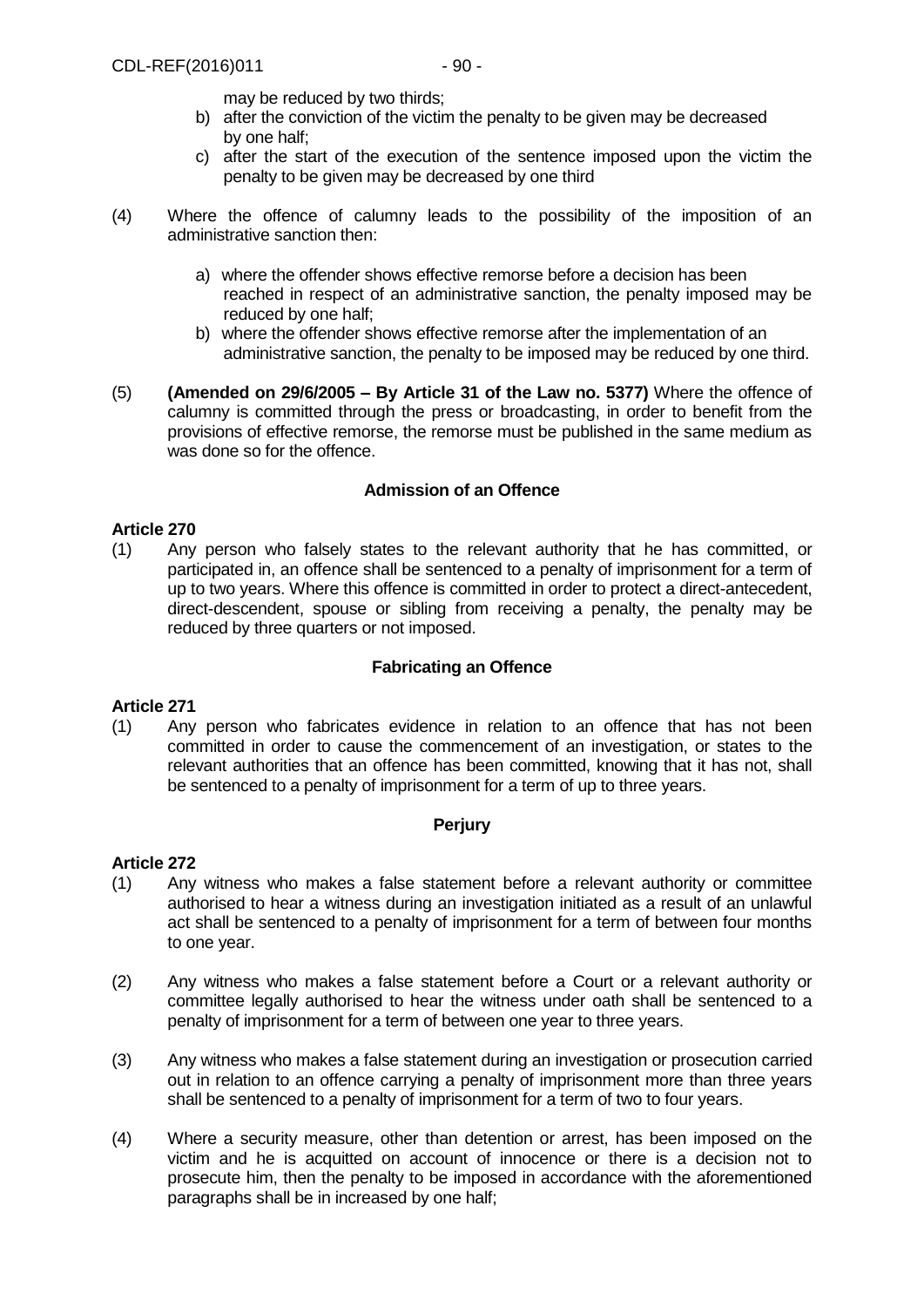- (5) Where the victim is detained or arrested and he is acquitted on account of innocence or there is a decision not to prosecute him, then the person who made the false statement shall be additionally subject to a penalty for the offence of deprivation of liberty as an indirect offender.
- (6) Where the victim in respect of whom false statement is made has been sentenced to aggravated life imprisonment or life imprisonment, the offender shall be sentenced to a penalty of imprisonment for a term of twelve to thirty years; where the penalty of imprisonment is for a specific term, then the offender shall be sentenced to a penalty of imprisonment for a term of two thirds of such penalty.<sup>50</sup>
- (7) Where the execution of the victim's sentence of imprisonment has begun, the penalty to be imposed according to paragraph five shall be increased by one half.
- (8) Where any judicial or administrative penalty, other than imprisonment, has been imposed on the victim, the person who made the false statement shall be sentenced to a penalty of imprisonment for a term of between three to seven years.

## **Reasons for Lifting or Reducing Criminal Responsibility**

### **Article 273**

- (1) Where a person;
	- a) makes a false statement that may cause the commencement of an investigation or prosecution against himself, a direct-antecedents, a directdescendents, spouse or sibling, or
	- b) makes a false statement despite the fact that he has the right to abstain from testifying as a witness, but where he has not been informed of such,

the penalty may be reduced or not imposed.

(2) Paragraph one shall not be applicable to false statements made within the context of civil legal disputes.

### **Effective Remorse**

### **Article 274**

- (1) No penalty shall be imposed if the truth is declared before the verdict is reached in respect of the victim, or before any decision is reached which may cause the deprivation or limitation of his rights.
- (2) Where the truth is declared after any decision which causes the deprivation or limitation of the rights of the victim is rendered, but before any verdict is reached against him, the penalty to be imposed shall be reduced by between two thirds to one half.
- (3) Where the truth is declared before a verdict on conviction rendered in respect of the victim becomes final, the penalty to be imposed shall be reduced by between one half to one third.

### **False Statements on Oath**

### **Article 275**

-

(1) A plaintiff or defendant who makes a false statement in the course of a civil legal dispute shall be sentenced to a penalty of imprisonment for a term of one to five years.

 $50$  By the decision of the Constitutional Court dated 14/1/2015 and docket no. 2014/116 and decision no. 2015/4, the phrase of "…where the penalty of imprisonment is for a specific term, then the offender shall be sentenced to a penalty of imprisonment for a term of two thirds of such penalty" was annulled. It was decided that this decision shall enter into force after six months starting from 29/4/2015 when it is published on the Official Gazette.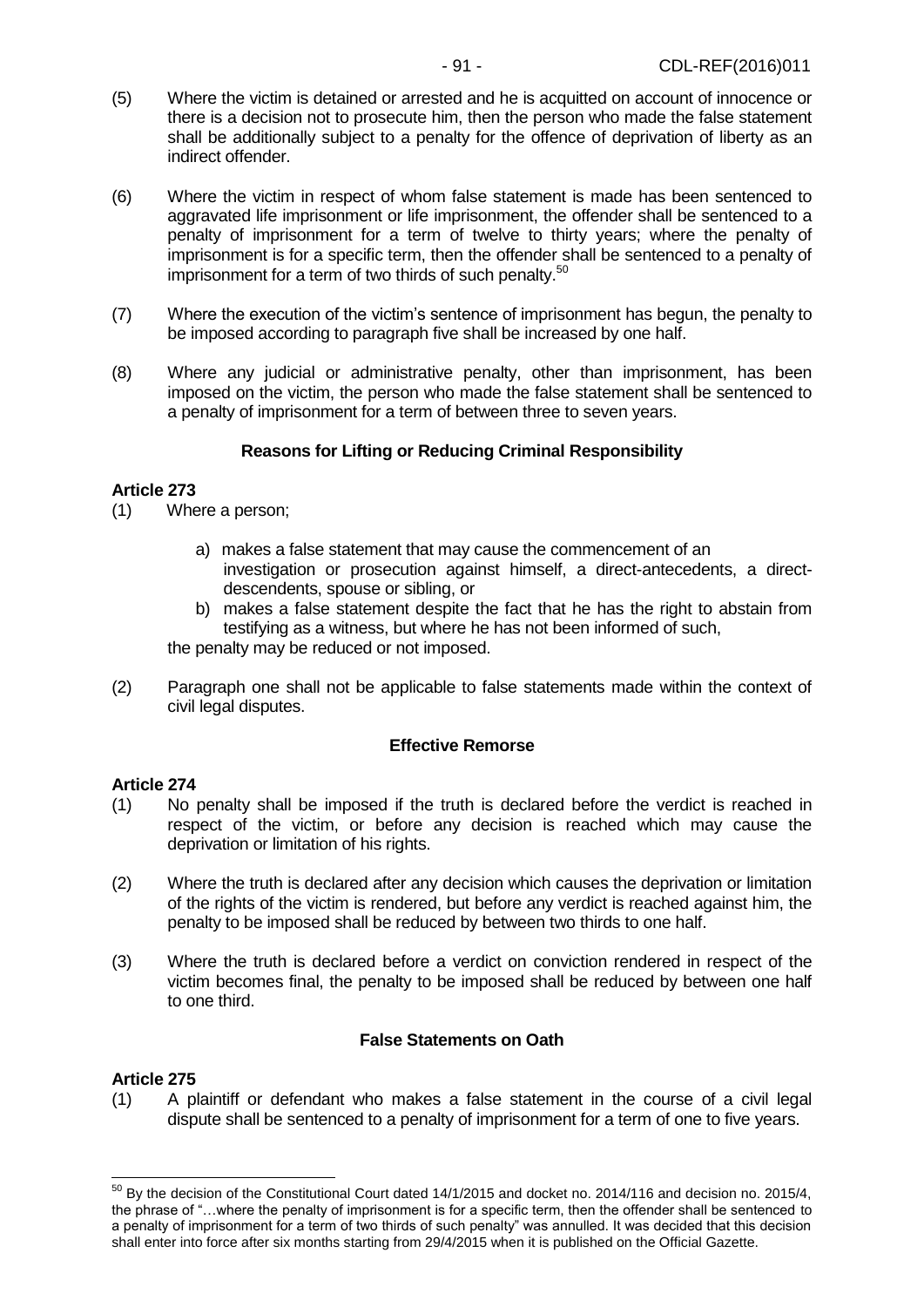- (2) Where the truth is declared before judgment, no punishment shall be imposed.
- (3) Where the truth is declared before the finalisation of the judgment or before the judgment is delivered to the Enforcement Office, the penalty to be imposed shall be reduced by one half.

## **False Statements by Expert Witness or Translator**

## **Article 276**

- (1) Where an expert witness who is appointed by a Court, relevant authority or committee which is legally authorised to hear a witness under oath or to conduct a criminal investigation into an alleged offence makes a false statement of opinion, a penalty of imprisonment for a term of one to three years shall be imposed.
- (2) Paragraph one shall apply to a translator, appointed by a person or committee as defined in paragraph 1, who falsely translates any document or statement.

## **Attempting to Influence Persons Charged with a Judicial Duty, An Expert Witness or Witness<sup>51</sup>**

## **Article 277 - (Amended on 2/7/2012 – By Article 90 of the Law no. 6352)**

- (1) In order to prevent reveal of any truth or to take advantage of any unfairness during a case being held  $(...)^{52}$ , any person who unlawfully attempts to influence a person charged with a judicial duty, expert witness or witness to cause these persons to render a decision or conduct an action or make a statement in favour of or against one or more of the parties in a trial, (…) defendants, intervening parties or victims shall be sentenced to a penalty of imprisonment for a term of two to four years. **(Additional sentence: 2/7/2012 – By Article 69 of the Law no. 6545)** If the attempt does not go beyond an attempt to engender favouritism the penalty of imprisonment to be imposed shall be for a term of six months to two years.
- (2) Where the act constituting an offence defined in paragraph one constitutes any other offence, then the sentence to be imposed shall be increased by one half according to the provisions relating to conceptual aggregation.

## **Failure to Report an Offence**

### **Article 278 (Annulled by the Decision of the Constitutional Court dated 30/6/2011 and Docket No. 2010/52 and Decision No. 2011/113; Amended on 2/7/2012 by Article 91 of the Law no. 6352)**

- (1) Any person who fails to report, to the relevant authority, an offence which is in progress shall be sentenced to a penalty of imprisonment for a term of up to one year.
- (2) Any person who fails to notify the relevant authority of any offence, which has been committed but where it is still possible to limit its consequences, shall be sentenced according to the provisions of the aforementioned paragraph.
- (3) Where the victim is a child (not having yet attained his fifteenth year) a person physically or mentally handicapped or a pregnant woman who cannot defend herself as a result of her pregnancy, the penalty to be imposed according to aforementioned paragraphs shall be increased by one half.<sup>53</sup>

 $\overline{\phantom{a}}$ <sup>51</sup> Heading of this article "Influencing Persons Charged with a Judicial Duty" was amended as currently noted in the text pursuant to Article 90 of the Law dated 2/7/2012 and no. 6352.

 $52$  By Article 69 of the Law dated 18/6/2014 and no. 6545, phrases of "or in an investigation being carried out" and "suspect or" was excluded from the text.

 $53$  The term of "impaired" used in this paragraph was amended as "handicapped" by Article 1 of the Law dated 25/4/2013 and no. 6462.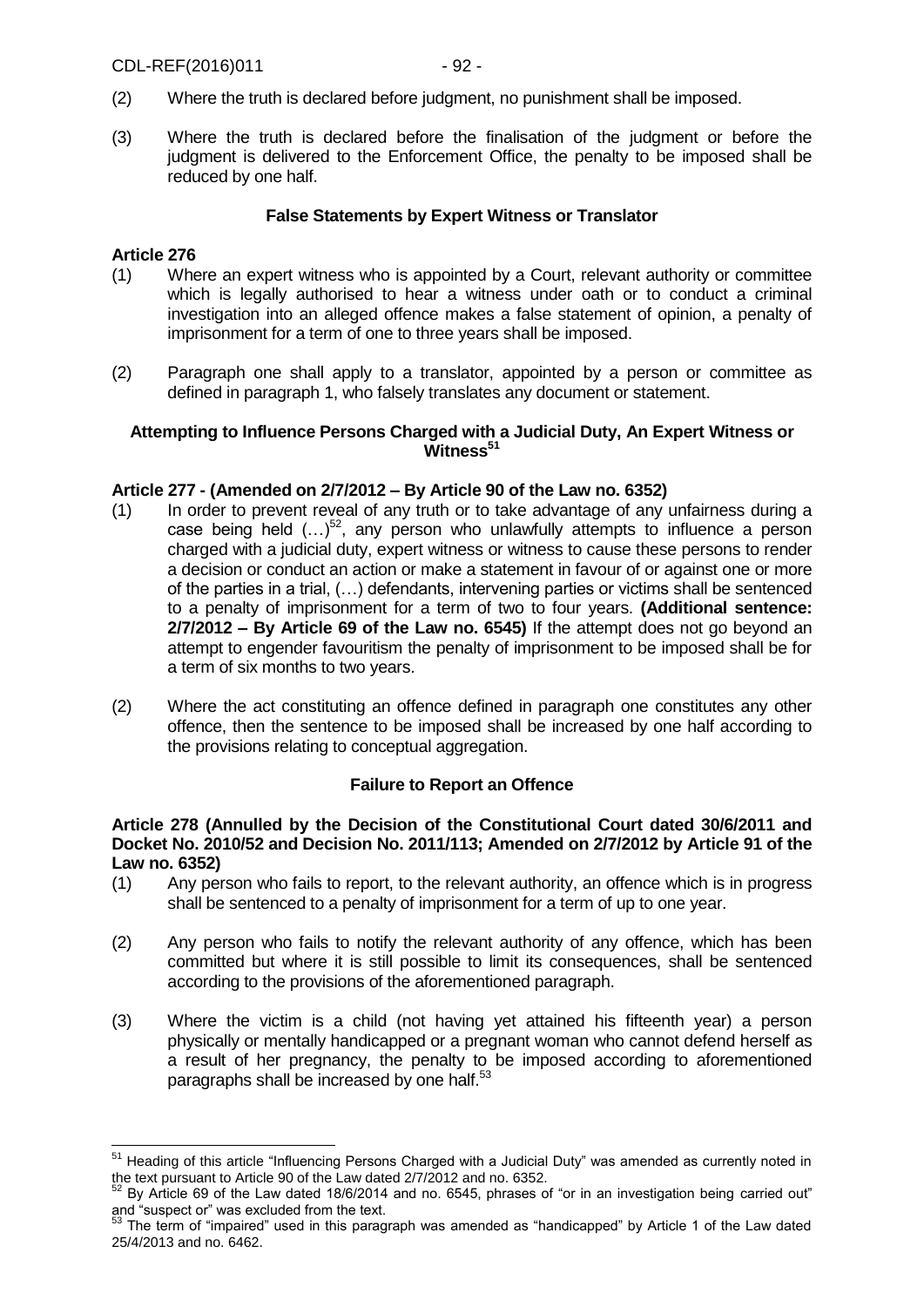# **Failure by a Public Officer to Report an Offence**

## **Article 279**

- (1) Any public officer who fails to report of an offence (which requires a public investigation and prosecution), or delays in reporting such offence, to the relevant authority, after becoming aware of such offence in the course of his duty, shall be sentenced to a penalty of imprisonment for a term of six months to two years.
- (2) Where the offence is committed by a judicial law enforcement officer, the penalty to be imposed according to aforementioned paragraph shall be increased by one half.

## **Failure by a Member of the Medical Profession to Report an Offence**

### **Article 280**

- (1) Any member of the medical profession who fails to report of an offence, or delays in reporting such offence, to the relevant authority after becoming aware, in the course of his duty, of any evidence demonstrating that a crime may have been committed shall be sentenced to a penalty of imprisonment for a term up to one year.
- (2) A member of the medical profession shall include physicians, dentists, pharmacists, midwifes, nurses and other persons who provide health services.

## **Destruction, Concealing or Altering Evidence**

### **Article 281**

- (1) Any person who destroys, erases, alters, conceals, or damages evidence of an offence in order to prevent the emergence of the truth shall be sentenced to a penalty of imprisonment from six months to five years. No penalty shall be imposed where a person conducts such an act in relation to an offence he has committed or participated in.
- (2) Where this offence is committed by a public officer in the course of his duty the penalty to be imposed shall be increased by one half.
- (3) Where a person submits evidence of an offence, which had been concealed by him, before judgment is passed regarding such offence, the penalty to be imposed according to this article shall be reduced by four fifths.

## **Laundering of Assets Acquired from an Offence<sup>54</sup>**

### **Article 282**

-

- (1) (Amended on 26/6/2009 By Article 5 of the Law no. 5918) Where a person conducts any act in relation to an asset, which has been acquired as a result of an offence which carries a minimum penalty of one year imprisonment, in order to transfer such asset abroad or to give the impression that such asset has been legitimately acquired and conceal the illegitimate source of such, shall be subject to a penalty of imprisonment for a term of three to seven years and a judicial fine of up to twenty thousand days.
- (2) (Added on 26/6/2009 By Article 5 of the Law no. 5918) Any person who, without participation in commission of the offence set out in the above-mentioned paragraph, purchases, accepts, keeps or uses this asset by being aware of its value and such nature shall be subject to a penalty of imprisonment for a term of two to five years.
- (3) Where this offence is committed by a public officer or professional person in the course of his duty then the penalty to be imposed shall be increased one half.

 $54$  As per Article 5 of the Law dated 26/6/2009 and no. 5918, paragraph two was added after paragraph one, and other paragraphs were enumerated in this order.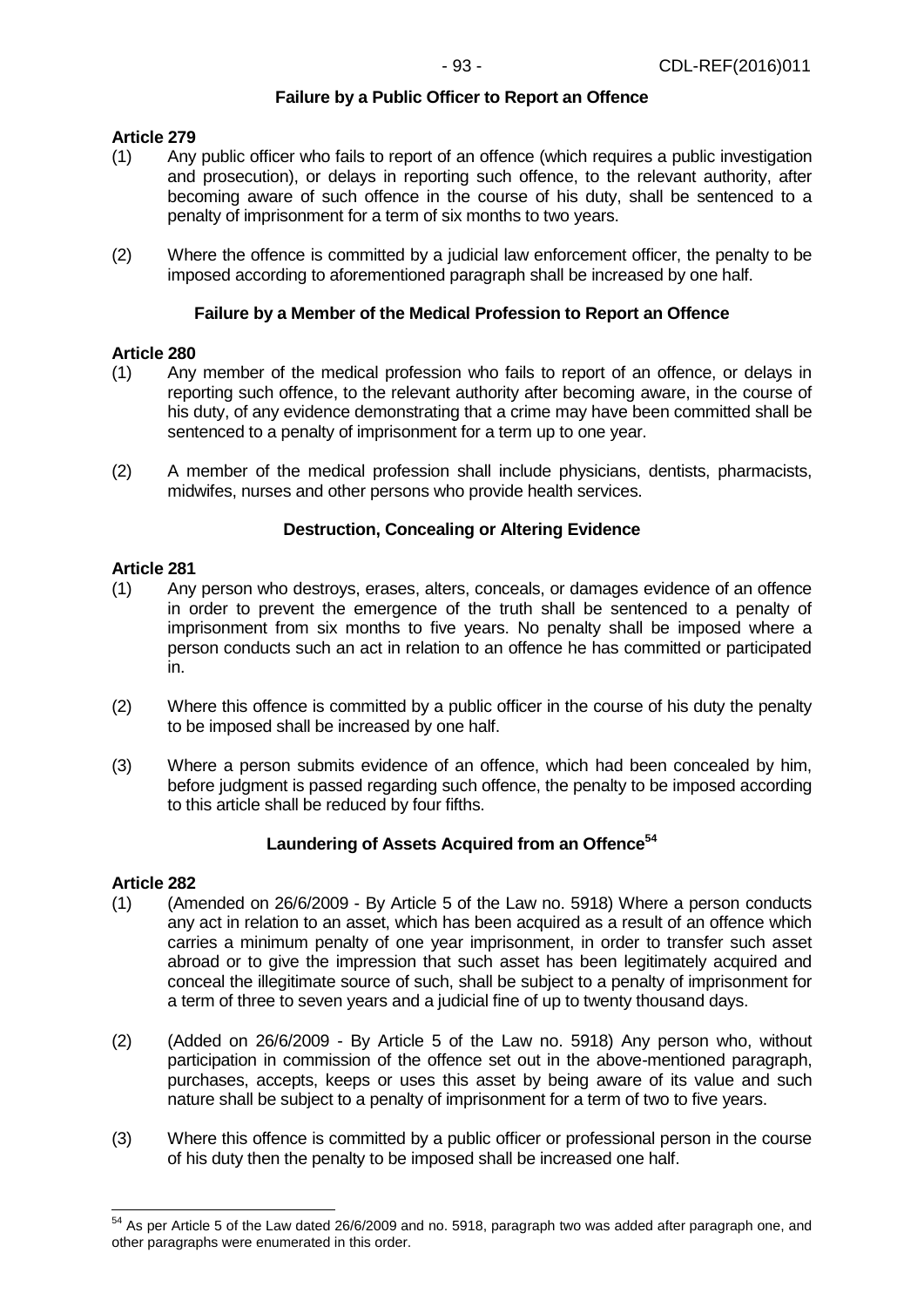- (4) Where this offence is conducted in the course of the activities of an organisation established for the purpose of committing an offence, the penalty to be imposed shall be doubled.
- (5) Where a legal entity is involved in the commission of this offence it shall be subject to security measures specific to the legal entities
- (6) In relation to the offences defined in this article, no penalty shall be imposed upon a person who directly enables the securing of financial assets, or who facilitates the securing of such assets, by informing the relevant authorities of the location of such before the commencement of a prosecution.

### **Protecting an Offender**

### **Article 283**

- (1) Any person who provides an offender with the opportunity to avoid a search, his detention or arrest, or the enforcement of a judgment against him shall be subject to a penalty of imprisonment for a term of six months to five years.
- (2) Where this offence is committed by a public officer in connection with his duty, the sentence to be imposed shall be increased by one half.
- (3) Where the offence is committed by a direct-antecedent, direct- descendent, spouse, sibling or an accomplice to the offence, no penalty shall be imposed.

## **Failure to Inform Regarding an Arrested or Convicted Person or Evidence of an Offence**

### **Article 284**

- (1) Any person who fails to inform the relevant authority of the whereabouts of a person, while knowing his whereabouts, who is subject to an arrest warrant, or who has been convicted, shall be subject to a penalty of imprisonment for a term of imprisonment of up to one year.
- (2) Any person who fails to inform the relevant authorities of the whereabouts, while knowing its whereabouts, of evidence, related to an offence which has been concealed by others, shall be subject to a penalty in accordance with the provisions of the aforementioned paragraph.
- (3) Where this offence is committed by a public officer in connection with his duty, the sentence to be imposed shall be increased by one half.
- (4) Where the offence is committed by a direct-antecedent, direct-descendent, spouse, sibling or an accomplice to the offence, no penalty shall be imposed.

## **Breach of Confidentiality**

### **Article 285 (Amended on 2/7/2012 – By Article 92 of the Law no. 6352)**

- (1) Any person who publicly breaches the confidentiality of an investigation shall be sentenced to a penalty of imprisonment for a term of one to three years and judicial fine. This offence shall be committed when (a) there is a breach of the right to presumption of innocence or breach of confidentiality of communication or the right to privacy by means of disclosing the content of the action carried out at the investigation stage; (b) the disclosure made concerning the content to the action taken at the investigation stage is such as to hinder the reveal of the material fact.
- (2) Any person who breaches the confidentiality of decisions and subsequent actions carried out pursuant to this decisions which are taken at the investigation stage or required to be kept confidential in respect of those who are party to the investigation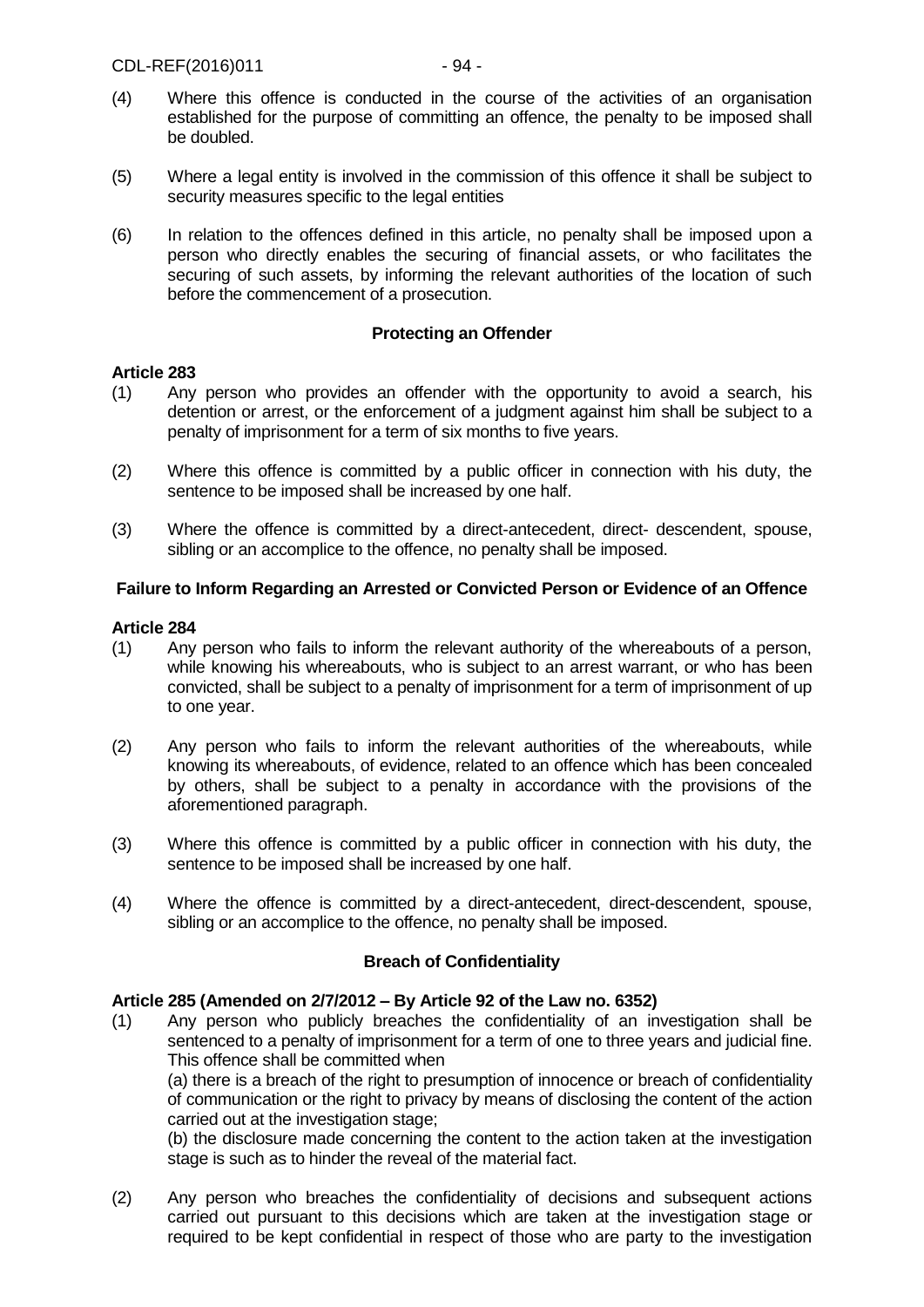shall be sentenced to a penalty of imprisonment for a term of one to three years and judicial fine.

- (3) Any person who publicly breaches the confidentiality of explanations or images at the hearings required to be held closed by laws or decided to be held closed shall be subject to a penalty in accordance with the paragraph one. However, for breaches of confidentiality in relation to a decision which was taken to protect a witness the breach need not be public.
- (4) Where the offences specified in the above paragraphs are committed by a public officer by availing himself of the facility provided thanks to his profession, the sentence to be imposed shall be increased by one half.
- (5) Where, at the stage of investigation or prosecution, any persons' image is broadcast in a way which could give the impression that they are guilty of an offence, a penalty of imprisonment for a term of six months to two years shall be imposed.
- (6) Reporting the actions carried out during the investigation and prosecution phases as news without exceeding limits set out for reporting shall not constitute an offence.

### **Recording of Sound or Image**

### **Article 286**

(1) Any person who, without authorization, records, or transfers, audio or visuals arising from the process of investigation or prosecution shall be sentenced to a penalty of imprisonment up to six months.

### **Genital Examination**

### **Article 287**

- (1) Where a person conducts a genital examination or dispatches a person for such, without a decision of an authorized judge or prosecutor, shall be sentenced to a penalty of imprisonment for a term of three months to one year.
- (2) The provision of the aforementioned paragraph shall not apply for examinations which have been carried out in compliance with the provisions of law or decree which are designed to protect the public from contagious disease.

### **Attempt to Influence a Fair trial**

### **Article 288 (Amended on 2/7/2012 – By Article 93 of the Law no. 6352)**

(1) Any person who, prior to a final verdict which arises as a result of an investigation or prosecution of a particular event, makes a public statement, oral or written, with the aim of unlawfully influencing a public prosecutor, judge, court, expert witness or witness to cause them to render an unlawful decision or perform an unlawful action or give false statement, shall be subject to judicial fine corresponding to at least fifty days

### **Misuse of Duty to Protect**

- (1) Any person who conducts a legal transaction in relation to property, which is held as a security, attachment or for any other reason and has been officially placed under his protection, for a purpose other than that for which it has been placed under his protection shall be subject to a penalty of imprisonment for a term of three months to two years, and a judicial fine of up to three thousand days. Where such person is the owner of such property, the penalty to be imposed shall be reduced by one half.
- (2) Where a person returns the property which has been the subject of an offence as defined in paragraph one or reimburses the value of such where return of such is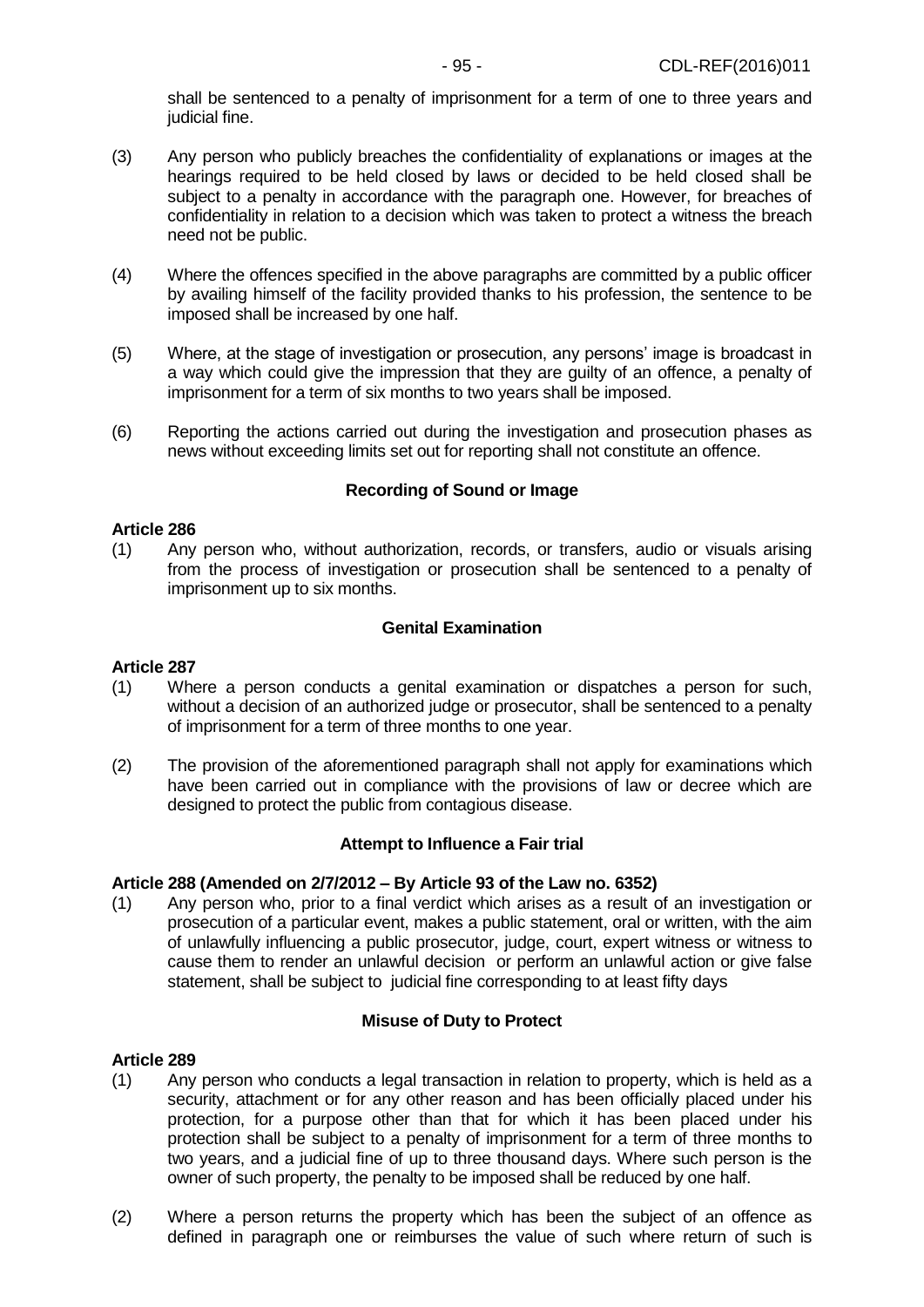impossible prior to the commencement of a prosecution, the penalty to be imposed shall be reduced by four fifths.

- (3) Where a person who causes the damage or loss of property, which is held as a security, attachment or for any other reason and has been officially placed under his protection, by failing to exercise due care and attention shall be subject to a judicial fine.
- (4) Any person who uses property, which has been seized as a result of an investigation or prosecution of an offence, for a purpose other than that for which it has been seized, shall be subject to a penalty of imprisonment for a term of up to one year.

# **Damage or Seizure of Officially Conferred Property**

## **Article 290**

- (1) Any person who, once again seizes an immovable property which has been returned to the rightful owner by virtue of a judgment, shall be subject to a penalty of imprisonment for a term of three months to one year.
- (2) Where an immovable property, which is held as a security, attachment or for any other reason and such property has been officially placed under the protection of another person, is taken from such person without his consent, the provisions relating to the offence of theft shall apply. If such property is taken by using force or deception then the provisions relating to the offences of robbery and theft by deception shall apply respectively. Where the offender is the owner of such property, the penalty to be imposed shall be reduced by three quarters.

## **Entering a Prison or Detention Centre Impersonating Another**

## **Article 291**

(1) Any person who enters a prison or detention centre by impersonating a convicted person, or a person who is subject to a warrant of arrest, shall be subject to a penalty of imprisonment for a term of six months to two years.

## **Escape of a Convict or Detainee**

- (1) Any convict or detainee who escapes from a prison, detention centre or custody shall be sentenced to a penalty of imprisonment for a term of six months to one year.
- (2) Where this offence is committed by using force or threat, a penalty of imprisonment for a term of one to three years shall be imposed.
- (3) Where this offence is committed by using a weapon, or with more than one convicts or detainees, the penalty to be imposed according to the aforementioned paragraph shall be doubled.
- (4) Where, during the commission of this offence, the offences of intentional injury on account of its consequences, intentional killing or damaging property are committed, then an additional penalty shall be imposed in accordance with the relevant provisions.
- (5) The provisions stated in this article shall apply to convicts who are working outside a prison or to those whose penalty of imprisonment has been commuted to a judicial fine.
- (6) (Abolished on 29/6/2005 By Article 33 of the Law no. 5377)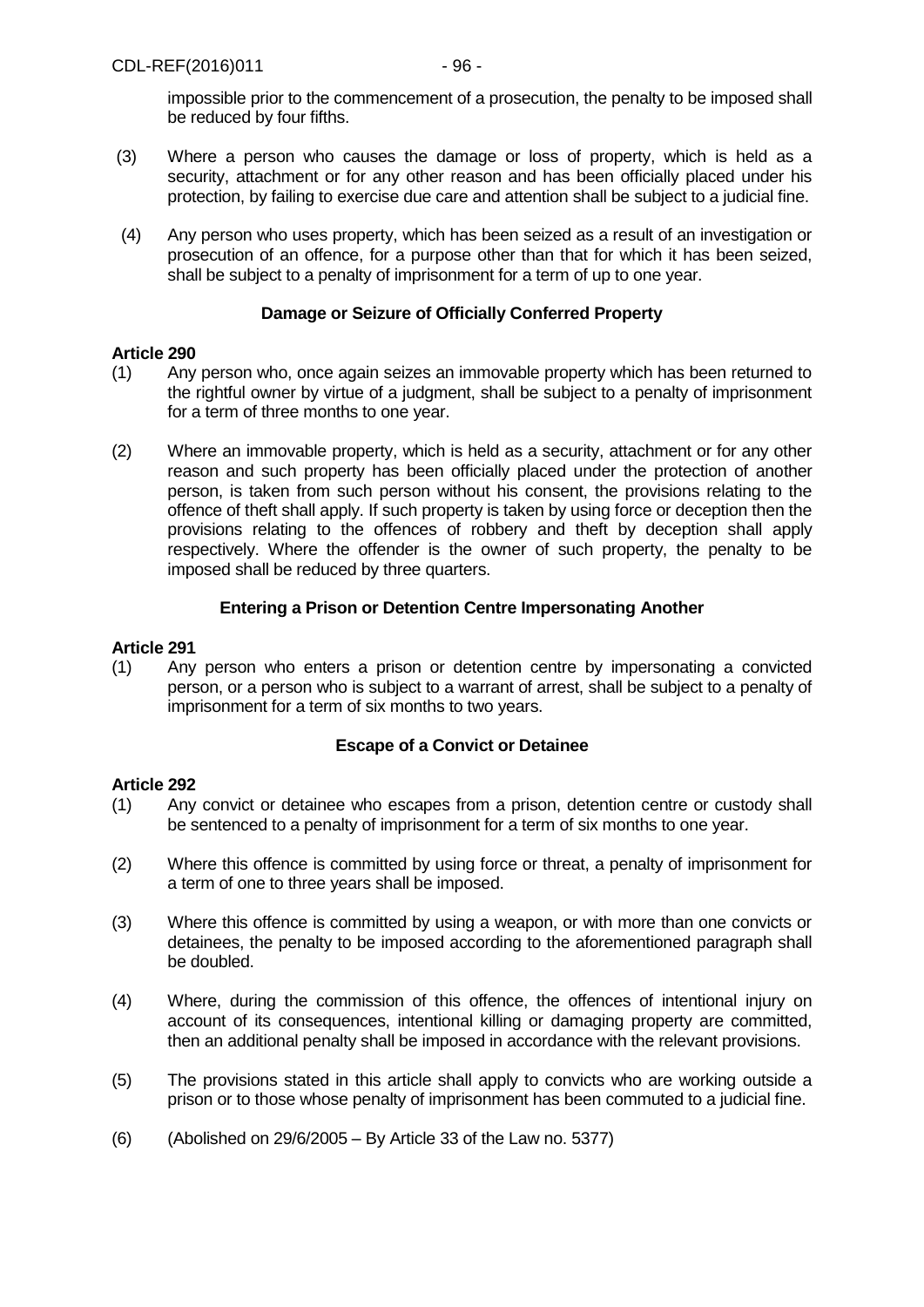# **Effective Remorse**

## **Article 293**

(1) If a  $(...)^{55}$  detainee or convict shows effective remorse after his escape and gives himself up, the penalty to be imposed shall be reduced by one sixth to five sixths, depending upon the time between the date of escape and the date of return.

# **Providing the Opportunity to Escape**

## **Article 294**

- (1) Any person who enables a detainee or person under arrest to escape shall be sentenced to a penalty of imprisonment for a term of one to three years.
- (2) Any person who enables a convict to escape from prison shall be sentenced to a penalty of imprisonment for a term of two to five years, depending upon the remainder of the prisoner's sentence to be served. However, if the convict has been sentenced to:
	- a) Life imprisonment, he shall be sentenced to a penalty of imprisonment for a term of five to eight years,
	- b) Aggravated life imprisonment, he shall be sentenced to a penalty of imprisonment for a term of eight to twelve years.
- (3) Where this offence is committed with the use of force or threat, then the penalty shall be increased by one third.
- (4) Where a person enables the escape of more than one person, then the penalty to be imposed shall be increased by one third to one fold , depending upon the numbers of escaped persons.
- (5) Where this offence is committed by public officers who have the duty to transfer or secure a detainee, person under arrest or convict, the penalty to be imposed shall be increased by one third.
- (6) Where this offence is committed by a direct antecedents, direct descendent, spouse or sibling the penalty to be imposed shall be reduced by one third.
- (7) Where during the commission of an offence the offence of aggravated intentional injury on account of its consequences, intentional killing or damaging property is committed, then the penalty relating to those offences shall be additionally applied in accordance with the relevant provisions.
- (8) Where a person escapes due to a failure to exercise due care and attention by a public officer assigned to transfer or secure a detainee, person under arrest or convict, a penalty of imprisonment for a term of six months to three years shall be imposed.

### **Misuse of Duty by a Guard**

# **Article 295**

-

- (1) Where a public officer who is responsible for the transfer and security of a detainee, person under arrest or convict acts contrary to his duty, the provisions related to the offence of misuse of public duty shall be applied.
- (2) Where a person who is responsible for the transfer or security of a detainee, person under arrest or convict gives permission to such a person to leave temporarily from the location they are residing, contrary to his duty, a penalty of imprisonment for a term of six months to two years shall be imposed.

 $55$  The term of "those who are under custody" is excluded from the provision by Article 34 of the Law dated 29/6/2005 and no. 34.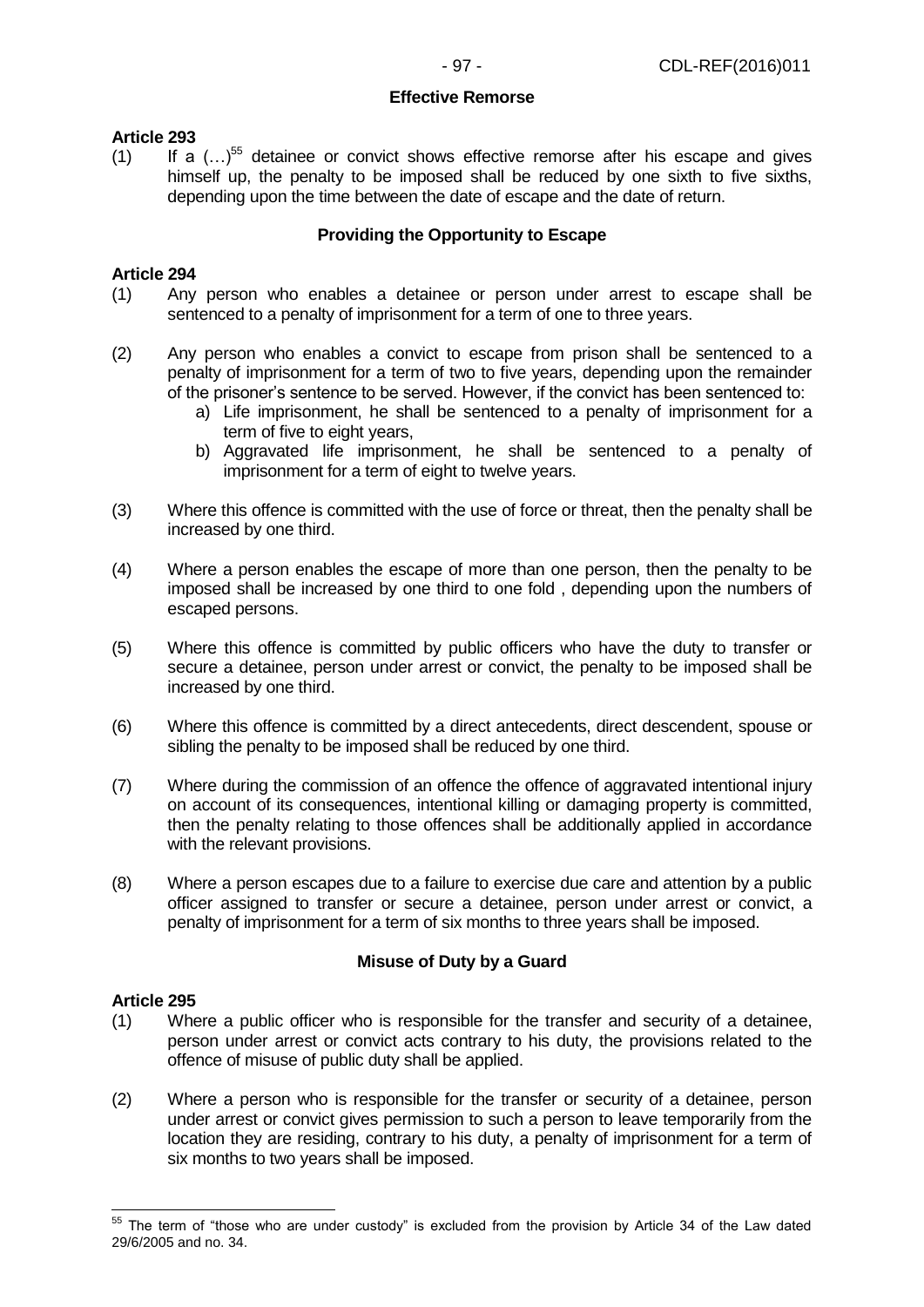(3) Where a detainee, person under arrest or convict escapes by exploiting this opportunity, the provisions relating to providing the opportunity to escape shall apply.

## **Rebellion of Convicts or Detainees**

### **Article 296**

- (1) Where a convict and detainee rebels with another, then each shall be sentenced to a penalty of imprisonment for a term of six months to three years. This provision shall not be applied if the number of convicts or detainees is not more than three.
- (2) Where other offences are committed during a rebellion, the provisions related to such offences shall be applied in addition.

## **Conveying Prohibited Items to a Prison or Place of Arrest**

### **Article 297**

(1) Any person who possesses, or conveys a weapon, narcotic drug, psychotropic substance, electronic communication device into a prison or place of arrest shall be sentenced to a penalty of imprisonment for a term of two to five years. If the possession or conveyance of such items constitutes another offence, the penalty to be determined according to the provisions relating to conceptual aggregation shall be increased by one half.

### (2) **(Annulled by the Decision of the Constitutional Court dated 7/7/2011 and Docket no. 2010/69 and Decision no. 2011/116)**

- (3) Where an offence defined in paragraph one or two is committed by a public officer who has the duty to secure a convict or detainee the penalty to be imposed shall be doubled.
- (4) Where a convict or detainee, who uses or possesses an item which is the subject of an offence defined in paragraph one or two, provides information as to how and from whom he obtained such item, the penalty to be imposed shall be reduced by one half

## **Preventing the Use of Rights and Feeding**

- (1) Any person who prevents a convict or detainee who is held in a prison or in a place of arrest from communicating, meeting with a visitor, participating in educational or recreational activities conducted in the course of a rehabilitation or educational programme, participating in a cultural, social or skill-based activity or vocational workshop activities, being examined or cured by a physician, appointing or meeting with a lawyer, going to Court or to the office of the public prosecutor; meeting with a public officer, leaving the prison (by any means) although they are free, shall be sentenced to a penalty of imprisonment for a term of one to three years. Any person who encourages, or gives direction to, a convict or detainee to commit such an act or who prevents the use of a right conferred by law upon a convict or detainee in relation to communication and visitation, shall be sentenced to a penalty of imprisonment for a term of one to three years.
- (2) Any person who prevents the feeding of a convict or detainee shall be sentenced to a penalty of imprisonment for a term of two to four years. The following is presumed to constitute the prevention of feeding: encouraging, convincing or directing a convict or detainee to conduct a hunger strike or death fast.
- (3) Where, during the prevention of feeding, any aggravated intentional injury on account of its consequences or death occurs, a penalty according to the provisions relating to intentional injury or intentional killing shall be imposed in addition.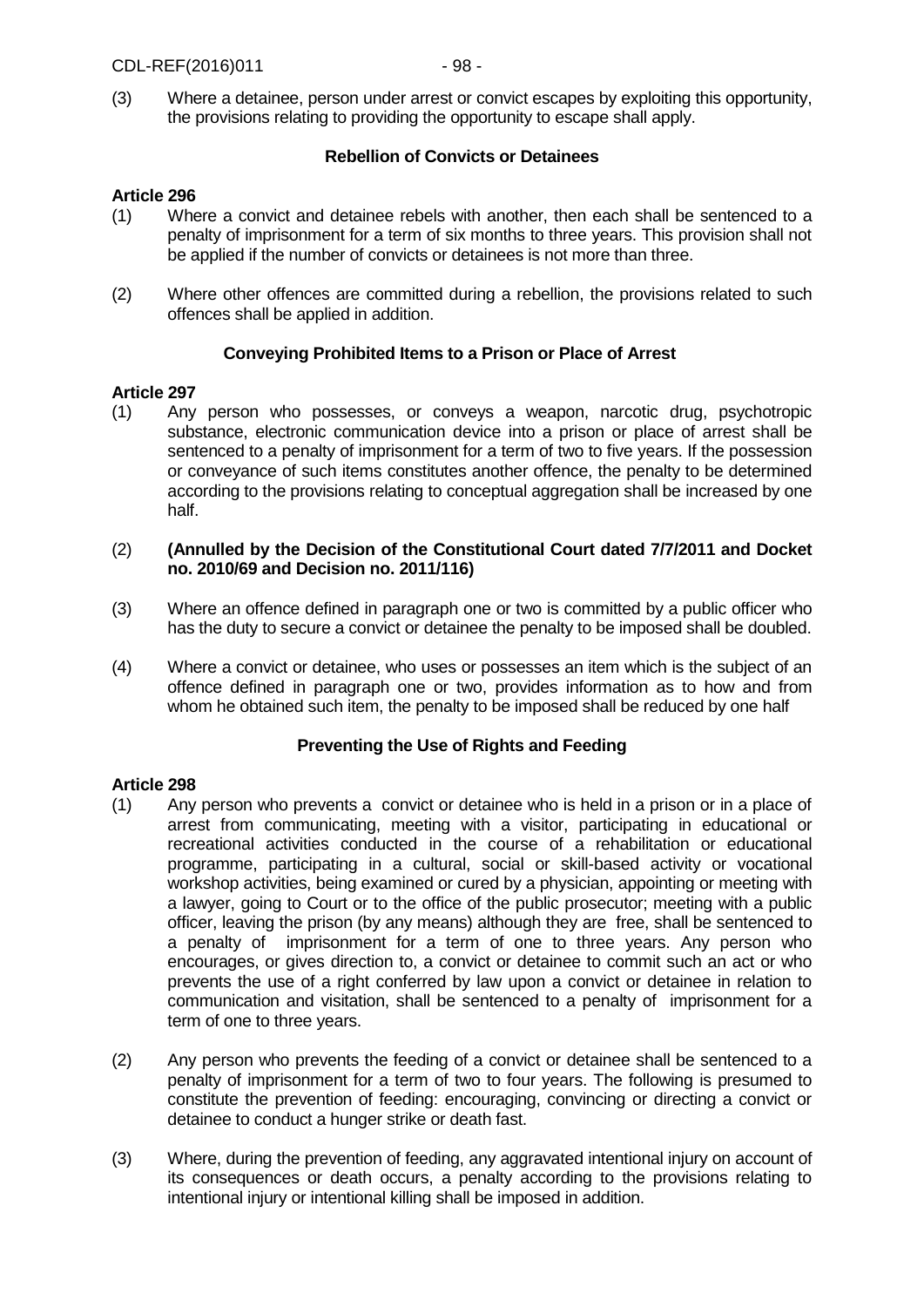# **Part 3**

## **Offences against the Symbols of State Sovereignty and the Reputation of its Organs**

# **Insulting the President of the Republic**

## **Article 299**

- (1) Any person who insults the President of the Republic shall be sentenced to a penalty of imprisonment for a term of one to four years.
- (2) **(Amended on 29/6/2005 – By Article 35 of the Law no. 5377)** Where the offence is committed in public, the sentence to be imposed shall be increased by one sixth.
- (3) The initiation of a prosecution for such offence shall be subject to the permission of the Minister of Justice.

## **Degrading the Symbols of State sovereignty**

### **Article 300**

-

- (1) Any person who publicly degrades the Turkish flag by tearing, burning it or similar action shall be sentenced to a penalty of imprisonment for a term of one to three years. This provision is applicable to any insignia which bears the white crescent and star on a red background, as defined in the Constitution, which is used as a symbol of the sovereignty of the State of the Republic of Turkey.
- (2) Any person who publicly degrades the National Anthem shall be sentenced to a penalty of imprisonment for a term of six months to two years.
- (3) Where the offence defined in this article is committed by a Turkish citizen in a foreign country, the penalty shall be increased by one-third.

## **Degrading Turkish Nation, State of Turkish Republic, the Organs and Institutions of the State <sup>56</sup>**

### **Article 301 (Amended on 30/4/2008 – By Article 1 of the Law no. 5759)**

- (1) A person who publicly degrades Turkish Nation, State of the Turkish Republic, Turkish Grand National Assembly, the Government of the Republic of Turkey and the judicial bodies of the State shall be sentenced a penalty of imprisonment for a term of six months to two years.
- (2) A person who publicly degrades the military or security organisations shall be sentenced according to the provision set out in paragraph one.
- (3) The expression of an opinion for the purpose of criticism does not constitute an offence.
- (4) The conduct of an investigation into such an offence shall be subject to the permission of the Minister of Justice.

<sup>&</sup>lt;sup>56</sup> The heading of this article "Degrading being a Turk, the Republic, the Organs and Institutions of the State was replaced as noted above by Article 1 of the Law dated 30/4/2008 and no. 5759.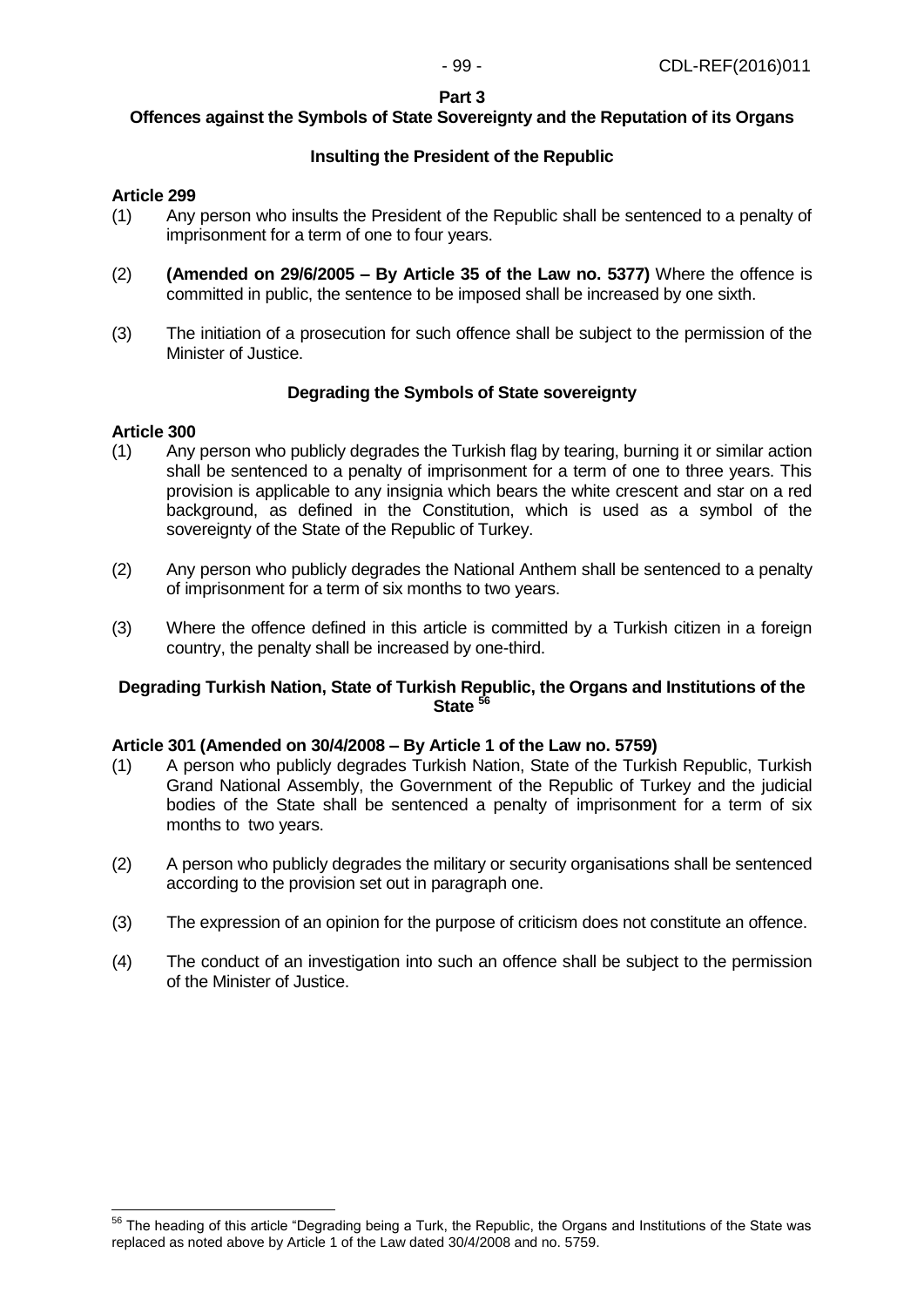## **Part 4**

## **Offences against State Security**

## **Disrupting the Unity and Integrity of the State**

### **Article 302**

- (1) **(Amended on 29/6/2005- By Article 36 of the Law no. 5377)** Any person who commits an act to place all, or part, of the territory of the State under the sovereignty of a foreign state or to disrupt the unity of the State or to weaken the independence of the State or to separate part of the territory under the sovereignty of the State from the State administration shall be sentenced to a penalty of aggravated life imprisonment.
- (2) Where any other offences are committed during the commission of this offence, then the relevant provisions relating to the penalties of such offences shall apply additionally.
- (3) Legal entities shall be subject to security measures specific to them for the commission of the offences defined in this article.

### **Alliance with the Enemy**

### **Article 303**

- (1) Any citizen who accepts serving in the army of a state which is at war with the State of the Republic of Turkey or who participates in an armed struggle for an enemy state against the State of the Republic of Turkey shall be sentenced to a penalty of life imprisonment.
- (2) Any citizen who undertakes a high-ranking office in the army of an enemy State shall be sentenced to a penalty of aggravated life imprisonment.
- (3) Where any other offence is committed during the commission of the offences specified in paragraphs one and two, the relevant provisions for the penalties of such offences shall also apply in addition.
- (4) Citizens who are on the territory of an enemy State in wartime and where an obligation is imposed upon them to serve in the army of that State shall not be subject to a penalty in this regard.

### **Incitement to War against the State**

- (1) Any person who incites the authorities of a foreign state to wage war or conduct hostile movements against the State of the Republic of Turkey or who cooperates with the authorities of a foreign state to that end shall be sentenced to a penalty of imprisonment for a term of ten to twenty years. (Second sentence was abolished on 29/6/2005 – By Article 37 of the Law no. 5377).
- (2) In respect of this article, direct or indirect support to be provided for the organizations established to commit offences against the security of the Turkish State shall be deemed as hostility
- (3) Legal entities shall be subject to security measures specific to them in respect of offences defined in this article.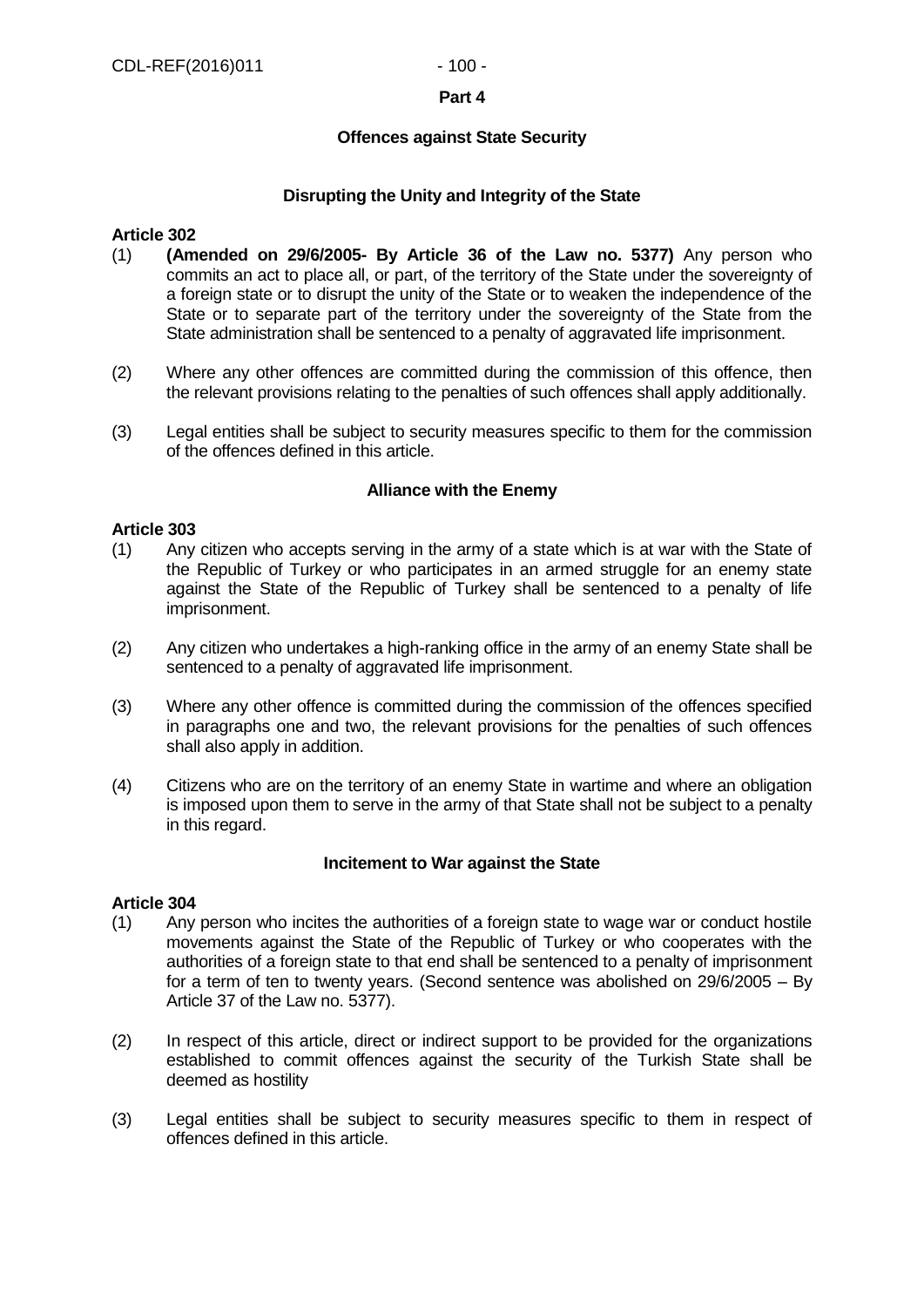# **Benefitting for Performing Activities Against the Fundamental National Interests<sup>57</sup>**

# **Article 305**

- (1) **(Amended on 29/6/2005 – By Article 38 of the Law no. 5377)**Any citizen, or non citizen who is present in Turkey, who either directly or indirectly obtains from a non citizen or foreign organization pecuniary benefit for himself, or for another, in return for engaging in activities against the fundamental national interest shall be sentenced to a penalty of imprisonment for a term of three to ten years and to a judicial fine of up to ten thousand days. The same penalty shall be imposed upon any person who provides, or makes a promise of, such benefit.
- (2) **(Amended on 29/6/2005 – By Article 38 of the Law no. 5377)** If the act is committed during wartime, the penalty shall be increased by one half.
- (3) Where the act is not committed in wartime, the prosecution of the offence shall be subject to the permission of the Minister of Justice.
- (4) The phrase of fundamental national interest shall mean independence, territorial integrity, national security and the fundamental principles of the Republic as defined in the Constitution.

## **Recruitment of Soldiers Against a Foreign State**

### **Article 306**

- (1) Any person who, without authorisation, recruits soldiers or engages in other hostile activities against a foreign state in a manner which exposes the Turkish State to the risk of war, shall be sentenced to a penalty of imprisonment for a term of five to twelve years.
- (2) If war occurs as a result of this act, the offender shall be sentenced to life imprisonment.
- (3) If the act is such as to merely impair political relations with the foreign state or to expose the Turkish State or Turkish citizens to the risk of retaliation, the offender shall be sentenced to a penalty of imprisonment for a term of two to eight years.
- (4) If political relations are severed or retaliation takes place, a penalty of imprisonment for a term of three to ten years shall be sentenced.
- (5) The prosecution of the offence referred to in this article shall be subject to the permission of the Minister of Justice.
- (6) The provisions of this article shall not apply to those who establish resistance movements whose objective is self defence against the forces of a foreign country which invades any part or all of the territory of the Turkish State during war time.

## **Destruction of Military Facilities and Conspiracy which Benefits Enemy Military Movements**

### **Article 307**

-

(1) Any person who, partially or completely, destroys or temporarily renders unusable land transport vehicles, maritime transport vessels or aircraft, roads, institutions, depots or other military facilities belonging to, or supplied for the services of, the armed forces of the State, notwithstanding that their construction has not yet been completed, shall be sentenced to a penalty of imprisonment for a term of six to twelve years.

<sup>57</sup> Heading of this article "Performing Activities Against the Fundamental National Interests" was replaced as "Benefitting For Performing Activities Against the Fundamental National Interests" by Article 38 of the Law dated 29/6/2005 and no. 5377.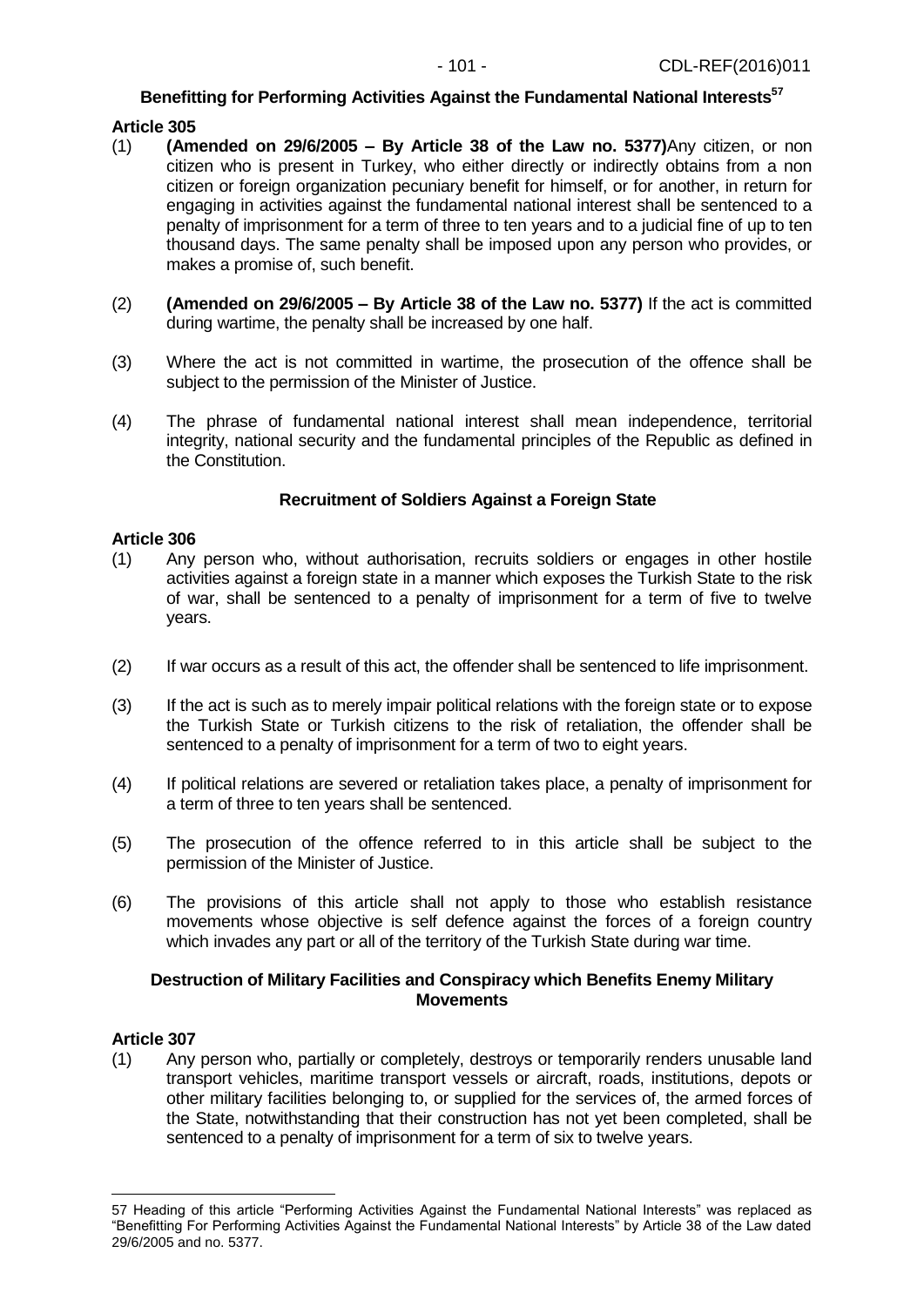- (2) The penalty of aggravated life imprisonment shall be imposed:
	- a) where the offence has been committed for the benefit of a state with which Turkey is at war,
	- b) where the offence has jeopardised the Turkish State's preparations for war or its ability and capacity to wage war or its military movements.
- (3) Where a person, who is responsible for the protection and supervision, or is in charge, of buildings, institutions or property as described in paragraph one, causes or facilitates a situation in which items are destroyed or rendered unusable due to his recklessness, he shall be sentenced to a penalty of imprisonment for a term of one to five years.
- (4) Any person who conspires with a non citizen in wartime for the purpose of facilitating the movements of enemy armed forces to the detriment of the Turkish State or of harming the military movements of the Turkish State or who, notwithstanding the absence of conspiracy, commits acts aimed at achieving the same result, shall be sentenced to a penalty of imprisonment for a term of ten to fifteen years.
- (5) If enemy military movements have actually been facilitated or the military movements of the Turkish State have been harmed as a result of the acts described in paragraph four, the offender shall be sentenced to a penalty of aggravated life imprisonment.
- (6) The same penalty shall be imposed on any non citizen with whom the offender of the offences referred to in the fourth and fifth paragraphs conspires.
- (7) The provisions of this article shall also be applicable if the actions stated in the aforementioned paragraphs are committed in Turkey to the detriment of a state with which the Turkish State is jointly participating, or has an alliance, for the purposes of waging war.

## **Material and Financial Aid to Enemy States**

### **Article 308**

.

- (1) Any citizen who, in wartime, confers, directly or indirectly, to an enemy State any item which could be used to the detriment of the Turkish State in return for benefit, or without benefit, shall be sentenced to a penalty of imprisonment for a term of five to fifteen years. This provision shall also be applicable to a non citizen residing in Turkey.
- (2) The same penalty shall be imposed on a citizen, or a non citizen residing in Turkey, who, in wartime, participates in, or facilitates, a financial transaction of borrowing or making payment, for any reason, which is for the benefit of an enemy state.
- (3) With the exception of the situation described in paragraph one, a citizen or non citizen residing in Turkey who directly, or indirectly, engages in trade with a citizen of an enemy State, irrespective of his whereabouts, or with other persons residing in the territory of an enemy State, to the detriment of the Turkish State or is such as to favourably influence the ability of the enemy State to wage war, notwithstanding that such trade was initiated prior to the war, shall be sentenced to a penalty of imprisonment for a term of two to five years and to a judicial fine of up to ten thousand days.
- (4) The provisions of this article shall also be applied if the actions stated in the aforementioned paragraphs are committed for the benefit of a state which is jointly participating, or has an alliance with, the enemy state for the purpose of waging war.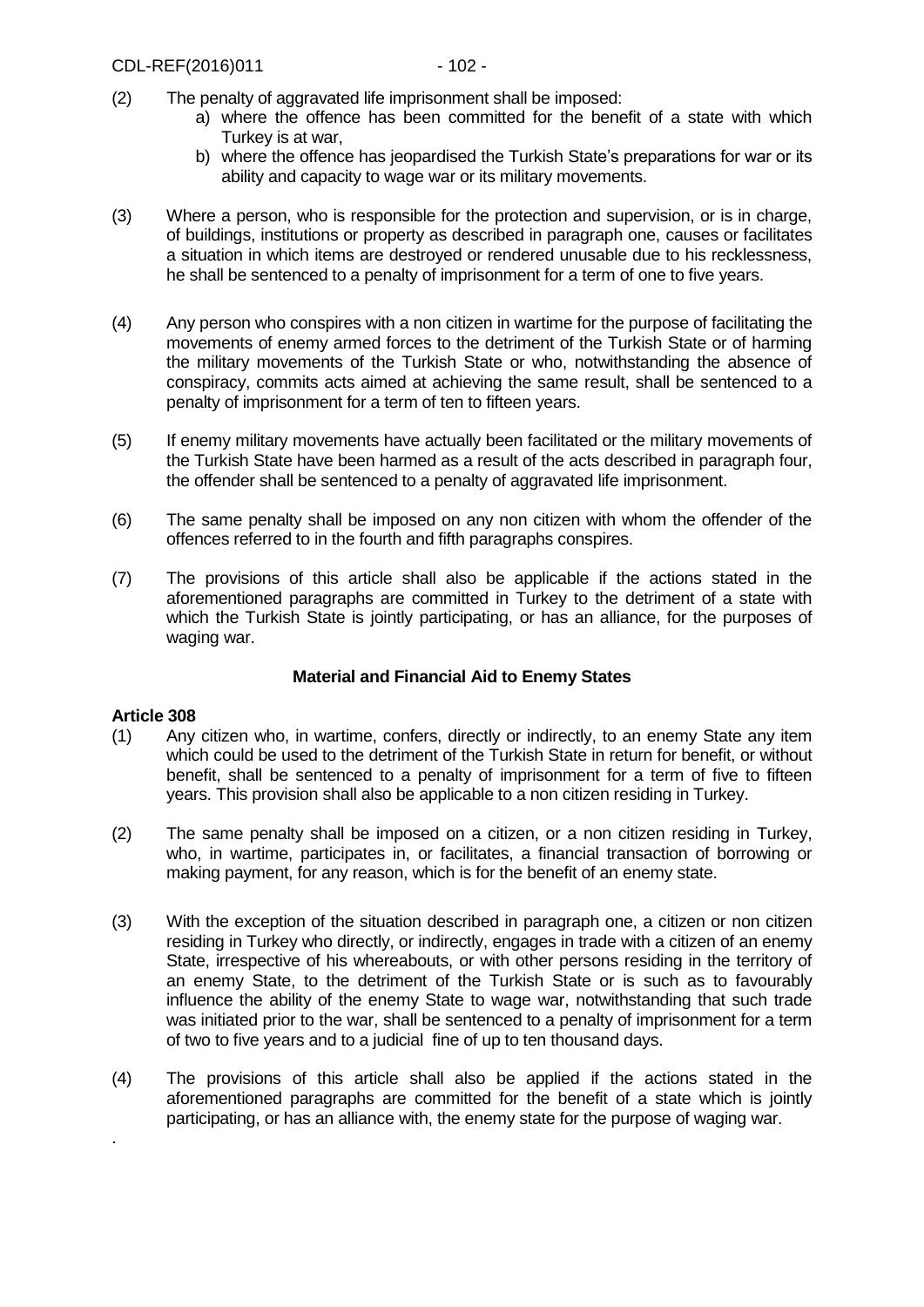### **Part 5**

## **Offences against the Constitutional Order and its Functioning**

## **Violation of the Constitution**

## **Article 309**

- (1) Any person who attempts to abolish, replace or prevent the implementation of, through force and violence, the constitutional order of the republic of Turkey shall be sentenced to a penalty of aggravated life imprisonment.
- (2) Where any other offences are committed during the commission of this offence, an additional penalty for such offences shall be imposed according to the relevant provisions.
- (3) Legal entities shall be subject to security measures specific to them for the commission of offences defined in this article.

## **Assassination of and Physical Attack towards the President**

## **Article 310**

- (1) Any person who assassinates the President shall be sentenced to a penalty of aggravated life imprisonment. An attempt of this act shall be subject to the same penalty as if the offence had been completed.
- (2) Any person who otherwise physically attacks the President shall be sentenced to the penalty for the relevant offence which will be increased by one half. However, the penalty to be imposed shall not be less then five years.

## **Offence Against a Legislative Body**

## **Article 311**

- (1) Any person who attempts, by use of force and violence, to abolish the Turkish Grand National Assembly or to prevent, in part or in full, the fulfilment of the duties of the Turkish Grand National Assembly, shall be sentenced to a penalty of aggravated life imprisonment.
- (2) Where any other offence is committed during the commission of this offence, an additional penalty shall be imposed according to the relevant provisions.

## **Offences against the Government**

## **Article 312**

- (1) Any person attempting, by the use of force and violence, to abolish the government of the Republic of Turkey or to prevent it, in part or in full, from fulfilling its duties, shall be sentenced to a penalty of aggravated life imprisonment.
- (2) Where any other offence is committed during the commission of this offence, an additional penalty shall be imposed according to the relevant provisions.

## **Armed Revolt against the Government of Turkish Republic**

## **Article 313**

(1) Any person who provokes the citizens to engage in armed revolt against the Government of the Turkish Republic shall be sentenced to a penalty of imprisonment for a term of fifteen to twenty years. If such revolt occurs, then the person who provoked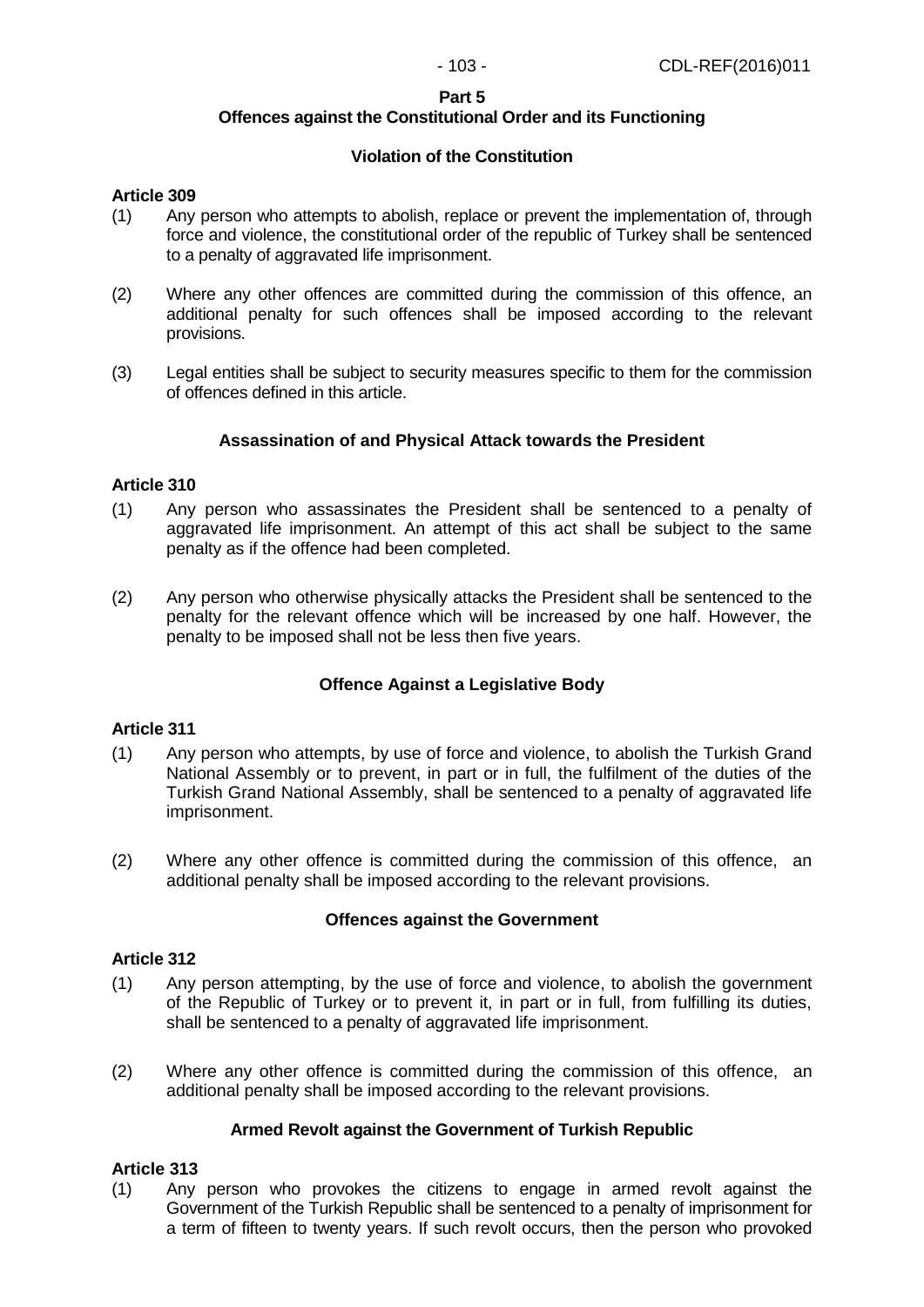the revolt shall be sentenced to a penalty of imprisonment for a term of twenty to twentyfive years.

- (2) Any person who commands an armed revolt against the Government of the Turkish republic shall be sentenced to a penalty of aggravated life imprisonment. Any other person who participates in the revolt shall be sentenced to a penalty of imprisonment for a term of six to ten years.
- (3) Where the offences in paragraphs one and two are committed by taking advantage of the fact that the Turkish State is at war, a penalty of aggravated life imprisonment shall be imposed.
- (4) Where any other offence is committed alongside the offences described in paragraphs one and two, an additional penalty shall be be imposed according to the relevant provisions.

# **Armed Organisation**

# **Article 314**

- (1) Any person who establishes or commands an armed organisation with the purpose of committing the offences listed in parts four and five of this chapter, shall be sentenced to a penalty of imprisonment for a term of ten to fifteen years.
- (2) Any person who becomes a member of the organisation defined in paragraph one shall be sentenced to a penalty of imprisonment for a term of five to ten years.
- (3) Other provisions relating to the forming of an organisation in order to commit offences shall also be applicable to this offence.

# **Supplying Arms**

## **Article 315**

(1) Any person who manufactures, purchases, transports, stores, or imports arms knowing that they are to be used in the activities of the organisations, defined in the aforementioned article, in the course of their activities, shall be sentenced to a penalty of imprisonment for a term of ten to fifteen-years.

## **Agreement to Commit an Offence**

## **Article 316**

- (1) Where two or more persons make an agreement to commit any one of the offences listed in parts four and five of this chapter by using appropriate means, a penalty of imprisonment for a term of three to twelve years shall be imposed, depending upon the gravity of the offence.
- (2) No penalty shall be imposed upon any person who severs any alliance before the commission of an offence or commencement of an investigation.

## **Part 6**

## **Offences against National defence**

# **Usurping Military Command**

# **Article 317**

(1) Any person who undertakes the command of a military institution, naval fleet, war ship, air fighter fleet, fortress, fortified zone, military base, military plant, port or city, where he is not legally authorized, or assigned, to carry out such duty by the State, shall be sentenced to a penalty of life imprisonment.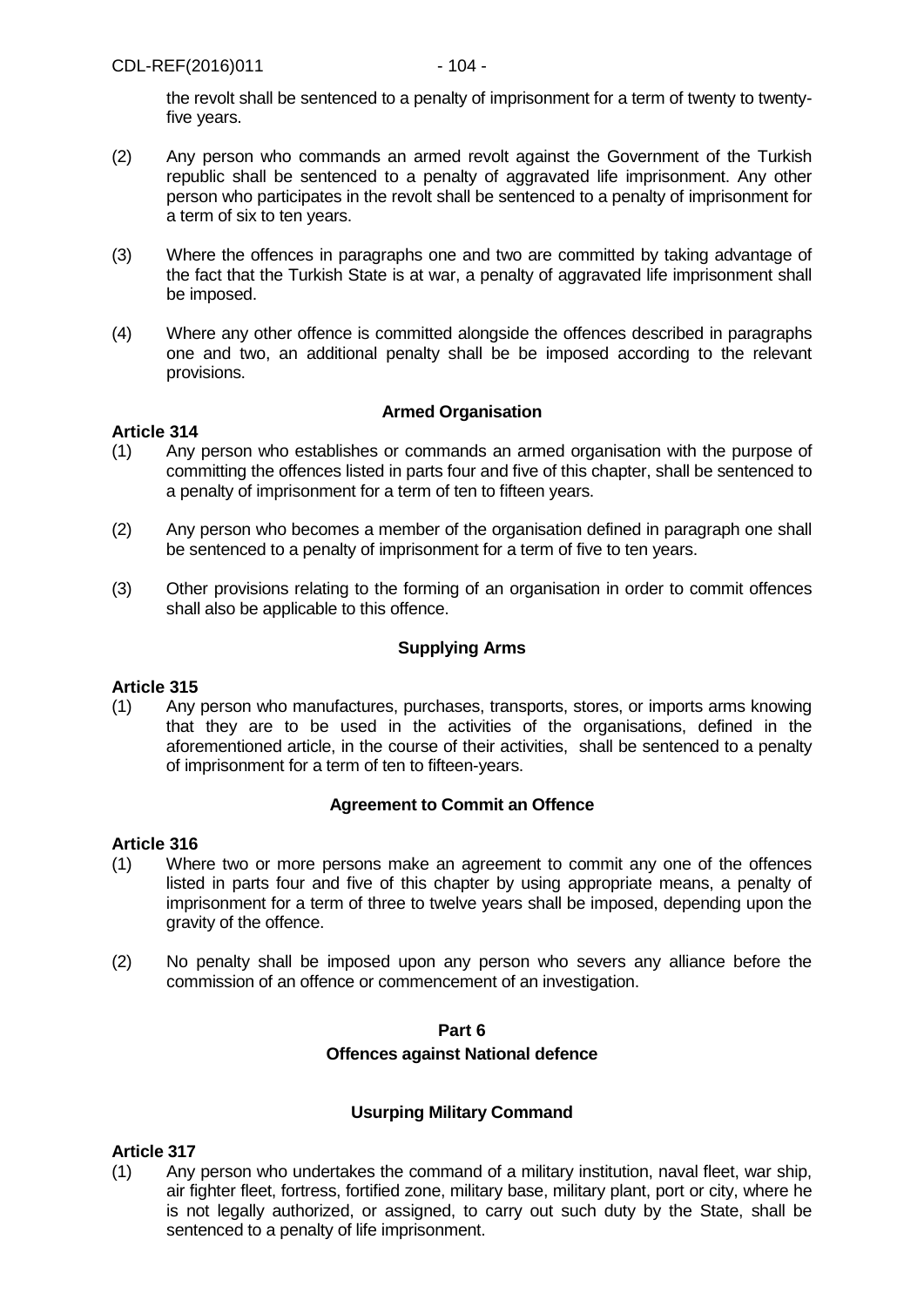(2) The same penalty shall be imposed upon any officer who has been assigned to undertake duties of command by the State, or are legally authorized to hold such office, but do not obey the orders given by the authorized to leave such command.

### **Discouraging People from Performing Military Service**

### **Article 318**

- (1) **(Amended on 11/4/2013 – By Article 13 of the Law no. 6459)** Any person who encourages, or uses repetition which would cause the persons to desert or have the effect of discouraging people from performing military service, shall be sentenced to a penalty of imprisonment for a term of six months to two years.
- (2) Where the act is committed through the press or broadcasting, the penalty shall be increased by one half.

### **Encouraging Soldiers to Disobey**

### **Article 319**

- (1) Any person who directs or provokes military personnel, or other persons holding office under the authority of the military administration, to disobey the law or to break their oath or to fail to observe military discipline or to neglect their duties relating to military service and persons who, in front of military personnel, praise, or state that they approve of, actions which violate the law or oaths or discipline or other duties shall be sentenced to a penalty of imprisonment for a term of one to three years.
- (2) Where the act is committed in public, a penalty of two to five years imprisonment shall be imposed.
- (3) Where the act is committed in wartime, the penalty shall be doubled.

### **Enlistment of Soldiers in Foreign Service**

### **Article 320**

- (1) Any person who recruits a citizen resident in Turkey, or who arms a citizen in order to serve or work in favour of a foreign country, or a non citizen, without the permission of the government shall be sentenced to a penalty of imprisonment for a term of three to six years.
- (2) The penalty to be imposed shall be increased by one third if there are soldiers or persons who have already attained military age among those recruited or armed in said manner.
- (3) Any person who accepts the service described in paragraph one shall be sentenced to a penalty of imprisonment for a term of one to three years.

### **Disobeying Orders in a Time of War**

### **Article 321**

(1) Any person who knowingly disobeys a decision or order given by an authorized body or authorised offices of the State during wartime shall be sentenced to a penalty of imprisonment for a term of one to six years.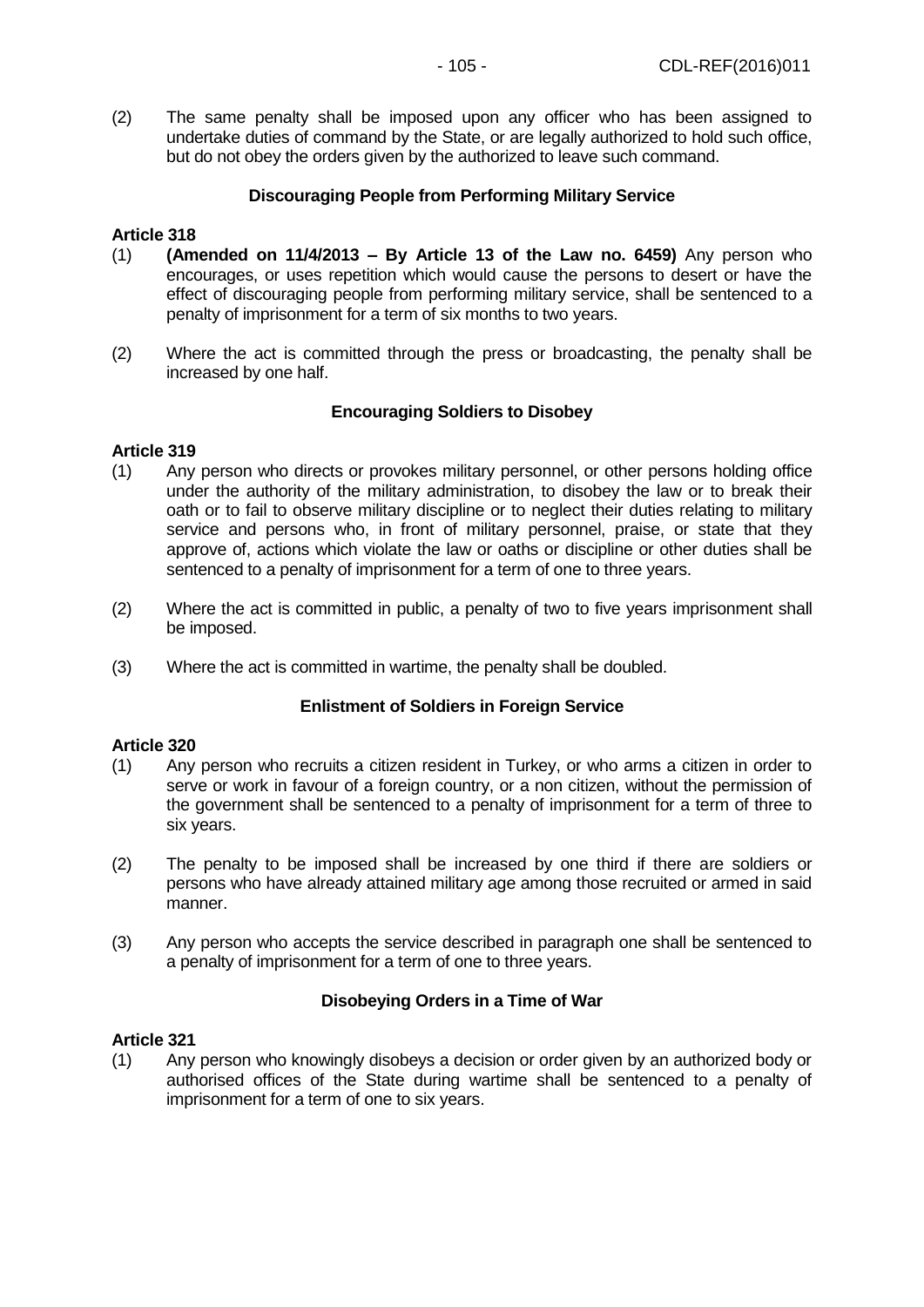## **Obligations during Wartime**

## **Article 322**

- (1) Any person who fails, during wartime, partly or fully, to discharge his contractual obligations with the State or a public institution or any institution that satisfies the needs of the public or provides a public service, where such obligations require him to supply an item or carry out work, with the aim of satisfying the needs of the public or military forces of the State, shall be sentenced to a penalty of imprisonment for a term of three to ten years and judicial fine of up to ten thousand days.
- (2) Where the breach of obligations, partly or fully, is due to recklessness, there may be a reduction in penalty up to three quarters.
- (3) Where the failure to discharge obligations, partly or fully, is caused by an intermediary agent, which has a contractual relationship with the principal supplier, or their representatives, then the same penalty shall apply to them.
- (4) The aforementioned persons who commit fraudulent acts during the discharge of their obligations during war-time, shall be sentenced to a penalty of imprisonment of up to fifteen years and a judicial fine of up to ten thousand days.

### **Dissemination of false Information in Wartime**

### **Article 323**

- (1) A person who, in wartime, disseminates or broadcasts, false, exaggerated, or specifically focused news or information which is intended to cause public concern and alarm or to shake the morale of the people or diminish the country's resistance to the enemy or who carries out any activity which could damage the fundamental national interest shall be sentenced to a penalty of imprisonment for a term of five to ten years.
- (2) If the act:
	- 1. has been committed through propaganda;
	- 2. has been aimed at military personnel; or
	- 3. has been the result of an agreement with a non citizen;

the penalty shall be imprisonment for a term of ten to twenty years.

- (3) If the act has been committed as the result of an agreement with the enemy, a penalty of life imprisonment shall be imposed.
- (4) A person who, in wartime, carries out actions aimed at causing the depreciation of foreign currency or to influence the value of public bonds in a manner which would jeopardize national resistance to the enemy, shall be sentenced to a penalty of imprisonment for a term of five to ten years and to a judicial fine of up to three thousand days.
- (5) If the act referred to in paragraph four has been committed as a result of an agreement with a non citizen, the penalty shall be increased by one half, and if it is the result of a conspiracy with the enemy, the penalty shall be doubled.

## **Failure in the Performance of a Duty During Mobilization**

## **Article 324**

(1) Any public officer who fails to perform, or delays such performance of his duty in relation to mobilization during peace time shall be sentenced to a penalty of imprisonment for a period of six months to three years.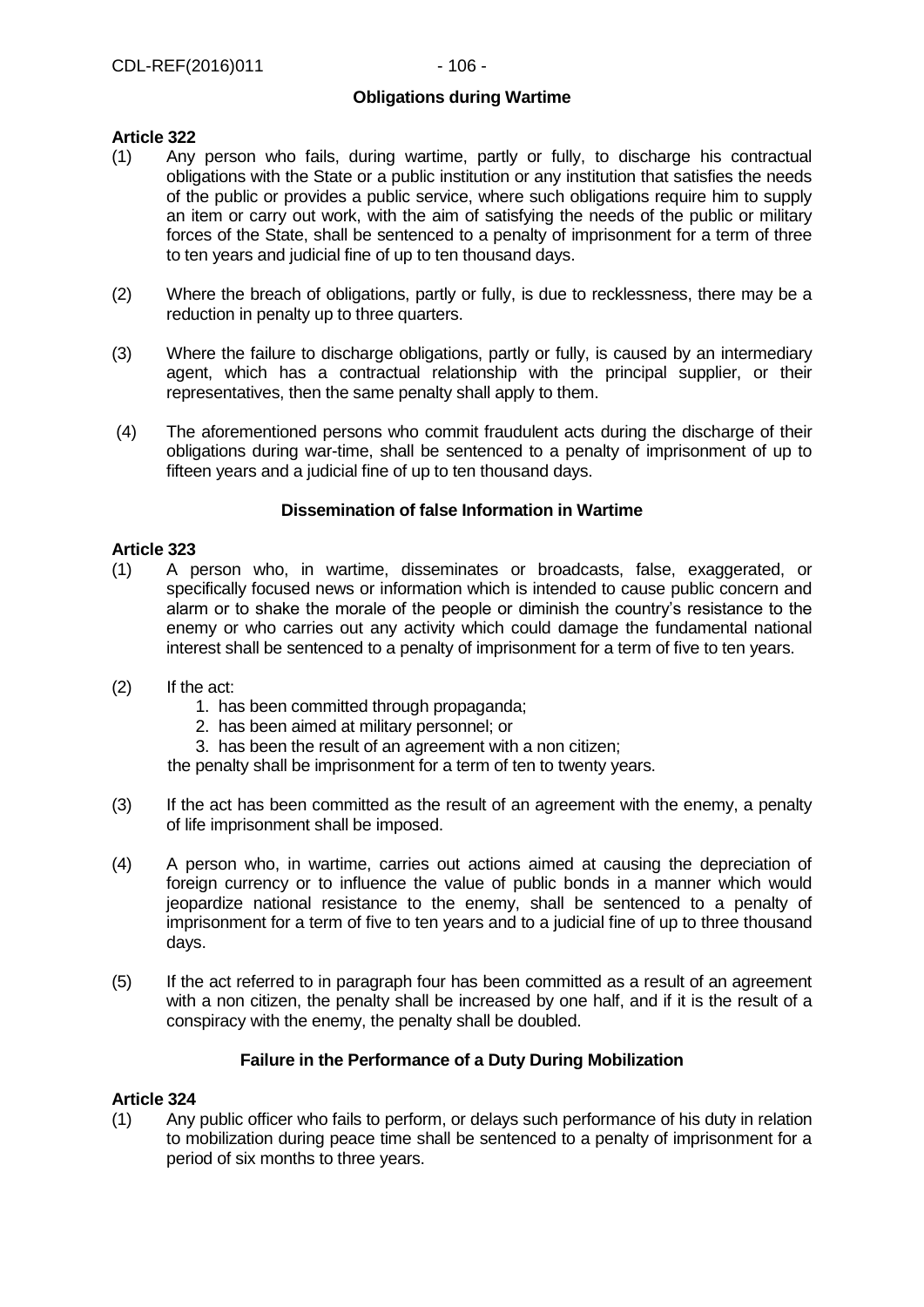### **Acceptance of Title and Similar Awards from the Enemy**

## **Article 325**

(1) A citizen who accepts an academic degree or honour, title, medal or other honorary rank from a country at war with Turkey, or receives a salary or any other benefit in connection with such titles shall be sentenced to a penalty of imprisonment for a term of one to three years.

## **Part 7**

### **Offences Against State Confidentiality and Espionage**

### **Documents Relating to State Security**

### **Article 326**

- (1) Any person who, partially or completely, destroys or damages documents or certificates relating to the security, or domestic or foreign political interests of the State, or who falsifies, steals or, by deception, removes them or makes use of them, even temporarily, outside their assigned place, shall be sentenced to a penalty of imprisonment for a term of eight to twelve years.
- (2) If the aforementioned acts are committed during wartime or jeopardise the State's preparations for war or its effectiveness in war or its military movements, the penalty of life imprisonment shall be imposed.

### **Securing Information relating to State Security**

### **Article 327**

- (1) Any person who secures information that, due to its nature, is to be kept confidential for reasons relating to the security, or domestic or foreign political interests of the State shall be sentenced to a penalty of imprisonment for a term of three to eight years.
- (2) If the act has been committed in wartime or has jeopardised the State's preparations for war or effectiveness in war or military movements, a penalty of life imprisonment shall be imposed.

### **Political or Military Espionage**

### **Article 328**

- (1) A person who secures information that, due to its nature, must be kept confidential for reasons relating to the security or domestic or foreign political interests of the State, for the purpose of political or military espionage, shall be sentenced to a penalty of imprisonment for a term of fifteen to twenty years.
- (2) In the offence is committed:
	- a) to serve the interest of a country at war with Turkey, or
	- b) During wartime or such that it jeopardises the State's preparations for war or effectiveness in war or its military movements,

the offender shall be sentenced to a penalty of aggravated life imprisonment.

### **Disclosure of Information Relating to the Security and Political Interests of the State**

### **Article 329**

(1) Any person who discloses information that, due to its nature, must be kept confidential for reasons relating to the security, or domestic or foreign political interests of the State shall be sentenced to a penalty of imprisonment for a term of five to ten years.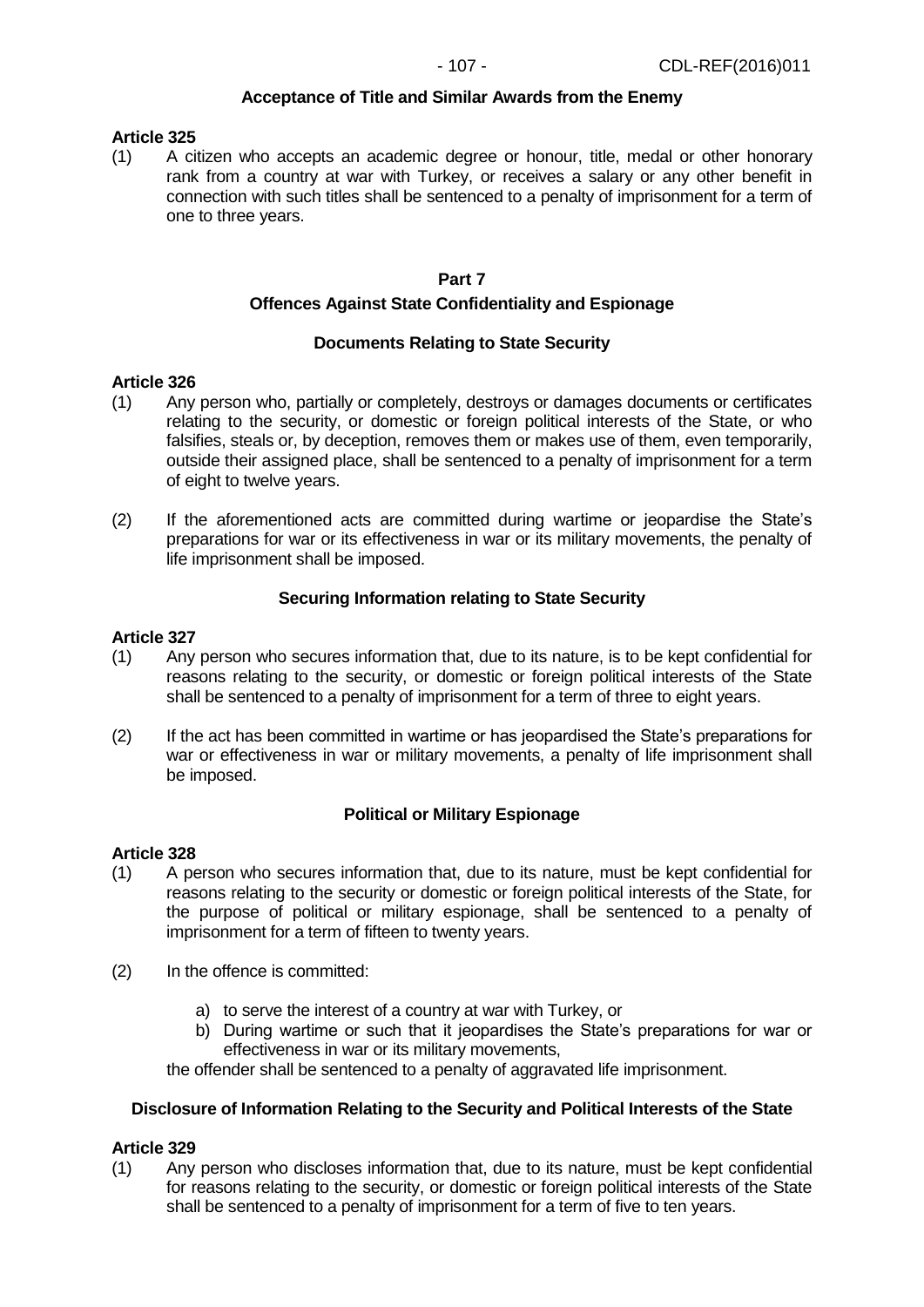- (2) If the act has been committed during wartime or has jeopardised the State's preparations for war, effectiveness in war or its military movements, the offender shall be sentenced to a penalty of imprisonment for a term of ten to fifteen years.
- (3) If the act has been the result of recklessness on the part of the offender, the offender shall be sentenced to a penalty of imprisonment for a term of six months to two years in circumstances described in paragraph one and for a term of three to eight years in any of the circumstances described in paragraph two.

## **Disclosure of Information Which Must be Kept Confidential**

## **Article 330**

- (1) Any person who, for the purpose of political or military espionage, discloses information that, due to its nature, must be kept confidential for reasons relating to the security or domestic or foreign political interests of the State shall be sentenced to a penalty of life imprisonment.
- (2) If the act has been committed in wartime or has jeopardized the State's preparations for war or effectiveness in war or its military movements, the offender shall be sentenced to a penalty of aggravated life imprisonment.

## **International Espionage**

## **Article 331**

(1) Any Turkish citizen, who, for the purposes of political or military espionage designed for the benefit of a foreign State, secures information that, due to its nature, must be kept confidential for reasons relating to the security, or domestic or foreign political interests of another foreign State; or a non citizen who secures such information while in Turkey shall be sentenced to a penalty of imprisonment for a term of one to four years.

## **Entering Military Zones**

## **Article 332**

- (1) Any person who secretly, or by deception, trespasses upon land which is restricted by virtue of the State's military interest, shall be sentenced to a penalty of imprisonment for a term of two to five years.
- (2) Where this offence is committed during war time, the offender shall be sentenced to a penalty of imprisonment for a term of three to eight years.

## **Exploitation of State Secrets and Disloyalty in Government Services**

- (1) Any person who uses any knowledge, which has been obtained by virtue of holding a public office, of scientific explorations, new discoveries or industrial innovations, either for his or another's benefit, and such information is to be kept confidential for State security, shall be sentenced to a penalty of imprisonment from five years to ten years and judicial fine up to three thousand days.
- (2) Where the act is committed to serve the interest of a country at war with Turkey, or places the State's preparations for war, effectiveness in war or its military movements in jeopardy, the offender shall be sentenced to a penalty of life imprisonment.
- (3) Where a person who is assigned to an official duty in a foreign country by the Turkish State performs disloyally and potentially causes damage by such actions shall be sentenced to a penalty of imprisonment for a term of five to ten years.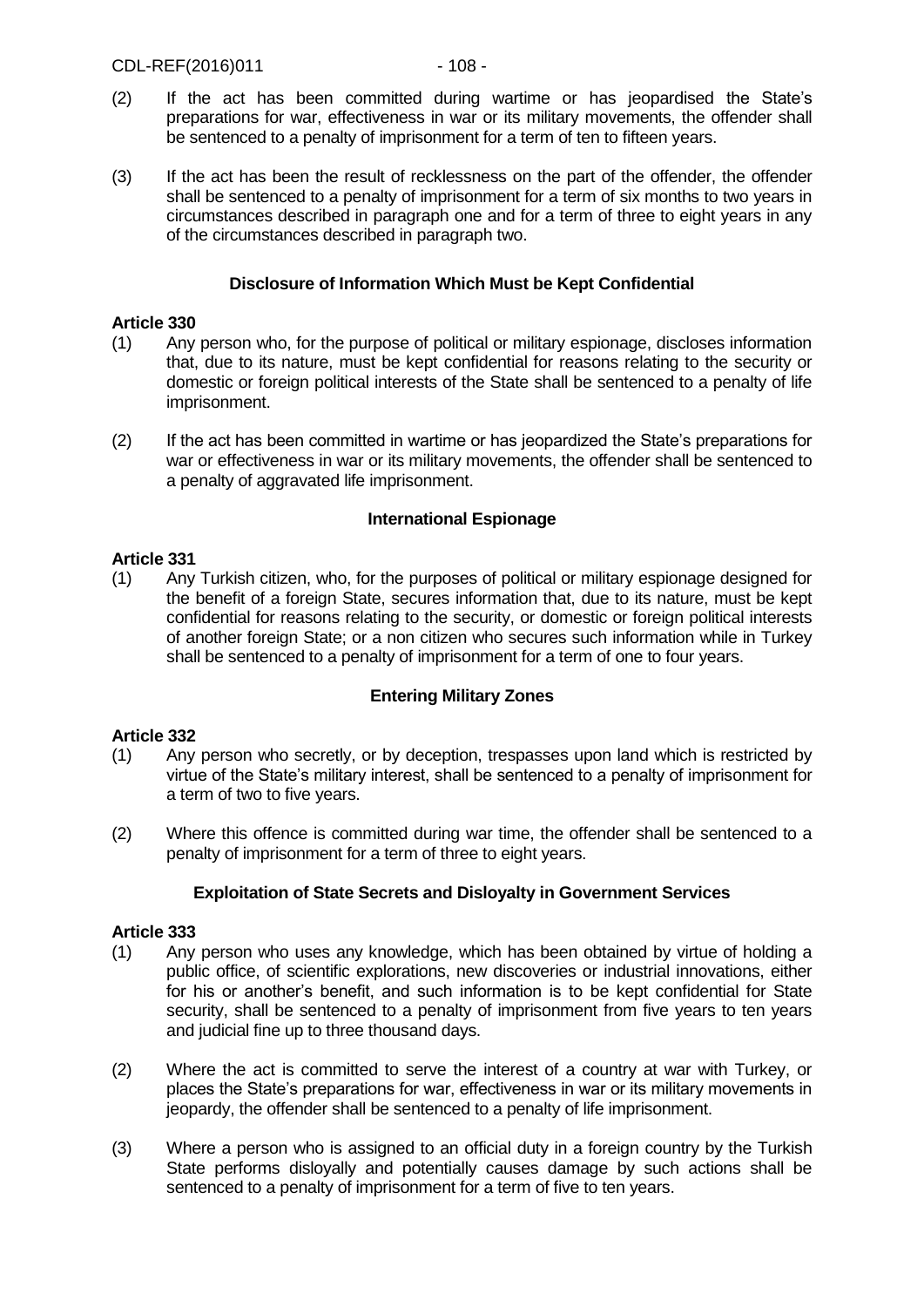(4) Any person who, becoming aware of an offence defined in this article before it is committed, fails to notify the authorities in time, shall be sentenced to a penalty of imprisonment for a term of six months to two years, even if the offence is at the stage of attempt.

# **Securing Prohibited Information**

# **Article 334**

- (1) Any person who secures information that, due to its nature, must be kept confidential and the disclosure of such has been prohibited by a regulatory act of a competent authority in accordance with the law shall be sentenced to a penalty of imprisonment for a term of one to three years.
- (2) Where this act jeopardizes the State's preparations for war, its effectiveness in war or its military movements, the offender shall be sentenced to a penalty of imprisonment for a term of five to ten years.

# **Securing Prohibited Information for Espionage**

### **Article 335**

- (1) Any person who secures information, for the purpose of military or political espionage, which, due to its nature, must be kept confidential and the disclosure of which is also prohibited by a regulatory act of a competent authority in accordance with the law, shall be sentenced to a penalty of imprisonment for a term of eight to twelve years.
- (2) Where the offence is committed to serve the interest of a country at war with Turkey, or the act jeopardizes the State's preparations for war, its effectiveness in war or its military movements then the offender shall be sentenced to a penalty of aggravated life imprisonment.

# **Disclosure of Prohibited Information**

#### **Article 336**

- (1) Any person who discloses information which, due to its nature, must be kept confidential and the disclosure of which is also prohibited by a regulatory act of a competent authority in accordance with the law shall be sentenced to a penalty of imprisonment for a term of three to five years.
- (2) Where the act has been committed during wartime or has jeopardized the State's preparations for war, its effectiveness in war or its military movements, the offender shall be sentenced to a penalty of imprisonment for a term of ten to fifteen years.
- (3) Where the act has been the result of recklessness on the part of the offender, the offender shall be sentenced to a penalty of imprisonment for a term of six months to two years in circumstances described in paragraph one and for a term of three to eight years in the circumstances described in paragraph two.

# **Disclosure of Prohibited Information for Political or Military Espionage**

#### **Article 337**

- (1) Any person who discloses information, for the purpose of military or political espionage, which due to its nature, must be kept confidential and the disclosure of which is also prohibited by a regulatory act of a competent authority in accordance with the law, shall be sentenced to a penalty of imprisonment for a term of ten to fifteen years.
- (2) Where the act is committed during wartime or jeopardizes the State's preparations for war, its effectiveness in war or its military movements, the offender shall be sentenced to a penalty of aggravated life imprisonment.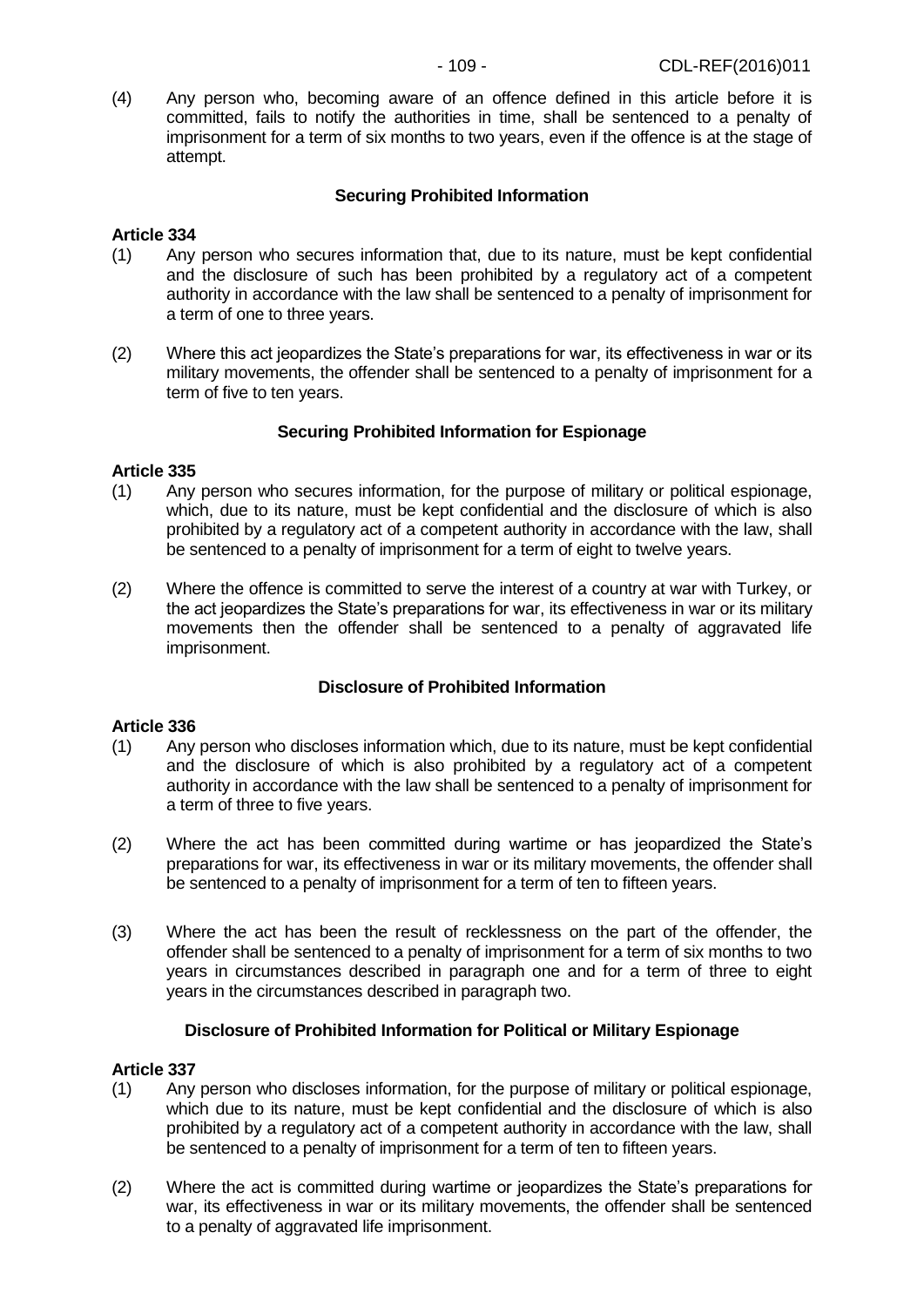### **Espionage through Recklessness**

### **Article 338**

- (1) Where the offences defined in this part are committed, or facilitated, due to a failure of exercising due care and attention, the offender who acted recklessly shall be sentenced to a penalty of imprisonment for a term of six months to three years.
- (2) If the act is committed during wartime, or jeopardizes the State's preparations for war or effectiveness in war or military movements, the offender who acted recklessly shall be sentenced to a penalty of imprisonment for a term of three to eight years.

### **Possession of Documents Concerning State Security**

### **Article 339**

- (1) Any person who has been found in possession of documents, or other items similar in nature, or items specifically designed to assist in securing such material, without reasonable excuse, and where such information, due to its nature, must be kept confidential and where disclosure of such has been prohibited by a competent authority or where such information, due to its nature, needs to be kept confidential on account of the security or domestic or foreign interests of the State, shall be sentenced to a penalty of imprisonment for a term of one to five years.
- (2) Where an offence is committed during war time, the offender shall be sentenced to a penalty of imprisonment for a term of three to eight years.

### **Part 8 Offences Against Relations With Foreign Countries**

#### **Offences Against the Head of a Foreign State**

#### **Article 340**

- (1) The penalty to be imposed on a person who commits any offence against the head of any foreign state shall be increased by one eighth. Where the offence requires a penalty of life imprisonment, the penalty of aggravated life imprisonment shall be imposed.
- (2) If the investigation and prosecution of the act committed is subject to an official complaint, then the commencement of an investigation and prosecution shall be subject to the making of a complaint by a foreign state.

#### **Offences Against the Flag of a Foreign State**

#### **Article 341**

- (1) Any person who publicly defames an officially flying flag of a foreign state or other symbol of its sovereignty shall be sentenced to a penalty of imprisonment for a term of three months to one year.
- (2) The commencement of an investigation and prosecution for this offence shall be subject to a complaint by the relevant state.

#### **Offences Against the Representative of a Foreign State**

#### **Article 342**

(1) Any person who is a temporary or permanent representative of a foreign state in Turkey, or is part of such person's diplomatic staff or a person representing an international institution (and their staff) who has diplomatic privileges and immunity shall be considered as if they were public officers in relation to any offence committed against them as a result of their duty, and any person who commits such an offence shall be subject to a penalty according to the relevant provisions of this Code.